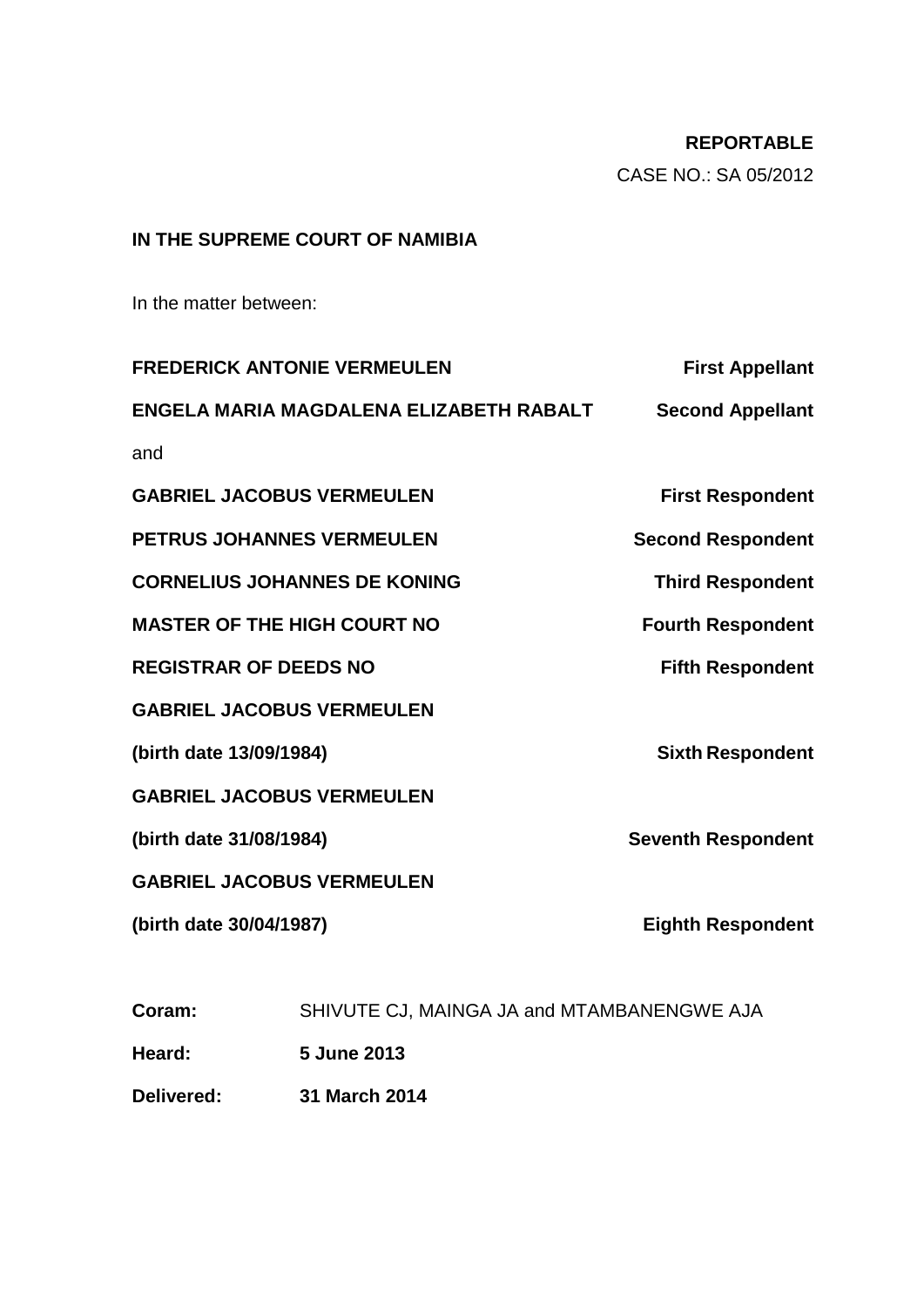#### **APPEAL JUDGMENT**

\_\_\_\_\_\_\_\_\_\_\_\_\_\_\_\_\_\_\_\_\_\_\_\_\_\_\_\_\_\_\_\_\_\_\_\_\_\_\_\_\_\_\_\_\_\_\_\_\_\_\_\_\_\_\_\_\_\_\_\_\_\_\_\_\_

\_\_\_\_\_\_\_\_\_\_\_\_\_\_\_\_\_\_\_\_\_\_\_\_\_\_\_\_\_\_\_\_\_\_\_\_\_\_\_\_\_\_\_\_\_\_\_\_\_\_\_\_\_\_\_\_\_\_\_\_\_\_\_\_\_

MTAMBANENGWE AJA (SHIVUTE CJ and MAINGA JA concurring):

[1] This matter comes before us on appeal against the judgment of the High Court.

[2] In a defended action in the High Court the two appellants, as first and second plaintiffs, sued the respondents, as first to eighth defendants. The two appellants, the first and second respondents are siblings, all offspring of the marriage of one Gabriel Jacobus Vermeulen to one Fransina Catharina Elizabeth Vermeulen (néé van der Merwe) (the parents) and the sixth to eighth defendants are their grandsons.

[3] The family tree produced in the trial as exhibit 'L' (the family), shows that the second appellant is the eldest child and only daughter while the first appellant, second and first respondents respectively are the first, second and third sons of the family; the grandsons bearing the same names are sons of first appellant, second and first respondents.

[4] Both parents are deceased, the husband predeceasing the wife. Before she died, Fransina Catharina Elizabeth Vermeulen (testatrix/deceased) executed two wills, the first on 1 October 1994 and the second, replacing the first, on 18 August 2000. The appellants claimed in their action: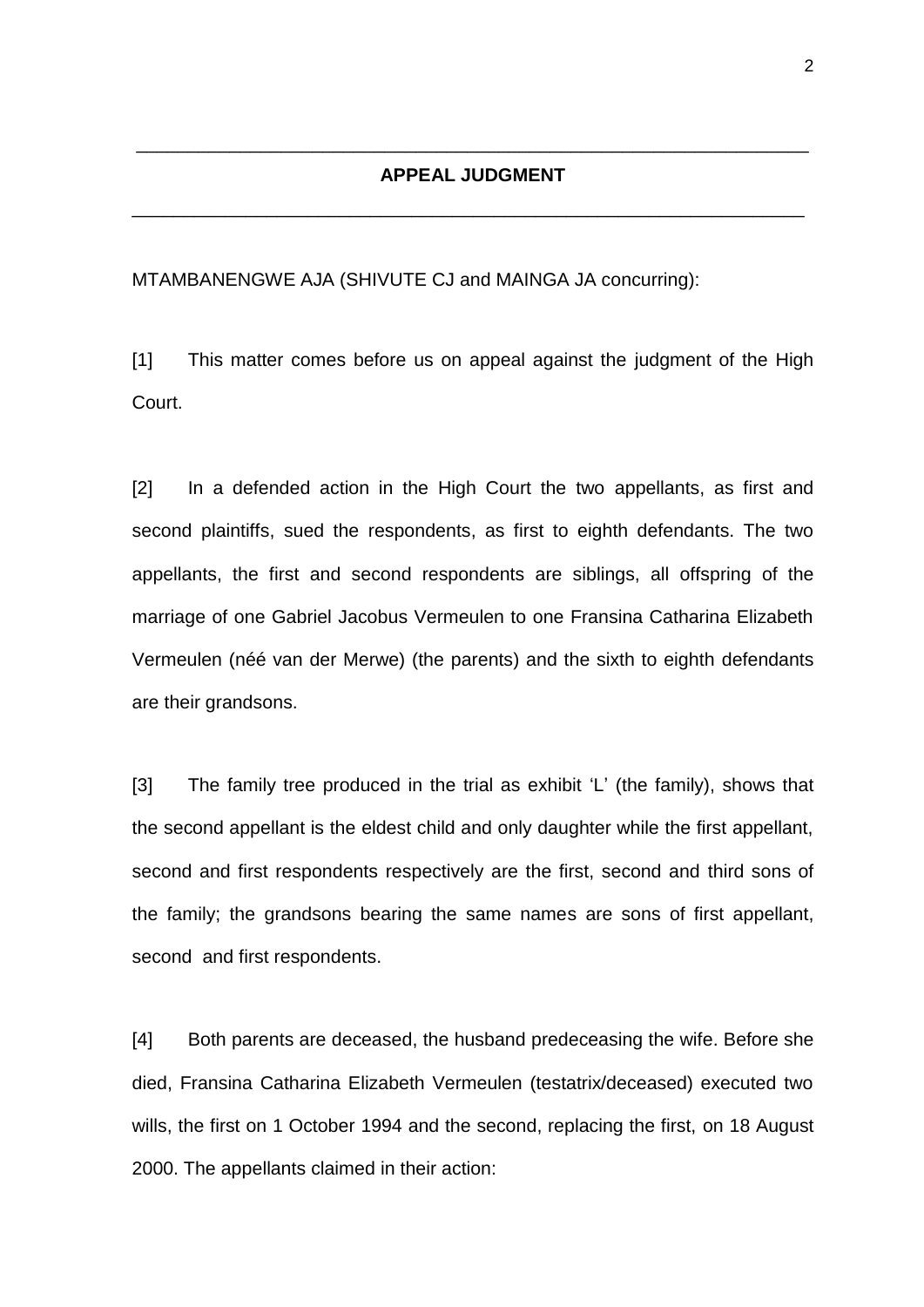- '1. An order declaring the will of the testatrix dated 18 August 2000 to be null and void.
- 2. An order declaring that the will of 1 October 1994 is the valid will of the testatrix.
- 3. Cost of suit against such defendants who oppose the action.
- 4. Further and/or alternative relief.'

The claim was based on the allegation that:

'At the time of the execution of the will – the 18 August 2000 will – the testatrix was not in a mental state fit to execute a valid will, in that at the time she was suffering from Alzheimer's disease / dementia to such a degree that she was unable to appreciate the nature or contents of her acts.'

[5] Needless to say that respondents denied that allegation, and referred to a number of incidents or reasons, on which they relied to refute it. The court *a quo* correctly identified the issue to be decided as whether the deceased was so mentally incapacitated at the time when she executed the disputed will, that she could not legally do it, i.e. that she did not possess testamentary ability at the time, and referred to s 4 of the Wills Act 7 of 1953 which is applicable in Namibia regarding the competency to make a will and the burden of proof.

[6] At the outset it is necessary to briefly outline the background to this unfortunate family feud and the circumstances surrounding the making of the 18 August 2000 will (the disputed will). I call it a family feud because the family, apparently formerly closely knit has, as result, been divided into two camps beset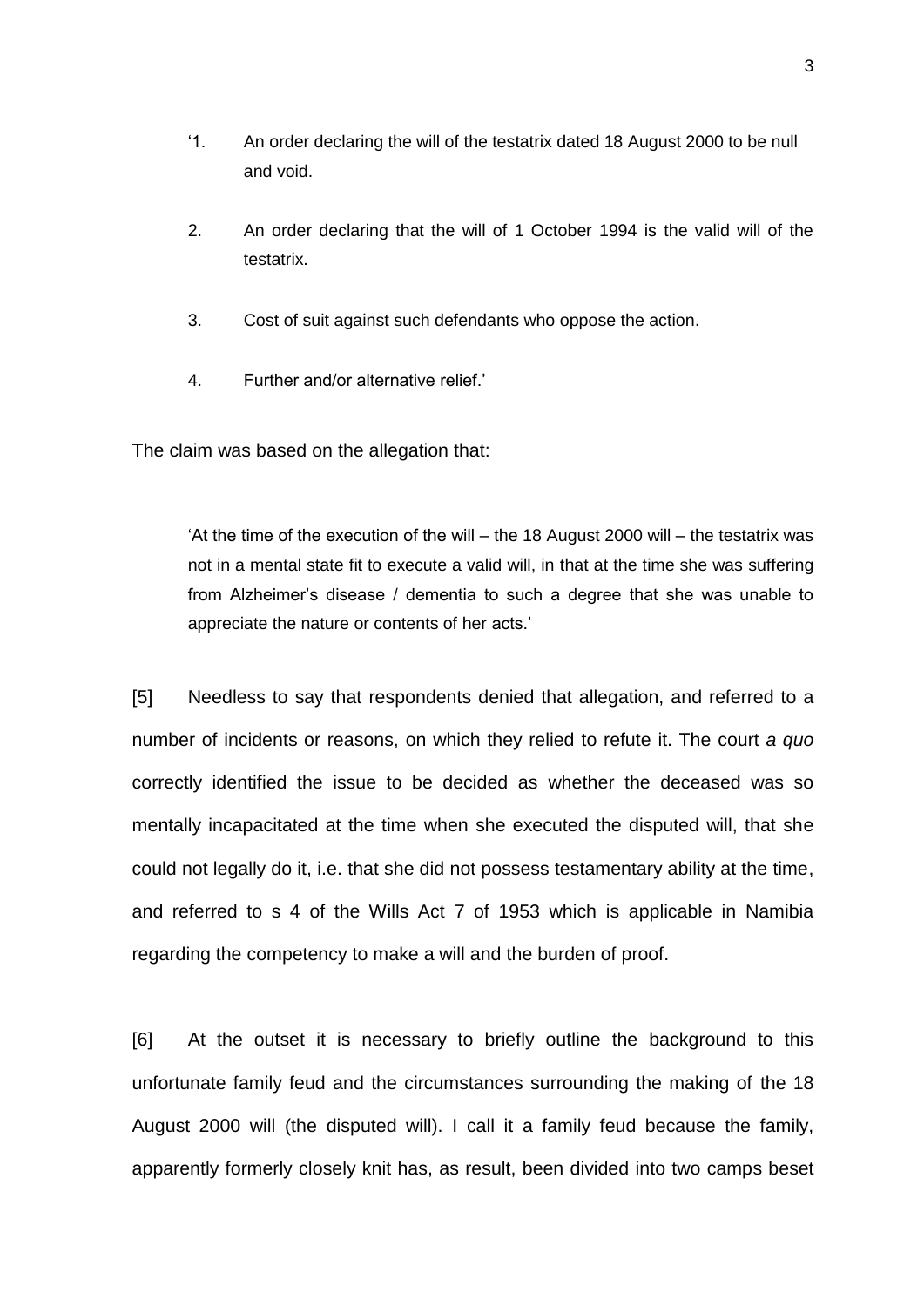with mutual suspicion, recrimination and distrust and, as the court *a quo* remarked, because of the legal battle over the assets of the deceased mother, the case has proved opposite of the common adage blood is thicker than water.

[7] Before the death of their father the parents were apparently rather wealthy and owned several farms in the Outjo area in Namibia. The parents made a joint will on 21 October 1970 and when the father (Gabriel Johannes Vermeulen) died in 1992, the mother inherited all the assets in the joint estate.

[8] In dealing with the evidence in this matter, I shall refer to the Vermeulen siblings by their first names or nicknames. The first appellant is known as Frikkie while the first and second respondents are known as Gawie and Wollie respectively. During his life the father assisted the second appellant to purchase a farm Onduri, which farm was registered in the name of her ex-husband, Mr Jan Oelofse. He also gave her 150 cows and 150 calves to start farming with. Later he assisted Gawie to take over the loan on the farm Onduri as well as the cattle. Gawie later sold that farm and he and his children went to stay with the deceased at the farm Chaudamas.

[9] At the time, Frikkie was living and working in South Africa where he started a trucking business. Gawie also got involved in that business and the father provided certain funds to get the trucking business off the ground. The business, however, proved to be a failure. The father was, apparently, not reimbursed.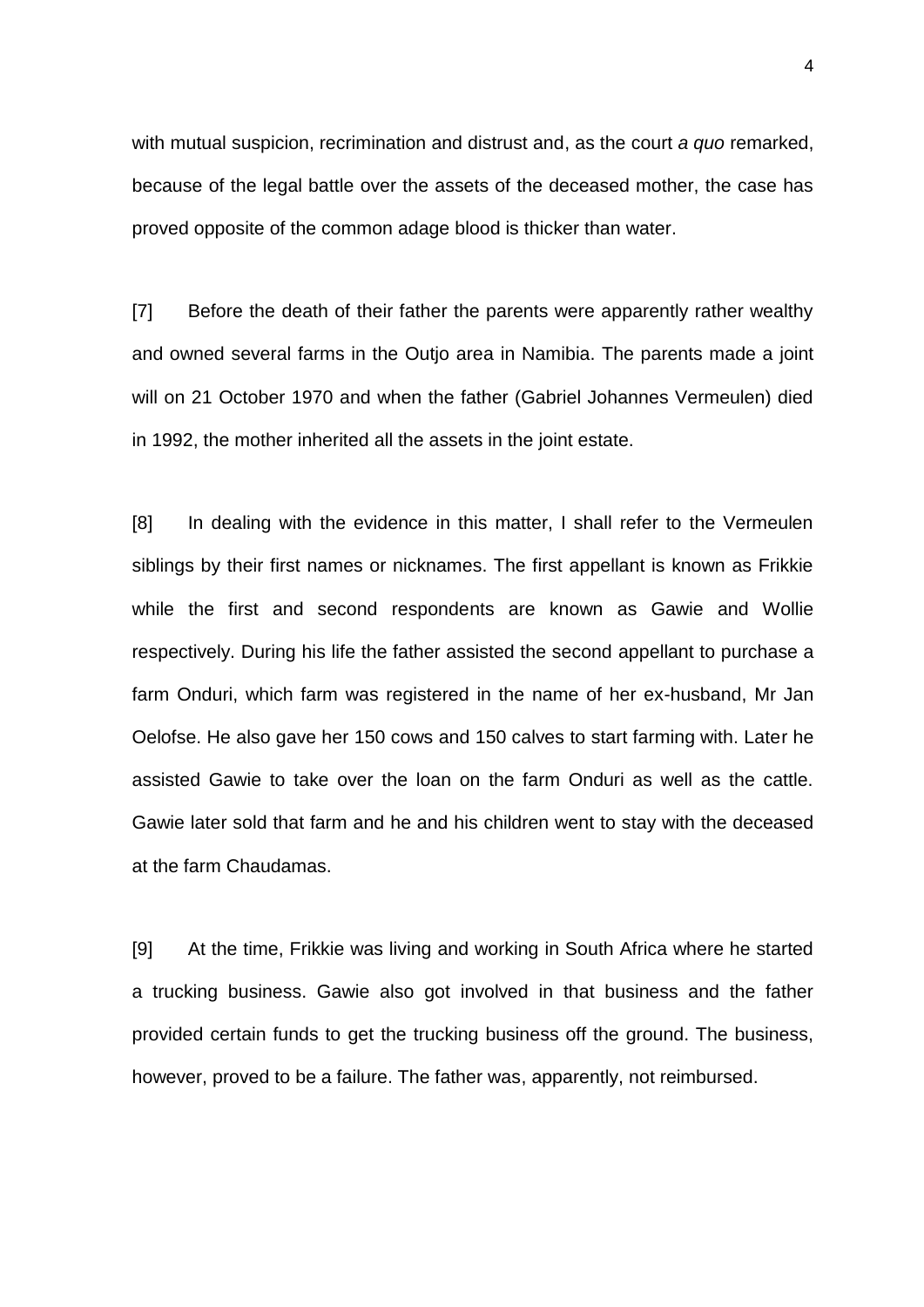[10] Frikkie returned to Namibia in 1992 with the trucks which were then sold. There is a dispute regarding the price obtained for the trucks and Gawie claims that he suffered some financial losses in connection with that trucking business.

[11] Frikkie commenced business as a garage owner and was also assisted by the father to purchase a house in Outjo. That house was originally earmarked to go to Hannes, the youngest child who was subsequently given a house in Henties Bay by the mother. He died in 2004.

[12] Wollie was also assisted by the father to acquire farm Dawarob, where he had farmed. The parents lived and farmed at farm Chaudamas.

#### The deceased

[13] The deceased, as described by all the children, was a very strong and capable character who was the right-hand of the husband in their farming operations. She was not only a good farmer herself but also an excellent hunter, mechanic, cook, baker and botanist. She was a bisley shot, could repair anything on the farm herself and was a very neat person who kept everything in her house neat. Her garden at the farm was admired by everyone who saw it and even tourists would stop to admire it. She regularly on Monday mornings drove her grandchildren to school in Otjiwarongo starting early in the mornings and would pick them up on Fridays. In brief she did everything for herself. Above all she was a woman who expressed herself forcefully, fearlessly and honestly. She was commonly known in the vicinity as the 'Iron Lady of Outjo'. She did not allow herself to be dictated to and spoke her mind if anything bothered her. It is clear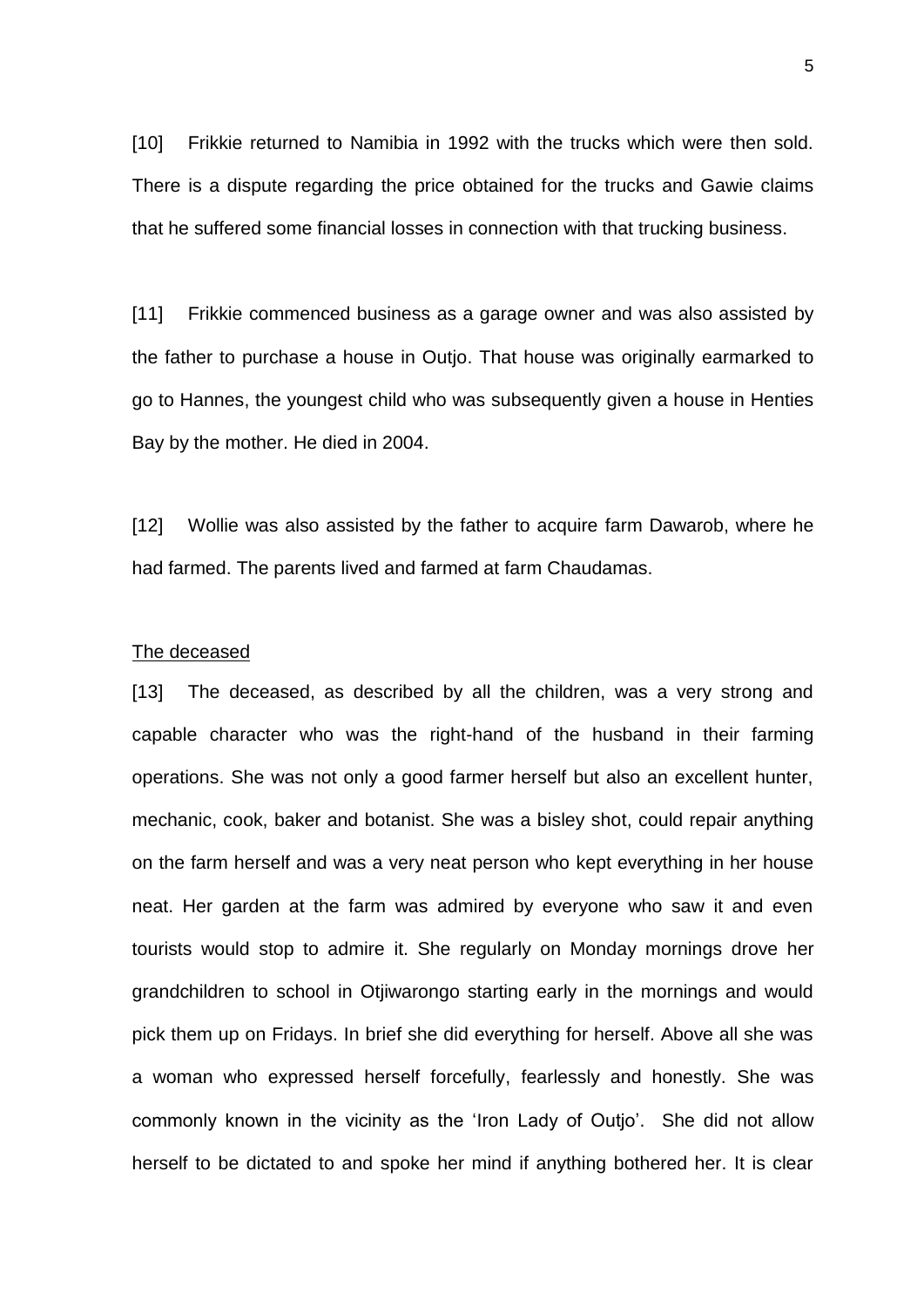from the testimony of Frikkie and Engela and Wollie that the deceased and her husband always treated their children in a fair and equal manner and would not allow one child to benefit to the detriment of another. That this was the conduct of the parents is borne out by their joint will of 1970 (the 1970 will) and the deceased's will of 1994 (the 1994 will).

[14] The 1970 will, executed by the parents on 21 October 1970, shows what the parents' wishes were. It provided, *inter alia*:

'In the event of our simultaneous death or if we die under such circumstances that in terms of the Law it is considered that we died simultaneously, then we bequeath our entire estate in equal shares to our children or their offspring by representation per stripes.'

The 1994 will of the deceased was executed on 1 October 1994 (this is not in dispute). In this will the deceased made a disposition of her assets as follows:

- '(a) My farm property, Chaudamas, to my son FREDERIK ANTONIE VERMEULEN.
- (b) To my daughter ENGELA MARIA MAGDALENA ELISABETH ROUX:
	- i) my fixed property, erf 1222, Hentiesbaai.
	- ii) all my personal belongings.
	- iii) all furniture and household goods of the dwelling house on farm Chaudamas.
	- iv) the red 1993 Toyota vehicle
- c) The fixed property, erf 12, Outjo, to my son JOHANNES MARTINUS VERMEULEN.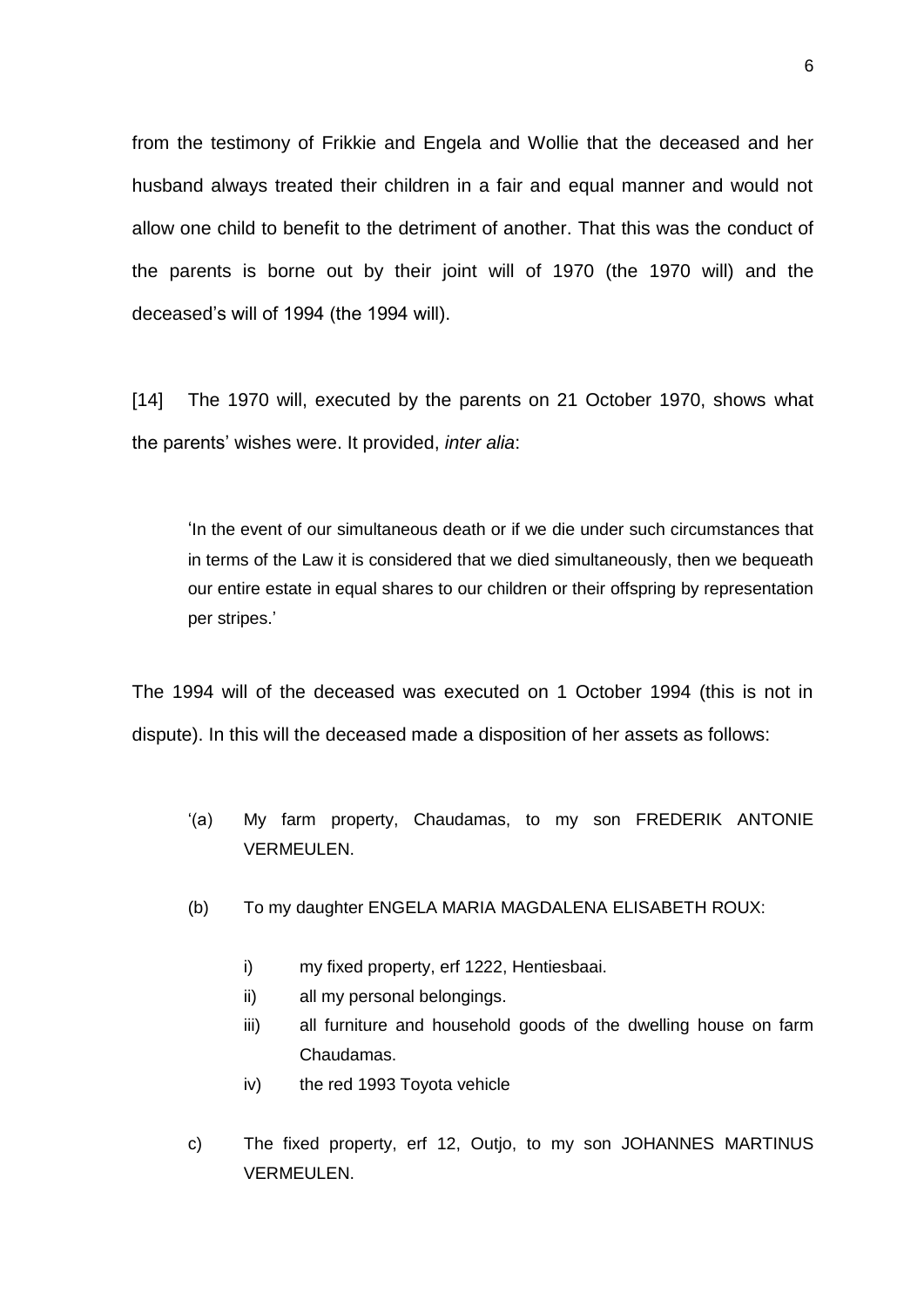- d) All implements, tractors and tools in equal shares to my sons FREDERIK ANTONIE VERMEULEN and PETRUS JOHANNES VERMEULEN.
- e) All livestock in equal shares to my children ENGELA MARIA MAGDALENA ELISABETH ROUX, FREDERIK ANTONIE VERMEULEN, PETRUS JOHANNES VERMEULEN, GABRIEL JACOBUS VERMEULEN and JOHANNES MARTINUS VERMEULEN.
- f) The entire residue in equal shares to my children ENGELA MARIA MAGDALENA ELISABETH ROUX, FREDERIK ANTONIE VERMEULEN, PETRUS JOHANNES VERMEULEN, GABRIEL JACOBUS VERMEULEN and JOHANNES MARTINUS VERMEULEN. Failing them, then to their descendants by representation per stirpes.'

[15] There is undisputed evidence by Wollie, that he accompanied the deceased to the bank manager after he urged her it was time to draft a new will, that 'before my father's death he discussed with me who will inherit what' and that when they went to the bank manager 'my mother told me that I should inform the bank manager how the will should be drafted as your late father explained to you how the will should look. You are at least honest' and that she trusted him. It is also common ground that while every child was assisted to acquire a farm only Frikkie was not so assisted; it was the whole family's understanding that he would inherit farm Chaudamas.

#### The Law

[16] Before turning to discuss the evidence adduced in this matter, it is necessary to refer to some authorities regarding the approach to the evidence in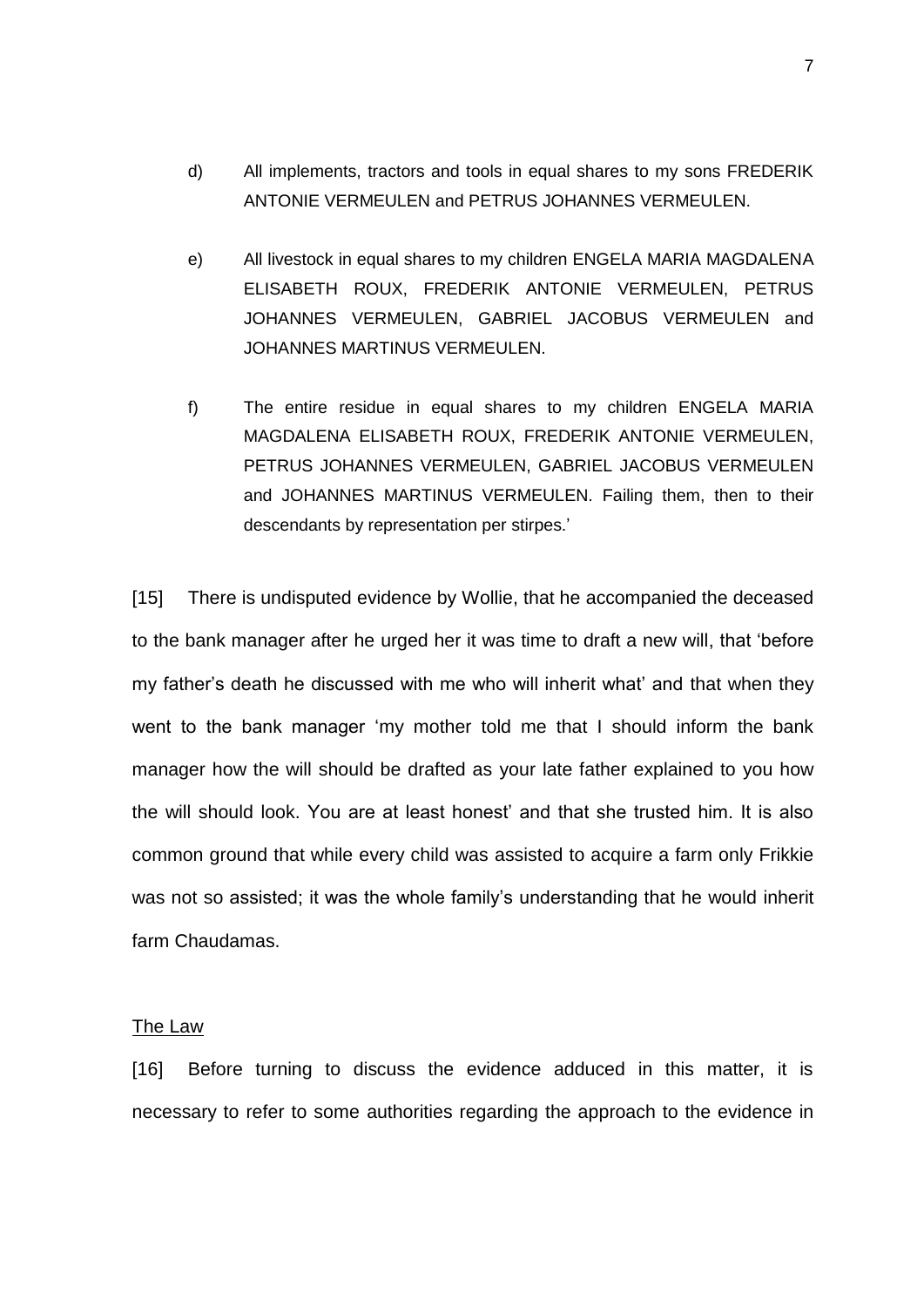cases of wills generally. In the Australian case *Nicholson and Others v Knaggs and Others* [2009] VSC 64 Vickery J stated at para 41:

'In the end it is for the Court, assessing the evidence as a whole, to make its determination as to testamentary capacity. . . . The Court must judge the issue from the facts disclosed by the entire body of evidence. . . . The manner in which she gave her instructions, the content of those instructions, the setting in which the instructions were given and the outcome of enquiries made by the solicitor acting in the matter, all assume importance.' (My emphasis.)

In *Lewin v Lewin* 1949 (4) SA 241 (TPD) Roper J said at p 253:

'The Courts are . . . almost daily called upon to decide disputed issues of fact without the aid of scientific proof. When that is the case they must take such evidence as is put before them and decide the issue upon the probabilities.' (Again my emphasis.)

[17] In para 12 of the respondents' heads of argument reference is made to the principles that should apply on appeal, including the assessment of the evidence of witnesses, their demeanour. Of particular relevance is what respondents' counsel said with reference to *Rex v Dhlumayo and Another* 1948 (2) SA 677 (A). In that case at pp 705-6 Davis AJA summarised the principles which should guide an appellate court in an appeal purely upon facts as follows:

'1. An appellant is entitled as of right to a rehearing, but with the limitations imposed by these principles; this right is a matter of law and must not be made illusory.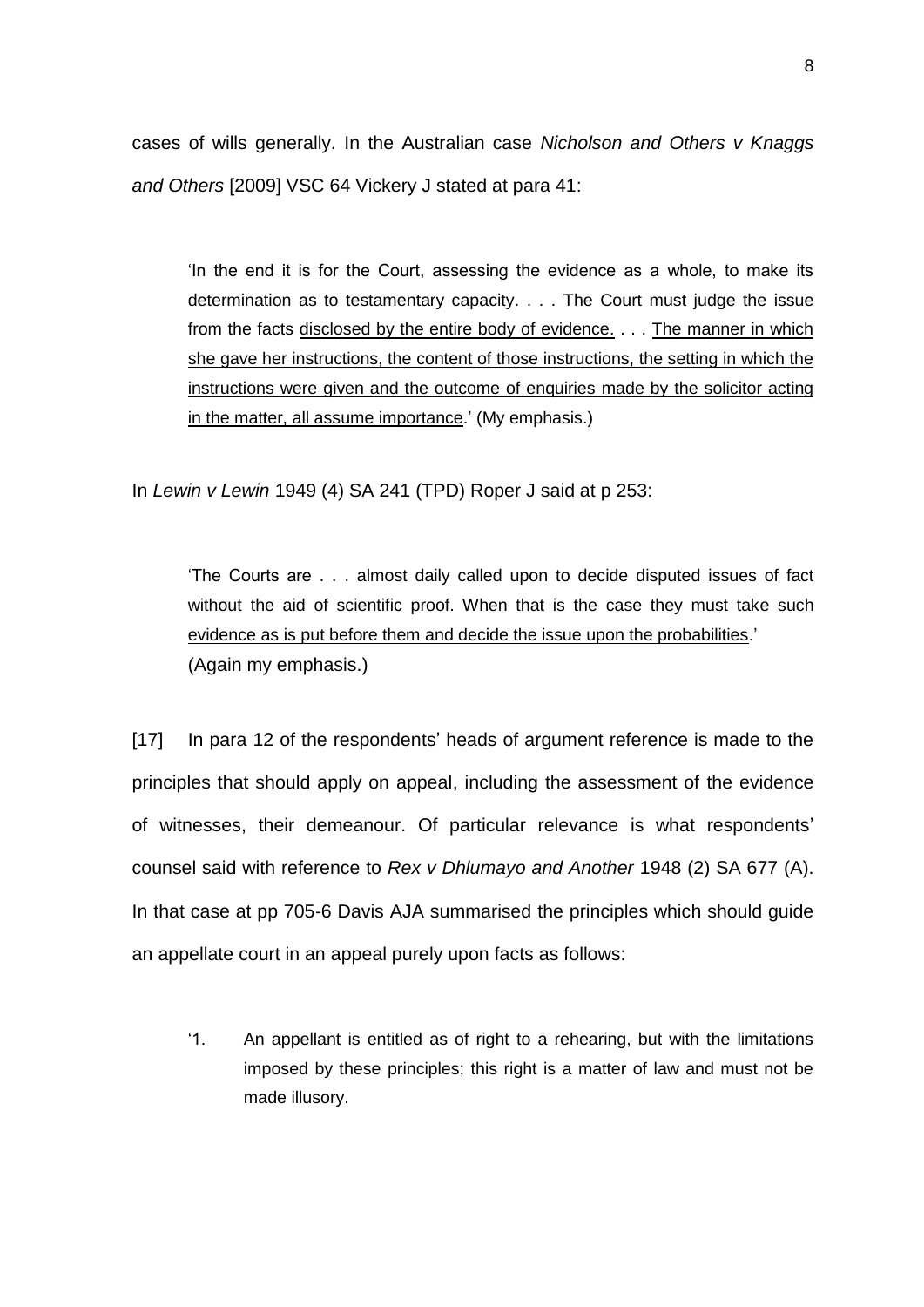- 3. The trial Judge has advantages which the appellate court cannot have in seeing and hearing the witnesses and in being steeped in the atmosphere of the trial. Not only has he had the opportunity of observing their demeanour, but also their appearance and whole personality. This should never be overlooked.
- 4. Consequently the appellate court is very reluctant to upset the findings of the trial Judge.
- 5. The mere fact that the trial Judge has not commented on the demeanour of the witnesses can hardly ever place the appeal court in as good a position as he was.
- 6. Even in drawing inferences the trial Judge may be in a better position than the appellate court, in that he may be more able to estimate what is probable or improbable in relation to the particular people whom he has observed at the trial.
- 7. Sometimes, however, the appellate court may be in as good a position as the trial Judge to draw inferences, where they are either drawn from admitted facts or from the facts as found by him.
- 8. Where there has been no misdirection on fact by the trial Judge, the presumption is that his conclusion is correct; the appellate court will only reverse it where it is convinced that it is wrong.
- 9. In such a case, if the appellate court is merely left in doubt as to the correctness of the conclusion, then it will uphold it.
- 10. There may be a misdirection on fact by the trial Judge where the reasons are either on their face unsatisfactory or where the record shows them to be such; there may be such a misdirection also where, though the reasons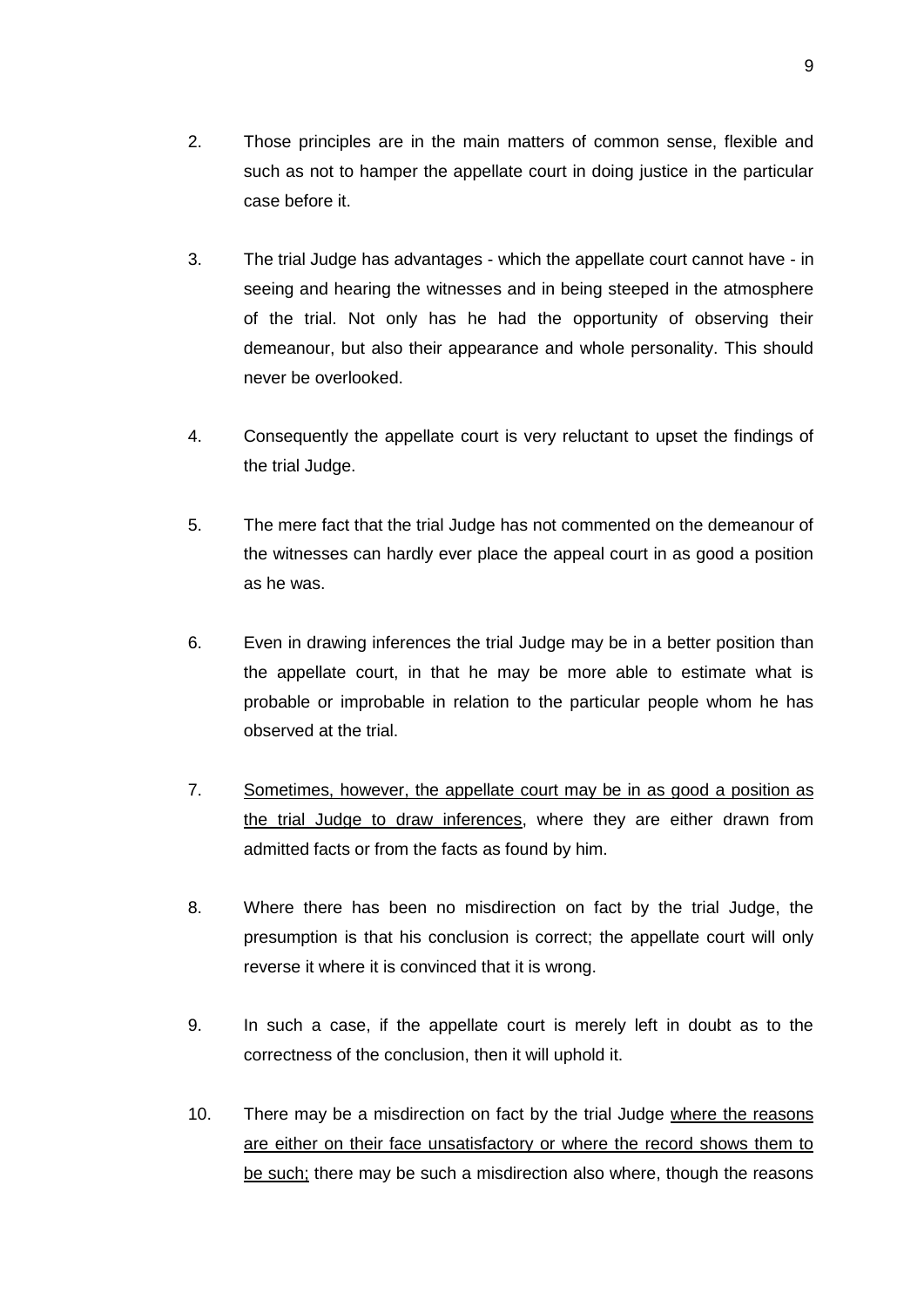as far as they go are satisfactory, he is shown to have overlooked other facts or probabilities.

- 11. The appellate court is then at large to disregard his findings on fact, even though based on credibility, in whole or in part according to the nature of the misdirection and the circumstances of the particular case, and to come to its own conclusion on the matter.
- 12. An appellate court should not seek anxiously to discover reasons adverse to the conclusions of the trial Judge. No judgment can ever be perfect and all-embracing, and it does not necessarily follow that, because something has not been mentioned, therefore it has not been considered.
- 13. Where the appellate court is constrained to decide the case purely on the record, the question of *onus* becomes all-important, whether in a civil or criminal case.
- 14. Subject to the difference as to *onus*, the same general principles will guide an appellate court both in civil and criminal cases.
- 15. In order to succeed, the appellant has to satisfy an appellate court that there has been "some miscarriage of justice or violation of some principle of law or procedure" '. (My underlining for emphasis.)

## Departure from intentions in disputed will

[18] The disputed will shows a radical departure from deceased's intentions as reflected in the 1994 will. Whereas in the 1994 will she bequeathed farm Chaudamas to Frikkie, all her personal belongings, all her furniture and households goods of the dwelling house on farm Chaudamas and her red Toyota motor vehicle to Engela Roux (now Engela Rabalt) her eldest child and only daughter, the second appellant, the fixed property Erf 12, Outjo to her son Johannes Martinus Vermeulen (now late), all implements, tractors and tools in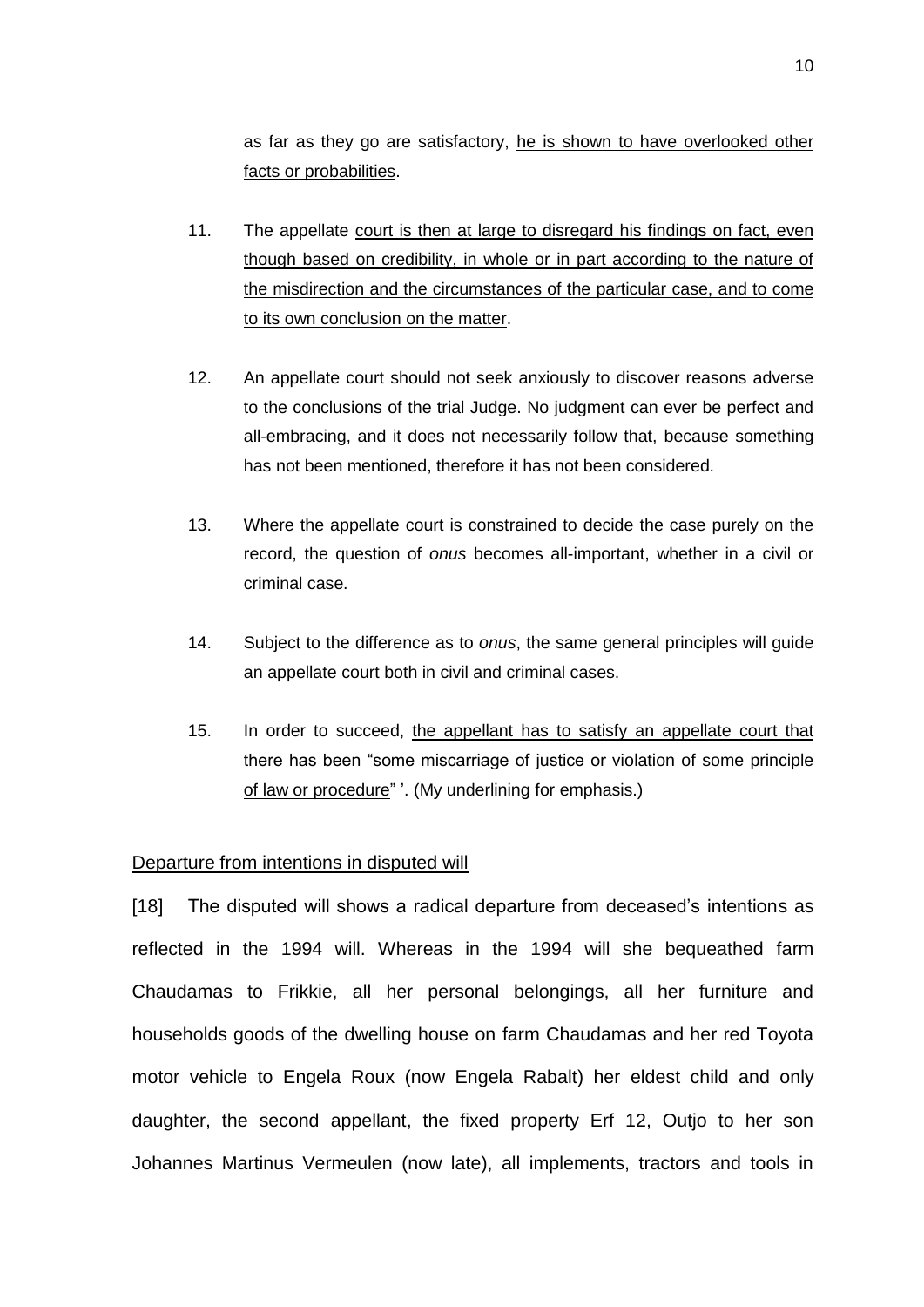equal shares to Gawie and Wollie, all livestock in equal shares to all her five children and the entire residue of her estate in equal shares to all her five children, in terms of the disputed will Gawie alone inherits her entire estate including all her movables, apart from a few rifles.

[19] The court *a quo* sought to explain the remarkable change of intention on deceased's part when the learned judge stated at para 58 of his judgment:

'An incident which occurred in approximately July 2000 would in my opinion provide the reason why the deceased made the disputed will of 18 August 2000. It is common cause that a meeting was held at Chaudamas during approximately July 2000, which meeting was attended by the first and second plaintiffs, second defendant and the deceased as a result of the latter's dire financial position.' (Underling is mine.)

Engela was not at that meeting at all. The learned judge *a quo* thus misdirected himself as to the facts in this matter.

[20] I find this misdirection very important, in that it apparently led to the court *a quo* glossing over the consideration of -

- (a) the circumstances surrounding the making of the disputed will;
- (b) the conduct of the deceased during the giving of her instructions to the lawyer who drafted the will, Mr de Koning;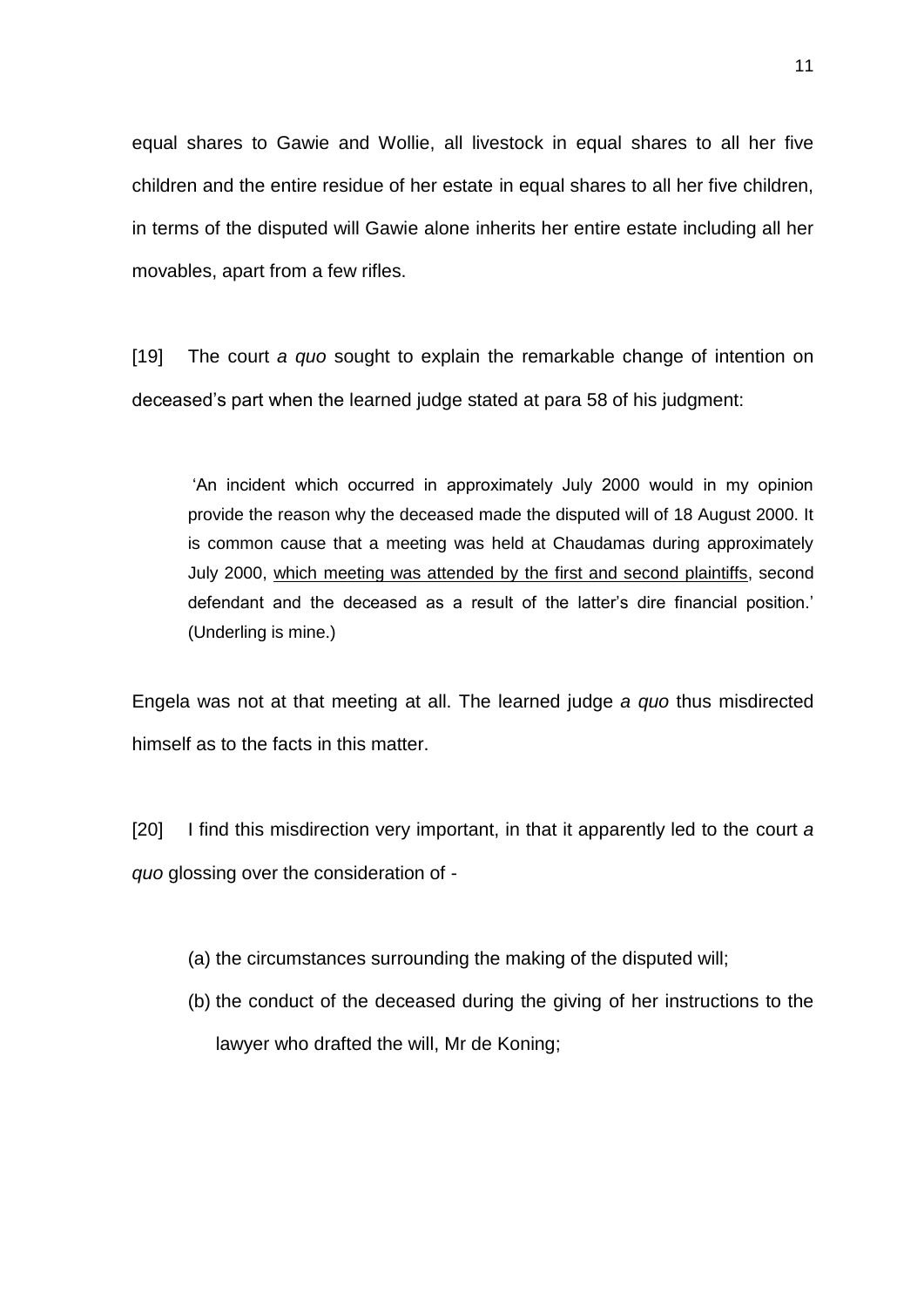- (c) the evidence-in-chief of Mr de Koning as to what transpired during the taking of his instructions, as compared with his evidence under crossexamination; and
- (d) the conduct of first respondent during the giving of instructions for drafting the disputed will and the contemporaneous drafting of an agreement of sale of the farm Chaudamas by the deceased to the first respondent.

The conduct, both of the deceased and Gawie during the giving of the said instructions to Mr de Koning and Mr de Koning's evidence on that issue needed, in my opinion, to be more closely scrutinised in light of many factors relevant to that issue. I shall, later in this judgment, endeavour to show why. In the absence of the testatrix 'circumstantial evidence usually assumes great importance' (see *Nicholson*'s case, *supra*, at para 43).

[21] In my opinion a less obvious misdirection by the court *a quo* is the fact that in dealing with the evidence, the learned judge made no definite finding as to the credibility of witnesses. This is shown for instance, in the way the learned judge gave a blanket acceptance of the evidence of respondents' witnesses without properly analysing their evidence. This to me seems to be a very significant omission. For the moment suffice it for me to repeat what the Full Court of the Supreme Court of Queensland said in *Bool v Bool* [1941] St R Qd 26 at 39 (as referred to by Vickery J in *Nicholson's* case, *supra*, at para 573) namely: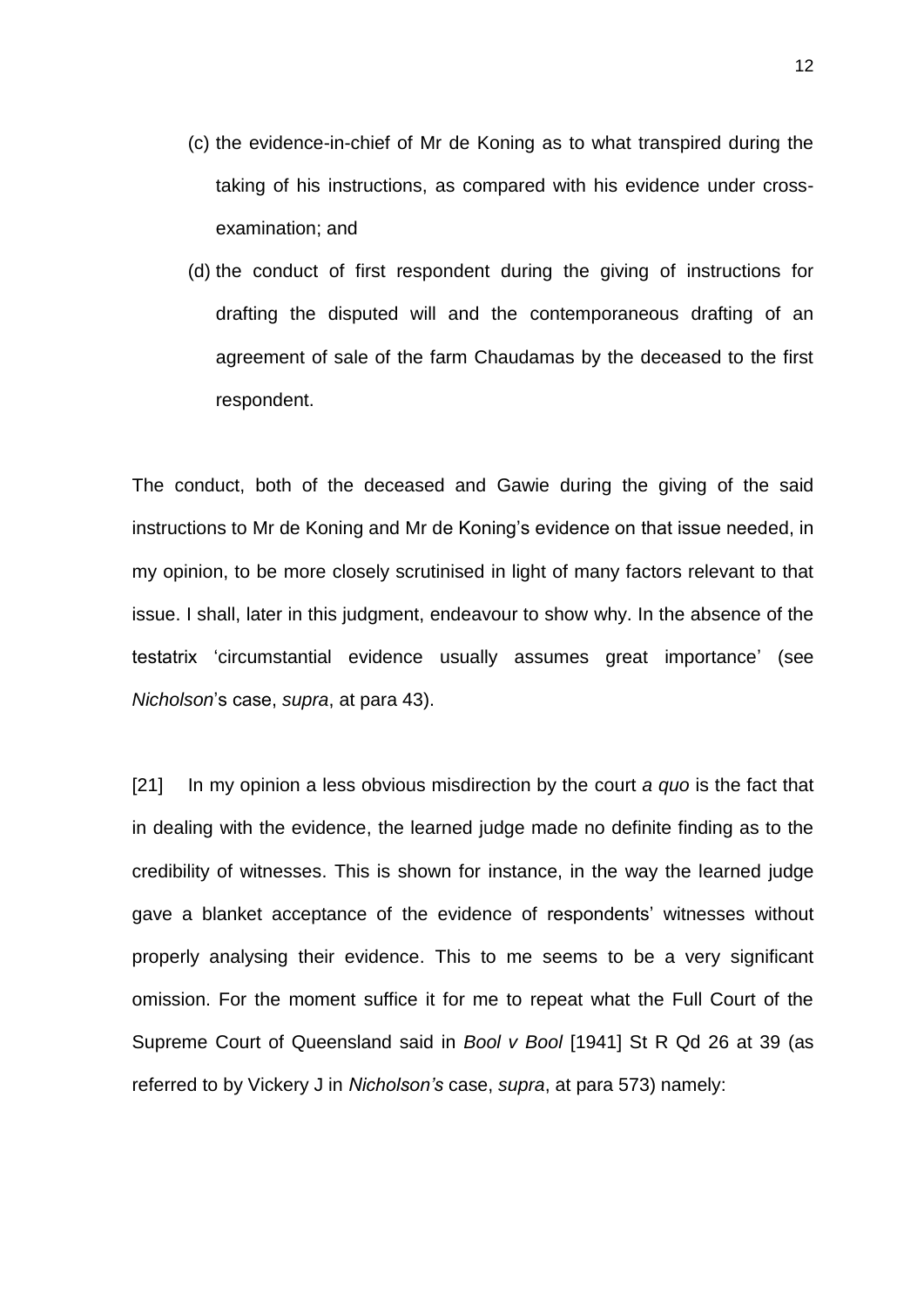'A great change of testamentary disposition evidenced by a departure from other testamentary intentions long adhered to always requires explanation.'

[22] Before I proceed to analyse the evidence adduced in this matter, it is necessary to refer to three more cases. In *Nicholson's* case, *supra*, Vickery J also referred to what was said in *Kantor v Vosahlo* [2004] VSCA 235 at para 22. Discussing the burden of proof in cases of disputed wills, the learned judge in that case (Ormison JA) expressed himself as follows:

'For purposes such as the present, where the Court has to be satisfied affirmatively of the capacity of the testatrix to make a valid will, the burden of proof or, more precisely, the standard of proof therefore remains the same, that is, upon the balance of probabilities, but the Court is not to reach such a conclusion unless it has exercised the caution appropriate to the issue in the particular circumstances by a vigilant examination of the whole of the relevant evidence. If that process results in the Court being affirmatively satisfied that the testatrix had the necessary testamentary capacity at the appropriate time to make the propounded will, then a grant of probate should be made.' (My emphasis.)

The learned judge in that case, after referring to another case of the High Court *Boreham v Prince Henry Hospital* [1995] 29 ALJ 179 where at 180 the three judges dealt with the burden of proof, went on to say:

'As is made clear, in approaching such cases by applying a closer scrutiny of the evidence than is usual in the course of reaching a decision on the balance of probabilities, the Court is not imposing a higher standard of proof. The standard remains that of affirmative satisfaction on the balance of probabilities. What is required, however, is a consideration of the evidence as a whole coupled with the application of a degree of caution which is appropriate to each factual issue which is placed under scrutiny, before applying the standard.' (Underling for emphasis.)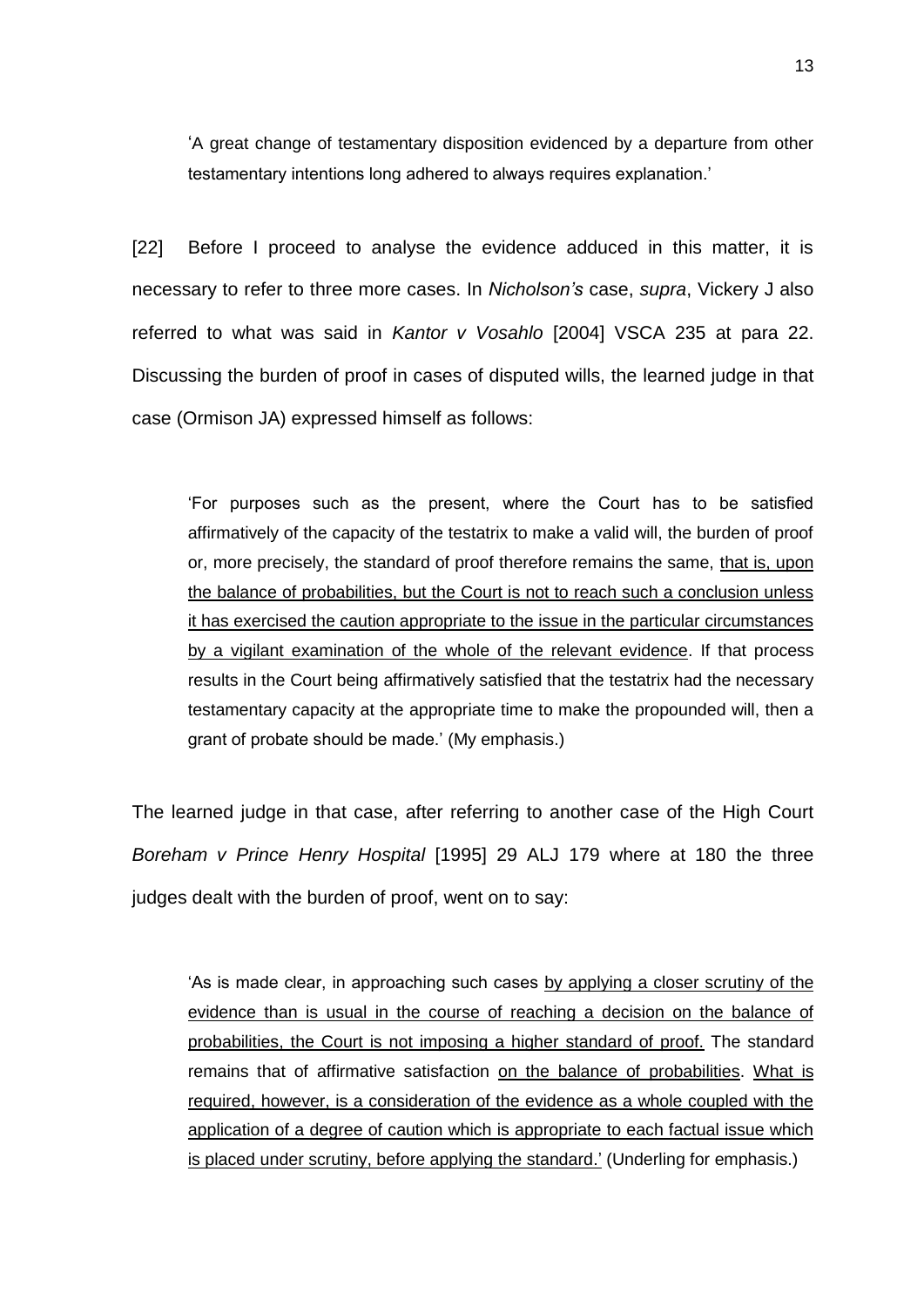14

In *Louwrense v Oldwage* 2006 (2) SA 161 (SCA) Mthiyane JA stated at 167I-168C (paras 14 and 15 (regarding different versions of the evidence in a case):

'On a proper approach, the choice or preference of one version over the other ought to be preceded by an evaluation and assessment of the credibility of the relevant witnesses, their reliability and the probabilities. (*See Stellenbosch Farmers' Winery Group Ltd and Another v Martell et Cie and Others.*)<sup>1</sup> Unfortunately it is not apparent from the record that this approach was adopted by the Judge *a quo.* I do not think this is a case where, sitting as a Court of appeal, we should defer to the trial Court's findings of credibility because of the peculiar advantages it had of seeing and hearing the witnesses. Even if such findings were in fact made by the trial Court, I do not think that we are precluded from dealing with findings of fact which do *not* in essence depend on personal impressions made by a witness in giving evidence, but are rather based predominantly upon inferences from the facts and upon the probabilities. In *Union Spinning Mills (Pty) Ltd v Paltex Dye House (Pty) Ltd and Another²* this Court, *per Zulman JA,* said:

"Although Courts of appeal are slow to disturb findings of credibility they generally have greater liberty to do so where a finding of fact does not essentially depend on the personal impression made by a witness' demeanour but predominantly upon inferences from other facts and upon probabilities. In such a case a Court of appeal with the benefit of an overall conspectus of the full record may often be in a better position to daw inferences, particularly in regard to secondary facts." ' (Emphasis emphasis.)

It follows therefore that the factual evidence presented to the court *a quo* merits reconsideration and re-evaluation.

[23] I consider that the approach enunciated in these cases should be adopted in dealing with the evidence in this case, notwithstanding the fact that it is the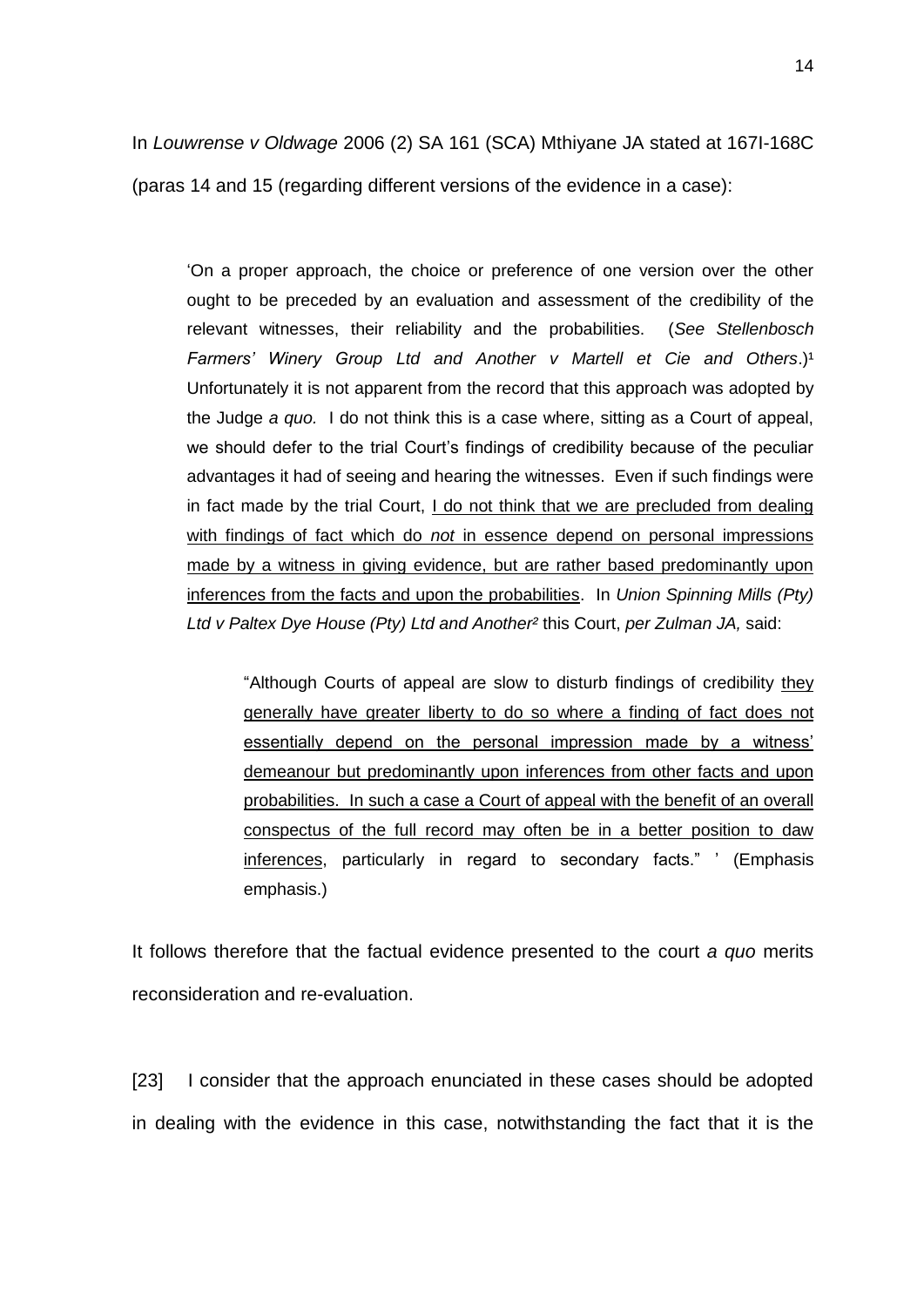appellants who bear the burden of proving lack of testamentary capacity. The circumstances of this case call for such an approach.

#### The evidence adduced for the appellants

### *The evidence of Engela Maria Magdalena Elizabeth Rabalt (formerly Roux)*

[24] On 19 April 2004, on the application of Engela and Frikkie, the High Court declared the deceased incapable of managing her own affairs. This came as a result of a recommendation by Ms Susan Vivier appointed as curator *ad litem* on the same application. Before she made the recommendation, Ms Vivier consulted with among others the deceased and Engela. Frikkie deposed to the founding affidavit in the said application and Engela the confirmatory affidavit. In para 6 of the founding affidavit Frikkie stated:

'With the benefit of hindsight I now realise that soon after the death of my father my mother's mental well-being began to deteriorate. I do not think any of us children observed the aforegoing, probably due to our inexperience in this regard. It has only been over the past three years or so that particularly I and my sister, Engela have noticed a marked deterioration in the patient's mental capacity and capability of managing her own affairs.'

Engela's evidence as well as Frikkie's thus concerns the hindsight observations they made of the deceased's action (conduct) 'over the past three years or so'. Engela related her observations to Dr Reinhardt Sieberhagen, a psychiatrist who examined the deceased during November 2003 on the request of Dr F Burger, the deceased's general practitioner. Engela related the same observations to the curator *ad litem.*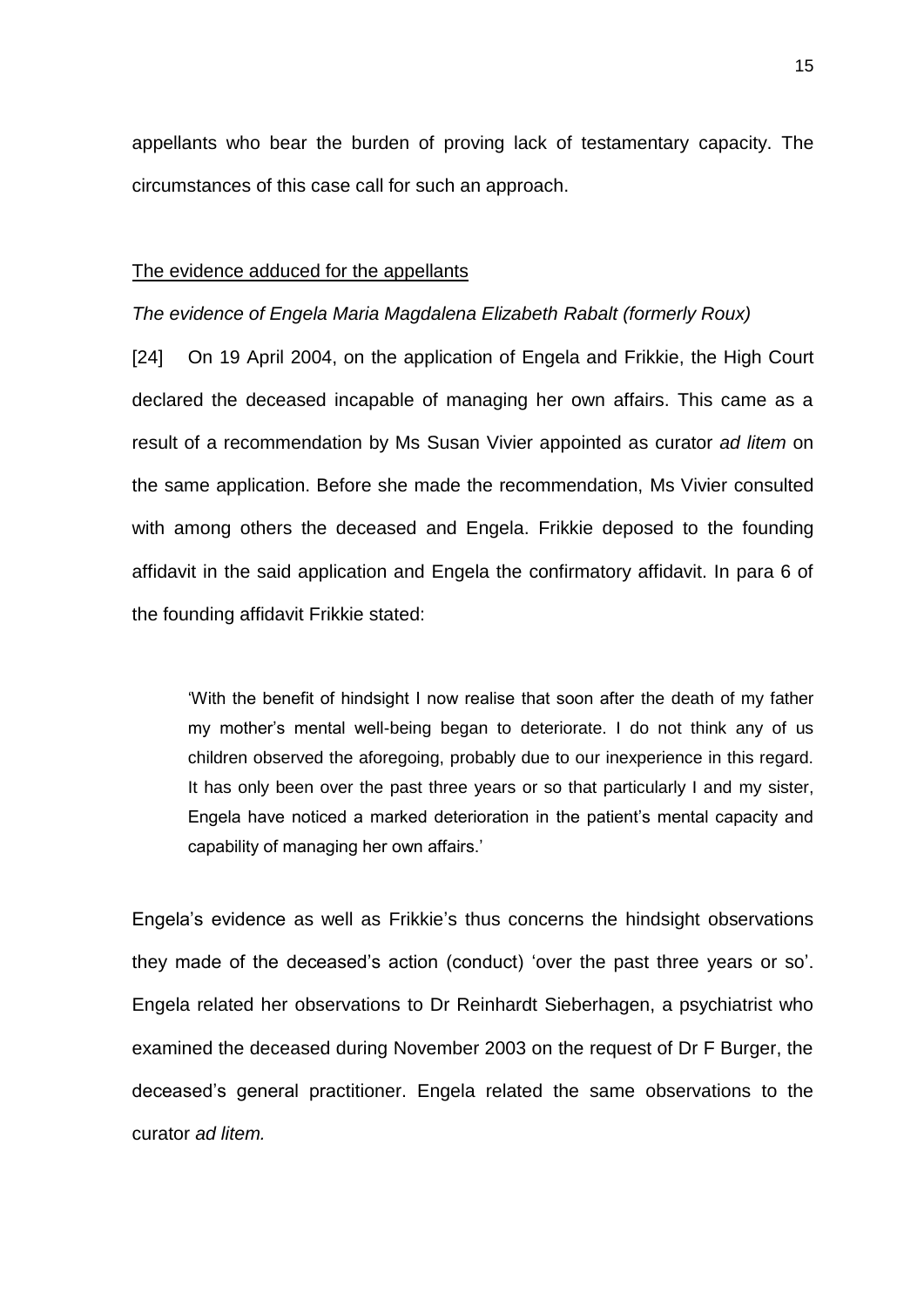[25] Engela gave a description of the deceased's capabilities and competencies that are echoed in the testimony of nearly all her other children. She testified that the deceased and herself had a very good and close relationship; they never quarrelled and there never was any problem between them; they bathed together; and talked a lot ('we could not talk enough') as she put it. They had this relationship until the end. Louisa Jacoba Vermeulen, Wollie's ex-wife, who later testified on respondents' behalf, confirmed this.

[26] Engela continued to testify that her parents 'did not allow themselves much, because they always said they worked hard and that they were doing it especially for their children, they always believed that they wanted to treat all their children the same way'. The she testified about how their father assisted each child to acquire a farm, giving each livestock to farm with, except Frikkie who (which is common cause), the father said 'must inherit Chaudamas one day'.

[27] She further testified that all the children took out a life insurance policy on the deceased's life and made arrangements as to how much they would pay per month; the payments were to be made into the deceased's bank account; and 'Frikkie and Wollie decided that they would pay hundred-and-fifty Rand (R150), me and brother Hannes we decided that we will pay two hundred-and-fifty Rand (R250) a month and Gawie decided that he will have a policy and pay six hundred Rand (R600) a month'. She said that all the children made their monthly payments except for Gawie whose instalments were deducted from the deceased's account. Gawie was not working and was staying with the deceased at Chaudamas farm at that stage. She said that whenever first respondent was asked about this 'he just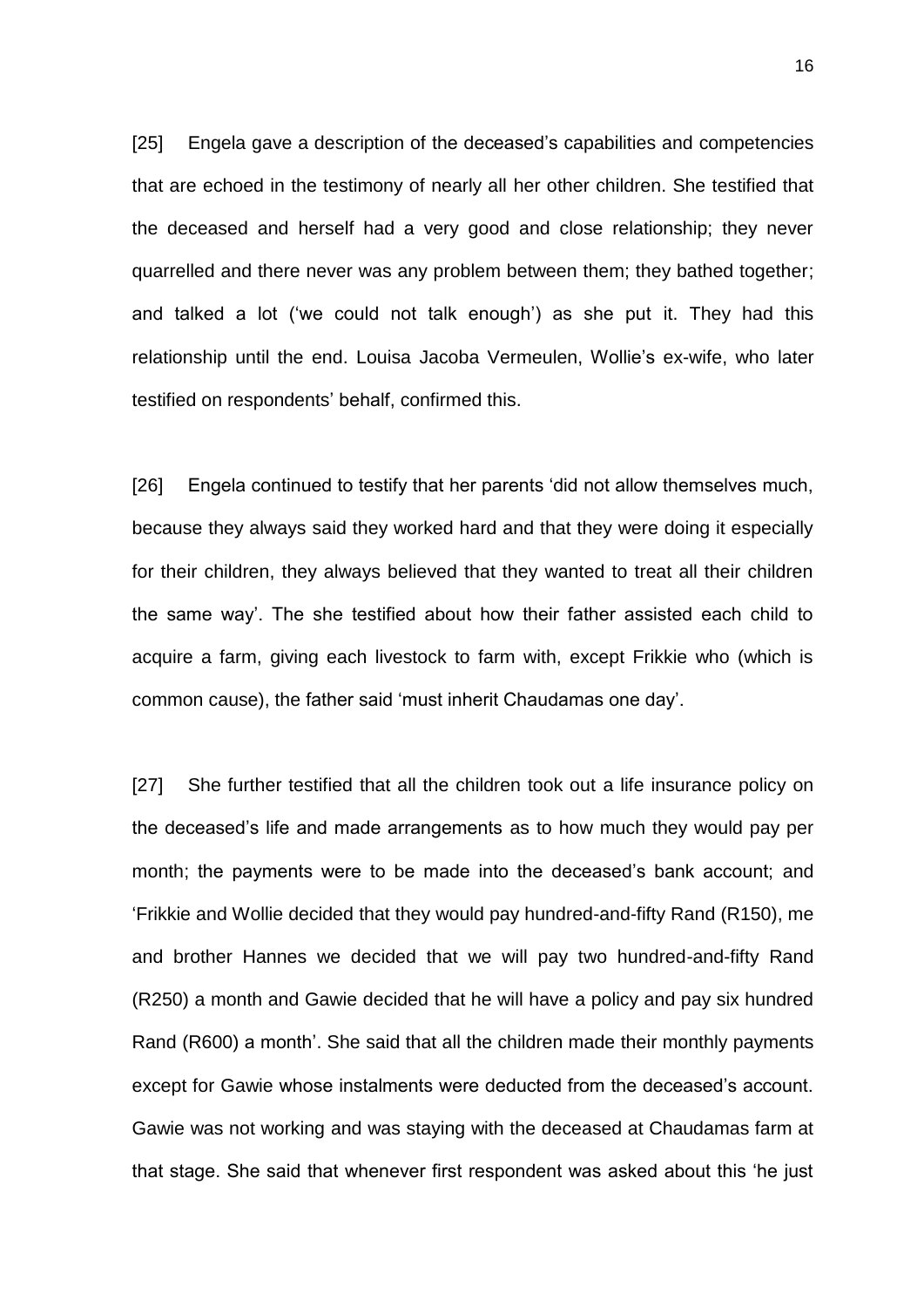got angry'. In substance Frikkie corroborated this evidence and first respondent did not deny it.

[28] Engela testified that in November 1999 when the deceased came to visit her in Swakopmund she observed that her suitcase was not packed properly, the clothes in the suitcase were not the type of clothes 'she wears to town and she did not talk much'. Asked why that was important to her, she said:

'My mother was very neat, her suitcase was so precisely packed and that was very strange to me and also me and she bathed together and talked a lot and I poured the water in the bath and when she took off her clothes I saw that she had a lot of panties on and she climbed into the water and without washing, she just climbed out and that was strange to me and the whole time she ate a lot and she was not a person who ate a lot.' (sic)

Asked why it was strange that the deceased did not talk much, she replied:

'It was strange because me and she (sic) we could not stop talking, we were always laughing and I thought, "oh, maybe my mother is old now, I do not know what is wrong."'

[29] She further testified that in January 2000 '. . . it was after the Millennium, I went to the farm. As usual she will go to the car and will be very happy to see us and she did not talk much . . .'. She said that previously:

'She was very happy to see us, but then she was not the same as always.'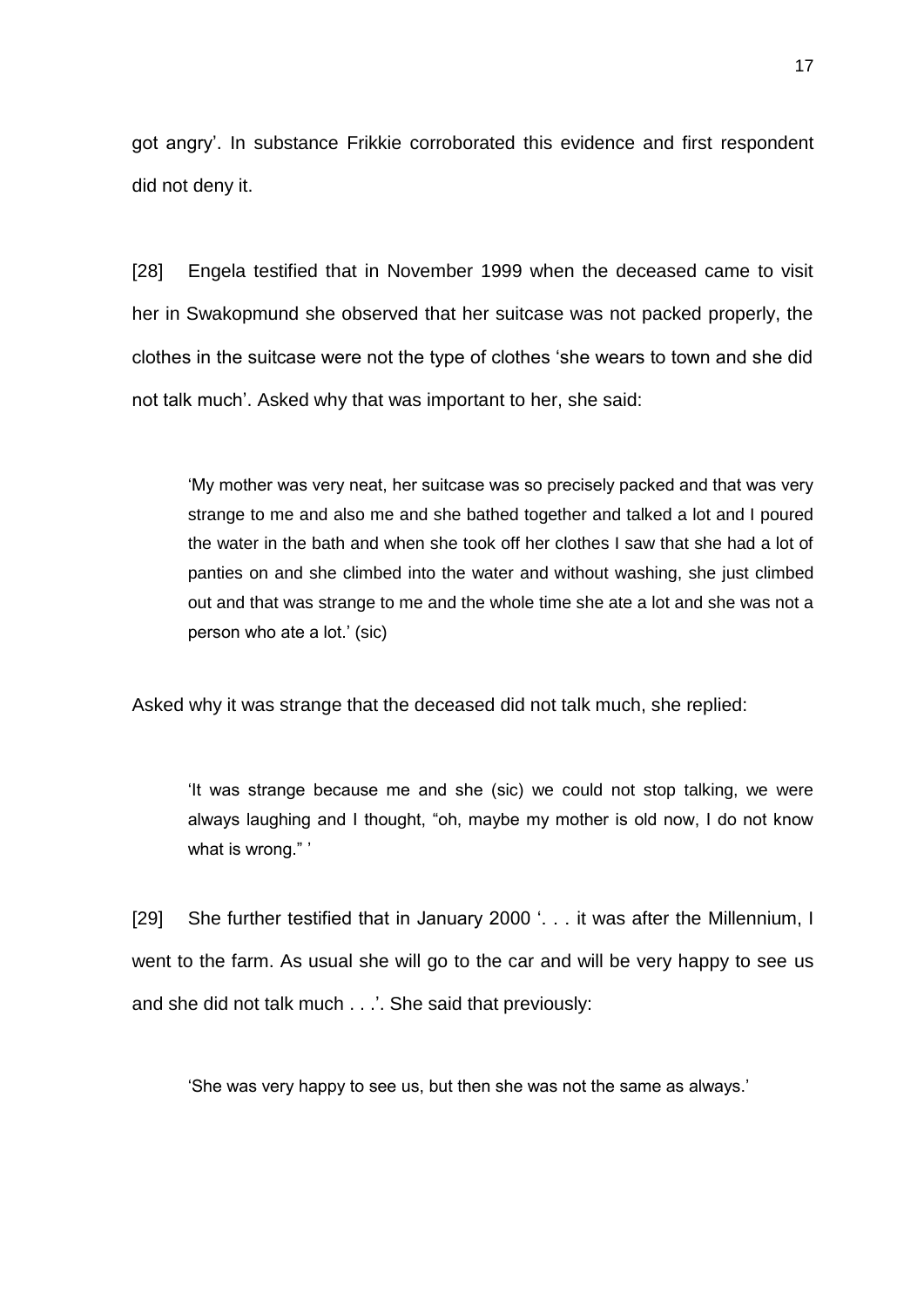Asked to 'differentiate' between how she was before and how she was that night when she arrived there, she replied:

'She did not talk much, just looking at us, "hallo", not as always. She was always so happy to see us but not that night and always she had cooked food for us when we came from Swakop and then there was no food and that was also strange to me and she always did the cooking by herself, nobody else cooked in her kitchen and then I could cook in her kitchen. That was also strange to me and I realised that my mother did not bath because the geyser was broken and she always could fix the geyser in Henties Bay and she could not fix the gas geyser in her house. Her house was not as always neat and precise. Her cupboards were not as neat as always. She was painfully precise in her home and that was not my mother, she was not like that.'

Asked about her observation about the garden on that occasion i.e. 2000, she said:

'My mother's garden, the grass was long, the flowers were dry and I could not believe what I was seeing because my mother always loved her garden, so she did not water the garden and no more cut the grass and she did not worry about that. That was strange to me.'

[30] Engela also testified about a second visit to the deceased in 2000. She said on that occasion Gawie asked whether Engela wanted to buy a camp on the farm because they had financial problems. She was not interested in doing so but realising they had financial problems, she offered to assist and asked him how much they needed and he said three thousand five hundred (N\$3500) would be enough. She then made the first monthly payment 'into their bank account' in June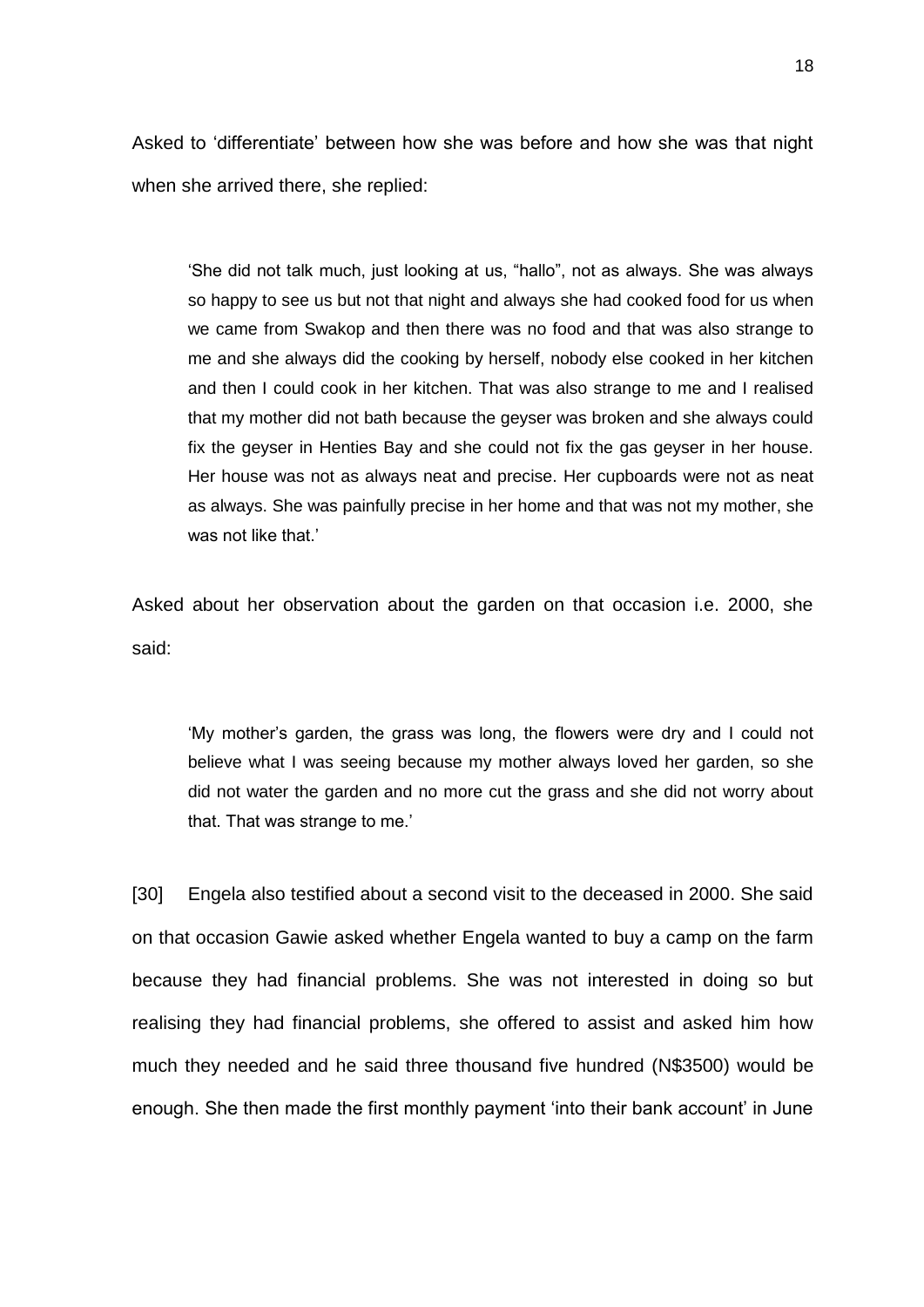2000. She said when she had asked to see their financial statements Gawie had said that he had cancelled the deceased's short-term insurance.

[31] In July 2000 she went back to the farm and 'the grass was still long and the geyser was still not working, and I was very angry and I phoned my brother Frikkie and my brother Petrus and told them to come and repair my mother's geyser'. She continued:

'On that stage Gawie lived with her on the farm. So, she did not bath and so it does not bother her because she did not bath, the water was cold and I could smell that my mother was not as always, I could smell her and I looked and when I was in her room, I smelled something not very nice and I looked and there was, in Afrikaans you call it a pot that you put underneath a bed. . . . "Chamber pot" yes and which was not emptied for very, very long and that was in need for emptying. I found in her cupboards open tins of condensed milk and jam and I asked her why did she put the tins there. She said to me that somebody will steal it.'

Asked if she enquired 'about their finances and the bank statements and so on', she replied:

'I asked my mother are they okay now, is (sic) things better now because I did pay my first payment and she did not worry about that and I asked them the bank statements but no one gave any statements to me. So, I left it there but it was strange to me that my mother does not worry about the finances.'

She said she had continued to pay the N\$3500 further until December 2001. Documentary proof of payments she made was produced as exhibits ' $Q<sup>1</sup>$ ' to ' $Q<sup>13</sup>$ ' showing, *inter alia*, deposits by her into the deceased's account.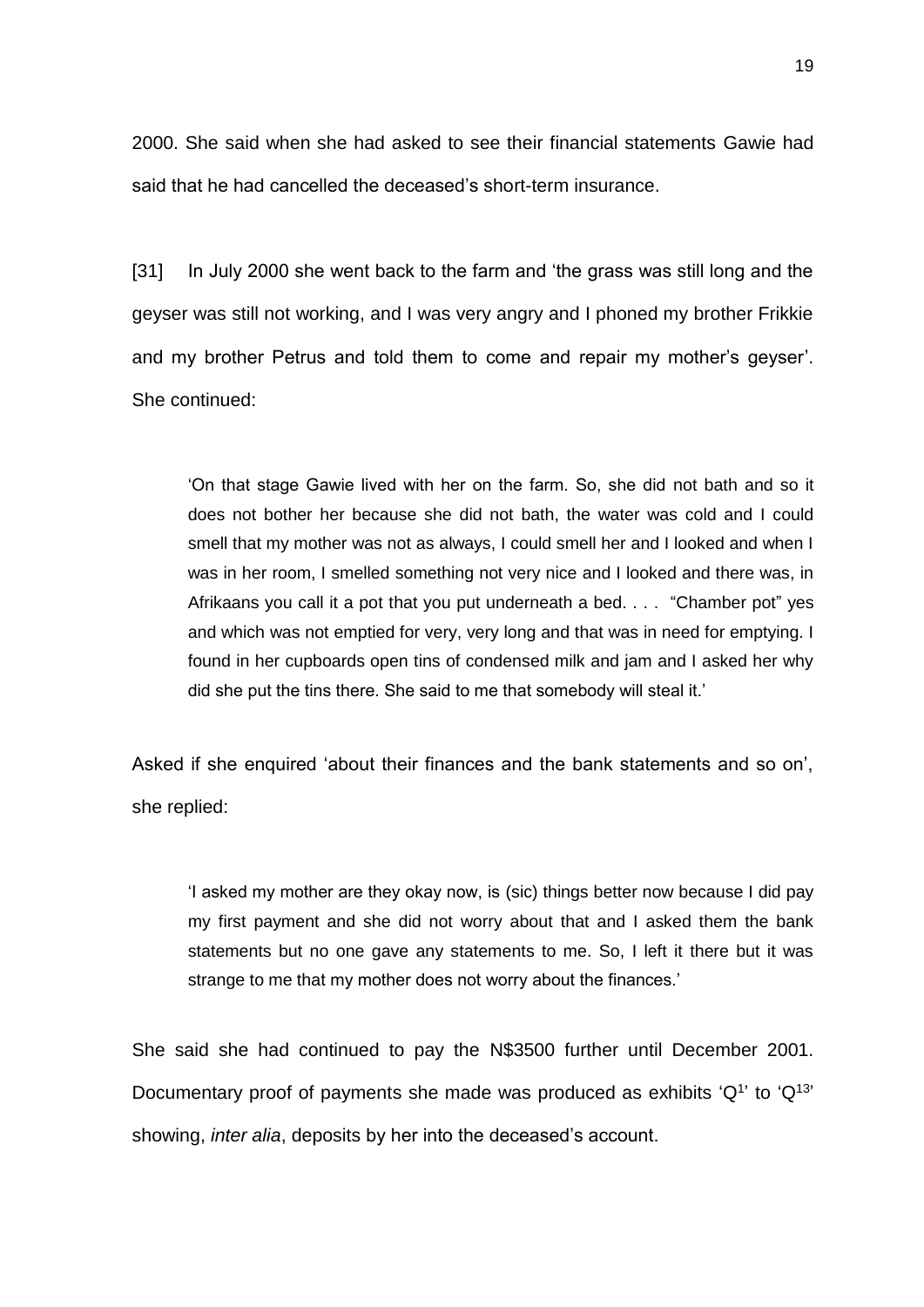[32] Engela testified further that in May 2001 the deceased was with her in Swakopmund. The next day was her husband's birthday. Because she had a lot of computer work to do, she asked her mother, who she knew could bake very well, to bake a cake after she gave her a recipe book and all the things needed and the mother could not bake a cake and kept on asking what she should do which was strange to her. 'It was a whole flop.' That time she went with the deceased to Walvis Bay and when she asked her to look for a number 'in her telephone book' she could not find it. It was also strange to her. She also gave the deceased money to go one block straight down the street and the deceased got lost and she had to send all the people from her shop to look for her. Back home, the deceased tried to hit her parrots with a remote control. She was not like that before. Before she liked birds, dogs, cats and any animal. The court asked how the deceased got to Swakopmund and Engela said:

'I could not remember at the moment how did she get there.'

She later, in cross-examination, said she could not remember how she got there 'because sometimes I go and get her, sometimes Gawie brings her to us or Wollie brings her'.

[33] It was Engela's further evidence that the deceased staved with her most of the period 2002 to 2004 except during the period her husband was in hospital and she asked Frikkie to take her and look after her. Frikkie then took her to the farm. During this period, she said: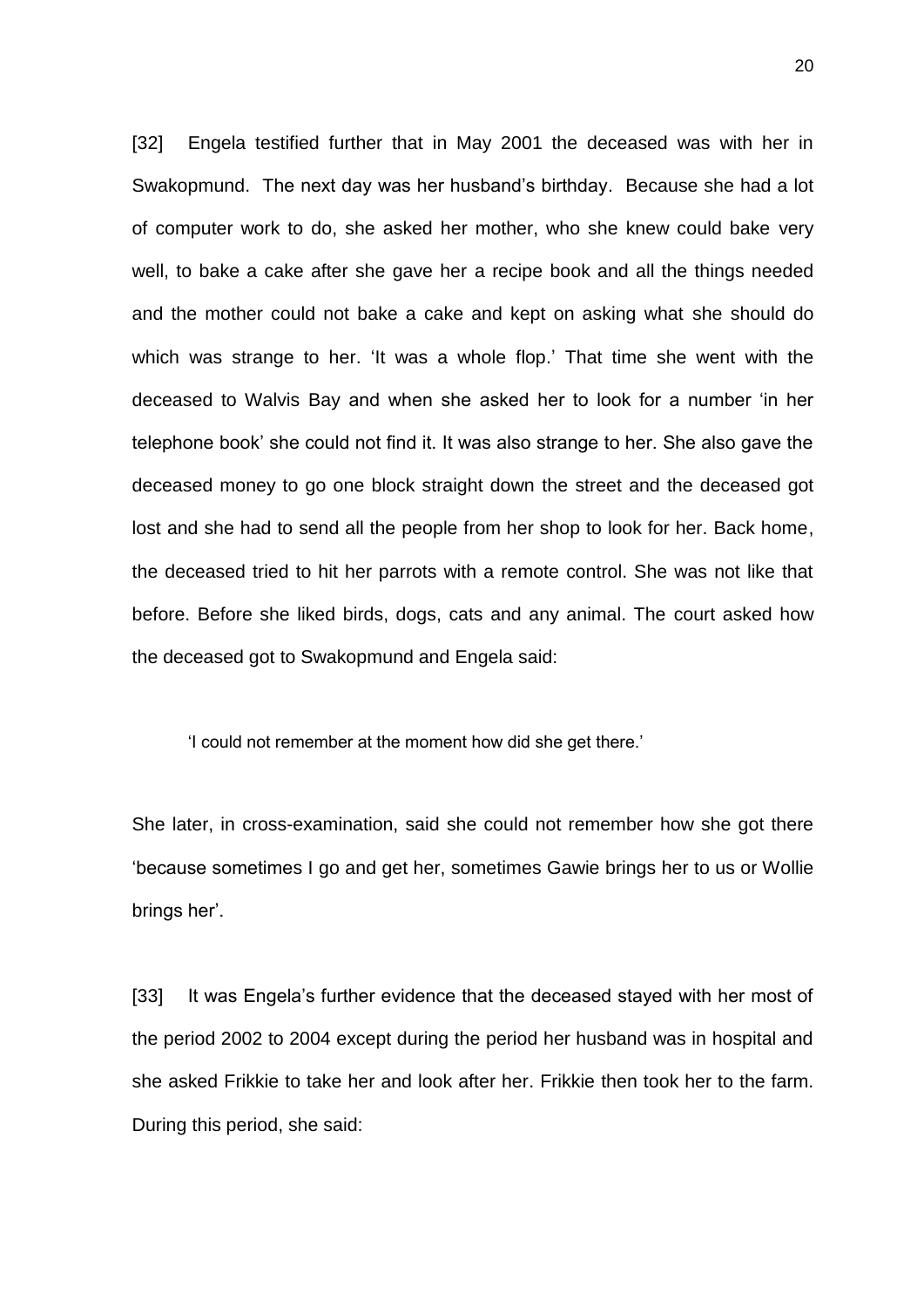'It was not easy to look after her because she was very aggressive. I had to bath her, she could not do anything for herself and she ate the whole day and she could not sit still and she could not talk to me. She could not relax and sit and look at the TV, she just goes up and down, up and down.' (sic)

Louisa Vermeulen told Dr Sieberhagen more or less the same thing.

Engela continued to say that in 2004, the deceased stayed with her and in October 2005 '. . . I could not manage to look after my mother anymore, so first I tried to put her in an old-aged home in Walvis Bay but they did not want people with Alzheimer's and then I put her in the J G Potgieter Alzheimer Home'.

She paid for that as well as for everything else her mother needed. It cost her approximately one thousand Namibian dollars (N\$1000) a month extra. In December 2001 there were rumours that the deceased had sold the farm to Gawie and Gawie had ceded the policy which all the children except him had been paying for his bank overdraft. Then she immediately stopped paying the N\$3500. She confronted the deceased and Gawie about the rumours and both denied the rumours.

[34] The court *a quo* allowed evidence as to what Engela was told by her mother she would inherit. This the court did, subject to argument, it said. Mr Schickerling, who appeared for the respondents in the court below, had objected to the evidence as hearsay. Finally in her evidence-in-chief, Engela was taken through the provisions of the two wills. These two wills were both produced as exhibits and it is not necessary to repeat her evidence in that regard. However, I should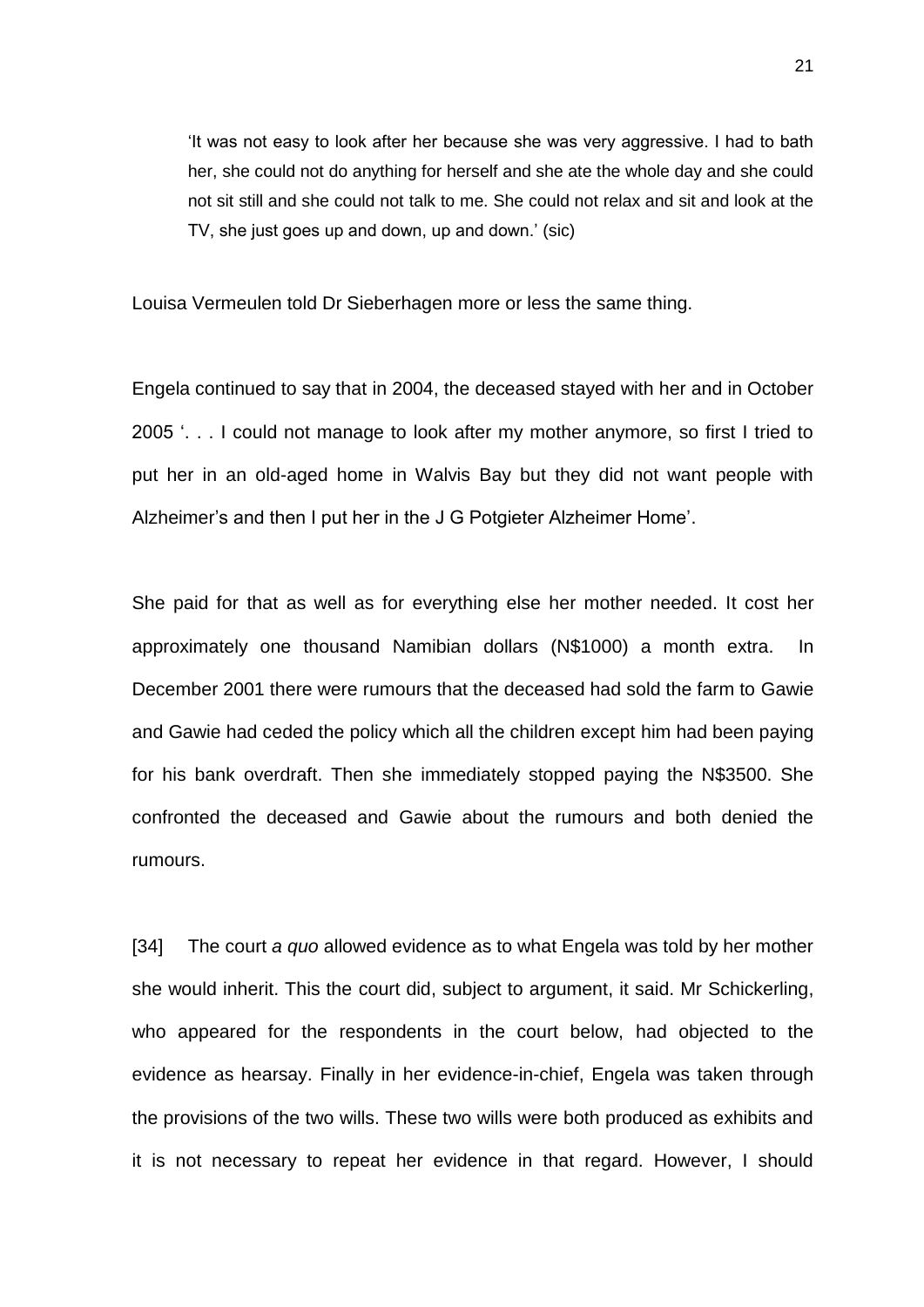mention that Engela was asked if she knew any reason why the deceased disinherited her in terms of the disputed will and she replied:

'No because we had a very, very good relationship, we never quarrelled and that was very strange to me. She loved me a lot, why would she do that? That was impossible for me.'

She also said from 2000 when the deceased executed the disputed will till she passed away in 2007 the deceased never mentioned anything to her, nor did Gawie, about the 2000 will.

[35] In the end she was asked to comment on what Louisa Vermeulen would say, namely:

- (a) that deceased never went to a doctor for a personal examination without a family member being present;
- (b) that the reason why deceased wore four sets of underclothes is because she did not want to wear step-ins; and
- (c) that she, Louisa and deceased had a very close relationship.

She denied all these claims and gave reasons why she denied them. As mentioned before, Louisa Vermeulen was formerly the deceased's daughter-inlaw.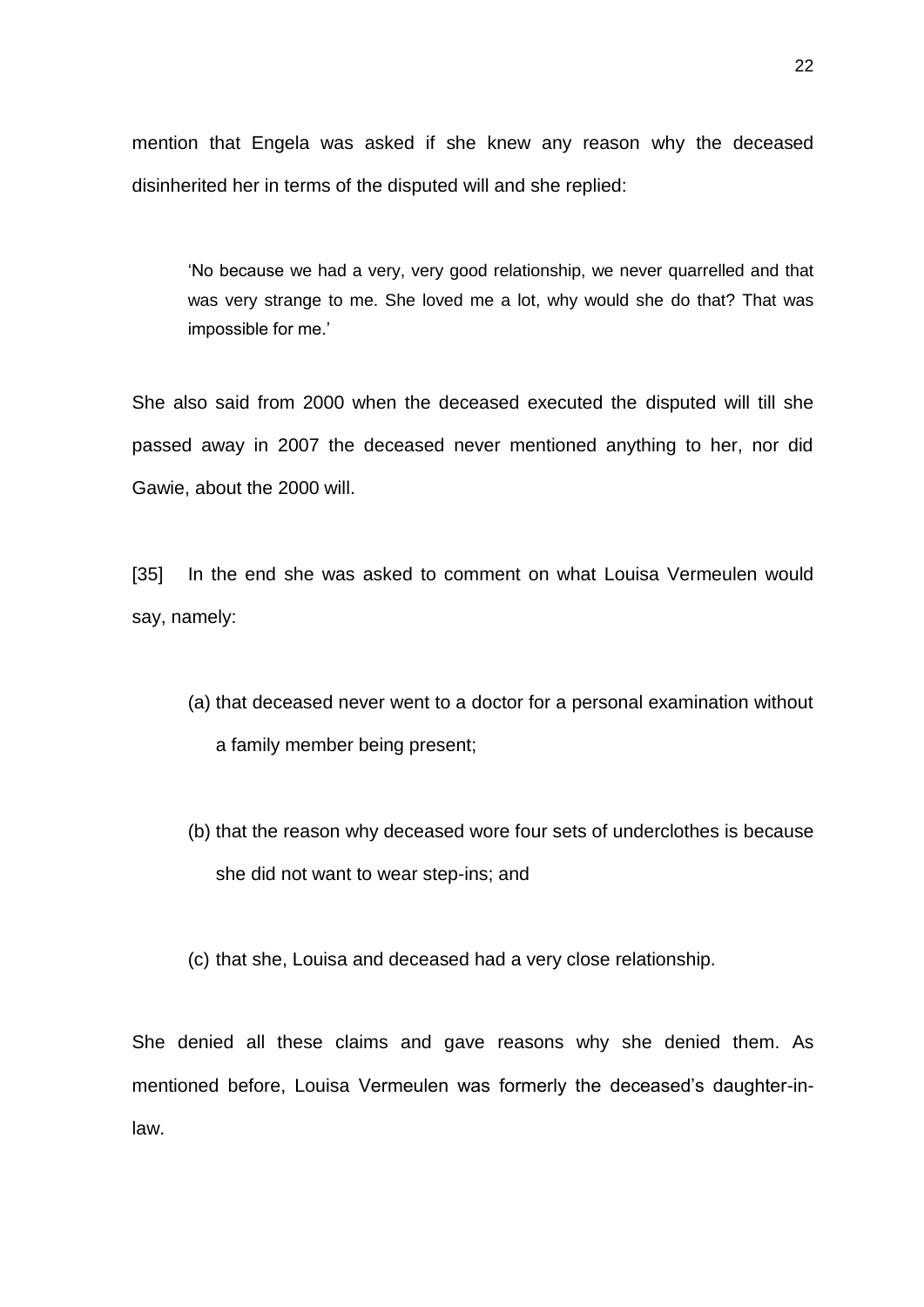[36] Engela was subjected to a long cross-examination by respondents' counsel. This cross-examination focused mainly on the various incidents she testified to as showing deceased's diminishing mental capacity before she executed the disputed will. In the main, counsel did not seem to deny that the incidents happened, but attempted to show that they happened on different dates or to explain them away. In my opinion Engela demonstrably refuted the said dates or explanations by, for example, relating the incidents she described to such historical events as her husband's birthday and the millennium. The sweeping suggestion was made by respondents' counsel that all that Engela related about deceased's strange behaviour since 1999 was a concoction or an afterthought. She denied the suggestion. She and Frikkie denied the claim that Gawie worked for the deceased, that 'sometimes he attended to selling her meat products when she could not do it'. When he came to testify, Gawie repeated these claims and seemed to suggest that the deceased was remunerating her for the work he did for her by paying the school fees for his children, by regularly taking them to school in Otjiwarongo and by paying his insurance premiums. Engela said the deceased had 'no choice but to do that'. In fact when Gawie came to testify this claim developed into an assertion that he was in fact running the farm for the deceased and that deceased was the one who depended on him financially. If this evidence is to be believed, this claim would amount to saying the deceased was no longer capable of managing her own affairs at least to the degree that she was known to do before. Admittedly, Gawie was experiencing financial problems of his own which problems had compelled him to sell farm Onduri. That he had become heavily dependent on the deceased in several respects is quite clear and his siblings resented this situation.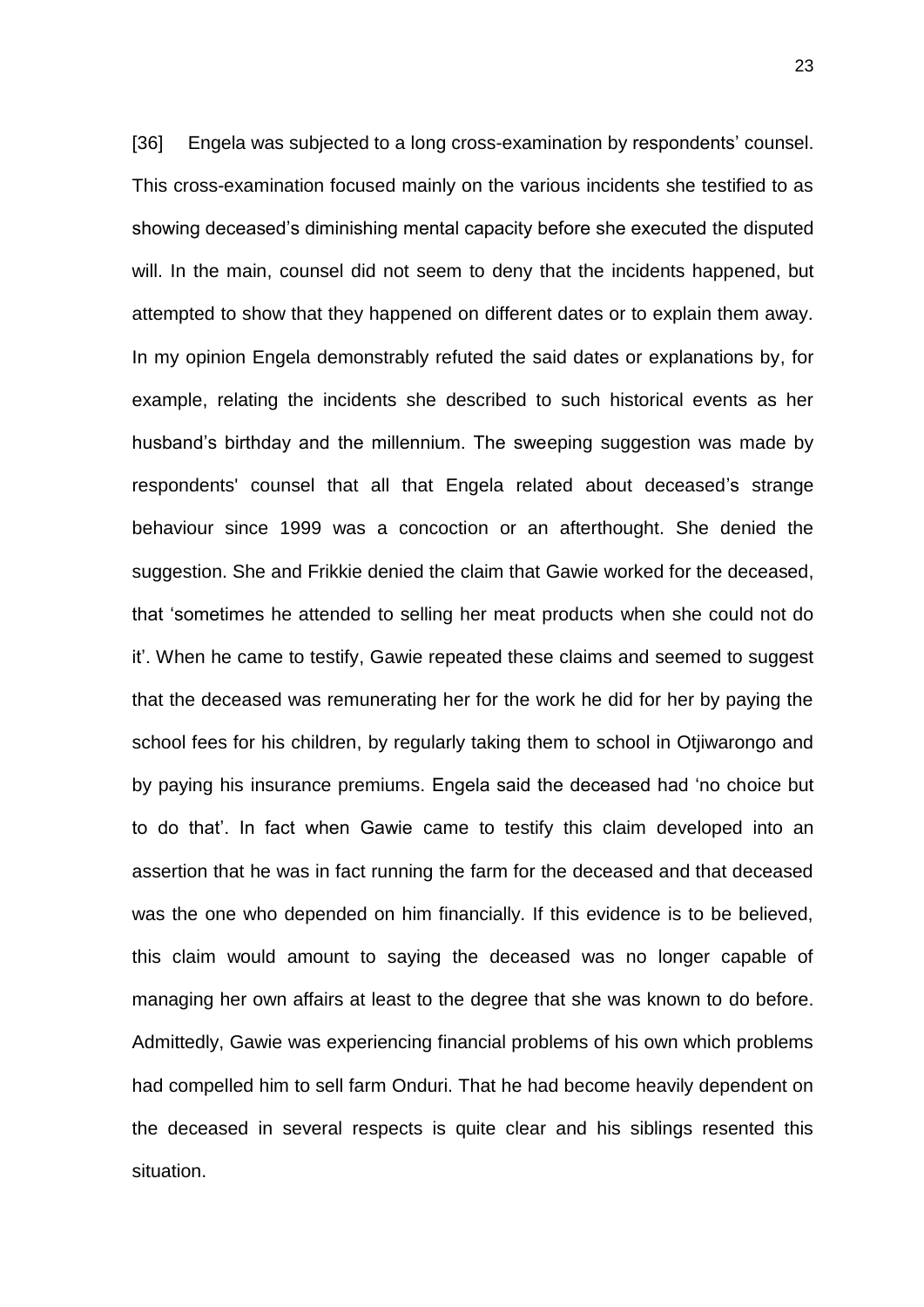[37] Engela was cross-examined on the incident when she said she discovered an unemptied chamber pot under the deceased's bed in July 2000. Without denying the incident, the questioning ended with counsel saying 'that particular person who was present during the incident was the first defendant'. She denied that he was present. She denied that the particular incident happened in December 2003 'after your late mother was diagnosed with Alzheimer's and you came to the farm to fetch her'.

[38] She denied being present at the meeting 'in July 2000' between the deceased, Frikkie and Wollie where Wollie and Frikkie tried to persuade the deceased to sell Chaudamas to Frikkie'. She said the meeting where she was present was 'at Frikkie's house after my mother was diagnosed with Alzheimer's'. This, she said, would be in 2004. The deceased did not tell her about the July 2000 meeting with Frikkie and Wollie; she did not have a discussion with the deceased 'about possibly buying a camp on the farm'.

[39] Referring to an earlier visit to the deceased in January. Engela categorically denied the suggestion that it was in January 2001.

She also denied that the incident when the deceased failed to bake a cake for her husband's birthday was in 2004 instead of 31 May 2001 as she had testified. At that time she did not know that the deceased had Alzheimer's disease, she said.

[40] In an attempt to explain the cause of his financial problems at the time Gawie moved to stay at Chaudamas farm, the respondents' counsel put various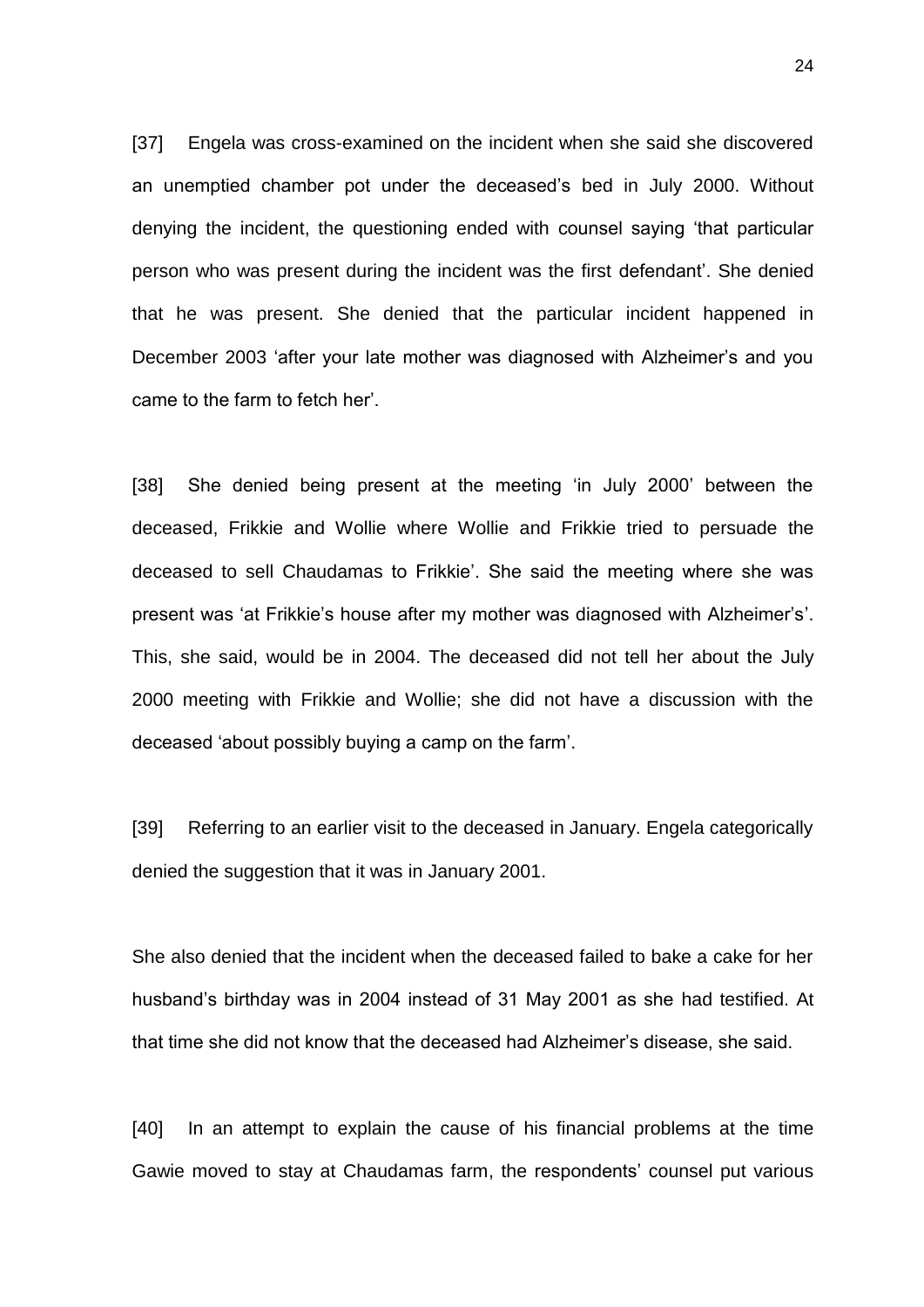reasons, why Gawie sold Onduri farm and moved to Chaudamas. Many of the reasons were such as Engela could not be expected to have intimate acquaintancy with. Engela, however, eventually said:

'I cannot tell you what was the reason for his financial problems, but it is strange to me that since my mother was already on her feet and since he moved in with her, there was also financial problems, that is my problem with that.'

It is significant that all the other children of the deceased, including, admittedly, Wollie, were concerned about the Gawie's dependence on the deceased and felt he should find work instead of depending on the old lady. They did not mince their words, and as I will try to show later in this judgment, this attitude of dependency on his part had a significant bearing as to the setting under which deceased purported to execute the disputed will.

[41] Engela was asked about the incidents in November 1999 when she said:

- '(a) deceased did not talk as much as before;
- (b) deceased ate a lot unlike before;
- (c) deceased got in and out of the bath without washing herself; and
- (d) deceased wore many panties.'

She was asked why she did not talk to Louisa about these since Louisa would say she, Louisa, and the deceased had a very close relationship. In her reply she said she told Frikkie about it, denied that her 'mother and Louisa Vermeulen had an extremely close relationship . . . Because as I told you, in 1995 she phoned me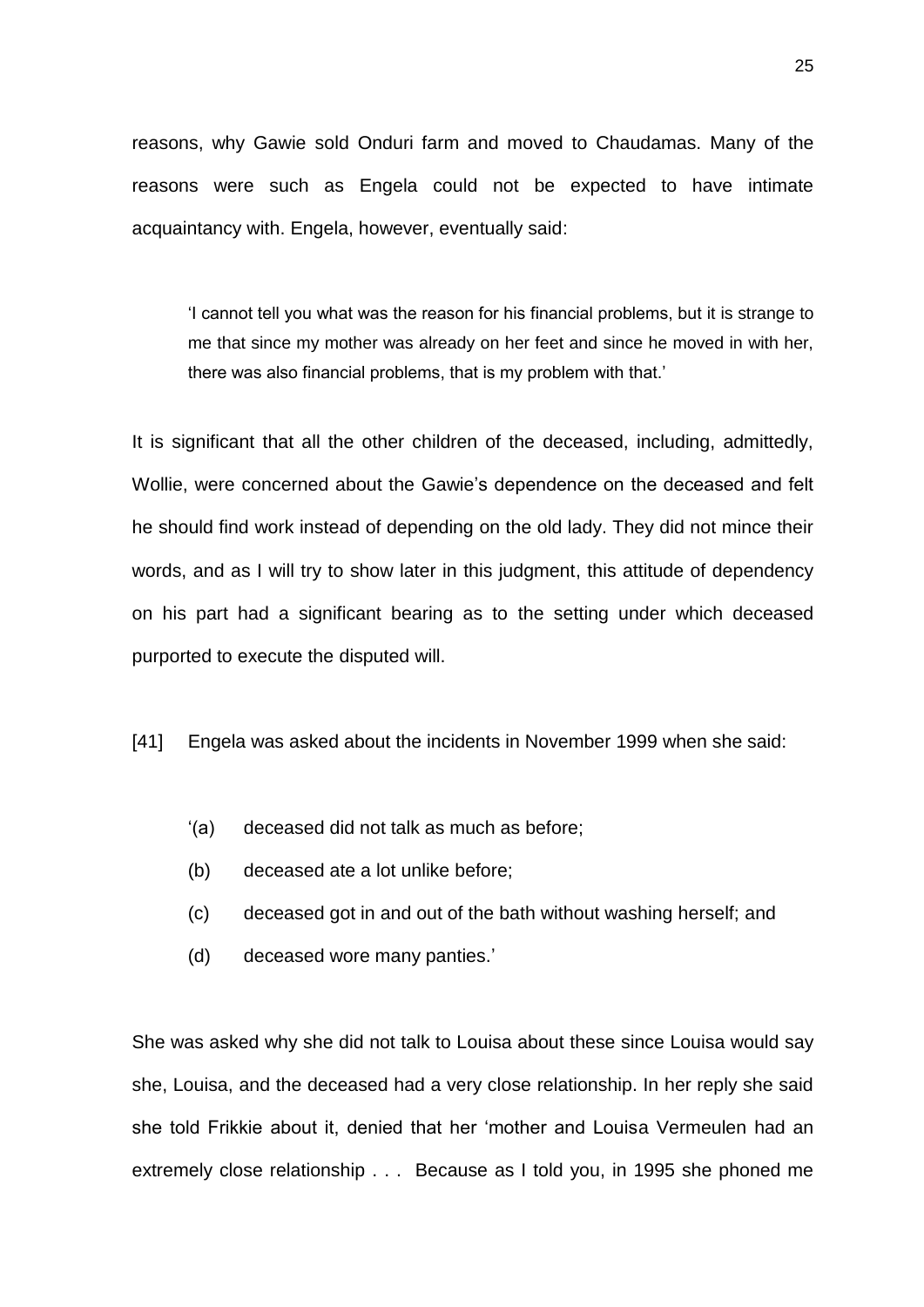and she asked me to ask my mother to take her cattle off the camp and that was me and my husband's wedding . . . .'

She went on:

'And also Louisa talked to me about that and that is why I told her that "please Louisa, talk to my mother about it, you know Louisa, that my mother and father they helped you and Wollie a lot, you must help them because they helped you. If you and your husband still stayed in Windhoek you would still have nothing if it was not for my parents who helped you." '

Counsel's comment after this answer was not that Louisa would deny this but to minimise it as a single incident. Counsel then said:

'I put it to you that what you are telling this Court of the events in 1999, 2000 and 2001 is just an afterthought. These are facts which you had concocted afterwards to stretch the timeline to before the date on which your later mother executed her Last Will and Testament. That is why there is no mention of any of this.'

The people Engela is said not to have mentioned in the incidents in 1999 to 2001 are Louisa, the respondents in the application for curatorship and Dr Sieberhagen. Engela's simple and telling answer to what counsel put to her was:

'Sir, but before that none of us did know about that testament. I did not know about any testament.'

She later said that when she went back to the farm after the millennium 'then things looked to me very, very strange and that is when, after I talked to Frikkie about that, that I said to him 'jislaaik Frikkie, that is happening and that is when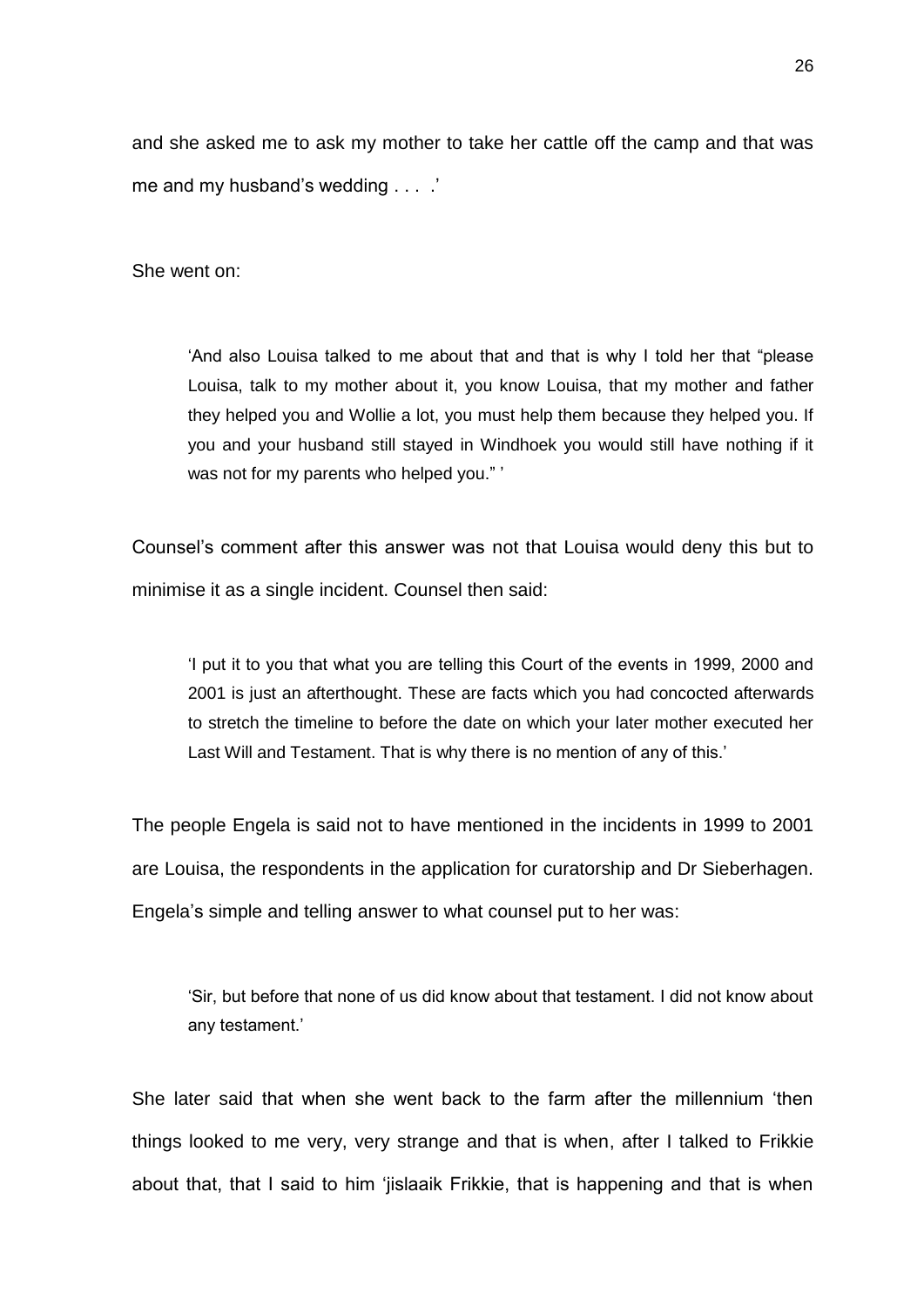Frikkie said 'jong, there is something big strange'. She also queried why respondents who were staying with the deceased never mentioned anything knowing she was the only daughter.

She was referred to para 6 of the first appellant's founding affidavit sworn to on 21 January 2004, which I have already quoted above, and questioned and answered as follows:

- 'Q: During the last three years or so and from 2004 that would bring us to 2001 or so.
- A: Yes.
- Q: So, how do we get from there now to 1999? That is what you said under oath?
- A: You see, all the things were strange of my mother, but I thought my mother is just getting older.'

This, in my opinion, was a matter for argument and therefore, need no comment at all.

[42] Against what Engela said of the deceased's illness, the respondents' case was then put to her (that they would testify) as follows:

1. that the first incident they (particularly Louisa Vermeulen) recalled which could be linked to the deceased's illness was in December 2002 'when you had sent her to the bank and she had gotten lost';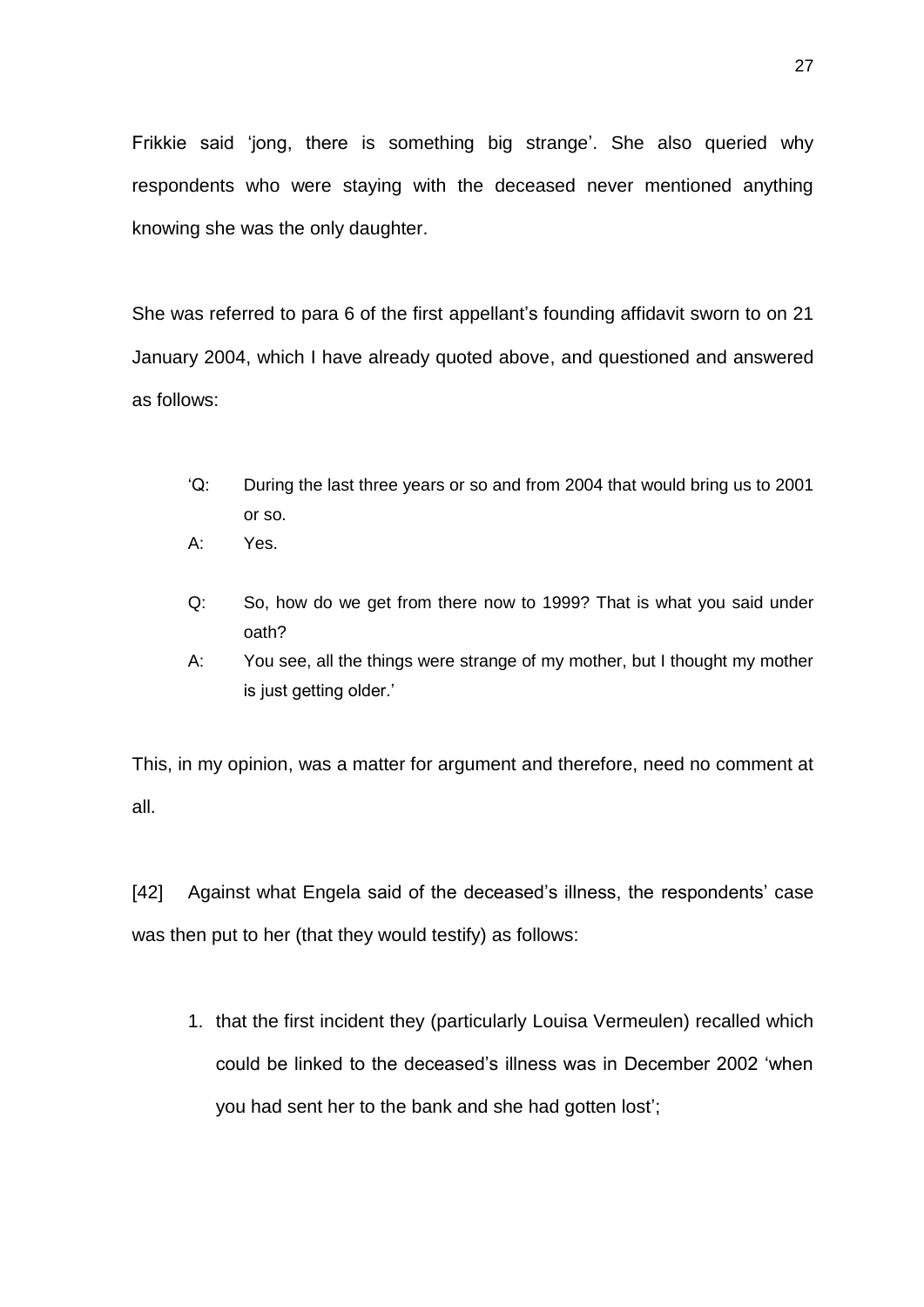- 2. that the seventh and eighth respondents would testify that as late as 2003 the deceased did their washing and ironing, she packed their suitcases neatly and impeccably;
- 3. that as late as 2003, the deceased did her own income tax returns; these were done by first respondent and the deceased jointly;
- 4. that as regards errors made in her tax returns various cheques since 1987 will be produced to show the deceased made spelling errors;
- 5. that Juanita will testify that in 2001 the deceased's garden was still so beautiful that some tourists who gave her a lift even stopped to take photographs of it;
- 6. that the seventh and eighth respondents would testify that up towards the middle of 2003 the deceased still drove them to school every second Friday and every second Monday approximately a hundred kilometres from the farm to Outjo;
- 7. that the incident of the chamber pot happened in December 2003 after Dr Sieberhagen had diagnosed the deceased with Alzheimer's; and
- 8. that the deceased's instructions were very clear as to what she wanted as far as the terms of the agreement were concerned and as far as the terms of the last will and testament were concerned.

[43] Significantly Engela retorted immediately and emphatically to the last suggestion (No. 8 above):

'That definitely my mother did not, that is impossible that my mother forgot me because I am her only daughter and she will never ever if things were normal, she will never ever forget me.'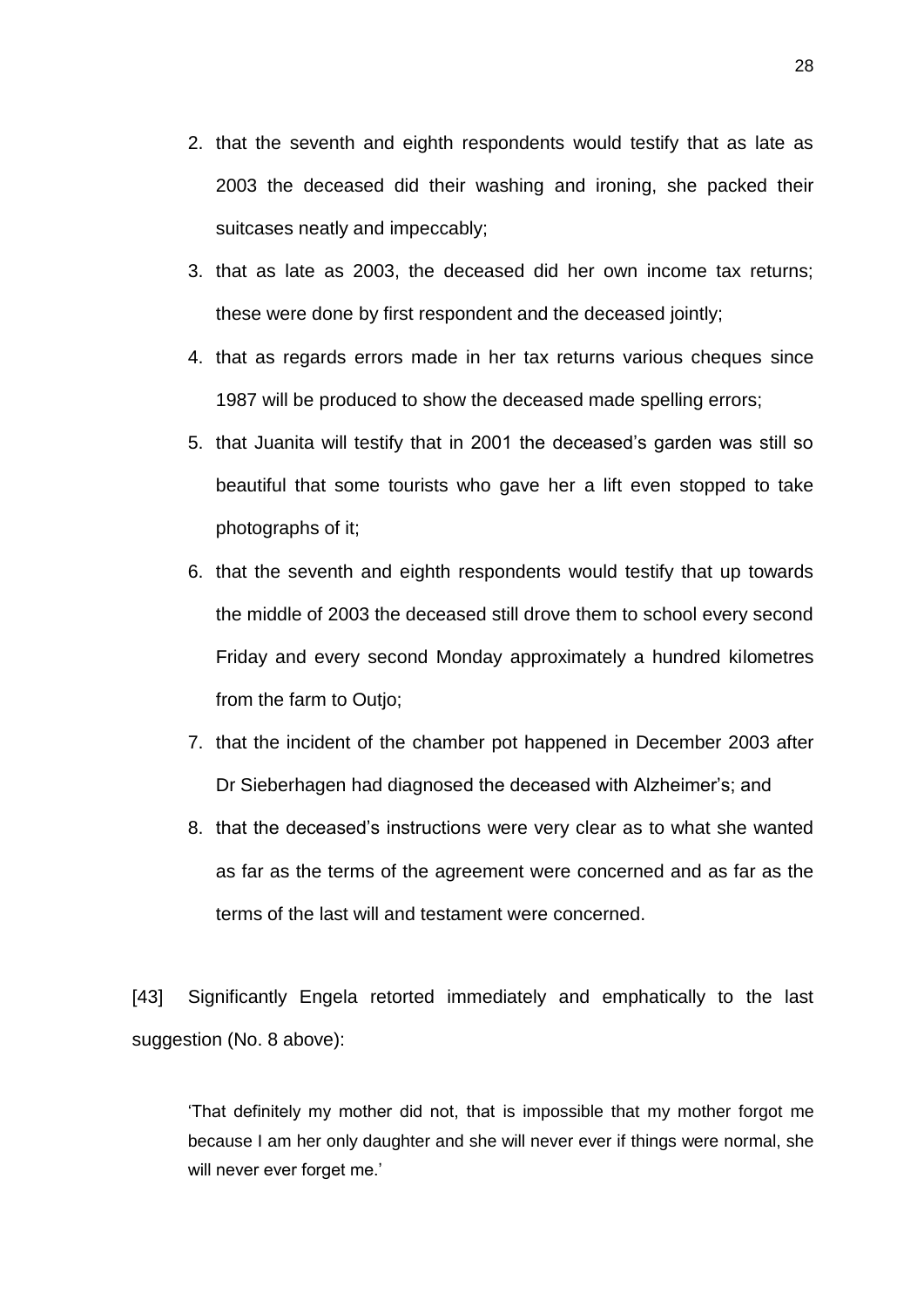As for the rest, Engela refuted or denied all of them, that is to say:

- (a) all that respondents would say as to whether the incidents she related happened or did not happen and when she said they happened; or
- (b) the explanation that respondents would make of the various incidents; or
- (c) respondents' version as to, for example, when and why on some occasions she visited her mother at the farm Chaudamas.

[44] The only aspect of respondents' case that Engela seemed to agree with was when counsel put it to her that 'by 2000 your mother was in severe financial dire straits . . . she had severe financial problems?' She answered:

'Yes, that was for me also a problem, that is why I decided that I will help them and Gawie said to me that three thousand five hundred Rand (R3 500-00) will help them and that he has already stopped my mother's short-term policy and also her policy for the Rand overdraft and her medical that he stopped and he said to me yes, then it will be better with him. That is why I went back to the farm from time to time to see is things better, can they cope and that is why I also took groceries with me when I went to the farm and when I asked my mother, "are you okay, is things better", then it did not bother her.' (sic)

This evidence elicited in cross-examination was never denied.

[45] Engela disputed all the assertions contradicting her own evidence, or said at some particular dates she was not with the deceased. It is my view that the dispute can only be resolved after the analysis of the evidence as a whole.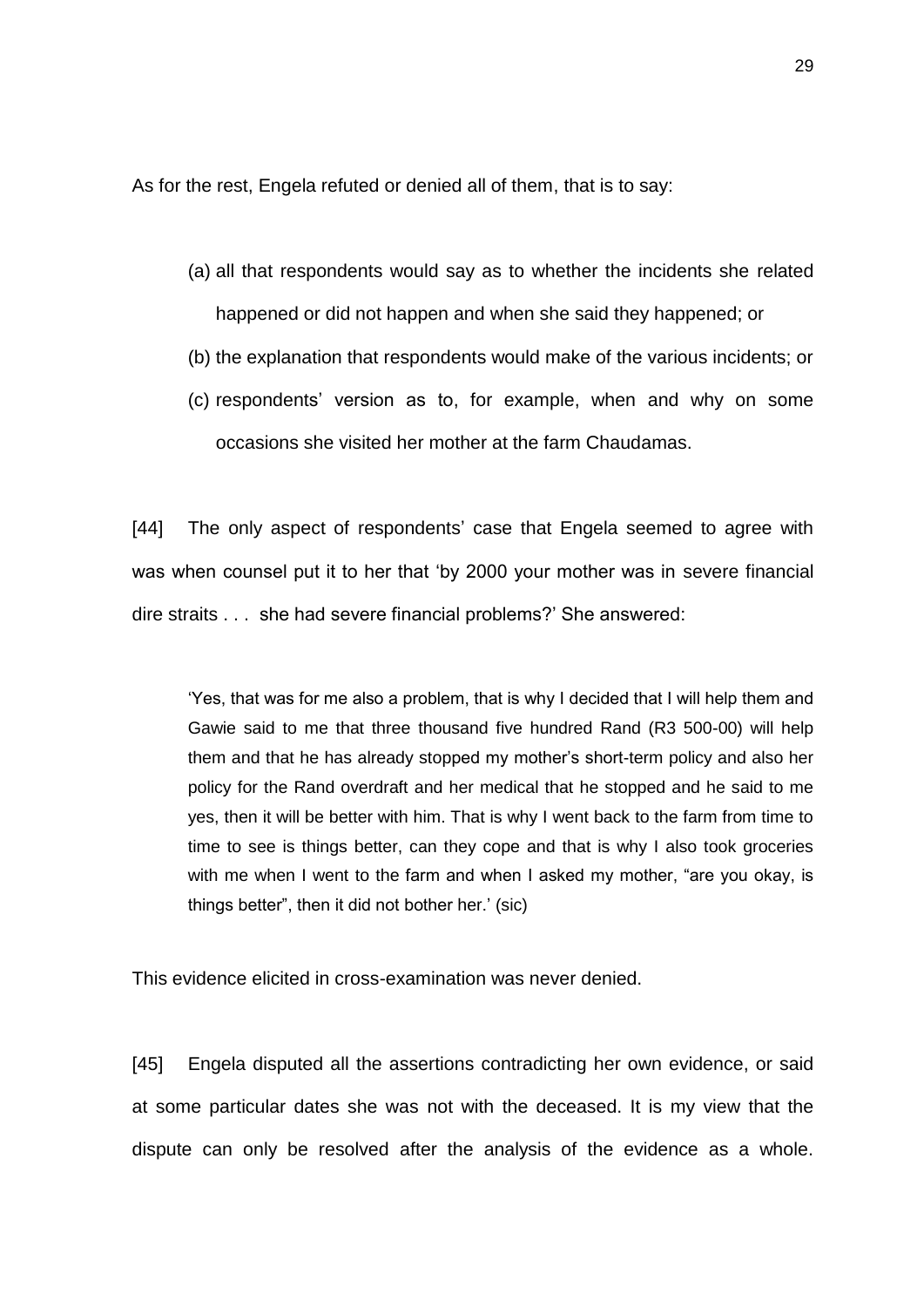However, I think Dr Sieberhagen's evidence about the stages of development of and effect at various stages of the Alzheimer's disease is very relevant in this regard, and in the end, the determination of where the truth lies will largely depend on assessing the probabilities.

### *The evidence of Frederik Antonie Vermeulen (Frikkie)*

[46] Frikkie gave evidence similar to Engela's in a number of respects. When asked if he had noticed anything about the deceased's behaviour, he said:

'First I noticed nothing, but after we sent her to Dr Burger and Dr Sieberhagen, everything fell into place what happened over the past years.'

Asked what he meant by that, he said:

'First my mother had an SMBA account; it is a *koopkrag rekening*, in Outjo. The lady phoned me and told me that there was not enough funds into my mother's account, so I paid that account at that time and the next month there was also a problem with her payment, so I did that payment too and it was not like my mother to buy something which she cannot afford. It was very very strange. My mother never paid something which she cannot afford. . . . That was in June and July 2000. . . . The one payment I did was on 2000.07.03, (he said referring to some exhibits . . .) and the other document, number 7, it is on the year 2000.06.12.'

This, he said, never happened before '. . . my mother was always perfect on that'.

[47] Frikkie mentioned a number of other incidents which he said were strange to him and why: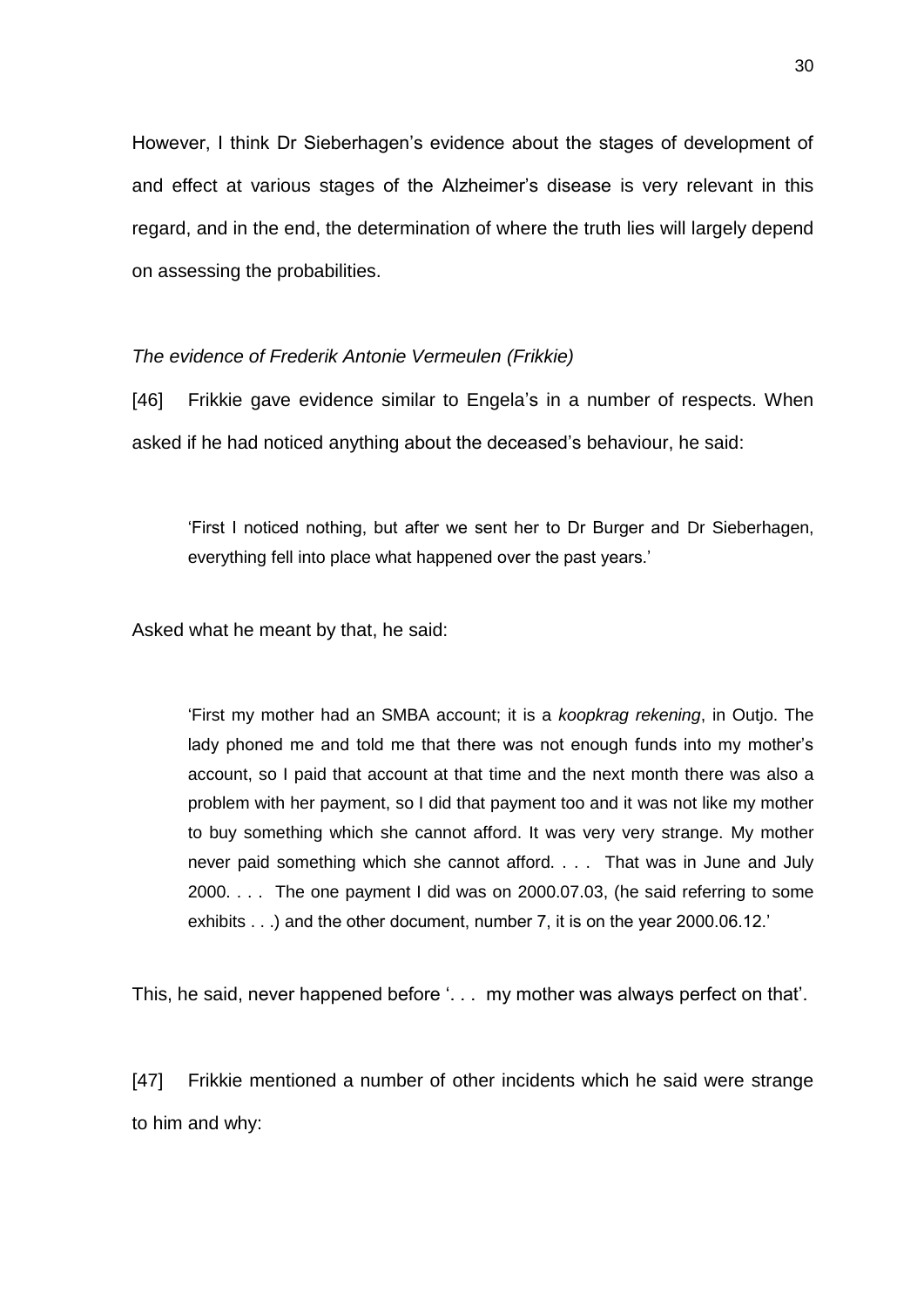- 1. On 20 June 2000 she drove her vehicle without water till the engine seized – the mother was a good mechanic.
- 2. The incident when she hit a donkey. Before the mother never made accidents, she was a very good driver, it was in October 2000.
- 3. The deceased's behaviour on the road, when a Mr Prinsloo phoned him, the deceased had put petrol in a diesel engine and did not remember where she did this. The behaviour of the deceased was witnessed by Mr Prinsloo who testified to the effect that the deceased was disoriented, she looked strange. This was approximately in November 2000. Documentary evidence was produced to show the Toyota vehicle which was written of on 9 February 2001.
- 4. Then there was an incident where she hit into the back of Mr Mackenzie Garoeb's vehicle and just drove off as if nothing had happened, even wondering, why Garoeb was following her. Frikkie said he got to the house after his wife phoned him, he asked the deceased what had happened 'she knew nothing about it. I could not explain what is wrong with her; I found it strange because my mother was not like that'. This happened on 6 November 2000. Mr Garoeb confirmed this evidence. He had to pay Mr Garoeb N\$450 for the damage.
- 5. Then he testified about a meeting he had with the deceased and Wollie in June or July 2000 where Wollie made a proposal to the deceased that he and Engela should buy the farm Chaudamas from the deceased (Engela was not at that meeting) because the deceased was at that time under financial pressure to such an extent that she did not pay her income tax assessments and her cheques started to bounce.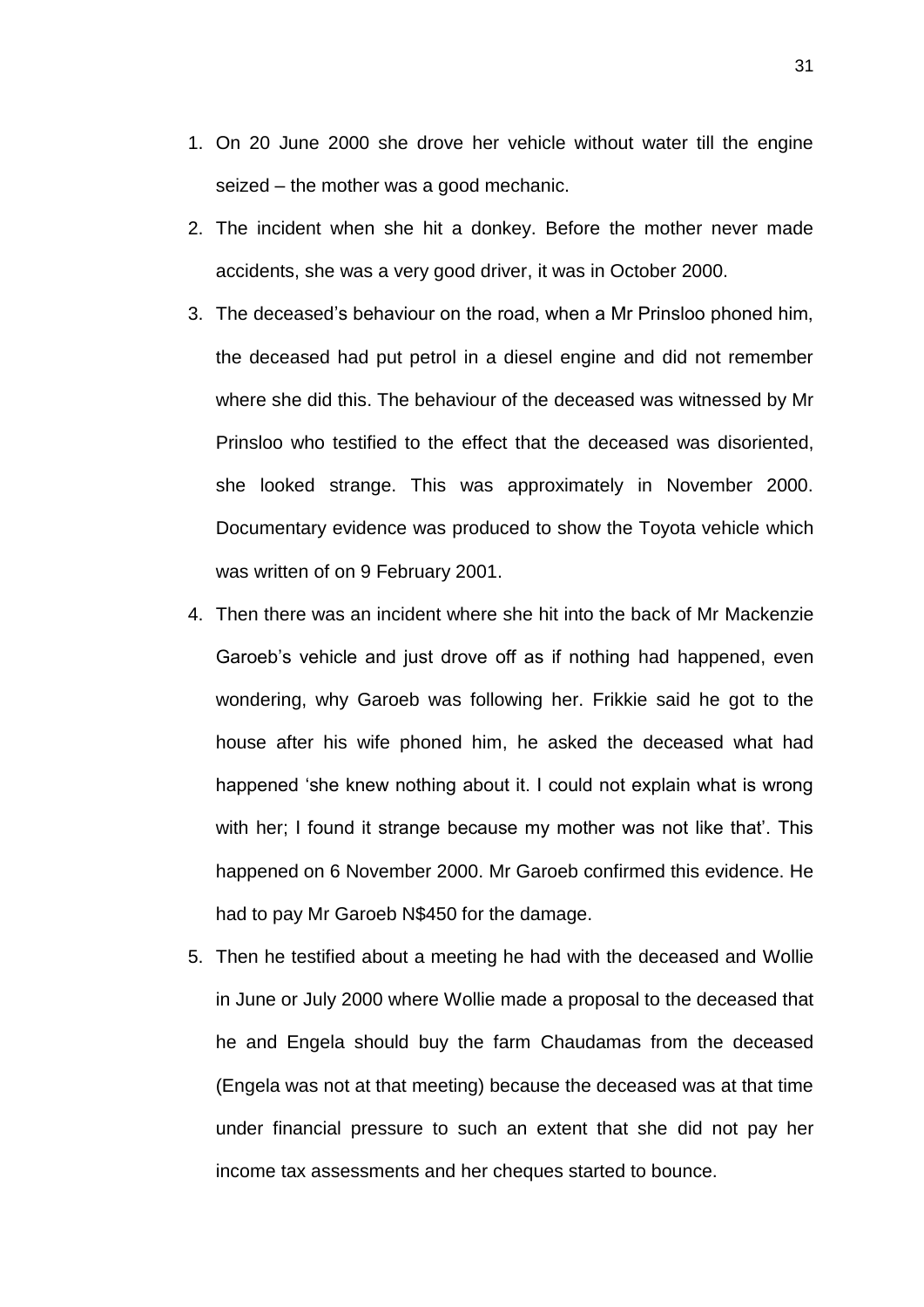With reference to the disputed will, he could find no reason why Engela was disinherited.

[48] In cross-examination he denied seventh respondent's story that he (seventh respondent) was present when Garoeb was at the house, where his wife was also present, when he met Garoeb.

[49] I will later refer back to and discuss in greater detail the meeting between Frikkie, Wollie and the deceased. I shall do so when I come to analyse Engela's evidence, as I need to point out certain implications arising from Gawie's answers on the matter during cross-examination.

[50] The important and relevant points that emerged from Frikkie's evidence, when he was cross-examined, were the following:

- 1. He denied that seventh respondent was present when he met Garoeb at his house, i.e. after his motor vehicle was bumped from behind by the deceased; he denied the claim by seventh respondent in his evidencein-chief, his evidence under cross-examination and in his evidence in reexamination. On this, his evidence is supported by Garoeb.
- 2. He denied that seventh respondent was present at the scene where the deceased was found by Mr Prinsloo, which scene he attended after a phone call from Mr Prinsloo. Mr Prinsloo supports him in denying that seventh respondent was present at that scene.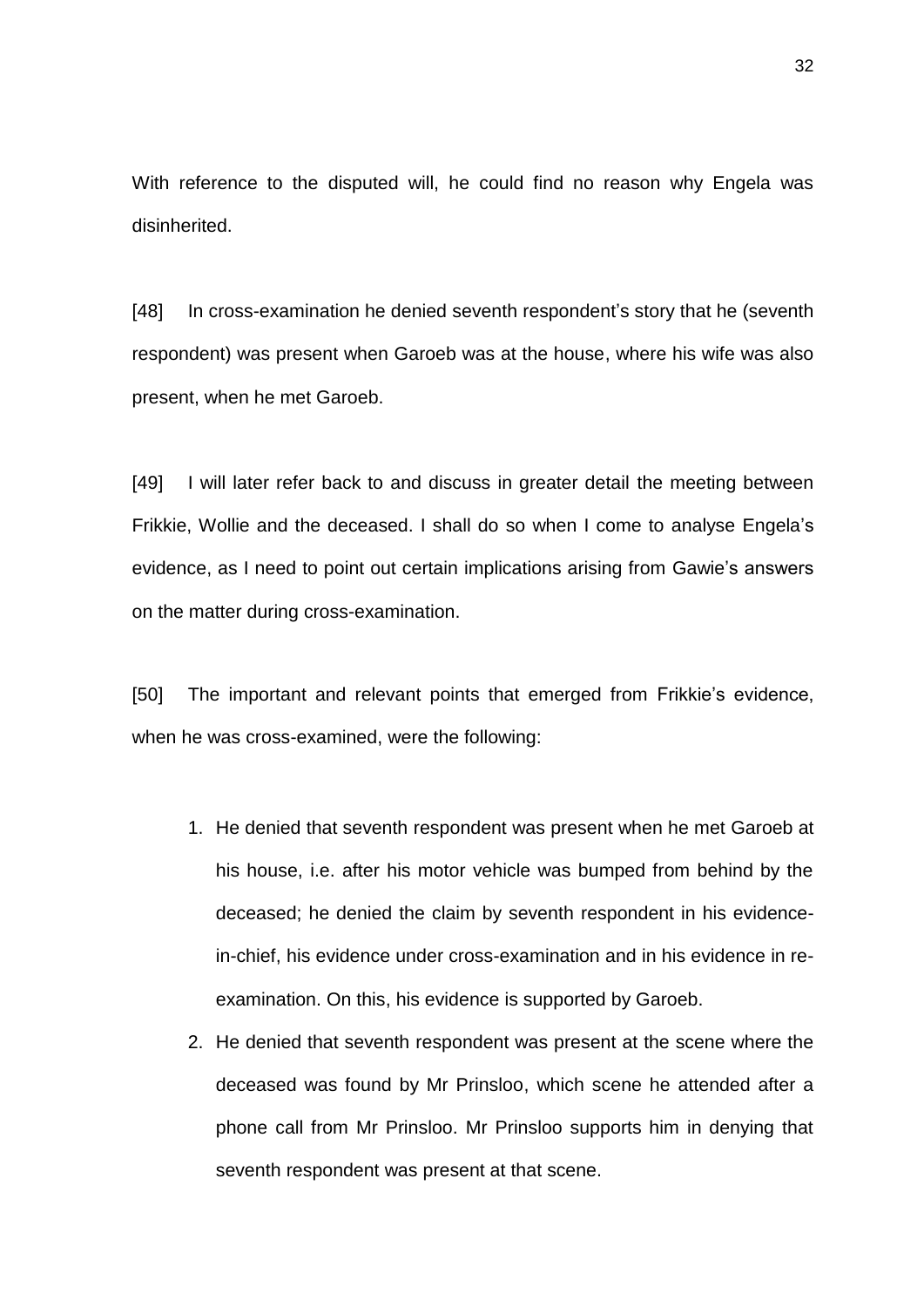[51] In regard to the disputed will, Frikkie was taken through its provisions, the aim, apparently, being to show that the deceased remembered all her sons. There was an erroneous suggestion that clause 3 says 'N\$3 100 000 apart from a 8mm Mauser rifle was bequeathed to Frikkie'.

I do not know what submissions respondents' counsel made regarding this point as written submissions were made after trial and they do not of course, form part of the record. The important point to note is, however, that Engela, the eldest child and only daughter is completely not provided for in this will, nullifying, it would appear, the point respondents' counsel was trying to make, namely, that deceased was *compos mentis* at the stage she executed the disputed will, because she remembered all her children. That in itself is a puzzle lacking any plausible explanation in the evidence tendered on behalf of the respondents.

#### *Mackenzie Garoeb's evidence*

[52] Mr Garoeb related how his car was bumped from behind by the deceased and said he was surprised that the deceased 'drove off'. He followed her until she stopped and went into a house. When he came to the doorway of the house, Gawie's wife approached him asking if she could help. He explained to her what happened adding: 'and to my disbelief the old lady was just sitting there as if nothing has happened'.

Then Frikkie was called and after Garoeb 'also explained to him about the incident' they went to Frikkie's workshop where they made an agreement. He said the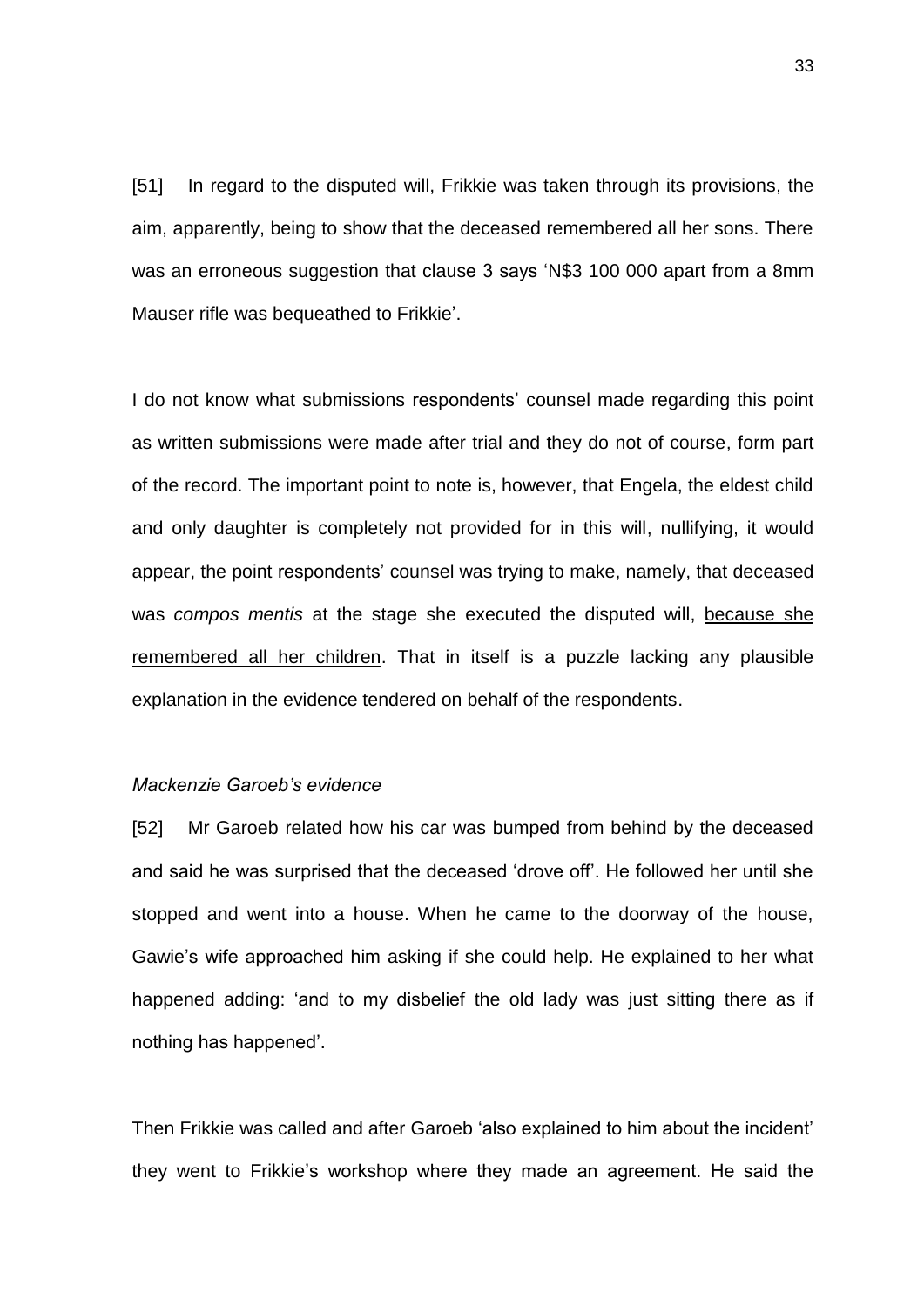deceased had nobody else in her car. He denied seventh respondent's claim that he and the deceased had protested against him being paid. He denied all that seventh respondent would say about the accident. That incident happened on 6 November 2000.

[53] At the end of Garoeb's testimony, Mr Schickerling was for some reason allowed to put further questions to Frikkie who had already been re-examined. The questions concerned the issue whether Frikkie had in fact paid into Gawie's account certain sums of money (cheques) in connection with the trucking business that the two had been involved in when Frikkie was still in South Africa. This went on and on until the judge *a quo* stopped it, remarking in the process in apparent frustration at all this:

'. . . I am not going to allow any further documents that were not discovered. . . . The case before me is a will, whether a will was properly executed or not. Now we have gone off the rails often and I know that a further discovery was made during the course of, of the, this trial, apparently in respect of cheques which is apparently this that is now before the witness. We cannot continue in this way. I will not allow it in the future.'

Referring to the documents (the cheques) on which the questions revolved, the honourable judge *a quo* queried:

'. . . whether it has anything really to do with, with the case before me is doubtful.'

Needless to say that when Mr Schickerling pressed on with such questions the judge *a quo* cut him short and excused the witness without further a do, except indicating that appellants' counsel could cross-examine 'this evidence'.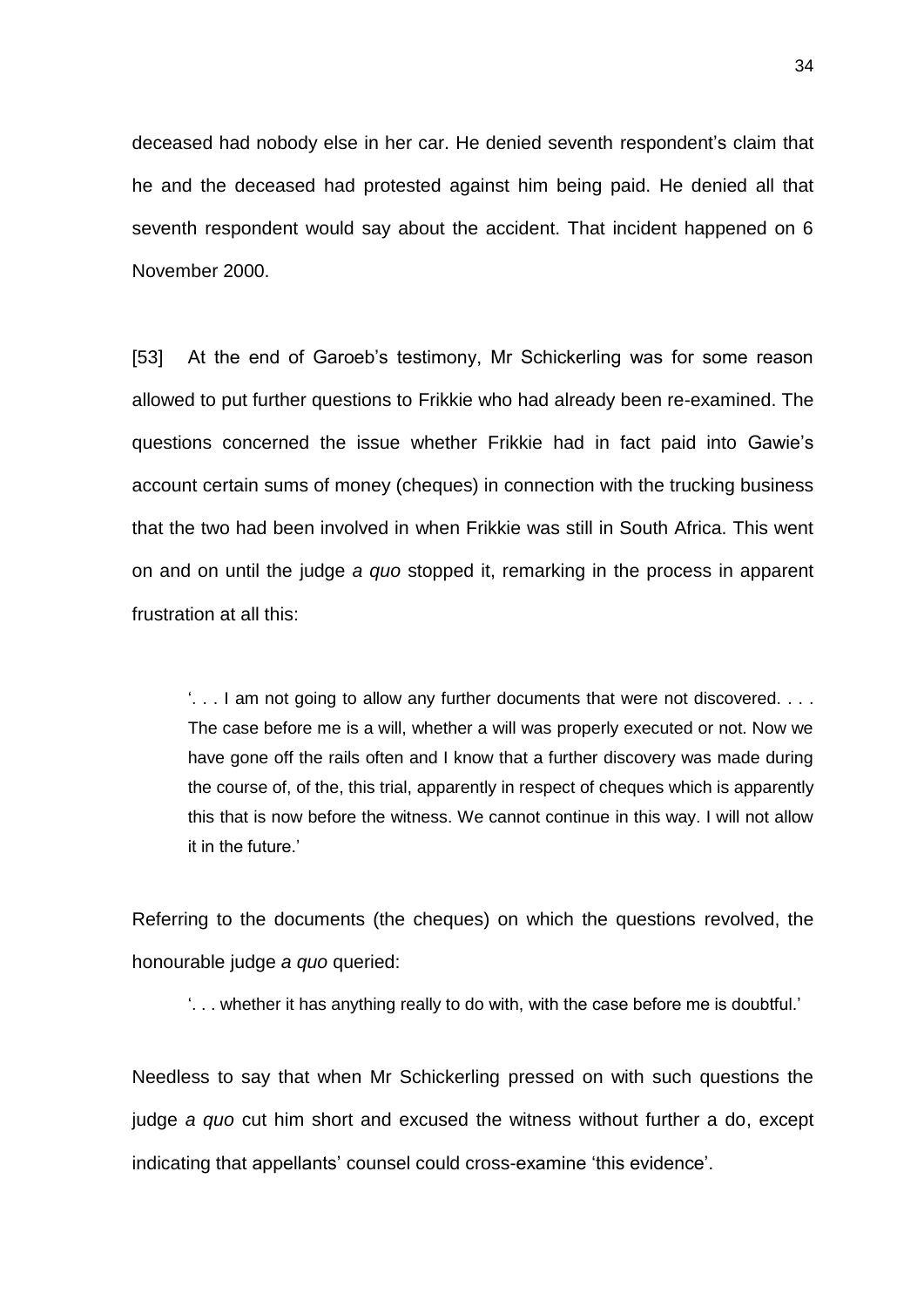#### *Peter Johannes Prinsloo's evidence*

[54] Mr Prinsloo testified that he had known the Vermeulen family for many years having been born in Outjo and been to school with the Vermeulen children; he knew the deceased. One afternoon approximately 17h00 on his way from Otjiwarongo to Outjo he saw a vehicle standing alongside the road and the deceased in this vehicle. He stopped at the vehicle and asked if she had a problem. She said yes 'the vehicle does not want to move'. He went on to say:

'I could observe that Ms Vermeulen was confused and she was in tension. She was moving up and down from the road to the field and up and down to the road.'

He told her not to move onto the road, he examined the vehicle and observed that the car was wrongly fuelled. He observed that it was a diesel vehicle filled with petrol. When he asked her where she filled up in Otjiwarongo, she said she did not know where she filled it. When he asked her again where she refuelled, she said 'she only knew that she filled up the vehicle but did not know where'. When he advised that it was dangerous standing alongside the road, seeing that she was very confused, the deceased responded by saying:

'I have my revolver here. I will shoot them to death. I am not afraid. I am not afraid of them.'

He then contacted her son Frikkie, and told him what the problem was and his observation of the state of confusion the deceased was in. He stayed with the deceased until Frikkie arrived.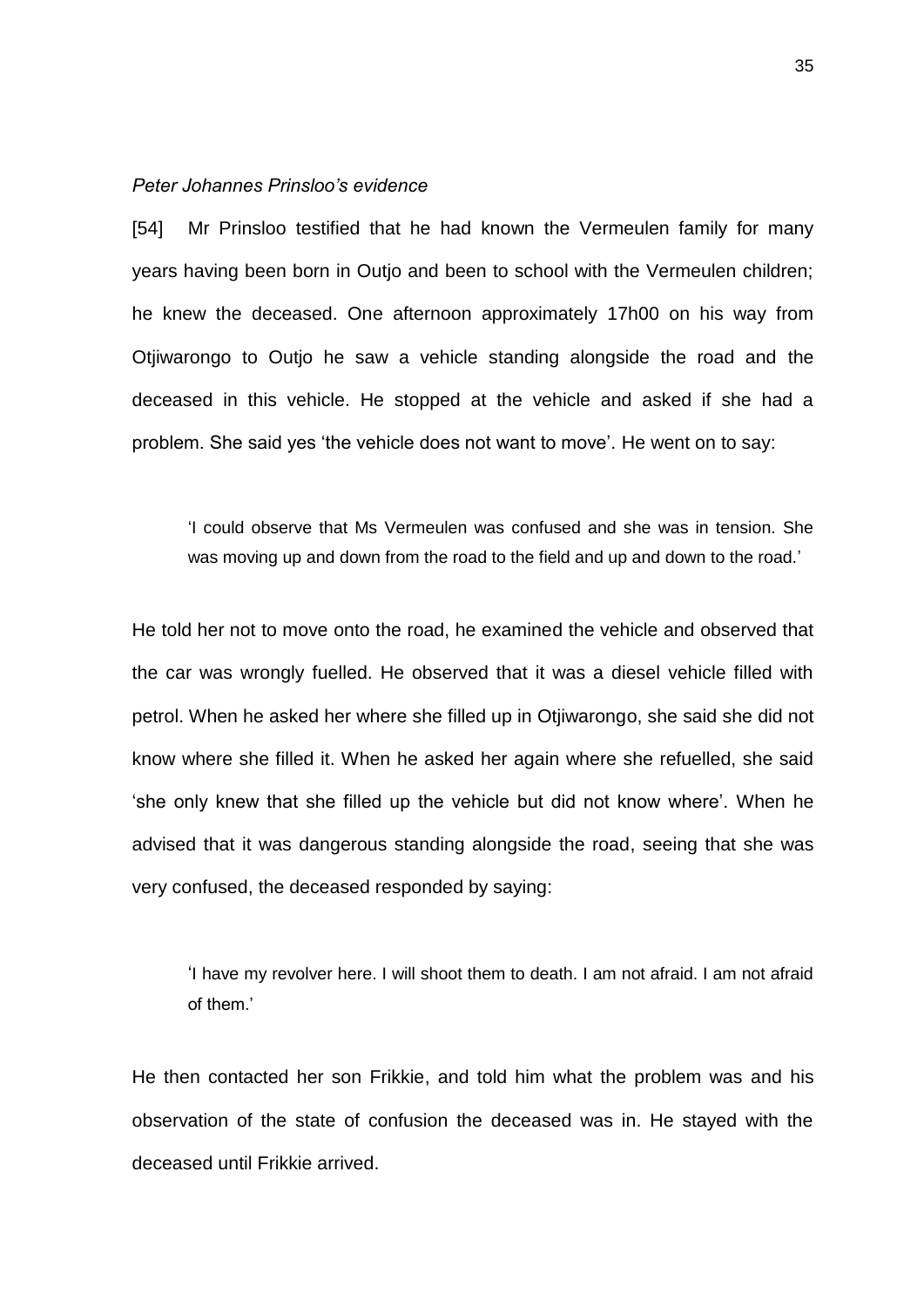[55] In cross-examination he said he did not know how long the deceased had been next to the road or if she recognised him. What he meant by 'she was anxious and confused' was that:

'She was confused. She was like someone who is in shock and confused.'

Prinsloo in his evidence-in-chief had said that Frikkie had initially said:

'Call my brother so he can come get her. He sent her to Otjiwarongo.'

But he had insisted that Frikkie should come as he could not leave the deceased alone along the road in those circumstances.

He said where he found the deceased alongside the road 'can be three to five kilometres' from Otjiwarongo on the road to Outjo and Outjo is seventy kilometres and where she was ±sixty five kilometres. He could not recall how the deceased was dressed when he got to her. He said the incident had taken place a long time ago and he could not recall the date.

He could not tell if the incident was in May 1991 as counsel was instructed to say. He insisted, however, that it could not be 1991, whereupon cross-examining counsel said he confused the date and said it was in May 2001, the witness said it must be closer to 2000. The date of the incident remained unestablished even after the witness was re-examined. But Frikkie, in cross-examination, said it was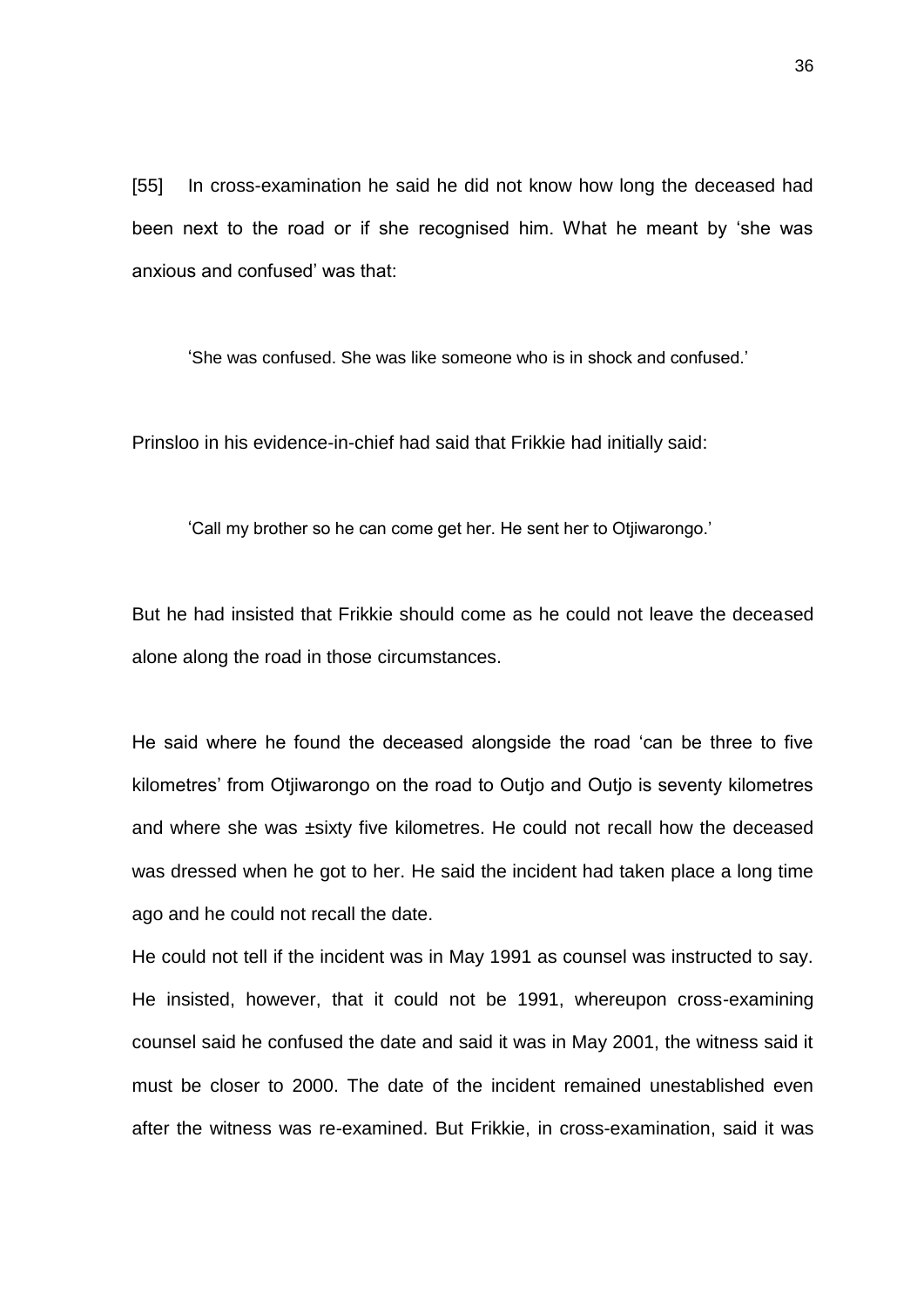more or less in November 2000 not in May 2001. I accept that this incident occurred at least soon after the deceased executed the disputed will.

## *Kathleen Vera Vermeulen's evidence*

[56] Kathleen Vera Vermeulen is Frikkie's ex-wife. Her evidence concerned the incident on 6 November 2000 when the deceased bumped into the back of Garoeb's car. She said the deceased came to their house and went inside and there was a man following her and she did not know why. She looked up and saw Garoeb in the doorway and asked him what the problem was. Garoeb told her what had happened. She went inside and phoned Frikkie. Asked what the deceased had said about it, she said deceased said nothing:

'. . . There was no reaction because when Mackenzie said she bumped into his car I looked at her, because I want to see her reaction, but there was no reaction at all, she did not say a word.'

She said: 'there was definitely nobody with her' in response to what seventh respondent claimed, namely that he was with the deceased that day 'at your house' the same time. She also denied seventh respondent's claim that the deceased protested against the fact that 'your husband Frikkie wanted to pay Mr Garoeb'. She said:

'My mother, mother-in-law's reaction was, there was no reaction. She did not say a word<sup>'</sup>

There was not any discussion about payment. Asked if she heard 'anything at the time from Gawie protesting' she said: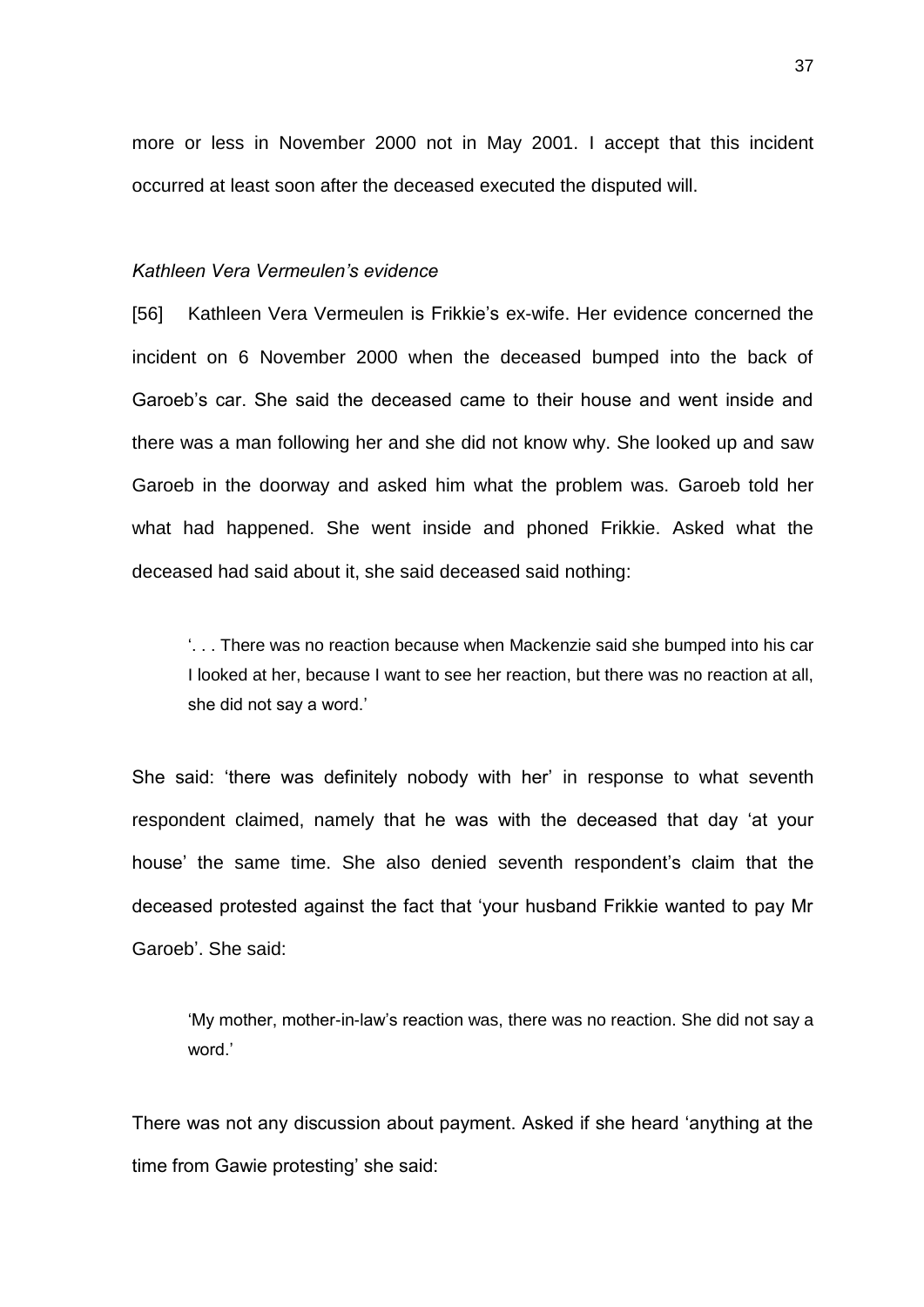'No, he was not there.'

This witness was not shaken under cross-examination but stuck to her evidence denying -

- 1. that the seventh respondent was with the deceased at her house when the deceased came followed by Garoeb; and
- 2. that there was any discussion about Frikkie wanting to pay Garoeb or any protest against that from the deceased and/or the seventh respondent.

All counsel for the respondents could do was to insinuate 'and you have much to gain from this case'? Which insinuation was not persisted in when the court *a quo* asked 'what does that mean?'

[57] I now turn to look at the evidence given by the two doctors called in support of the case for the appellants. They are Dr Burger and Dr Sieberhagen. Dr Burger was for many years the deceased's general medical practitioner. He on his own initiative based on his observations of the deceased's behaviour, referred the deceased to Dr Sieberhagen on 14 November 2003. The referral note reads:

'Dear Dr Sieberhagen

Re: Ms F C E Vermeulen – 65 years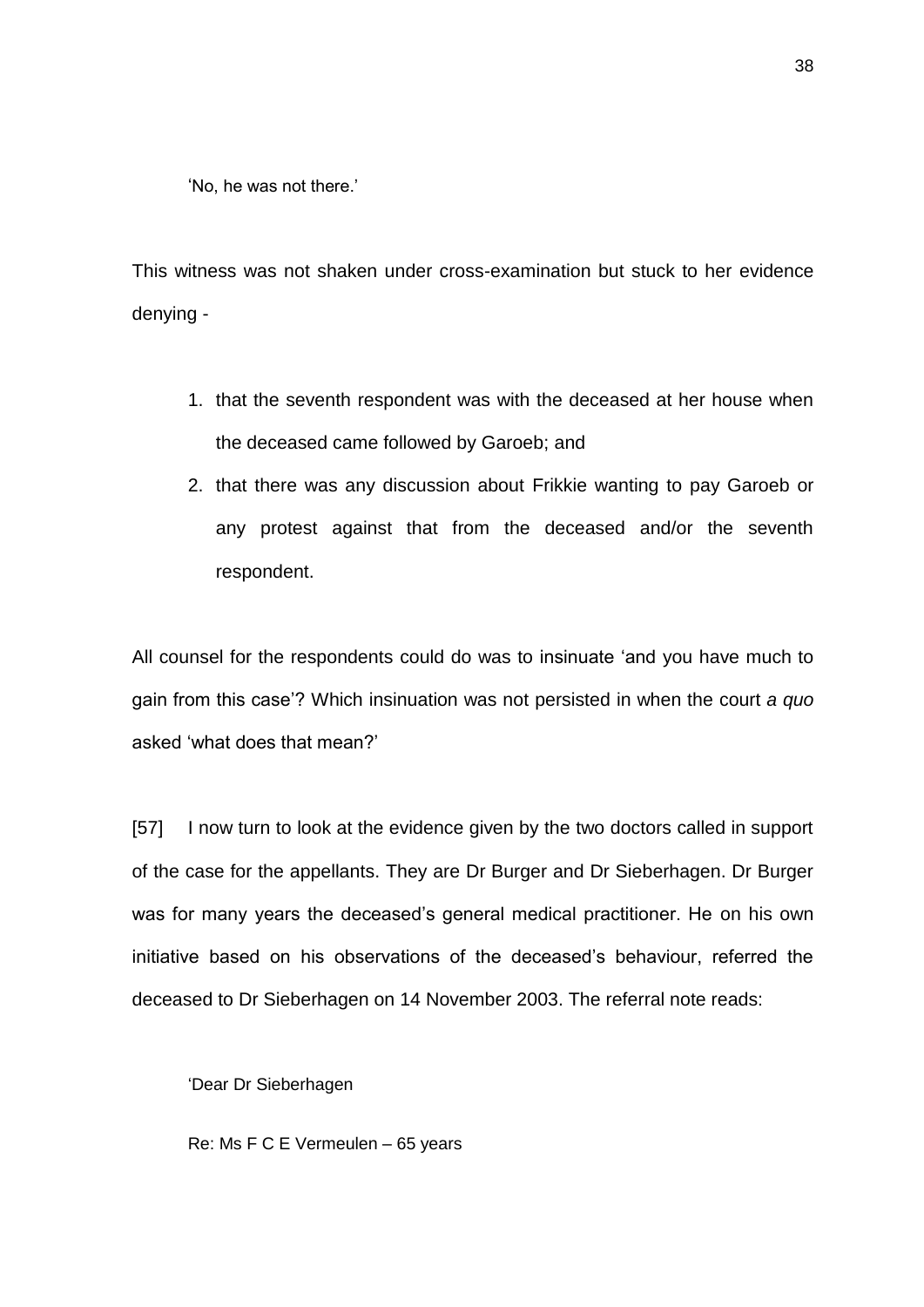This lady is known to my practice for the last 20 years. Since  $\pm 4$  years ago she started with symptoms which can implicate senile dementia or Alzheimer's disease.

Would you please be so kind as to help us with an opinion and further management please.

Regards'

On 20 November 2003, Dr Sieberhagen had a consultation with the deceased who was accompanied by Ms Louisa Vermeulen. To assist him to make a diagnosis, he had before him the referral letter of Dr Burger and the information supplied by Louisa Vermeulen. He made his own observation of the deceased and had the MRI scan taken of the deceased's brain. Following a further consultation with Louisa Vermeulen without the deceased being present, on 25 November 2003, he then made a report to Dr Burger that the deceased had Alzheimer's disease in the second stage.

[58] Dr Sieberhagen is a duly qualified and registered psychiatrist with more than 14 years' experience in the diagnosis and treatment of mental illness including Alzheimer's disease. Dr Burger is a duly qualified and registered general medical practitioner with more than 30 years' experience. In respect of both doctors notice was given on 30 May 2011 and a summary of the expert evidence they would give, in terms of rule 36(9)(*b*) of the High Court rules. No such summary was given in respect of anyone in support of the case for the respondents. At a very late stage in the proceedings, an application for a postponement was made by counsel for the respondents with a view to remedy the omission. The Court rejected that application.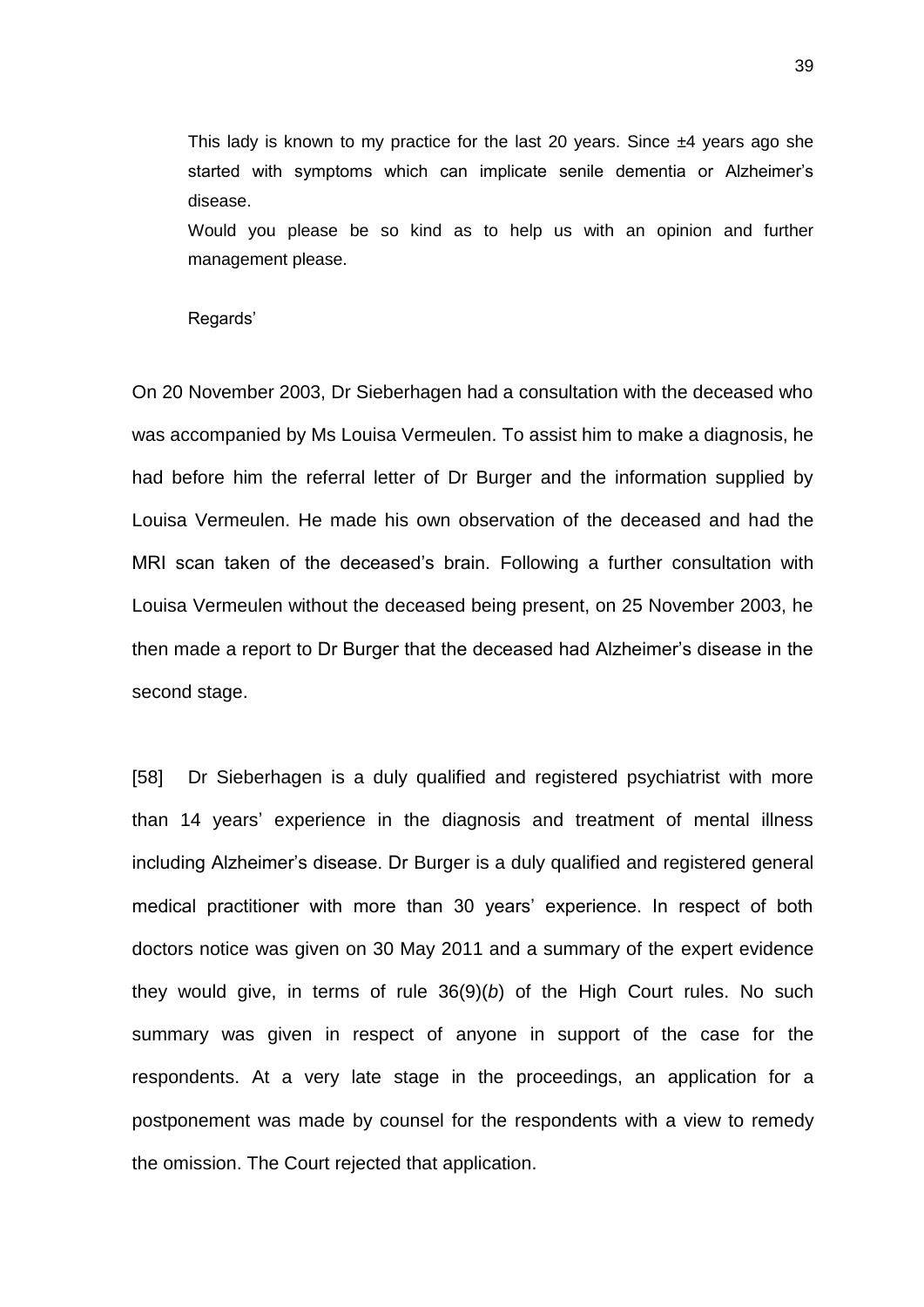## *Dr Floris Gerhardus Burger's evidence*

[59] He testified that the deceased was his patient since 1984. He knew her personally, had visited the deceased and her late husband on the farm a few occasions. She was quite a 'regular patient suffering from hypertension and a thyroid problem and then anxiety problems also'. As to the 'type of person' she was he said:

'. . . she was a very neat person and very clean in appearance. She was of slender built, she was very intelligent, she was a very hardworking woman. Her general appearance was very, very neat and she liked to wear red clothes. . . . A nice woman to talk to and it was nice to have her as a patient.'

As to her 'medical history', he said:

'She was known to suffer from hypertension which she had treatment for and a thyroid problem which she also took treatment for. And she had problems with slight depression and anxiety and sleep disturbances. That was the three main diseases that she was treated for.'

Asked whether at any stage he noticed any difference in her appearance, he said:

'During June 1993 I noted in my clinical notes that she had a severe anxiety with loss of concentration, the reason why I noted it, it was more than we were used to. Since then in 1994 during a consultation I noted that the anxiety had started in April 1994. I noted that that the (anxiety) had started to affect her general appearance and she had started to neglect her usual spotless makeup. And I noted that her clothes were not as crisp and clean as before. (My emphasis.)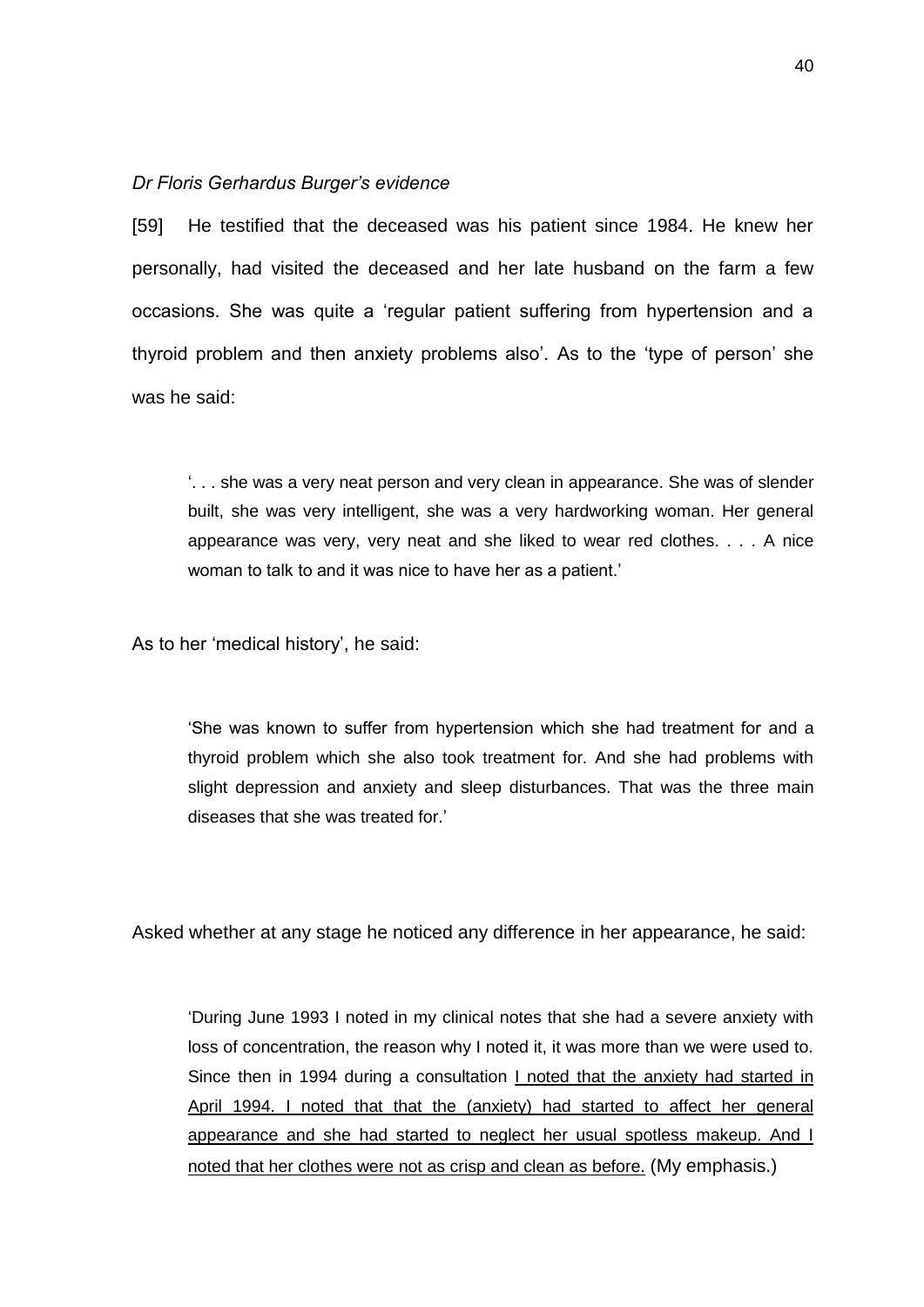He said that the next visit he noted was 15 October 1998 when:

'I treated her for a bleeding in the muscle of her left upper thigh and during examination I noted that she was wearing four panties, which was something that stood out because it did not happen before.'

He said he noted it in his clinical notes and had asked her about it and she could not explain the phenomenon. He continued:

'Due to the fact that it is something strange for a person to wear four panties, I would have definitely have noticed it. And I cannot recall at any time during examining her that she wore more than one panty.'

He specifically asked her why she was doing that but she could not explain this situation. Besides knowing her at a doctor-patient level, he had visited the deceased on the farm on three to four occasions while her husband was still alive. The very first visit at the farm was in 1985, both of them were financially strong and he noted their hobby and love for the Brahman cattle. They had showed him the registration cards of the Brahman cattle, he had heard later that she had sold all the cattle and that sheep had been bought instead. This was the talk of Outjo, a very small town. He saw her again on 26 February 2001 for a rib injury on the right side of her chest and a bruise on the right side of her face. He said:

'I did make a note that she told me that as if I should have known about the injury because she had visited the hospital two weeks prior to my consultation. And this is definitely not true.'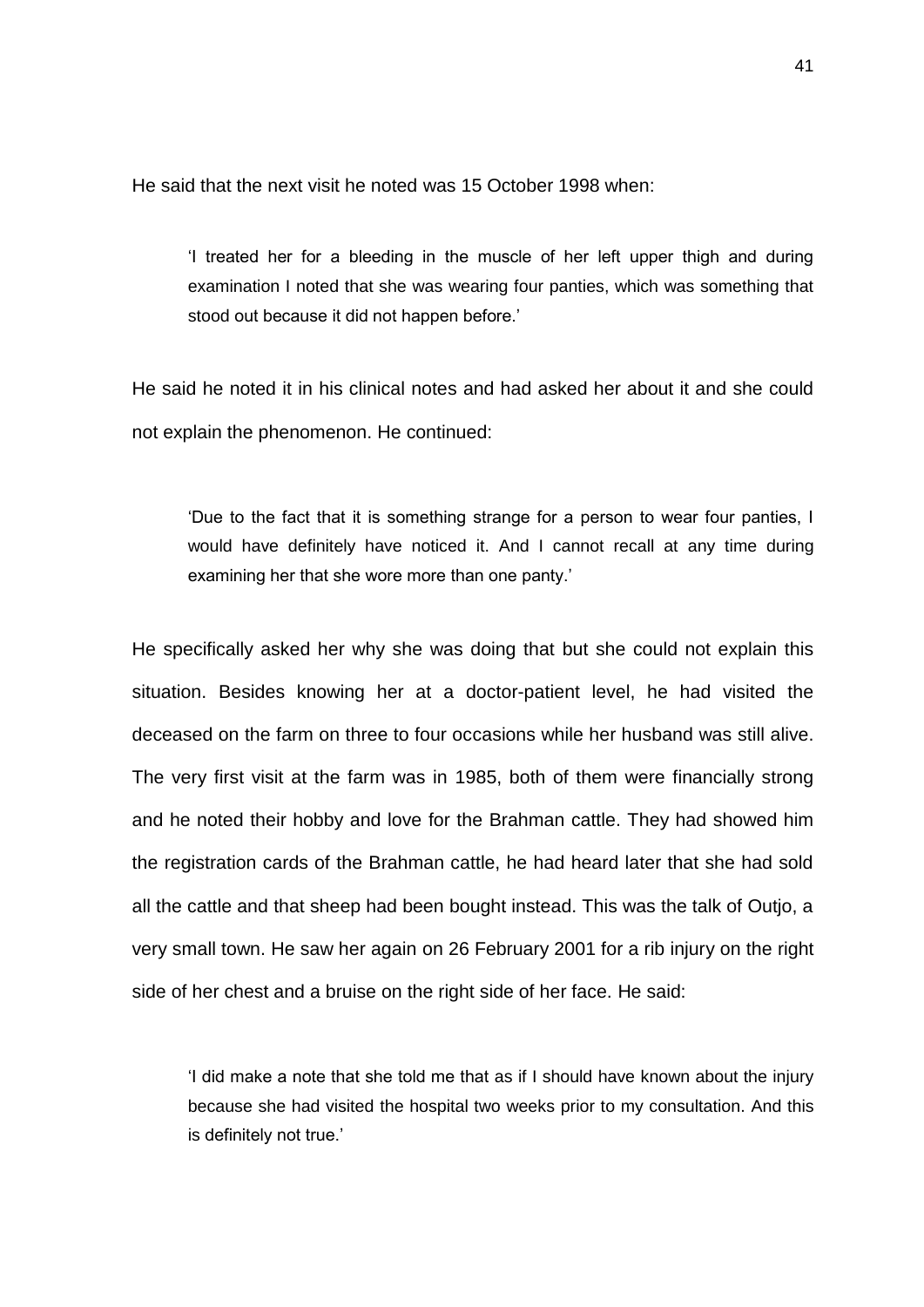On 7 October 2003 he saw the deceased again, made a preliminary diagnosis of Alzheimer's disease and started her on treatment for that. He then referred her to Dr Sieberhagen for a consultation. His reference letter was produced and quoted above as exhibit 'A'.

[60] In cross-examination he was referred to his medical report and his cards, and questioned as follows: '. . . there is nothing in your patient's cards that refers to severe anxiety, what is solitron?' He replied: 'Solitron is an insulatic treatment, medication for anxiety and also for mild depression'.

When it was said 50 mg was a mild dosage, suggesting he did not treat her for severe anxiety, he replied:

'May I just make a note that she was at that time already on tryptinol, 25mg 3 x day. This was in addition to the previous treatment.'

Asked if he discussed the problem with the deceased, the doctor replied:

'If you go through the notes she was treated with this trepiline or tryptanol for a very long time and this is why she was, in my notes I told the Court that she was treated for anxiety. The reason why the solitron was added is the fact that she was more anxious and had more sleep problems and more a concentration loss than before. That is the reason why I stated that in my opinion that she was more anxious than before.'

When counsel suggested that because it did not appear in his card 'that he, as testified, treated her for severe anxiety', the doctor begged to differ and said: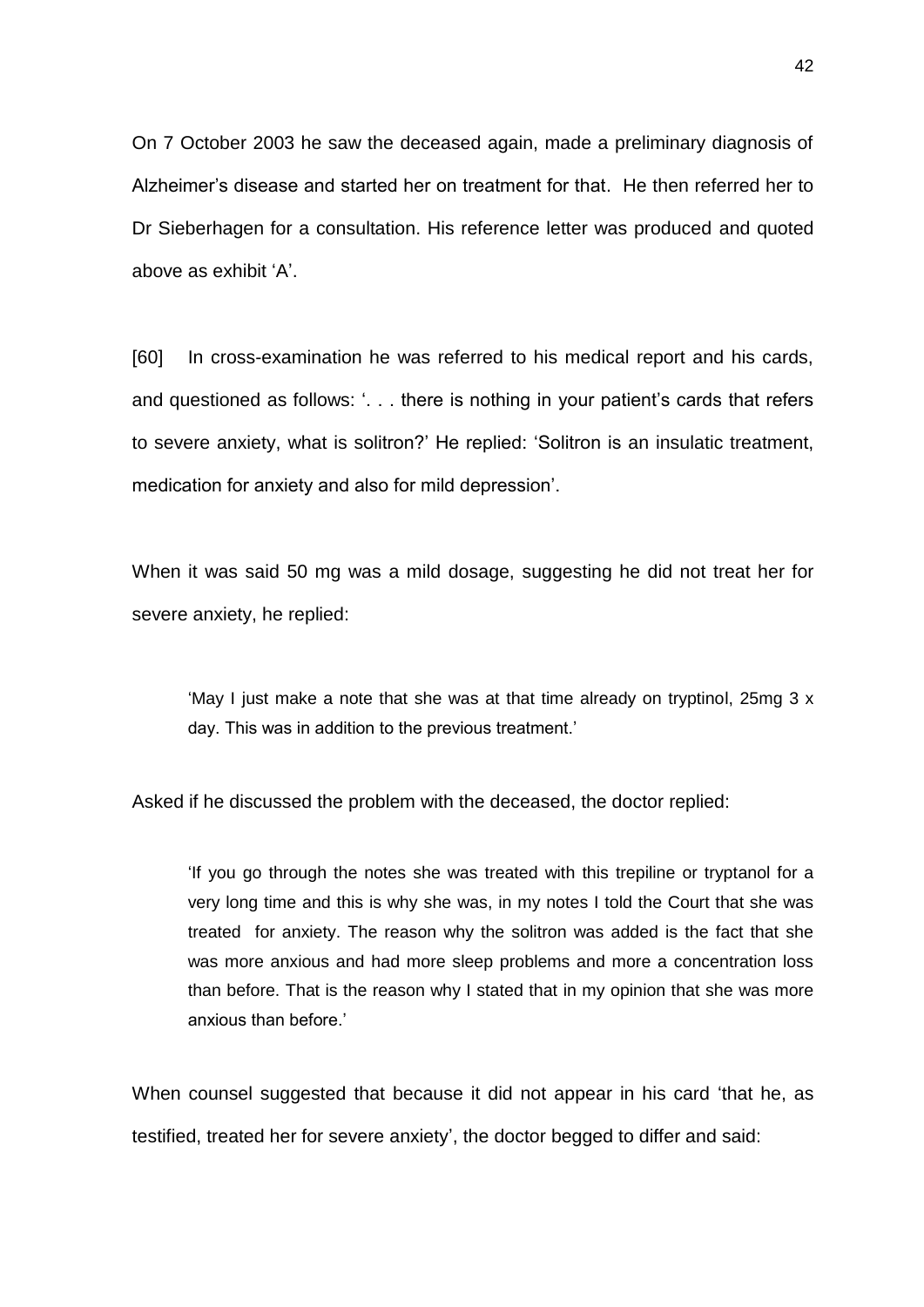'. . . In my opinion the person took two kinds of medication for severe anxiety. So in my opinion it was severe anxiety.'

[61] The evidence shows that counsel did not succeed in denting the doctor's evidence, but again resorted to insinuations, suggesting, it would appear, that the doctor was testifying as he did because he knew Frikkie, that it would be alleged that he regularly serviced his vehicles. The doctor readily admitted that Frikkie was his patient, that he knew the whole family, but denied that Frikkie regularly serviced his vehicles. Wollie, who was said would testify to the above effect, gave no such evidence.

[62] In the course of further cross-examination, it was put to Dr Burger that the incident where the deceased wore four panties was on 26 September 2003 'when Louisa brought the deceased to his surgery, because the family by that time had become concerned about her mental state'.

After a series of questions on whether the doctor had said he could not recall the date 26 September, Dr Burger had eventually said he could not dispute this, meaning the date he observed that the deceased wore four panties, counsel tried to interpret this as a concession, but Mr Dicks, counsel who represented the appellants and the judge *a quo* corrected him. In re-examination the doctor still disputed that the incident took place on 26 September 2003.

[63] The doctor was referred to his affidavit deposed to on 21 January 2004 in support of the application for the appointment of a curator *ad litem,* where he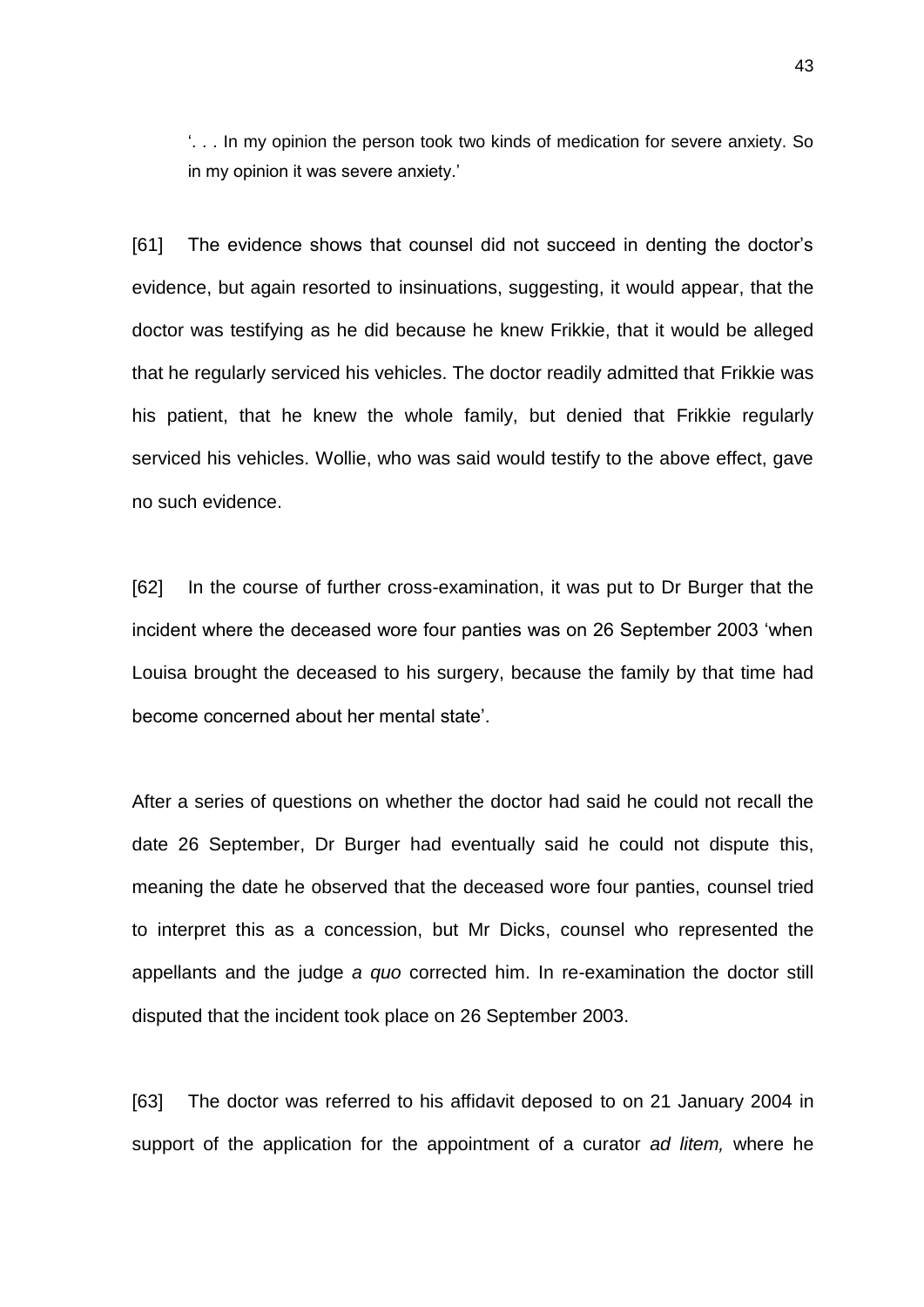confirmed that 'since  $\pm$  four years ago the patient started with symptoms which can implicate senile dementia' and counsel said this was contrary to his evidence relating to stress as early as 1993 and 1994 and that he said these were symptoms of Alzheimer's. That the statement was out of context was pointed out by the doctor, by Mr Dicks as well as by the Court; the doctor clarified as follows:

'In the first place My Lord, this affidavit was signed by me on 21 January 2004 but the referral letter was written by me on 14 November 2003.'

Then Mr Schickerling changed the subject and turned to ask about the accident that the witness had referred to earlier. The questions were on whether the doctor knew when that accident occurred and whether he knew what happened during the accident. In the end, counsel asked questions on matters the doctor could not be expected to know. When counsel eventually put to the doctor that 'what we have on your evidence is two isolated incidents where she exhibited some anxiety' the doctor significantly commented:

'. . . you must remember that a doctor has a patient and a relation with the patient and if he knew the patient for about 20 years then it is very easy in retrospect to see things that whilst he was examining the patient at that stage it did not make any sense. But we do have a collection *(sic)* of our patients and we do know the first impression of our patients and the later impressions. So although it may seem like two incidents nobody can take away my recollection of the patient and my knowledge of the patient since I saw her first and until she died.'

[64] The following two questions by counsel appear to confirm that in June 1993 and in the middle of 1994 the deceased had cause to be stressed, giving the

44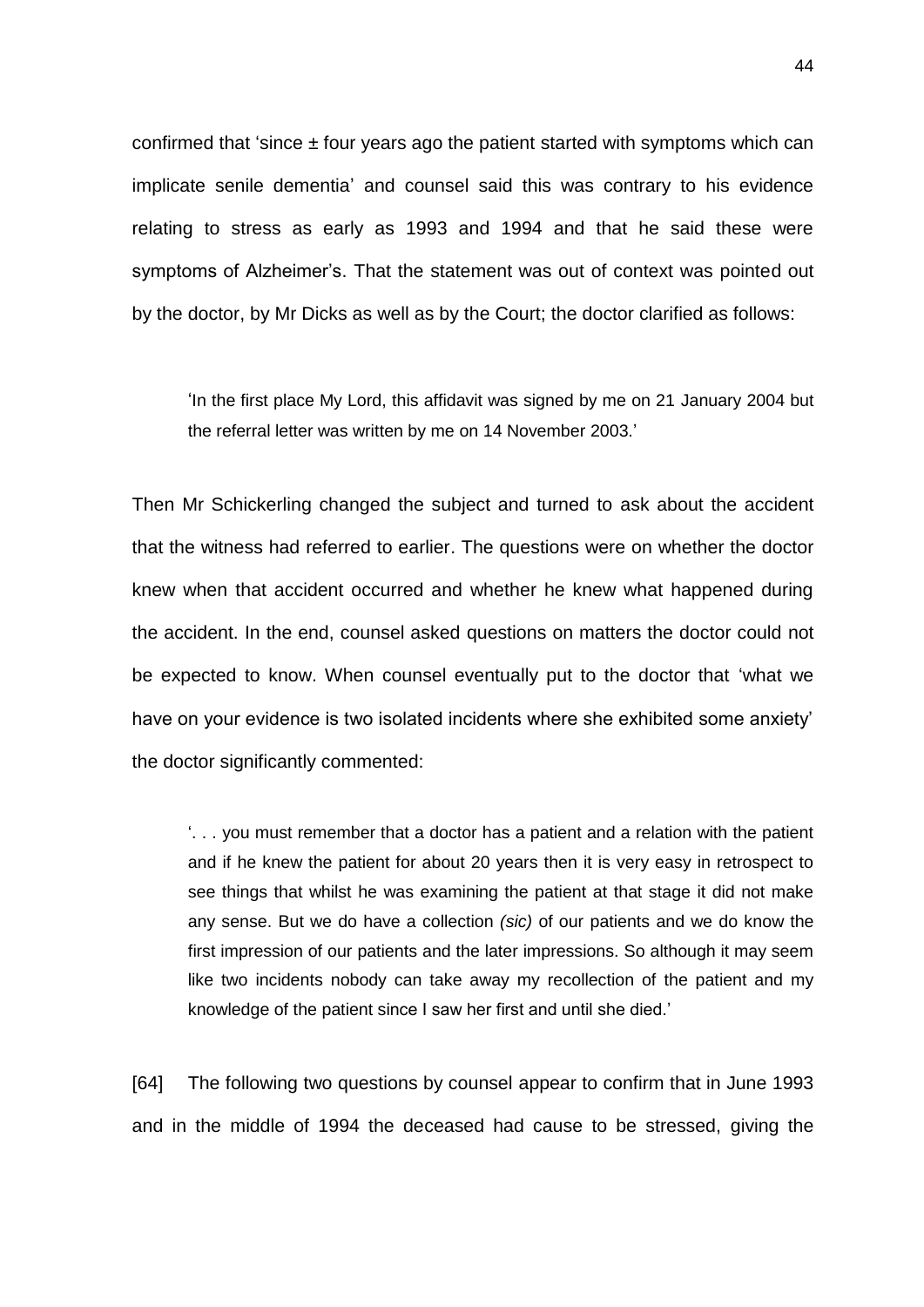alleged causes of the stresses. The doctor said as to the alleged causes of the anxiety:

'Of course it might have caused anxiety, but she was an anxious woman since I have seen her from the start. It could contribute but there were periods before that that there were not external factors that were mentioned here that would make me prescribe her some medication for anxiety and depression. So I cannot dispute but there is also the opposite of this coin.

Remember Engela testified, that when she visited the farm 2000 she talked to the deceased and the deceased did not bother about her financial problems. This was to deny that 'your mother's financial dire straits dictated her mood at the time' (that is deceased changed her welcoming mood.) This is what counsel representing respondents had to put to the witness when he cross-examined her.

[65] When re-examined, the doctor clarified the incident on 15 October 1998 of the deceased wearing four panties, the date of which was apparently to be contradicted by Louisa Vermeulen who would say that the incident was on 26 September 2003 by saying:

'If this is true I did not note it at that stage because I did not make as that she had been wearing four panties to contain her diarrhoea.'

Note that on 26 September 2003 the deceased was treated for intra enteritis and the doctor had then first said in effect what he said above. He specifically said he did not recall the incident alleged by Louisa to have been on 26 September 2003 and that was why he could not dispute that date. Also note Dr Burger had informed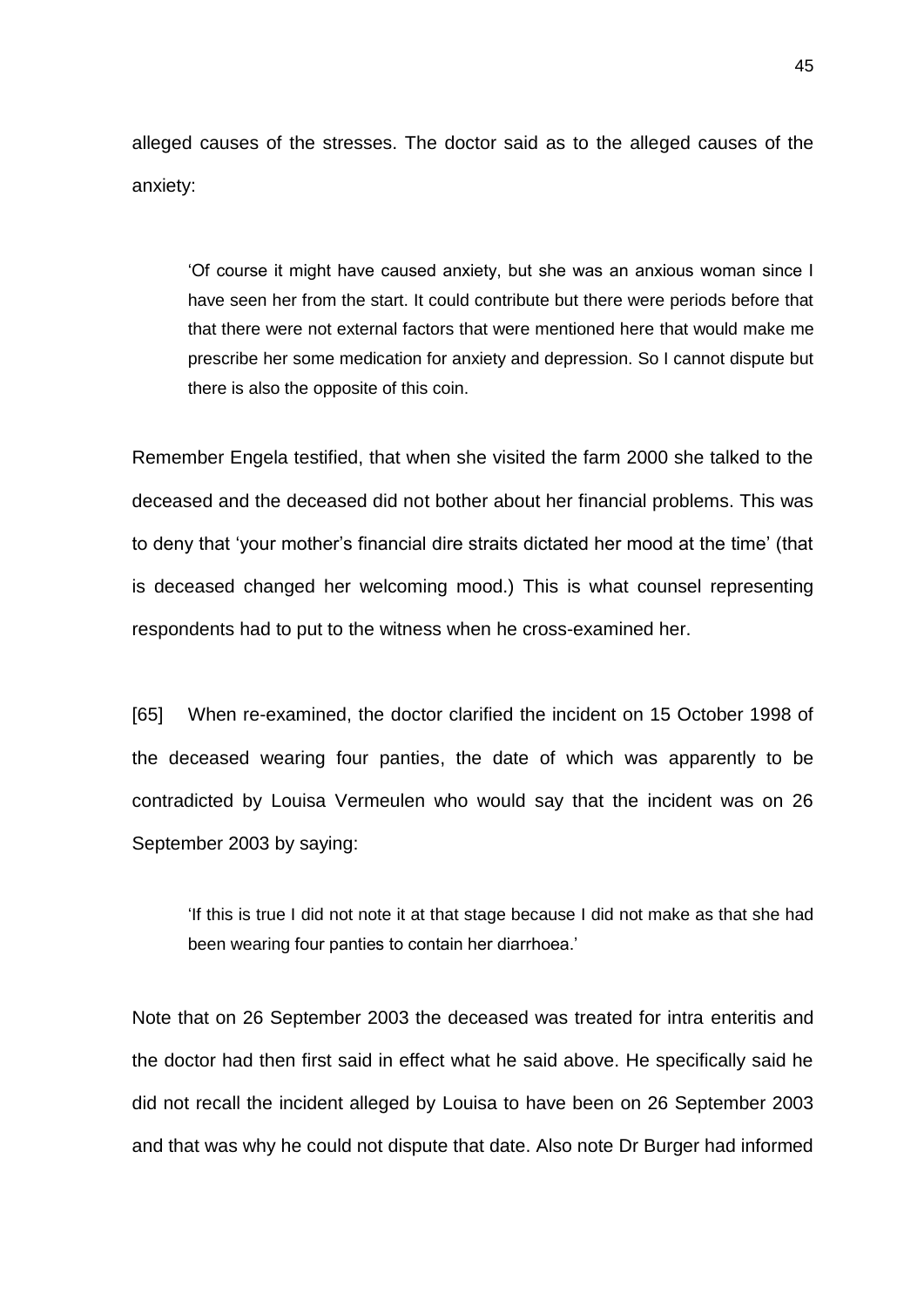Dr Sieberhagen that on 26 February 2001 the deceased had been involved in an accident and he had treated her for the injuries sustained as a result; that car accident had generated concern that she was not fit to drive anymore. When challenged that his evidence was hearsay he said:

'This is of course not noted in my clinical notes, but this, because Outjo is a very small town.'

## *Dr Reinhardt Sieberhagen's evidence*

[66] Before delving into Dr Sieberhagen's evidence let me advert to the application for the appointment of a curator *ad litem* which issue was introduced by the respondents in the proceedings before the High Court. Firstly, it will be noted that the judge *a quo* dealt with this application in *extenso* and sounds very critical of the appellants, pointing out, in particular, that the application was not served on the other members of the Vermeulen family, more specifically on Gawie, and that no specific dates were mentioned in relation to the allegation made therein against him or the events that gave rise to the application.

[67] A few points must, however, be noted in this connection. Firstly, the application was brought by the eldest children of the deceased. Secondly, the main concern in the application is the conduct of Gawie vis-à-vis the deceased. Thirdly, Ms Vivier made her report as curator *ad litem* after which on 19 April 2003 a court order declared the deceased 'incapable of managing her own affairs'. Before making her recommendation that a *curator bonis* be appointed because 'Ms Fransina Catherine Elizabeth is incapable of managing her own affairs,' Ms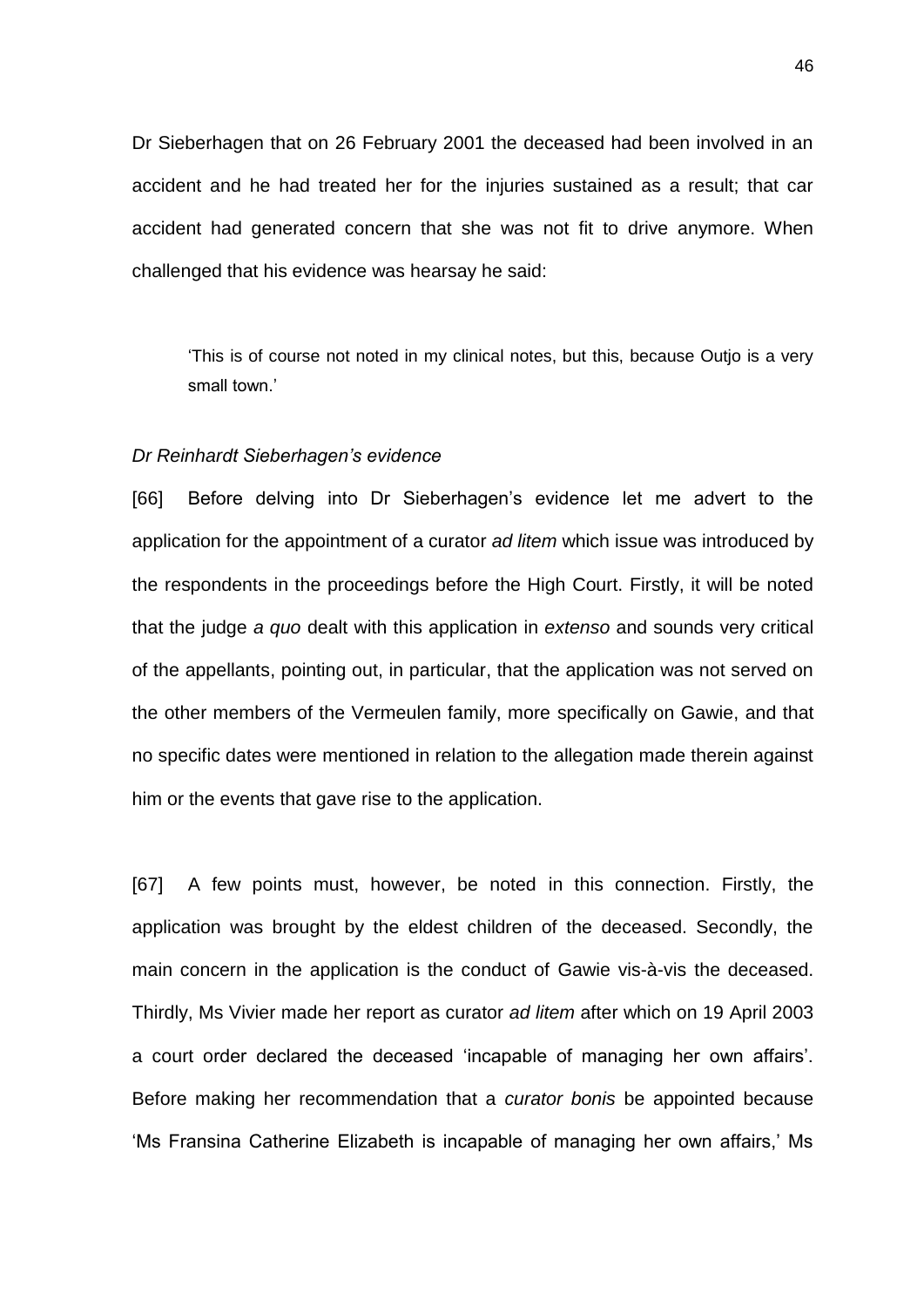Vivier had consultations with, among others, the deceased and Gawie. She said in para 11 of her report:

'During the first half hour of our consultation I did not detect any problem with the patient's memory and the manner in which she related events to me. We had a relaxed consultation. She was forthcoming with information about her background and could give me detailed information about her children and grandchildren. As our consultation progressed, I gained the distinct impression that the patient is hiding her inability to give detailed information to me about her assets and financial position. She frequently told me that she cannot give me the requested information and will have to look at her tax records, animal registers, bank statements and accounts, etc., when such answers were not appropriate or when I expected no more than approximate numbers/figures. As our consultation progressed she frequently told me **"I cannot say right now** . . . **it is difficult to say"**, even to the general questions. It was evident to me that her memory deteriorated as we consulted but that she wished to hide this from me. (This suspicion was subsequently confirmed by Dr Sieberhagen).' (My emphasis.)

In para 12 of her report Ms Vivier enumerated a number of matters regarding deceased's estate and financial affairs that the deceased could not remember or had definite misconceptions about.

What I have underlined in the above quotation and other passages hereunder is very much in line with Dr Sieberhagen's evidence and opinions. In para 12.1 Ms Vivier reports the deceased as saying:

'Her other children are jealous of Gawie, whom she has favoured over the years. She first came to Gawie's assistance when he lost his farm and divorced his wife. Gawie has the custody and control of four minor children. She invited him to live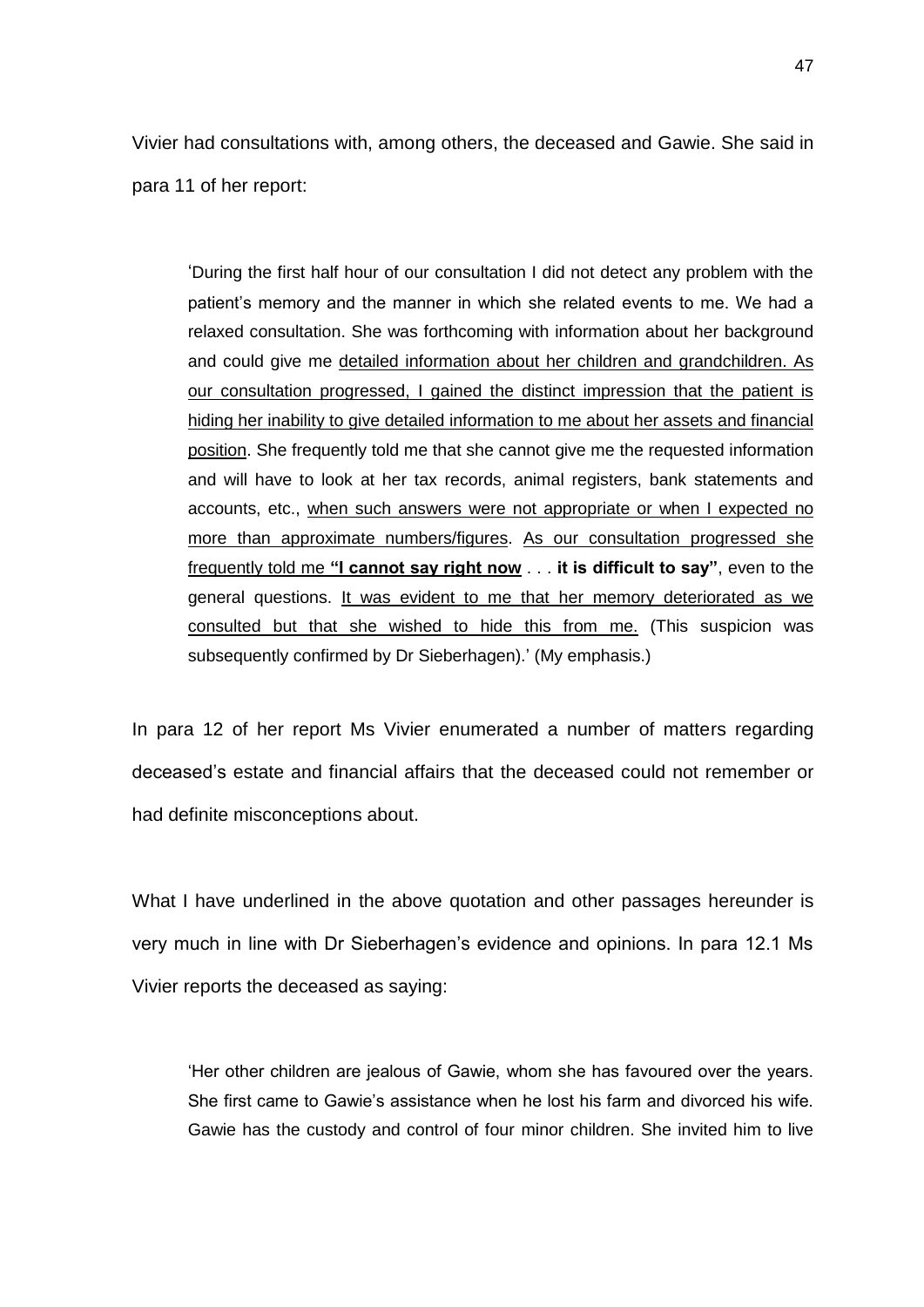on the farm Chaudamas. He lives in a second house on the farm situated approximately a kilometre away.'

[68] The report makes it quite clear that on a number of crucial questions in the consultation the deceased said 'she would have to ask Gawie about it' or 'she would take it up with Gawie'. Lastly, in para 12.11 of her report Ms Vivier says:

'The patient was not aware that she still owed money to Agribank and indicated that she would speak to Gawie to pay one half of the Agribank debt. According to her the farm was fully paid and she owed nothing to Agribank but she added that it was possible that she again borrowed money from Agribank for the farming operations. She again appeared only very mildly surprised when I told her that the debts amounts to N\$204,000.00. My impression was that Ms Vermeulen did not understand these amounts were sizeable amounts. She appears to be under the impression that the debts can be paid selling a few sheep. She does not seem to understand that her 50 sheep at N\$400,00 will only fetch N\$20,000.00.'

The deceased, according to Ms Vivier, was aware of the application, so was Gawie who claimed that when he tried to intervene Engela stopped him. In para 2 of her report Ms Vivier said that she was in telephone contact with Gawie on two occasions during her consultations, and that Gawie told her that 'these assets belong to him and that his mother own nothing anymore and that he could not understand what the current proceedings are about'. Engela's evidence, which was not denied by Gawie was that both the deceased and Gawie had denied rumours about the existence of the disputed will.

[69] Dr Sieberhagen testified that he examined the deceased on 20 November 2003. He had before him the referral letter (already quoted) from her family physician Dr Burger. The other information he had was supplied by the deceased's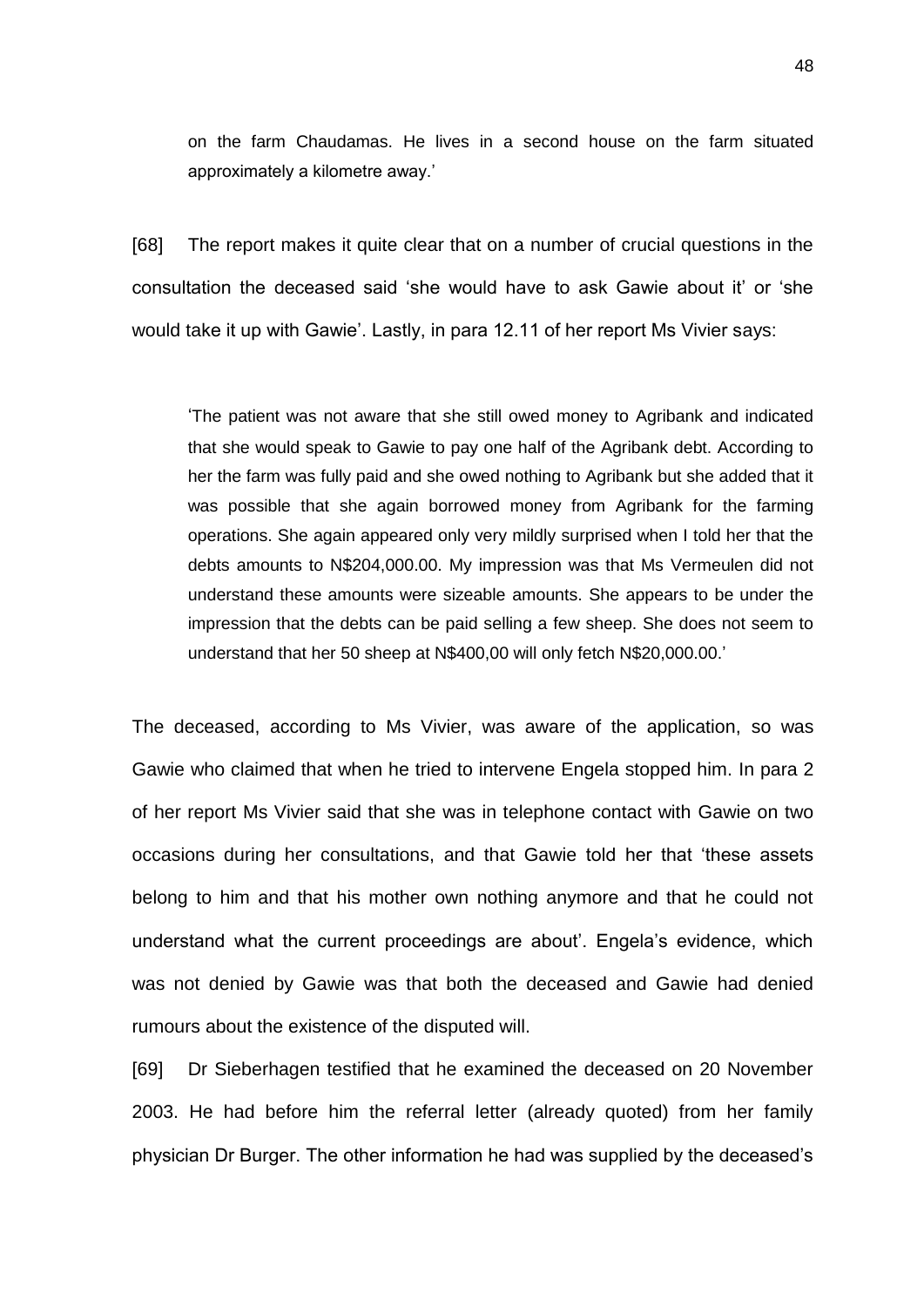daughter-in-law, Ms Louisa Vermeulen, who accompanied her to the consultation namely:

- (a) that the family had become concerned about her mental health because of changes in her behaviour;
- (b) that some of these concerns were indicative of behaviour changes which one would not find with a person simply becoming forgetful because of the normal aging process;
- (c) that some of the concerns were that she had become at times confused during the evenings, she would fail to lock the doors of her house in the night and that she would often not switch off the lights;
- (d) that they had noted that at times she would appear to be not clear in terms of consciousness and that she seemed confused;
- (e) that she seemed to be clouded in terms of her consciousness or her sensorium;
- (f) the way in which it was put was that she sometimes looked like somebody who was a little bit drugged;
- (g) her daughter-in-law also mentioned that Ms Vermeulen had become increasingly suspicious towards people and also towards family members;
- (h) that her symptoms tended to be notably worse after sunset;
- (i) that Ms Vermeulen's hygiene and self-care had deteriorated to the extent that is was noticeable;
- (j) that she was known to be a person who was very particular in terms of her grooming and dress and that this had changed.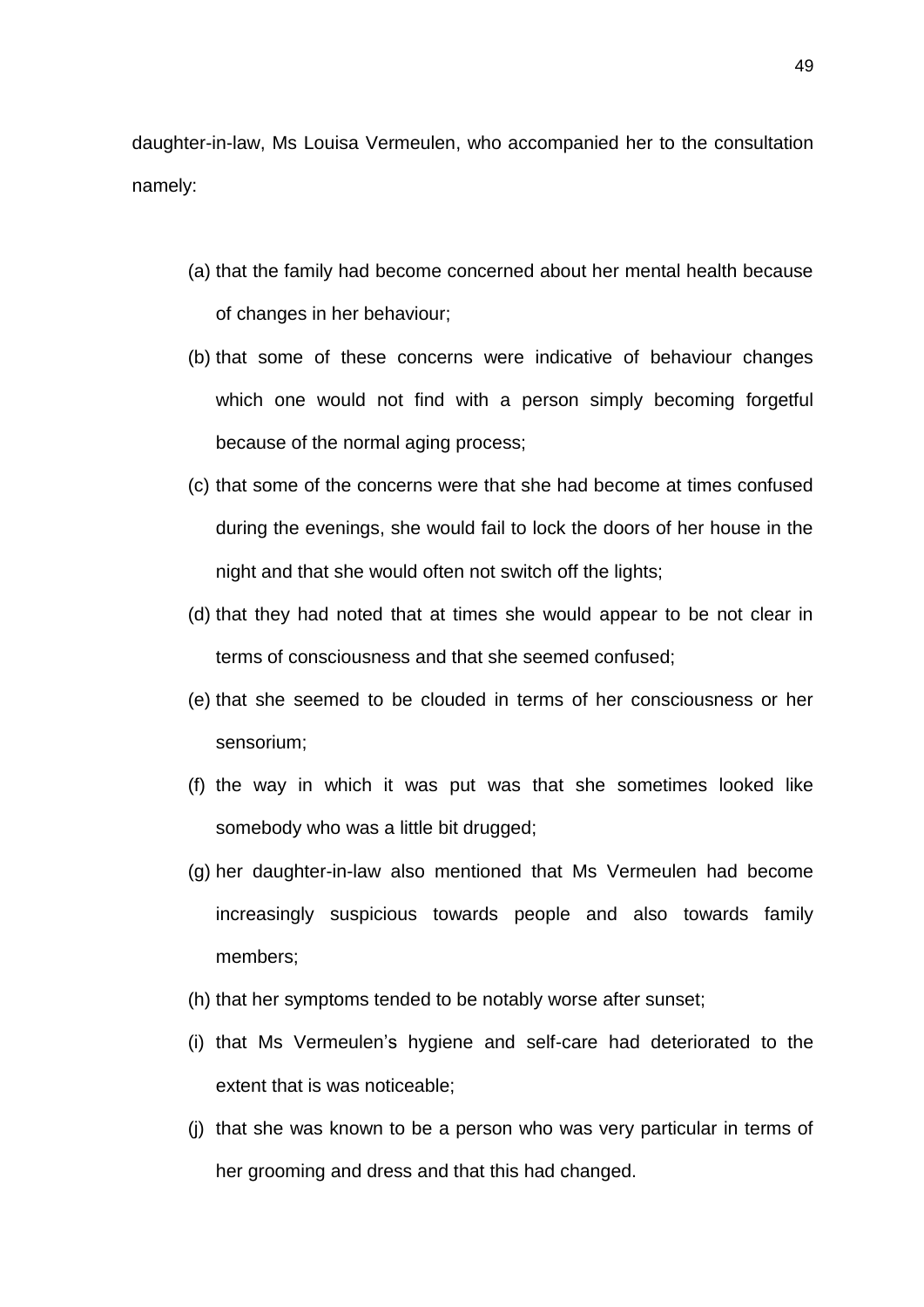Louisa Vermeulen gave no dates when these observations were made, but it can safely be assumed that these observations were not made only in 2003 but even before that year. In cross-examination Wollie said:

'I should say that just a few months before she was diagnosed by Doctor Sieberhagen it is when these problems started when I also had a problem with the prices.'

[70] Following this information Dr Sieberhagen examined the deceased that day; he established that there was a family history of Alzheimer's disease; deceased's two brothers had suffered the same illness. He did an orientation test which she failed, but he found that her sensorium or consciousness was clear, 'in terms of her psychomotor activity, a little slow.' He continued:

'What was immediately noticeable was that her self-care was not good. She was a bit dishevelled in her appearance. And in her interaction with myself, with introducing myself and making small talk my impression was that she had loss of her social sensitivity. There was an element of dis-inhibition in her conduct towards me. Also she was a little petulant and defensive concerning the examination.'

[71] He explained that dis-inhibition means 'one's ability to contain behaviour that one would otherwise in a social setting not display'. 'It usually comes across in a situation like this as a person being familiar towards the examiner which, to the extent that it can be perceived as inappropriate'. He added:

'Ms Vermeulen acted towards me as if she had known me for a long time. She was fairly familiar. In that setting it would have been inappropriate.'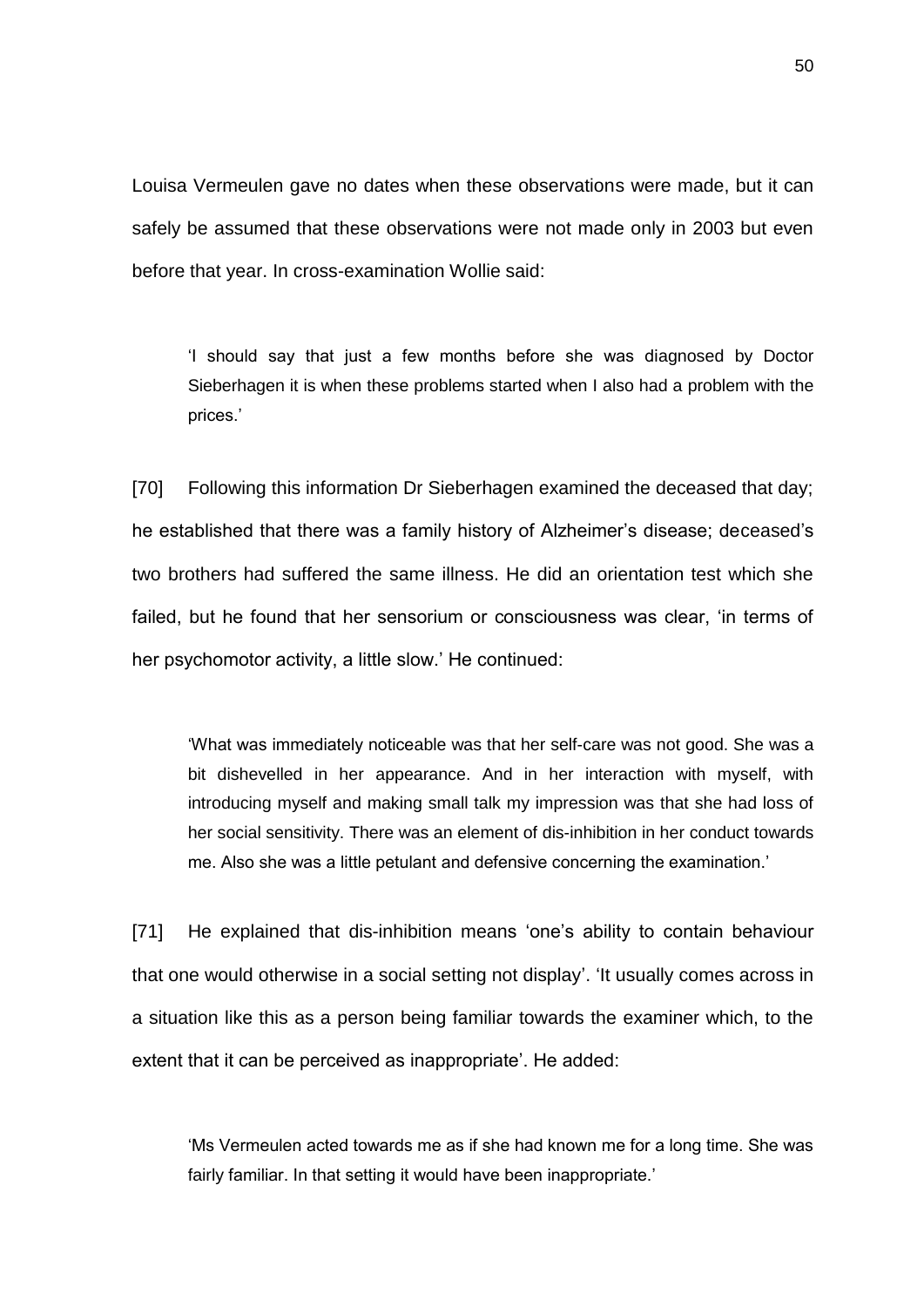He said the deceased 'conceded forgetting small things like losing her keys. But upon my questioning of her having problem with her memory, she denied that, although she could not recall whether she had breakfast that morning'. He said his 'impression during the consultation was that Ms Vermeulen, and this is fairly normal, attempted to downplay her symptoms to a certain extent to make a better clinical impression'. He concluded:

'. . . It was clear to me that her speech and her manner of interaction with myself, disorientation in my office, forgetfulness in terms of whether she had breakfast that morning or not, that she had loss of brain function.'

[72] He further testified that he discussed the above with Louisa Vermeulen and to confirm a degenerative brain process a brain scan was done which confirmed the diagnosis. He reported back to Dr Burger 'that Ms Vermeulen was suffering from dementia; most probably from the Alzheimer type . . . her clinical features met the criteria for making this diagnosis'. Asked what he could see from the MRI scan, he said:

'The most apparent feature on the scan in terms of Alzheimer's per se is that the volume of the brain ventricles are notably larger than they should be. Also the cortex is atrophied which is indicated by the enlargement of the separate neural spaces, in particular the frontal lobe areas and the temporal lobe areas they are notably atrophied.'

Asked what 'atrophied' meant, he continued: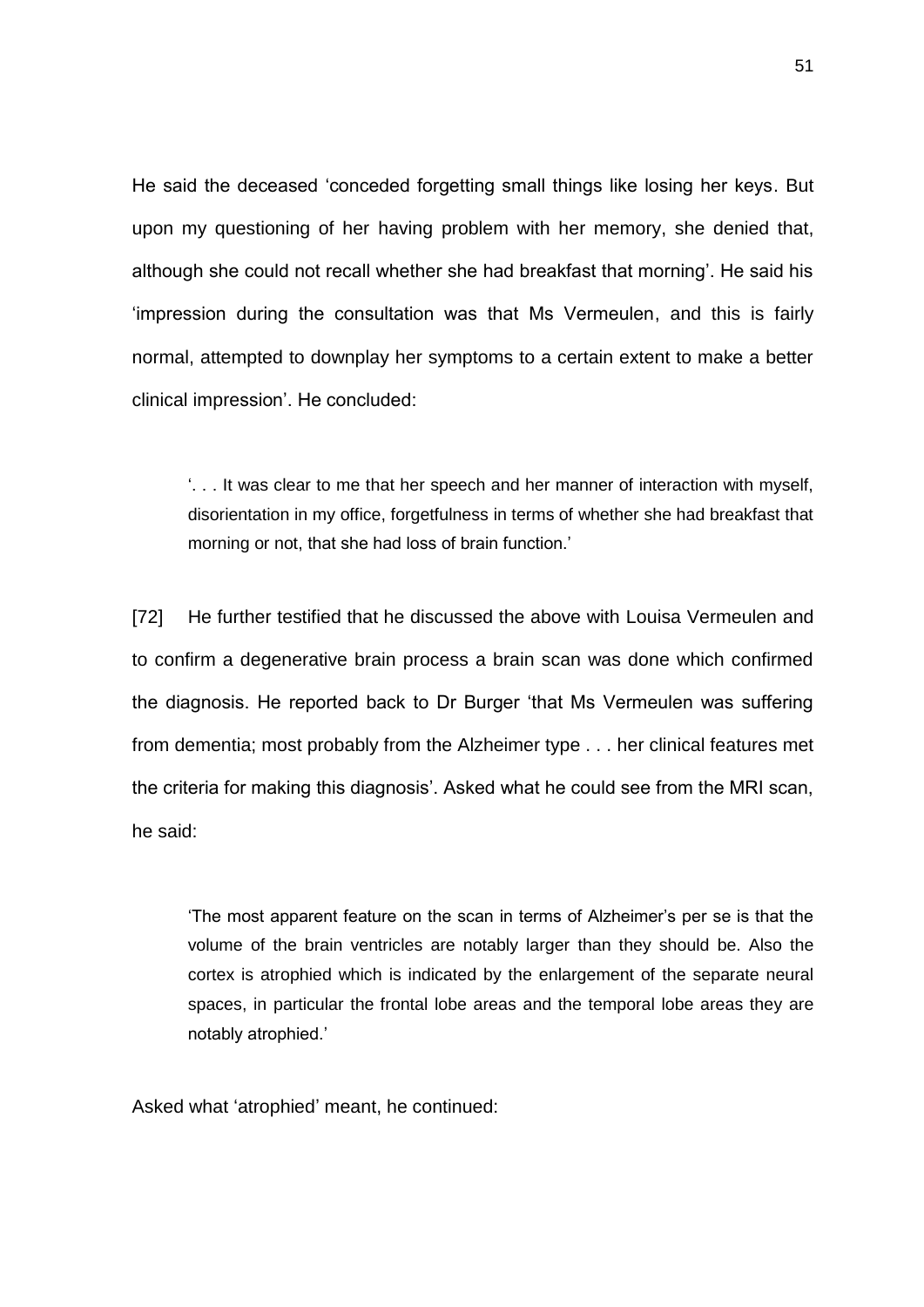'Smaller than they should be, My Lord. The atrophy of the cortex in the frontal lobe areas and the temporal lobe areas specifically meet the requirements of making a diagnosis of Alzheimer's disease. This also correlates with the clinical picture because they are present with frontal lobe symptoms, which would include their ability to reason, to think abstractly, to do executive planning and they also, like I said before, tend to lose their ability to inhibit their behaviour. The temporal lobe areas present the area of the brain which contains memory and the ability to learn and store new material. That explains these patients inability to retain material that they have recently learnt or experienced. This is the reason why one would find that a patient would for instance not be able to remember a recent incident or recent action.' (My underlining.)

His diagnosis was that at that stage Ms Vermeulen suffered from Alzheimer's disease.

[73] In explaining the Alzheimer's disease and its diagnosis Dr Sieberhagen made the following important points:

- 1. The only way in which one would be able 'to without any question make the diagnosis of Alzheimer's is if a specimen of the brain be examined; the problem is, with a living patient taking a brain specimen is not really possible.'
- 2. 'So the diagnosis of Alzheimer's in the clinical setting is always dependent upon the behaviour of the patient. That puts one in a position where often when people start realising that a person's behaviour is consistently become abnormal or reduced one finds that the illness has already progressed to the point where treatment would have little effect.' (My underlining.)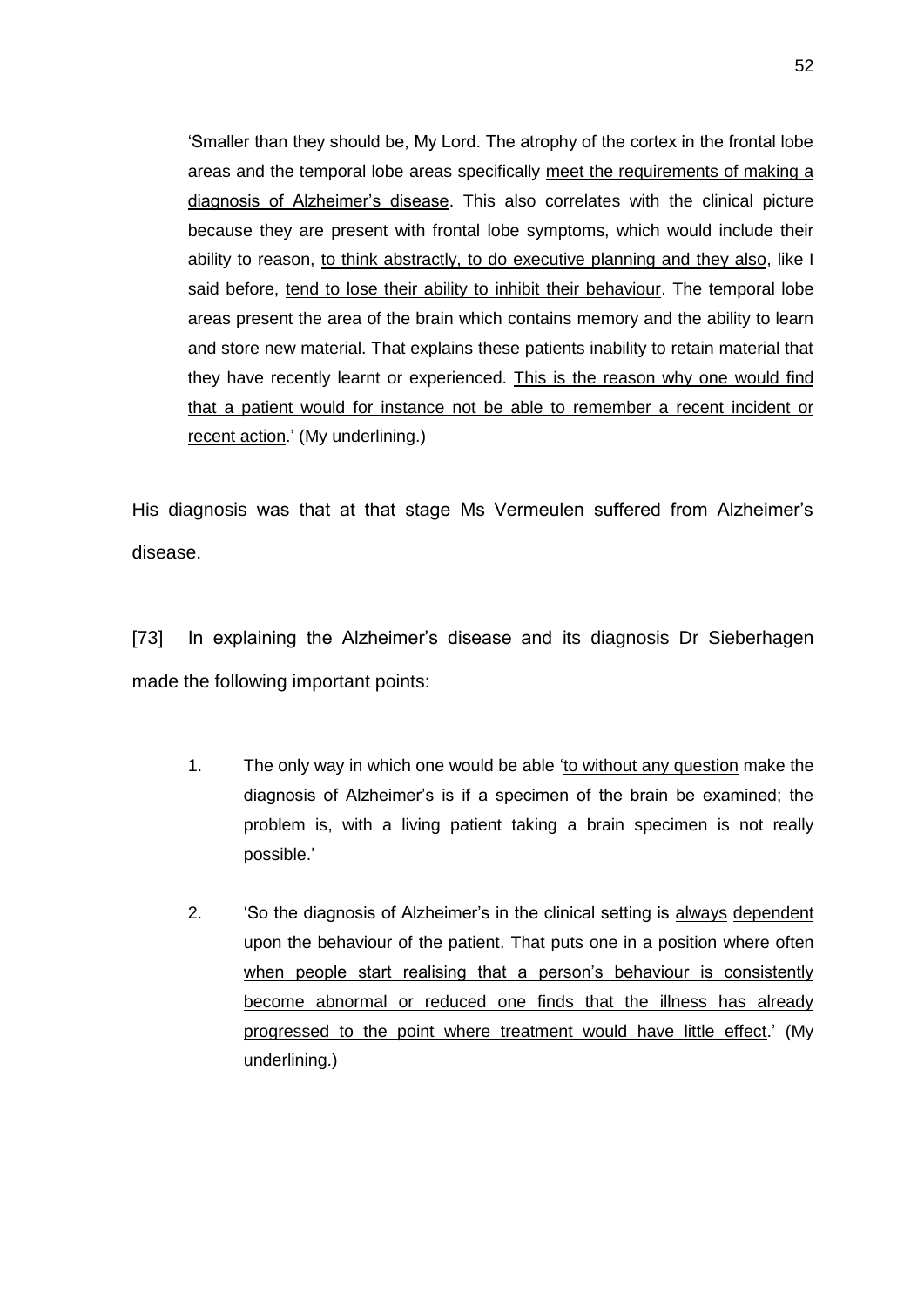The doctor also dealt with the difficulty of treating the deceased and further remarked that 'anxiety or mood symptoms can often be in the early stages of the illness the only symptom'. He pointed out what he saw on the MRI scan thus:

'. . . There are two things that are immediately noticeable and that is the loss of cortical matter, in other words the cortical atrophy. On the image marked in pink one can clearly see that the cortex of the frontal lobe is much, much smaller and thinner than it would normally be. Also on that same image one can see that the brain ventricles are enlarged. On the image in the middle right here, the atrophy that one can see is in the temporal lobe area and the temporal lobes are notably smaller than they would normally be.'

Diagrams of the brain depicting the above descriptions were produced as exhibits 'C' – 'F'. The doctor said that the scan confirmed his earlier diagnosis.

[74] Dr Sieberhagen was asked to say how Alzheimer's disease progressed, i.e. the stages of its development in a patient. He prefaced his analysis of these stages as follows:

'The staging of Alzheimer disease is something that is of clinical importance in terms of it giving one the ability to a certain extent. Get an idea of where in the process of this illness a patient may be. In order to determine the progress of a particular patient's illness one would want to make repeated examinations on a patient's ability that would enable one to at least to an extent determine the rate of deterioration. The rate of deterioration in Alzheimer disease is fairly stable but it differs from patient to patient which makes it very difficult to predict how quickly a patient will deteriorate until the time of his death. It can make it equally difficult to determine for exactly how long a patient had been sick before the diagnosis is made.'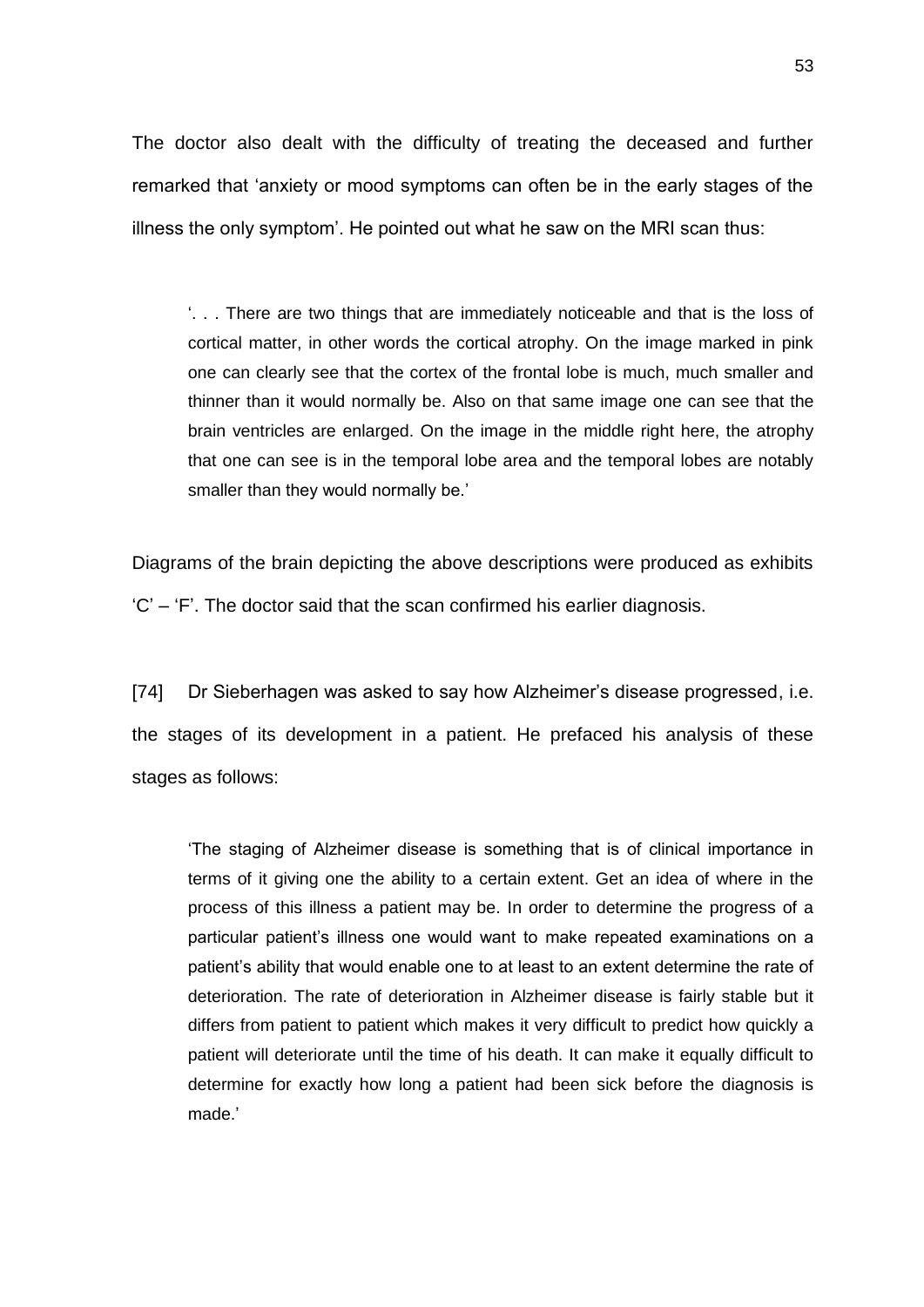He said a number of researchers had developed instruments to standardise the measurements of the loss of different functions if one accurately wants to plot the illness one would need to employ a measuring instrument of some sorts. 'In clinical practice we do not really do that because mostly it is not necessary . . . We do know however that the cause of Alzheimer stretches over anything between 5 and 10 years. We also know that female patients who have a family history of Alzheimer's tend to deteriorate more quickly'. (My emphasis.)

[75] Further elaborating, he said:

'The process of Alzheimer disease then is from the outside inwards. So, that when one looks at the clinically the progress of the illness, the first symptoms would be symptoms that represent our higher functioning. In other words, our social interaction, our ability to abstract thinking, our ability to appreciate the subtle nuances of social interaction, our ability to plan and execute certain tasks. Those are the first symptoms that one would notice changes in those functions. As the illness progresses the symptoms that become apparent would be more basic, for instance our ability to orient ourselves in space or to orient ourselves in terms of time, or a person. Little bit later in the progress of this illness, physical symptoms will become apparent, namely the loss of continence for instance, the loss or the ability to realise that we are hungry, or thirsty.'

By the words underlined it is clear the doctor meant to say either when one looks clinically at the progress of the illness or when one looks at the physical progress of the illness.

He illustrated the three stages of the progress of the disease with a diagram (produced as exhibit 'F1') which shows (in note form): 'I Amnesia stage: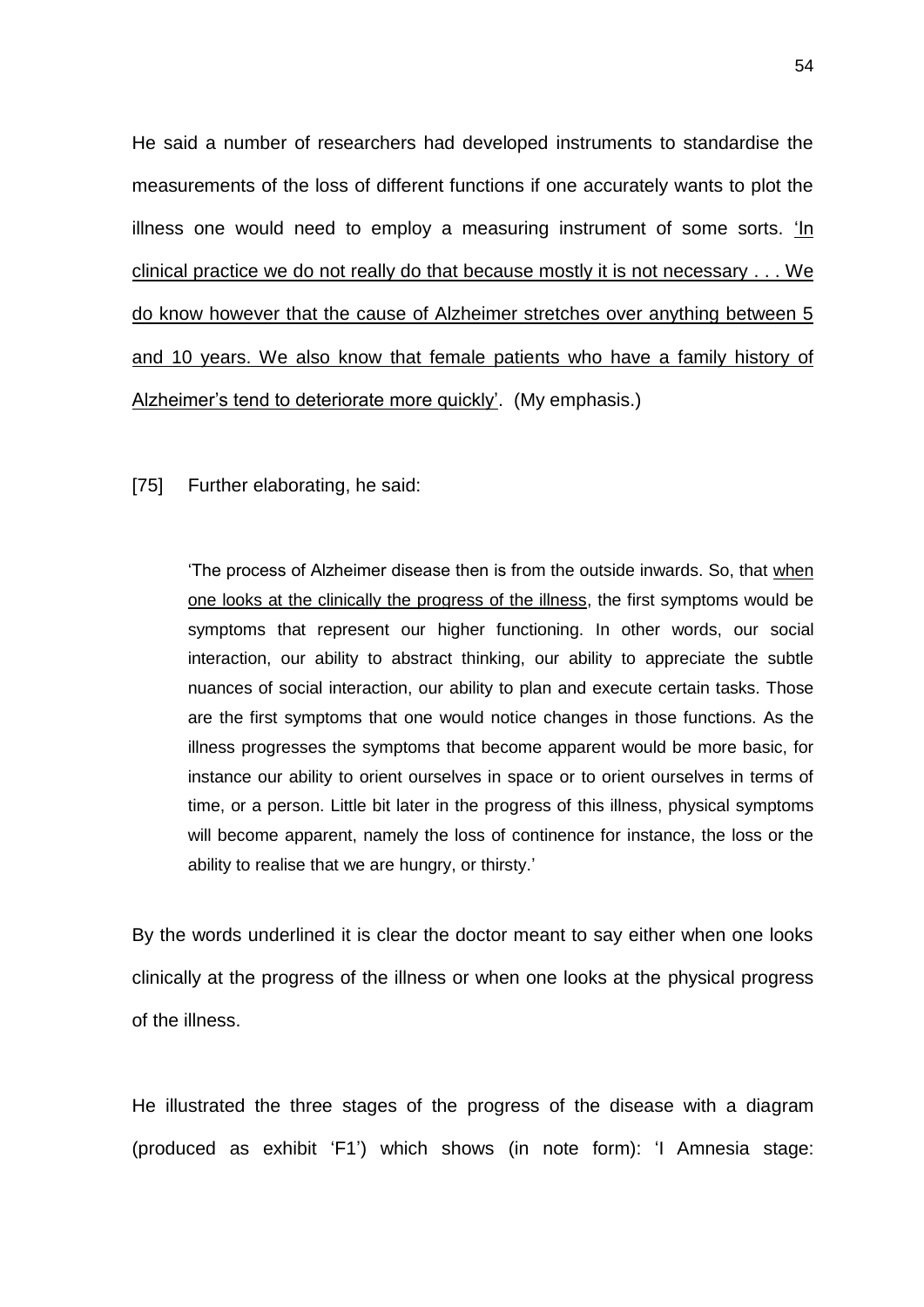dyscalculia; apraxia, II Confusion stage: aphasia disorientation; time place, mental confusion abnormal behaviour psychotic episode and III Dementia stage: Severe cognitive deficit incontinentia, and explained':

- $(a)$  If one looks at that diagram the first, or amnesic stage is the stage where one notices patients starting to forget things. The second stage is known as the confusion stage where people tend to become disoriented in terms of time and place, where they can suffer from episodes of mental confusion and abnormal behaviour. During this stage of the illness patients can also suffer from psychotic episodes, mood episodes and behaviour patterns which may constitute psychiatric problems of its own. The third stage, the dementia stage is when patients become incontinent, where they are severely impaired in terms of their cognitive functioning. This is usually the stage where one expects the patient to not live much longer than a year or maybe two at the most.
- (b) It is important to note that although this pattern is fairly stable and consistent, individual patients can differ in terms of how long they can be in especially the first stage, or the amnesic stage. This is something that can be very difficult or virtually impossible to predict, except if one had adequate information on a patient's behaviour and general functioning. Because of what the illness is, one's ability to make an observation in terms of the stage of the illness is very dependent upon the activity of the patient and often on the daily activities of the patient. The term that we use in clinical practise is that term "activities of daily living" because these are the activities that often are the only indication that there has been a change, or that a patient is in a process of change, or that a patient's level of functioning is not the same as it was before. It is on these grounds that we often make some form of judgment in terms of a patient's functional ability.' (My emphasis.)

He cautioned that in research just observing symptoms or actions like this is not accurate enough but said, however, that: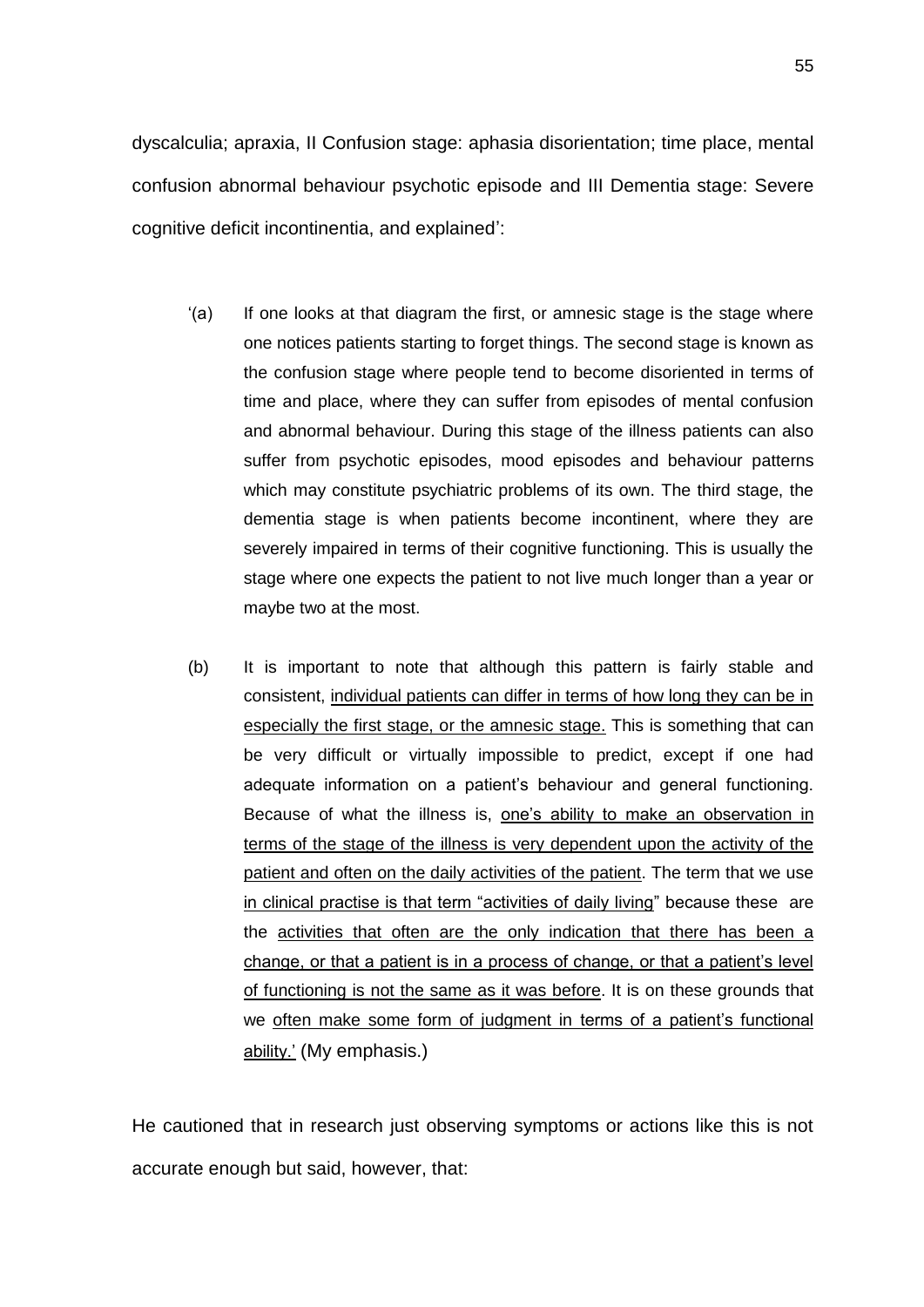'We know generally patients who suffer from Alzheimer's disease will be ill anything between five and ten years. The fact is that this is a degenerative illness that develops over time.' (My emphasis.)

[76] The doctor explained in particular what happens to the brain in the second stage of the illness where he said the damage can produce symptoms that can be reversible, where a patient suffering from confusion 'can at times seem to be much more lucid' and said:

'This situation can carry on throughout the process of the illness where one will observe episodes where a patient's symptoms may seem different from what they are from day to day or even from hour to hour, where one would find a patient much more clear and lucid one moment and the next moment much less so. This often results in a situation where family members would notice a symptom, which will be followed by a lucid interval and then tell themselves, "maybe she did not feel well" or "maybe she is just getting old because yesterday she was confused but today she is fine". That is one of the reasons why it often takes very long before people are sent for further investigation when they display symptoms like that. . . . It does not detract from the fact that the patient is ill and suffers from a degenerative illness. And it does not make a difference to the patient's functional ability, although it may seem so. Now, the symptoms that one sees in phase 2 of the illness would include deterioration of cognitive ability, the patient's ability to plan and execute the tasks, language ability, insight and all factors that determine the patient's ability to plan fairly complex tasks. Remembering again that with a situation of a patient suffering from this illness, very deeply ingrained skills or skills that have been acquired over a very long period of time can be retained for very, very long . . . .Eventually those skills will also disappear.' (Emphasis supplied.)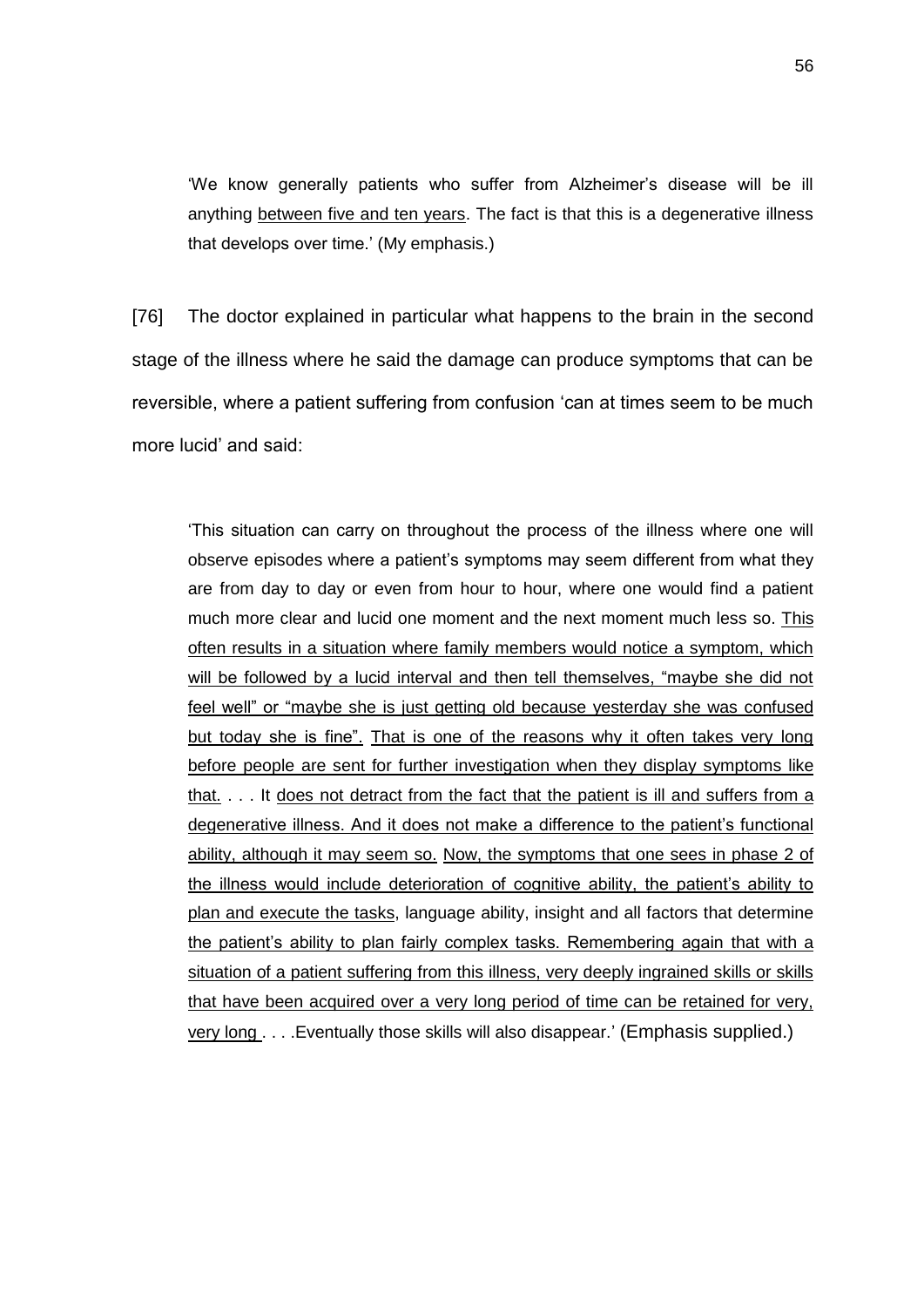He gave several examples of retained skills that have been developed before the illness that a patient can repeat although  $\ldots$  that patient may already be quite ill at that time'. (My underlining.)

[77] Dr Sieberhagen said from the information provided by Louisa Vermeulen and from his examination his impression was that the deceased at the time was suffering from phase 2 of Alzheimer's disease. He remarked:

'Often when one looks in retrospect family members would say but it now makes sense to them that even five or six or ten years ago they became aware that the person's character traits had become more pronounced.'

This finding was not disputed in any way. It is obvious that the respondents had no way of casting doubt on it. It is also evident that what Louisa Vermeulen described of the deceased's conduct (activities), and what Engela and Frikkie described in their affidavits in support of the application for the appointment of the curator *ad litem* and even what Dr Burger noted in his clinical notes fit into this scenario. In other words emphasis cannot be put only on what respondents' observed and reported. Questions put, even by the judge *a quo,* as to the basis of the doctor's conclusion regarding his diagnosis, would seem to suggest the opposite approach.

[78] It was Dr Sieberhagen's further evidence that a patient's affections or emotions can be affected very early on in the illness. 'One might early on in the illness lose your ability to judge whether this is a good business transaction or not', he said. He was asked at what stage the person's capacity to appreciate the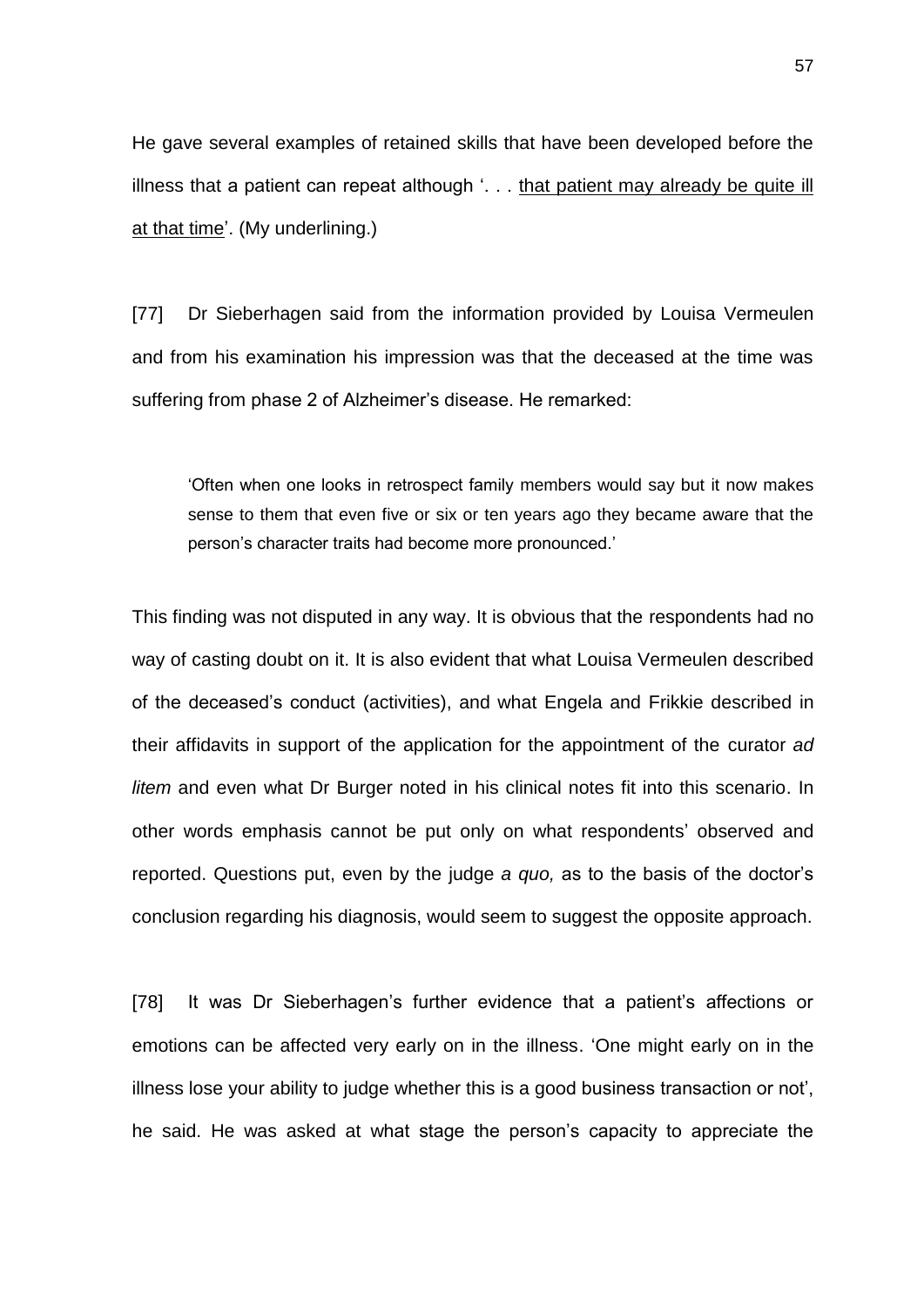nature and consequences of an action would be affected, for instance the making of a will, he answered:

'That will be in phase 1, because as we have said phase 1 is the amnesic phase. That is also the phase where a person's social interaction, inhibition and short term memory comes into play, and a person will not be able to safely makes such decisions if he does not have the ability to for instance remember certain things in sequence, which in phase 1 already will not be there anymore.' (My emphasis.)

[79] The doctor also testified on what he described as dissimilation on the part of a patient suffering from Alzheimer's disease; and he said the following:

'Dissimilation is a process where one attempts to project yourself as being better than you actually are in terms of symptoms. But with Alzheimer's illness these patients do not do this as a process of factitiousness. In other words, it is not something that is planned in order to make them seem different from what they are. But because of their experience of interaction with for instance the examiner, a patient like Mrs Vermeulen for instance, she was an upstanding member of the community. And she was very used to be approached in a certain manner because of her standing in the community. And all of a sudden she finds herself in a situation where she is approached fairly critically in terms of her functioning and she is being asked questions about "can you remember that you had breakfast" for instance. That is a very different approach from what she has been used to over the last sixty years. And it is a, I do not want to call it a reflex but it is an automatic response that these people attempt to hide some of the symptoms and to down play their symptoms.'

[80] Next the doctor was asked 'in this context, these symptoms that you have just explained to the court in all these phases, how easily do lay people pick on that?' and he answered: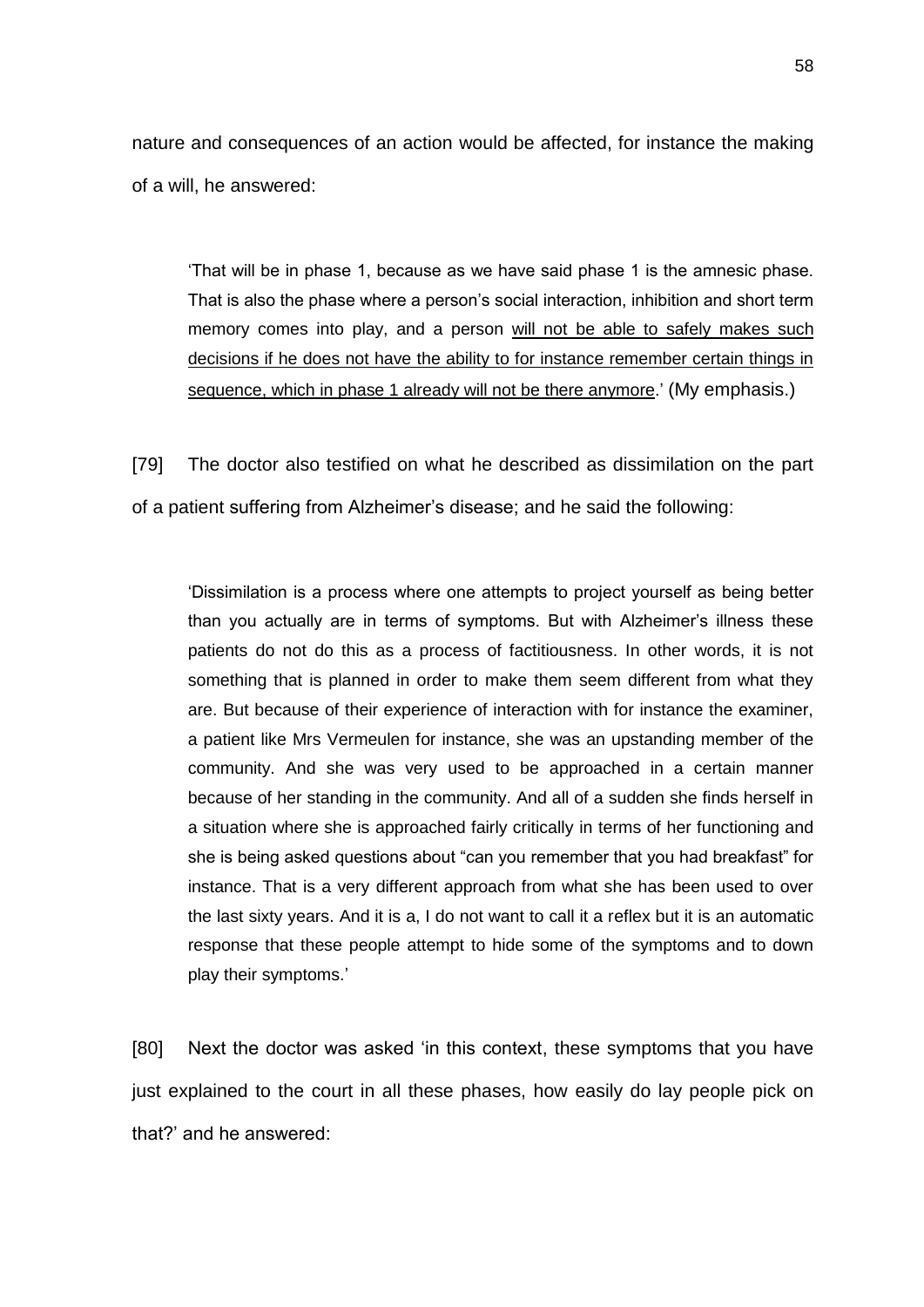'Not very easily because of, like I said it is now because of the patient's ability to go about his routine activities in the same way that he did before. So, casual observation would probably miss a lot of the obvious symptoms coupled with the tendency to dissimilate these patients may seem to be much more normal than they actually are. So, if a person does not pertinently look for symptoms the chances are that you are going to miss them.' (My underlining.)

In answer to a question by the court, the doctor however said that the problem is often brought to the attention of the psychiatrist by family members and not by the family physician, because of the fact that people who intimately know the patient or the person concerned would be the first to notice changes in the activities.

[81] The doctor testified about an occasion when he was consulted again by the curator *ad litem* and said that the question that time 'was whether I would be able to declare if transactions done by Ms Vermeulen prior to my making the diagnosis, could have happened while she was already too sick to act on her own in terms of business transactions'. This of course is the critical issue in this matter, the issue that the court *a quo* was called upon to determine and this court must look at in the light of the evidence as a whole.

In answer to the above question and to a further question as to what collateral or historical facts he had been provided with and which he had taken into account to help him answer the question, he said the information included:

- 1. What Dr Burger had reported to him;
- 2. What the patient's daughter Engela and son Frikkie reported; and
- 3. The report by the curator *ad litem*.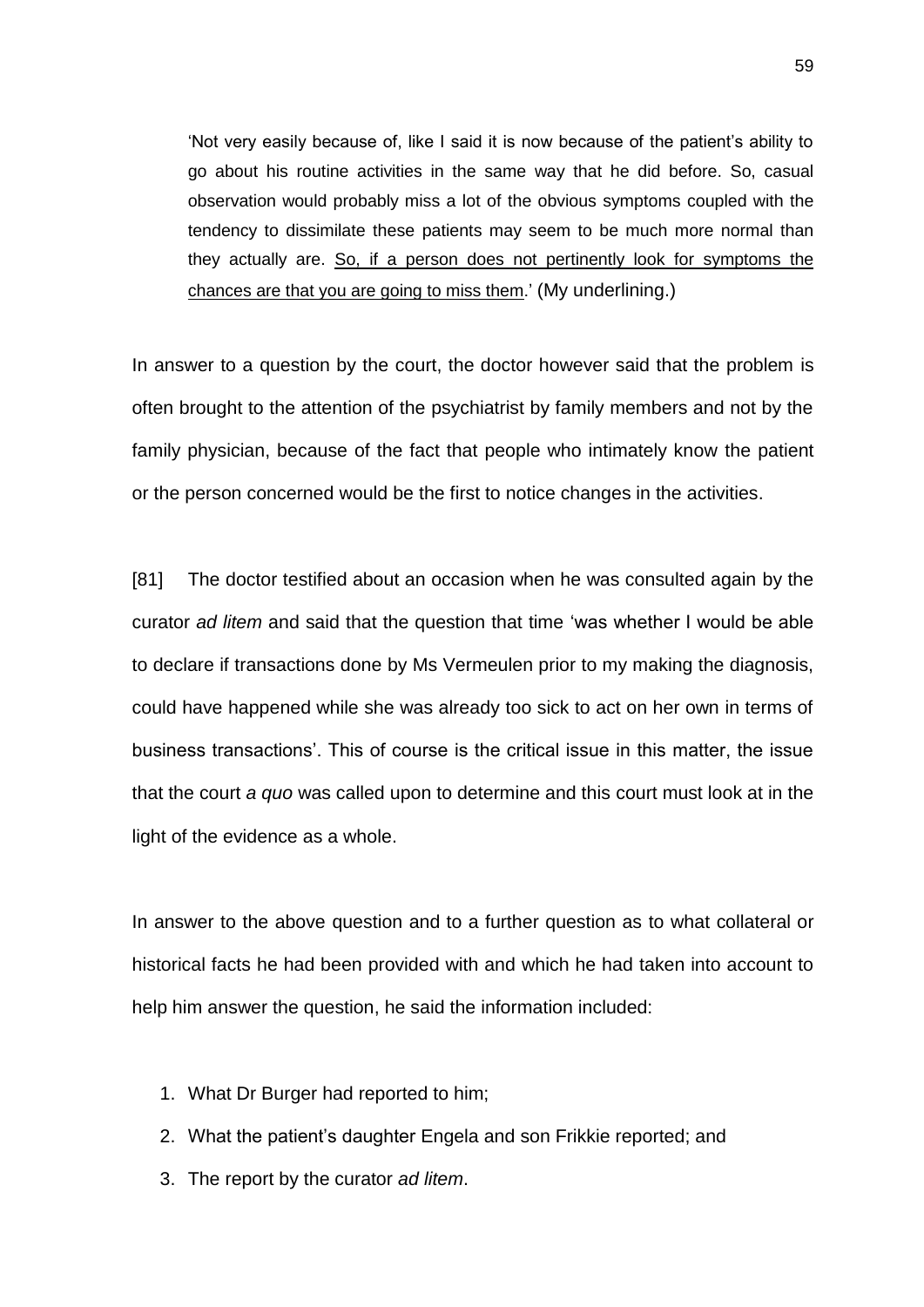He took the report by the curator *ad litem* which he had gone through because of the observation made during the curator's consultation with the deceased. The deceased seemed to be completely *compos mentis* during the first half of the consultation because there was nothing that indicated to the curator that there was anything wrong with her. The curator's report was handed in as exhibit 'G'. The doctor analysed and interpreted the report as follows:

'The curator describes the first half of her consultation with the patient being fairly normal. After which she realised that the patient started answering her questions with approximate answers. And she also realised that at the time the patient was completely unaware of her true financial status. She had the number of sheep for instance that she had wrong. She overemphasised for instance her fuel expenses. The notable symptom of that consultation is the repetitive nature of a certain fixed response, which one can clearly see. If I may refer to page 5 of that report, paragraph 12.7. The response was, "It is difficult to say" and she repeatedly said that. Also on the previous page, page 4 she says to the curator "I cannot say right now it is difficult to say" and that is again repeated on page 8, paragraph 12.23. That sort of response also depicts a patient's progressive poverty of speech where the interaction becomes more and more concrete and where the response to certain questions became shorter and shorter and more and more poor in terms of content.'

He was interrupted and referred to para 12.22 thereof where she recorded: 'she was not aware that portions of the farm had been sold to a neighbour Mr Van Zyl.' (The evidence going to be that that contract was already signed in 2002.) 'What would that indicate to you?' he was asked. He replied:

'That would indicate a loss of memory. . . . and also this illness often goes with confabulation. In other words, if I have a gap in my, (memory) I will fill that with a confabulation. Her answer, that she heard the rumour and that she does not know anything, is a typical confabulation.'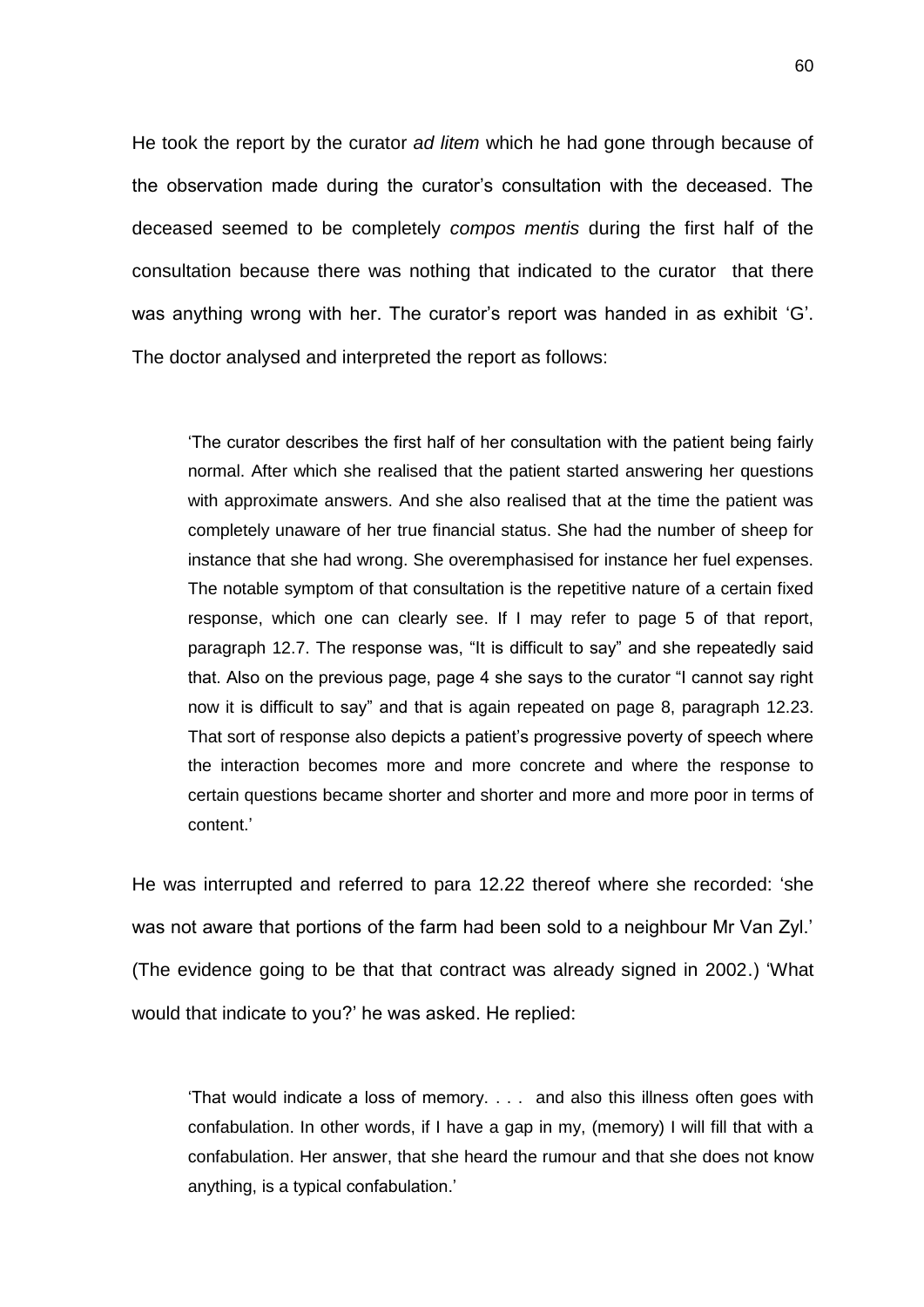He said that kind of behaviour indicated stage 2. He clarified that what the deceased said to the curator depicts a stage 2 dysfunction and went on to say:

'Information from Dr Burger was that, as early as 1993 he had noted Ms Vermeulen to be anxious and for which he had apparently treated her. The next notable bit of information was in 1994 where he described her to be not as well groomed as he was used to seeing her, that she seemed to not be able to groom herself on the usual standard. Then there was mention in 1998 of Ms Vermeulen in terms of her dress where she apparently had worn under garments in excess where it was noted that she wore more than one under garment. . . . In terms of the pathology if that was the case at that time, it would depict that a person is unaware that he had already put on a piece of clothing and that unawareness is a formal memory loss.'

[82] It would make this judgment unbearably too long to detail all the references Dr Sieberhagen made in illustration of the progress of Alzheimer's disease. Suffice it to say he mentioned other observations by Dr Burger of the changed or changing behaviour of the deceased as well as other and similar changes observed by Engela and Frikkie. In the course of all that he commented on two things he described as 'very important', which I also think are very important to always bear in mind. He said:

'Firstly that it can be very difficult to predict a patient's progress along this deteriorating course of illness. In the same vein, it can be very difficult to associate a particular symptom to the illness. What in the end happens in the clinical terms is that because of the knowledge that we have of the illness, we can state that in all probability a patient would have had this illness during that time.' (Emphasis added.)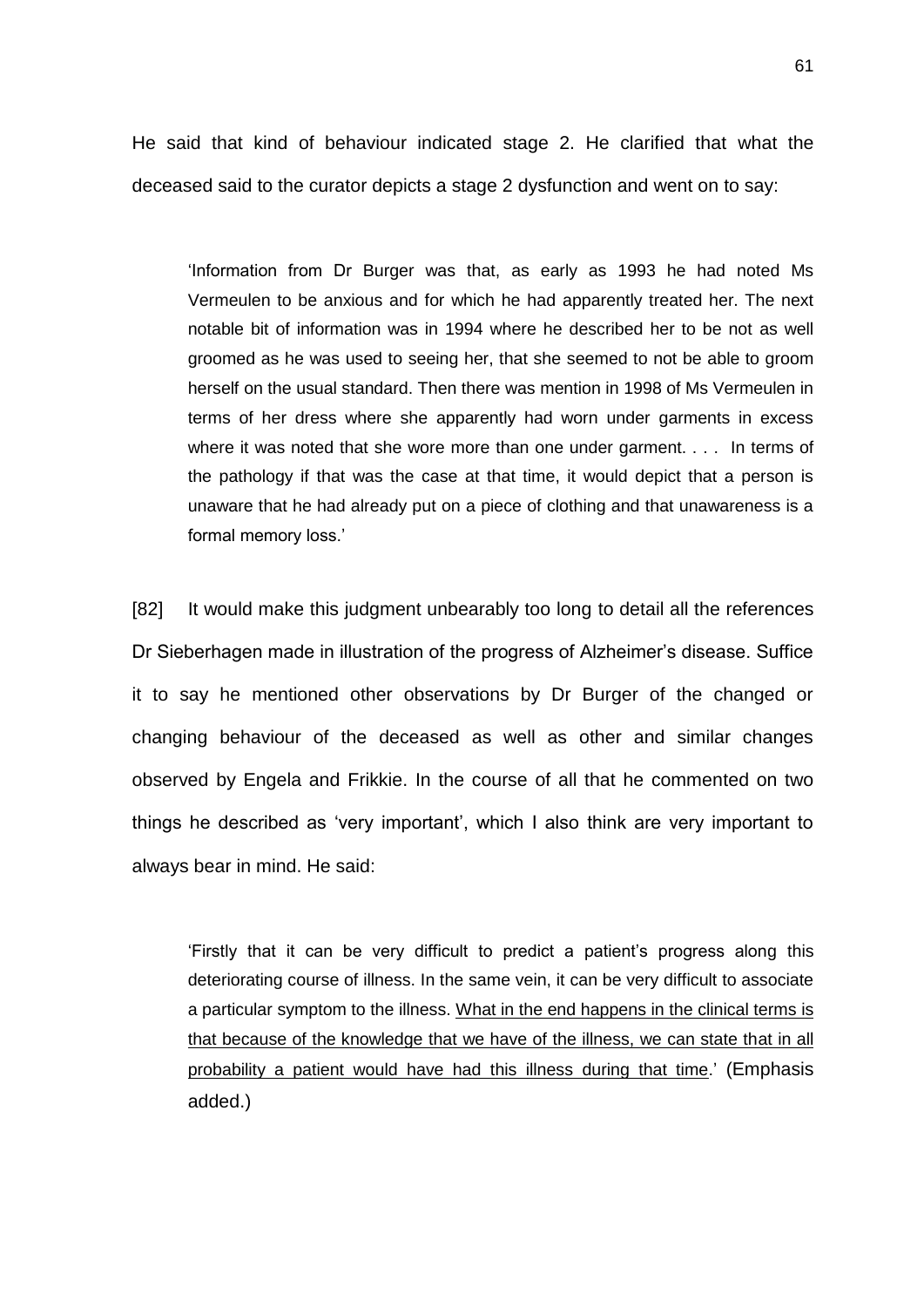From what the doctor had said earlier for instances 'if that was the case at that time' and repeated elsewhere, I think all that the doctor was saying was that despite the advances in medical science, the caution *omnibus paribus* (all things being equal) still applied to this branch of science as well. At the end of his summary of information made available to him the doctor concluded:

'If one considers that information, it paints a picture of a person who is in the process of deteriorating ability to function on the same level as she did before.'

The Court asked if this (information) helped him 'in forming an opinion on her illness', and he answered:

'Yes My Lord, if I look at the symptoms described during the course of 2000 it is fairly clear that Ms Vermeulen must have suffered from significant symptoms of an illness already at the time. She seems to have lost herself, to maintain her home and to maintain her vehicle. Those would all place her in stage 2 of the illness as we have seen.'

He said all that he had testified about now occurred in the dates mentioned with end of 1999 to 2001. He also said in answer to a question by Mr Dicks counsel for the appellants in the court below:

'The ability to conduct business depends on the cognitive ability to consider different facts and to be able to make a decision based on one's knowledge and consideration of different facts. I really do not believe that Ms Vermeulen would have been able to do that if she was at that time already unable to maintain selfcare and to maintain her person.' (My emphasis.)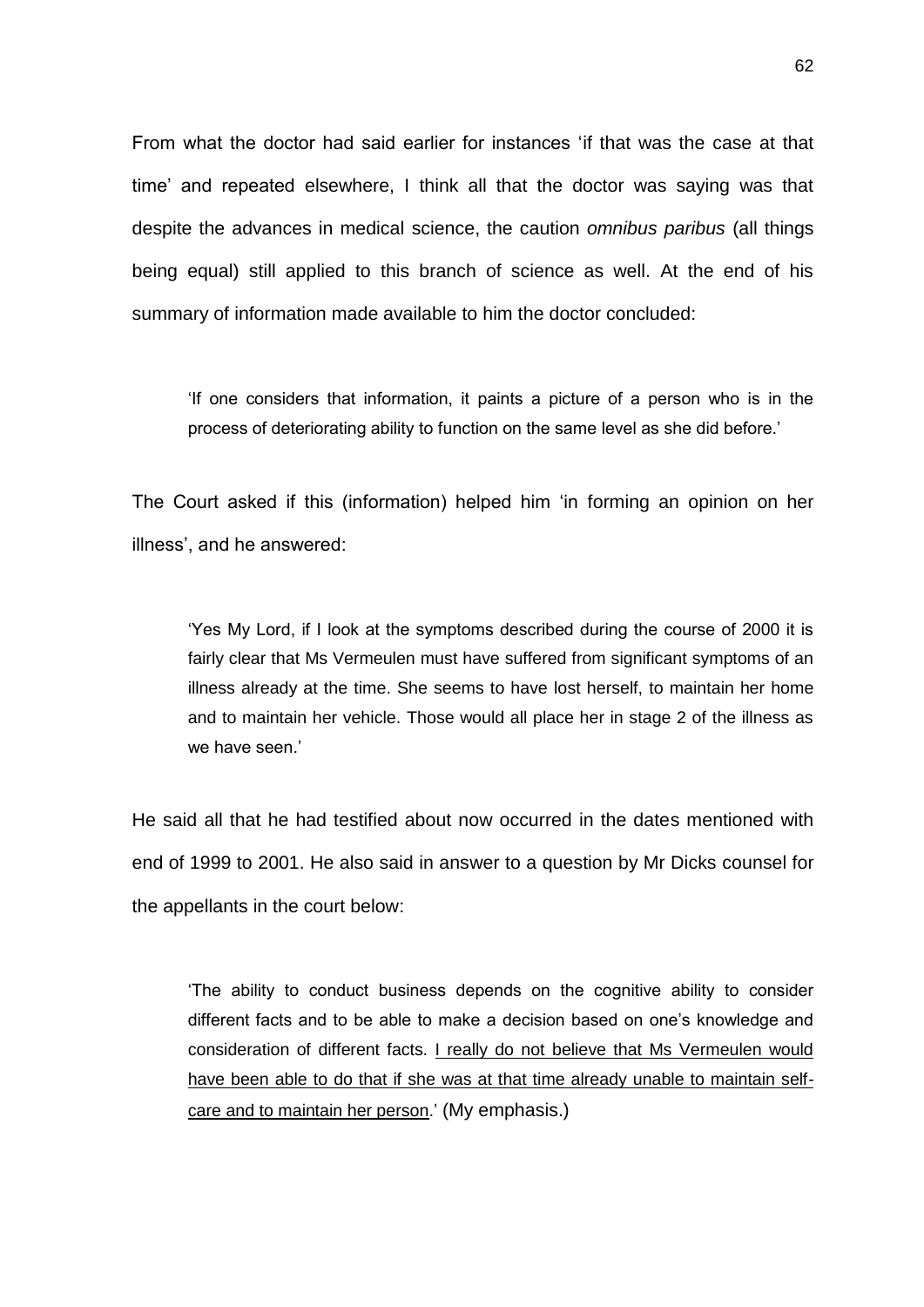[83] Dr Sieberhagen doubted that in August 2000 the deceased would have had the testamentary capacity to execute the 18 August 2000 will and further said:

'. . . if her illness was such that at that time she already displayed her abnormalities in her activities of daily living what were indicative of her ability to look after herself, being deteriorated to a level that was notably poorer than before. I would be much surprised if she would have been able to conduct business towards the second half of 2000.'

The doctor confirmed para 12 of the summary of his evidence, namely that, based on the information he had received, the deceased had already suffered from phase 2 for 5 years. He clarified to the trial judge:

'If we work on the assumption that these illnesses are known to last for between eight to 10 years then we can assume that her having passed away in 2007 that she most probably should have significant symptoms already in 1998, or even earlier than that.' (My emphasis.)

On the basis of further information, other than the information he had when he had a consultation with the curator *ad litem* he was able to say:

'. . . in probability this patient has been ill since I guess in early 90's or the mid 90's. And that from that time until her death there should have been a time when she became unable to conduct business, where her testamentary capability disappeared . . . it is diminished in phase 1 of the deceased already.' (My underlining.)

He repeated that by the time he diagnosed the deceased she was in phase 2 for 'approximately' five years already. In regard to the lucid intervals he talked about earlier he expanded: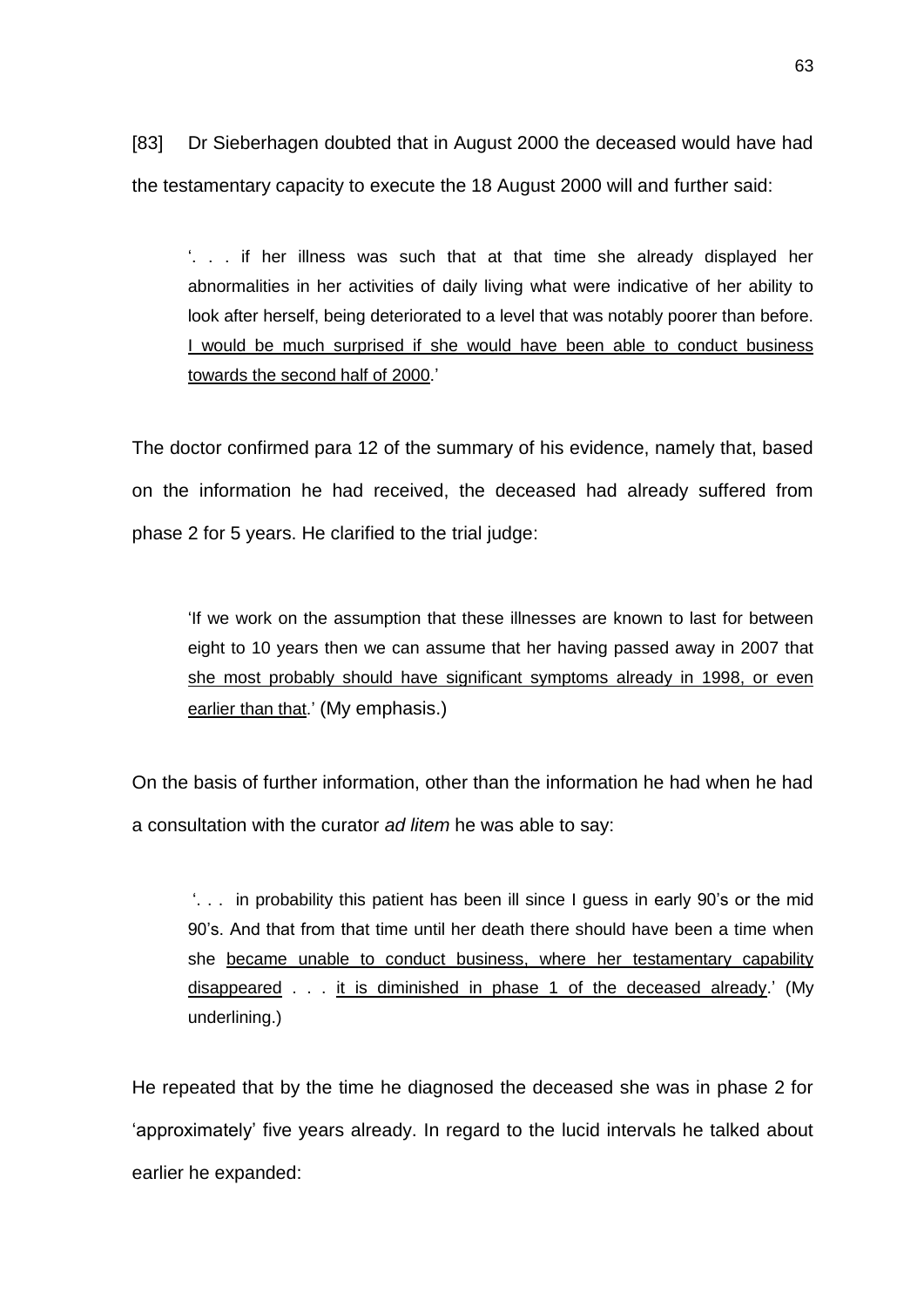'What I meant was that, a patient may have lucid intervals during which they can appear to be completely normal or very close to normal. And where people dealing with these patients has this lack of ability. This does not mean that during lucid interval there is disappearance of the illness or the effects of the illness. The illness is a constant.' (My emphasis.)

Referred to the observation (to be made) in evidence by Mr de Koning that at the time she gave her instructions to him, the deceased 'looked fine to him', the doctor said he did not know what Mr de Koning meant, and went on to say:

'If a person is in regular contact with the patient, one has fairly constant knowledge . . ., constant awareness and constant knowledge of this person's way of doing things. And as soon as things change it becomes noticeable. When people who are not dealing with the patient on a regular basis have a once off meeting it is not impossible for them to not realise that the patient is ill. In the same way that the curator mentions in her report that in the first half an hour or so of her consultation with Ms Vermeulen she became convinced that there is nothing wrong with this patient.' (My emphasis.)

Short of wanting the doctor to answer 'yes' or 'no' to the questions whether he could make a declaration that the transactions done by the deceased prior to his diagnosis of her could have happened while she was already too sick to act on her own in terms of business transactions, what the doctor said above puts the Court in a good position to decide that issue on the probabilities.

Interestingly the respondents' pleadings were brought to his attention, that in 2003 the deceased still drove a motor vehicle, and in answer to this he said: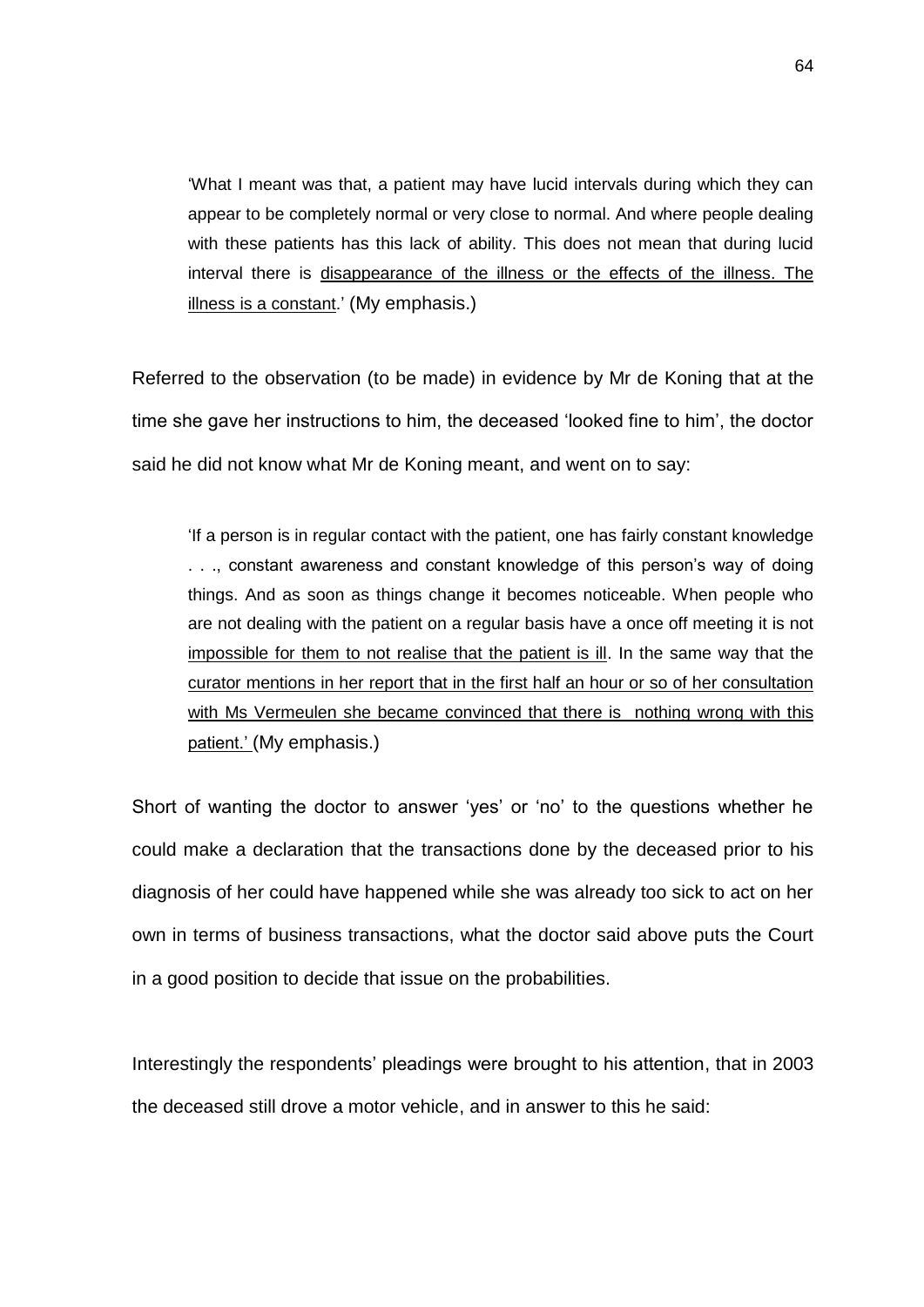'. . . the US had a President who had Alzheimer's and he could govern the country. Alzheimer's disease does not disable one to the extent that you cannot drive a motorcar because it is a routine action that this person has done for many, many years. So, she does not need much of an IQ to do that. So she could have been very ill and still drive a car.'

## *The evidence of Dr Sieberhagen under cross-examination*

[84] The cross-examination of Dr Sieberhagen was made somewhat complicated and confusing by a number of factors – the tendency of counsel to pose argumentative or speculative questions; the tendency of counsel to put questions based on inaccurate facts, particularly dates; and the tendency of counsel to put questions not based on a correct understanding/appreciation of the witness' evidence-in-chief and the tendency of counsel to ask long and composite questions. I will illustrate. By and large Dr Sieberhagen confirmed his evidence-inchief as to the progress and stages of Alzheimer's disease and its effects, and the information he received from Louisa Vermeulen and Dr Burger before he made his diagnosis that the deceased was in phase 2 of the illness (at the time she executed the disputed will.)

[85] Counsel for the respondents asked Dr Sieberhagen a series of questions which, by and large, sought a clarification of the doctor's evidence-in-chief. Such questions concerned, for instance, the various stages of the development of Alzheimer's disease, how it affected individual patients, the rate of development of the disease and what happens in the various phases of the illness. He was referred to his summary of evidence, where at para 4 thereof it says: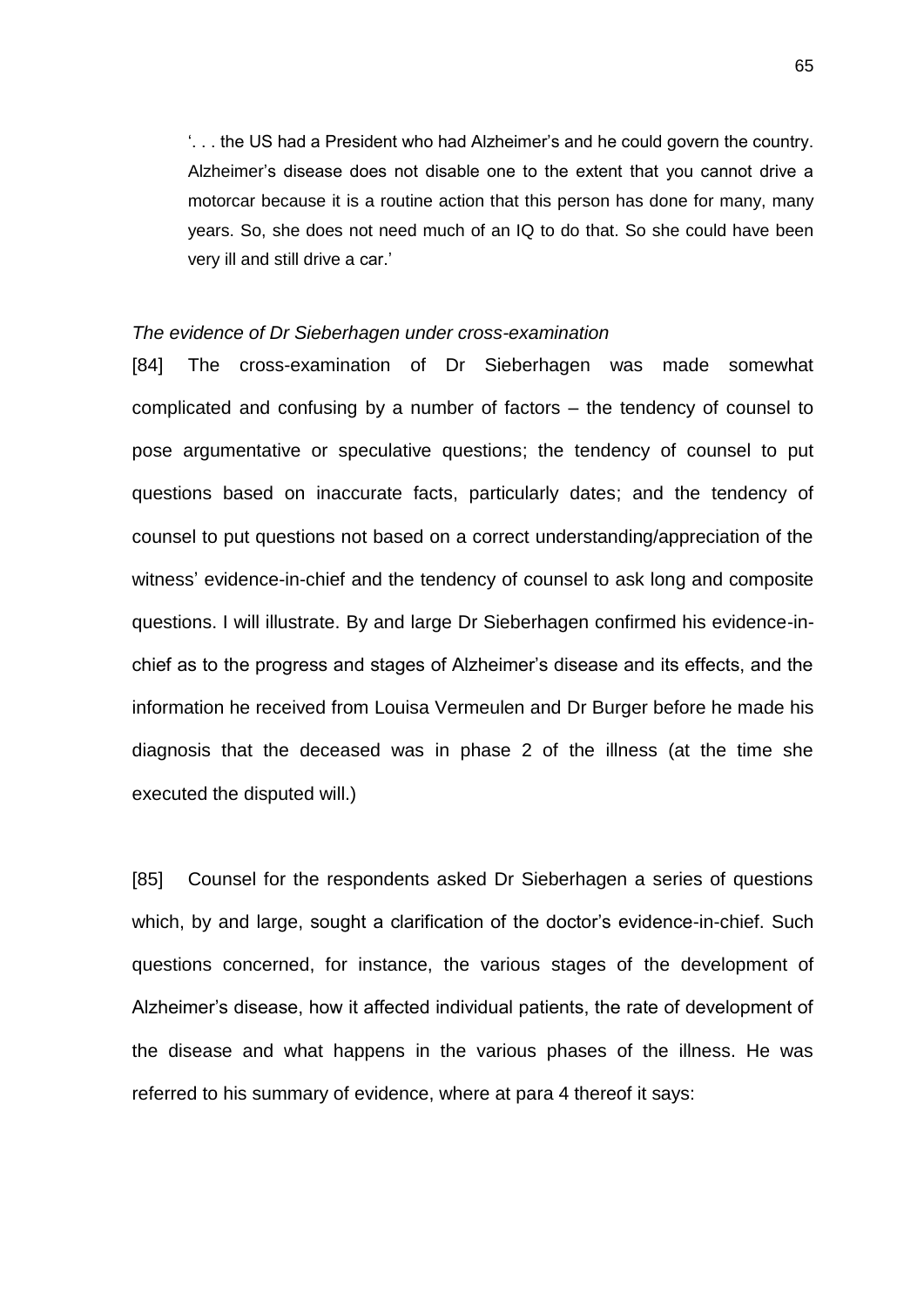'During his examination of Mrs Vermeulen Dr Sieberhagen found that she presented with *inter alia* the following complaints, namely she experienced episodes of disorientation, forgetting to close the doors of her home at night, not switching off lights and intermittent inability to recognize known surroundings. She became increasingly paranoid and suspicious towards people and also family members. Her symptoms tended to be worse after sunset in the evenings. Her personal hygiene and self-care deteriorated significantly – she only bathed once a week whereas she was always known to be very particular about her appearance and used to dress meticulously.'

and asked:

'. . . would it be correct to recognise say that forgetfulness would be one of the first signs that would present itself during the first phase?'

The doctor answered:

'Yes, yes Sir.'

The doctor was further referred to exhibit 'D' and 'E'; (the former being a comparison of an atrophied and normal brain and the latter being photographic images of that brain.) He was asked to explain the terms used in exhibit ' $F<sup>1</sup>$ ' that is 'figure 2, three stages in the clinical course of Alzheimer's dementia'. He then explained the term apraxia as follows:

'It is an inability to do or complete certain tasks that one would normally expect a person to do. If one should consider the sequence of dressing oneself, I think one would be able to consider that term as descriptive, yes.'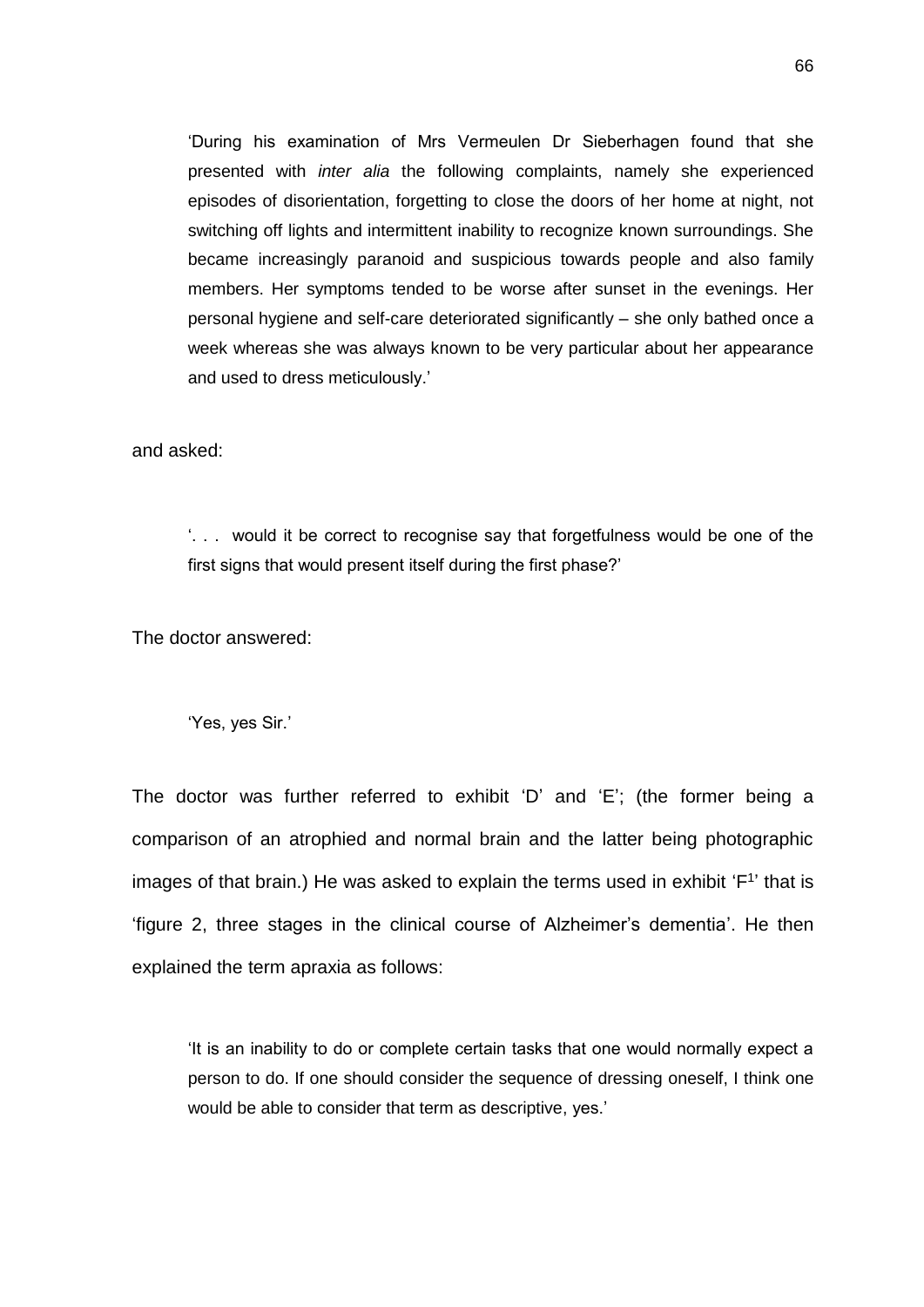Counsel's questions on this aspect of Dr Sieberhagen's evidence appears to be based on a misunderstanding of his evidence. It should also be noted that earlier the doctor had testified that the first stage may continue for quite a number of years before people start to pick up on subtle symptoms and that there is no definite rate of decline for the disease within the first period.

[86] As regards the incident during which the deceased was wearing four panties, firstly, counsel put it to the doctor that Louisa Vermeulen would testify that it was not uncommon for the deceased to wear two panties; secondly, it was argued that accepting that she had put on four panties would that be consistent with apraxia. The doctor answered:

'I would rather consider it to be a dysfunction of memory than apraxia. . . . With regards to the panties, I would rather say it is a memory dysfunction, in other words an inability to remember something that she has already done.'

In a roundabout manner the suggestion was made that since Gawie lived 15 km from the deceased and since Ms Louisa Vermeulen would claim to have had close relationship with the deceased, those were the family members who were concerned and who would have picked up those signs which Louisa said caused concern. In response the doctor said, *inter alia*:

'But it is a bit of a double-edged sword in the sense because when one is in constant contact with a person and changes happen slowly and insidiously, the observer, so to speak, would also make that adjustment to the change in behaviour and one could argue that one can for the same reason miss certain signs because of the joint routine of the family. If I may use a very simple example.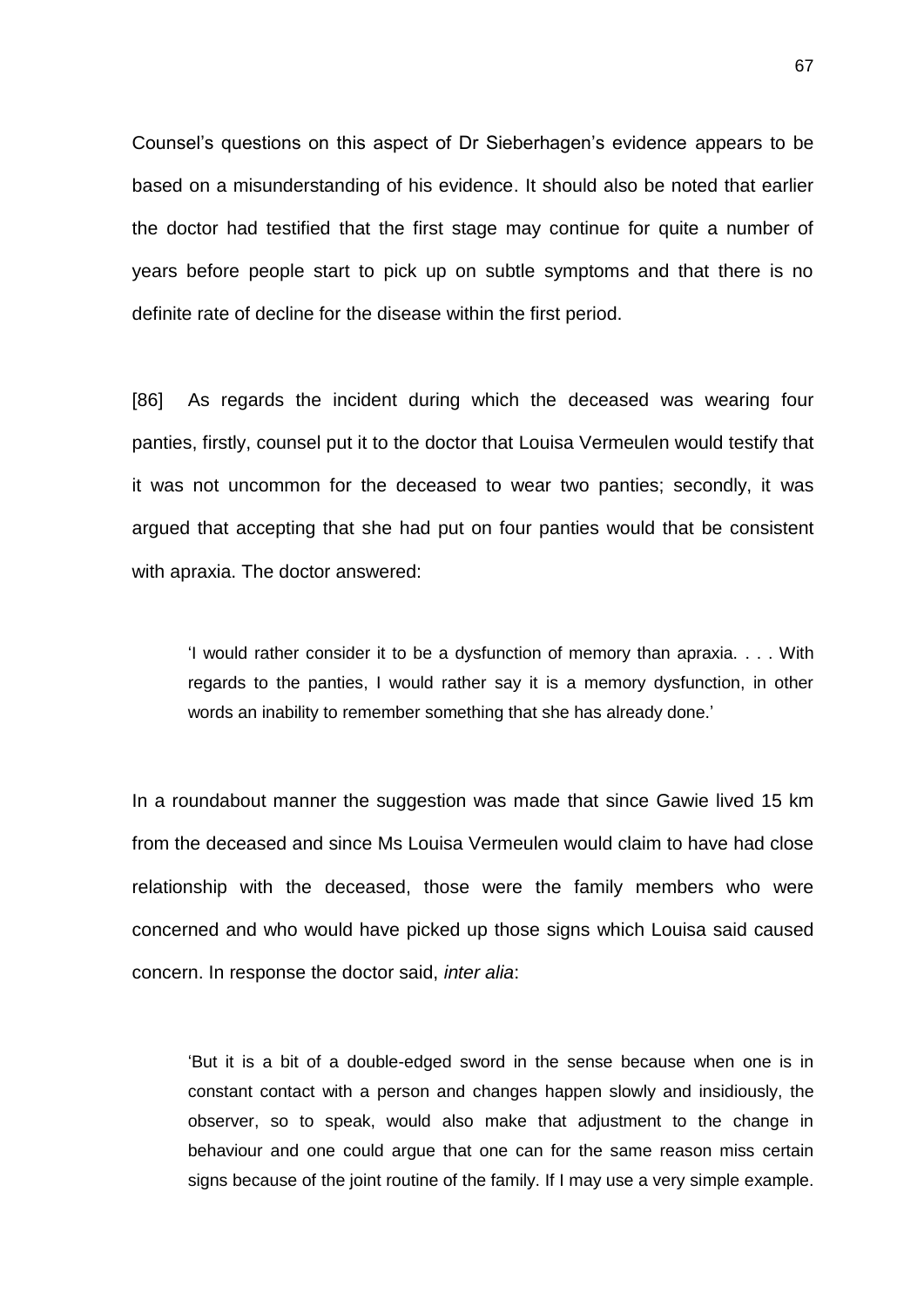If you live with yourself day by day and find yourself having become much more grey over the last five years, it is not an observation that one makes day by day. It is an observation that is made after a period of time. So, certainly people having intimate knowledge of a person changing in terms of those signs and symptoms would be the first people to notice. But the observation need not be, the observation itself, need not be gradual but will become apparent over time also.'

He was asked what he meant by his own finding (in para 6 of the report or summary of evidence) and his evidence that the deceased's sensorium was clear i.e. there was no sign of clouding. He answered:

'Clouding of one's consciousness is a very important clinical sign in my job, because it is an indication of organisity, in other words, an indication of organic pathology. If I may put it like this, if one should combine disorientation which can happen with a clear sensorium, if you combine that with clouding of one's consciousness then you get a situation called delirium which constitutes confusion and that is why one tends to particularly look for that sign.'

Yes, he agreed, that at that time there was no sign of any clouding. He, however, testified that she did appear a bit dishevelled and had notably lost her social sensitivity at the time.

Counsel then said that Louisa, Gawie, Wollie, seventh and eighth respondents had noticed for the first time in 2003 signs of change in the deceased's behaviour when her grandchildren reported to Wollie that their grandmother's driving was no longer good. Then came argumentative and speculative questions about the deceased's cause of death, followed by really inconsequential questions about Dr Sieberhagen's report on the deceased including one on 19 January 2004 where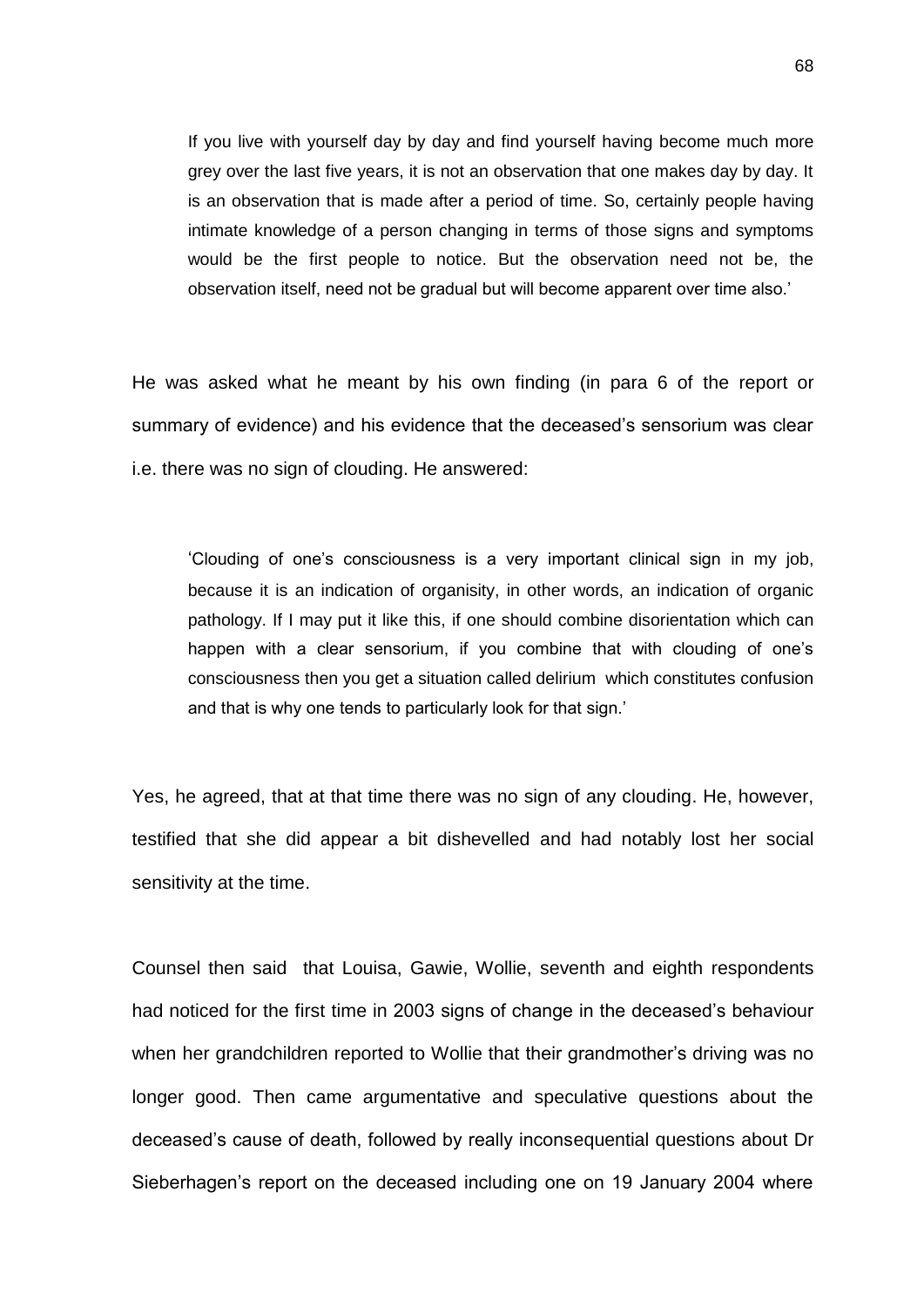he concluded that the deceased was currently in phase 2 of Alzheimer's illness and unable to grasp the implications of financial decisions, followed by repetitive questions, still, apparently, trying to prove that the deceased, as late as mid-2003, could do certain routine things *ergo*, she was *compos mentis* in August 2000.

[87] Again referring to the incident when the deceased was found to have worn four panties, counsel tried to say that Dr Burger conceded that it happened on 26 September 2003 instead of 1998. The court *a quo* interjected and said 'definitely not' counsel was not deterred by this correction by the judge *a quo* and went on in the same line of argumentative comments till the doctor finally responded:

'My Lord, I would not be able to make such a statement because of the fact that the illness can have symptoms for a long period of time. I do not think that I would be able to answer that question properly. Certainly if the first time that her driving had become noticeably affected only in 2003, one would not expect to have had symptoms as early as 1998 but that may still fit into the pattern of a person suffering from Alzheimer's illness. I would not be able to say it would not be possible that she had symptoms some years earlier.'

The court *a quo* rightly remarked that this was something that can be argued on the evidence.

[88] Lastly the entire respondents' case was put to the doctor, including what the lawyer De Koning would say, and he was asked:

'With that in mind, and we can accept that the court will upheld that version, can you say that on 18 August 2000 the late Mrs Vermeulen was not in a position to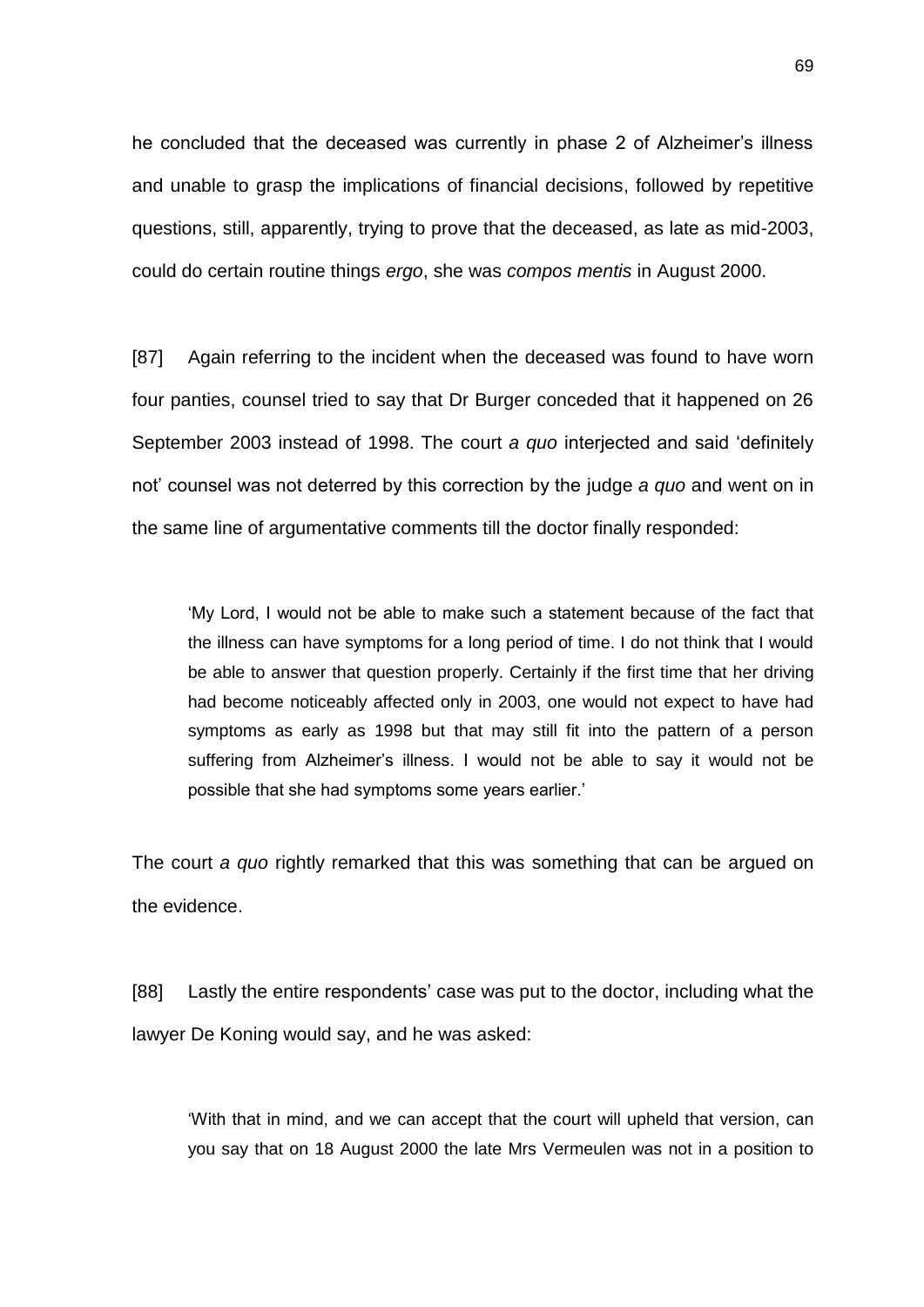understand the execution, the terms of the last will and testament and the agreement entered into by her?'

The doctor answered:

'My position as a clinician is such that I can only work with the information that I was given. If that is the case, if Mrs Vermeulen was still capable of conducting business in that way, then certainly one would not be able to argue that she was too sick, but I have to, I have to remind the Court that a description of what you have given me now does not . . . It implied that the patient was able to conduct her business but it does not give any information about her ability, her ability to remember facts. What I think you said to me was that she was able to make a decision that she would not, she would not accept the business proposition. And that she was adamant that there be certain conditions to this transaction. That does not constitute, necessarily constitute normal brain function. So, my answer is I would need more information in terms of what transpired during that interaction of the parties before I would be able to give an opinion.' (My emphasis.)

What transpired during that interaction include what Mr de Koning revealed under cross-examination (see his evidence hereunder). The questions under crossexamination thereafter in substance sought to show that the deceased was still *compos mentis* in 2003. I do not think they add anything significantly different to the questions before. So I need not repeat them.

The court *a quo* then asked:

'Just to ask this question in a different way. If you had the information that was just put to you, would you have come to the same conclusion as you did, as you have testified yesterday?'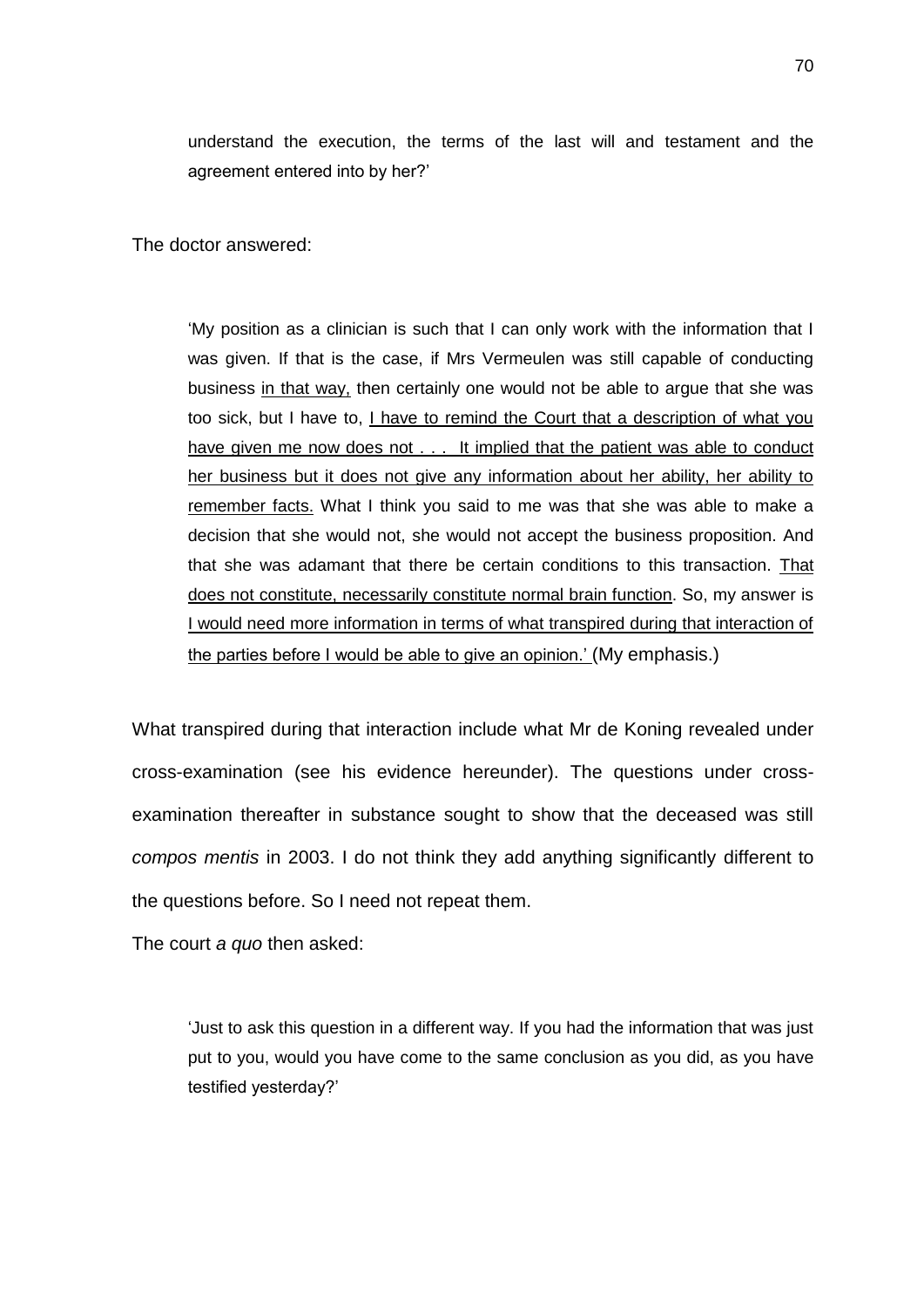'If that information was given to me previously, I would still have to deal with the other information that I have that contradicts her ability at that stage and once again, I would not be able to give a clear answer. To my mind the information and I, it certainly is not my place to question the information. The fact is that if she was dysfunctional to the extent that somewhere in 2000 like we saw yesterday, she was unable to bake a cake that she had done for so many years, to my mind that is a fairly serious sign of dysfunction. And I would not be able to explain that away in any other manner than to, you know, want to know whether she was dysfunctional because of the fact that she suffered from Alzheimer's which we know was a fact or whether it was some other problem at that time.' (Emphasis supplied.)

He added that he would not be able to ignore that information and

'If it can be proven that that information is wrong, if we have to discard that information then any deduction that I make would only start obviously from a later date and that would then exclude the date on which you said this transaction had taken place.'

Asked if the court accepts that as the correct version i.e. the information that had been given to him he could not say that on 18 August 2000 she was not in a position to have entered into the agreement or have executed the will, Dr Sieberhagen answered in the affirmative.

[89] As a final fling respondents' counsel referred to the curator's report and put it to the doctor that during the first half of her consultation with the deceased, the deceased, was relaxed and could give detailed information about her children and grandchildren. He then asked: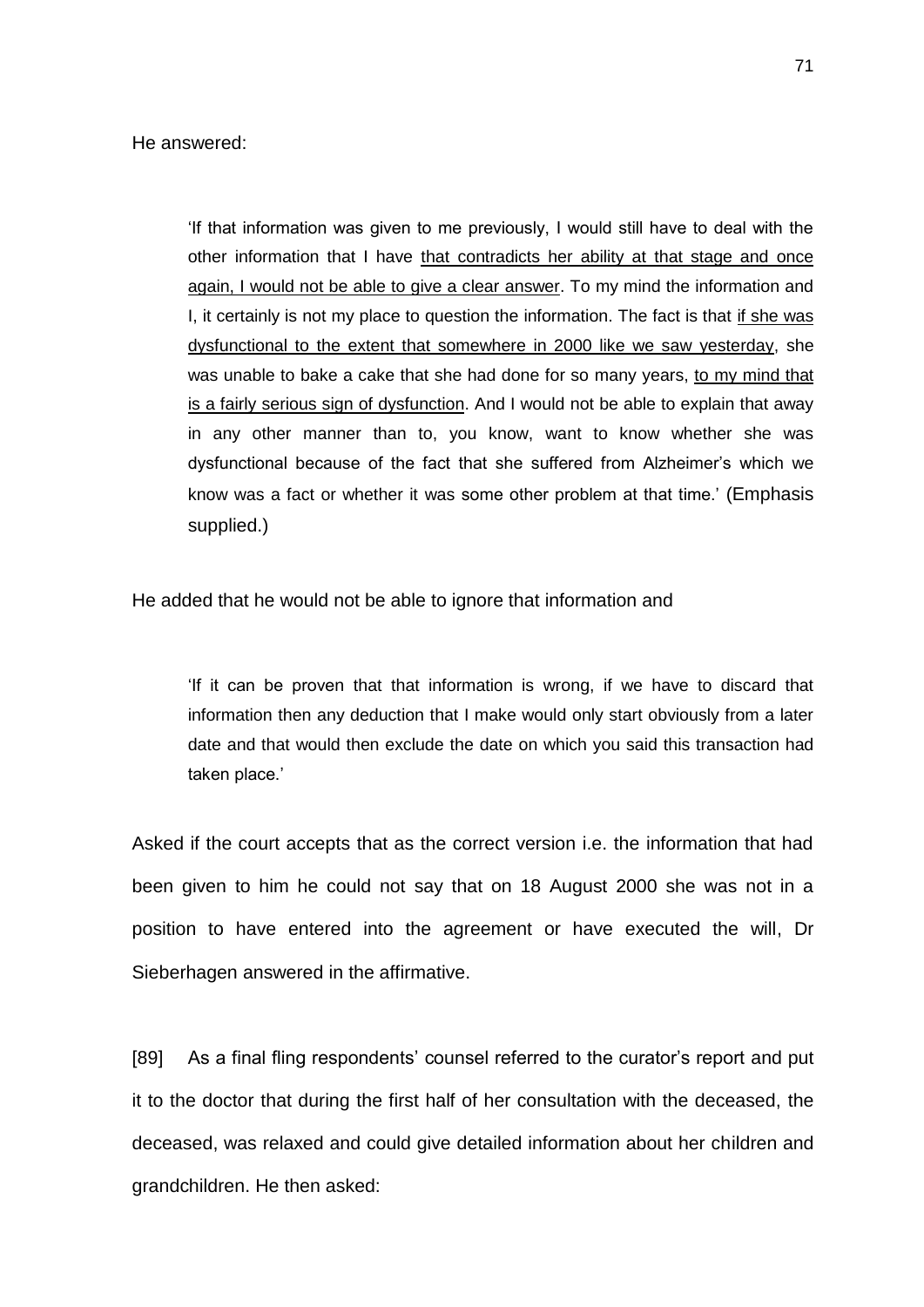'Now, given the fact that this is in April, or this is after the application on 26 April and between the time when Advocate Vivier filed her report on 8 April 2004. So, it is obvious and you cannot dispute that she is clearly capable of recalling all her children, her grandchildren. That cannot be disputed.'

The doctor answered:

'No Sir. But one has to remember that patients suffering from Alzheimer they prefer to dwell on old information. In other words, long term memory is what they have left and they tend to revert back to old knowledge when they find it difficult to accommodate new knowledge. So it would still fit in with that fact that she had this illness at that time, that she would be able to describe her earlier in life in very fine detail.'

The court *a quo* finally asked if with all that he heard and what had been put to him 'can you say in your opinion, expert opinion, she could not, on 18 August 2000 execute that will?' His answer was:

'My Lord, if the information that I had been given in terms of the symptoms that were notable before, if we can accept that that was indeed the case, I would be fairly confident in saying that she in all probability had significant dysfunction at that time. But should the situation be that the symptoms mentioned during the later parts of 1998 and 2000 be not true, then I would not be able to make that statement, and that was the reason why in that curator's report it was reported that at that time I was not prepared to make any statement like that.'

That information, as respondents' counsel immediately recalled was about events in 1998, 1999 and 2000 as related by Dr Burger as well as by the plaintiffs.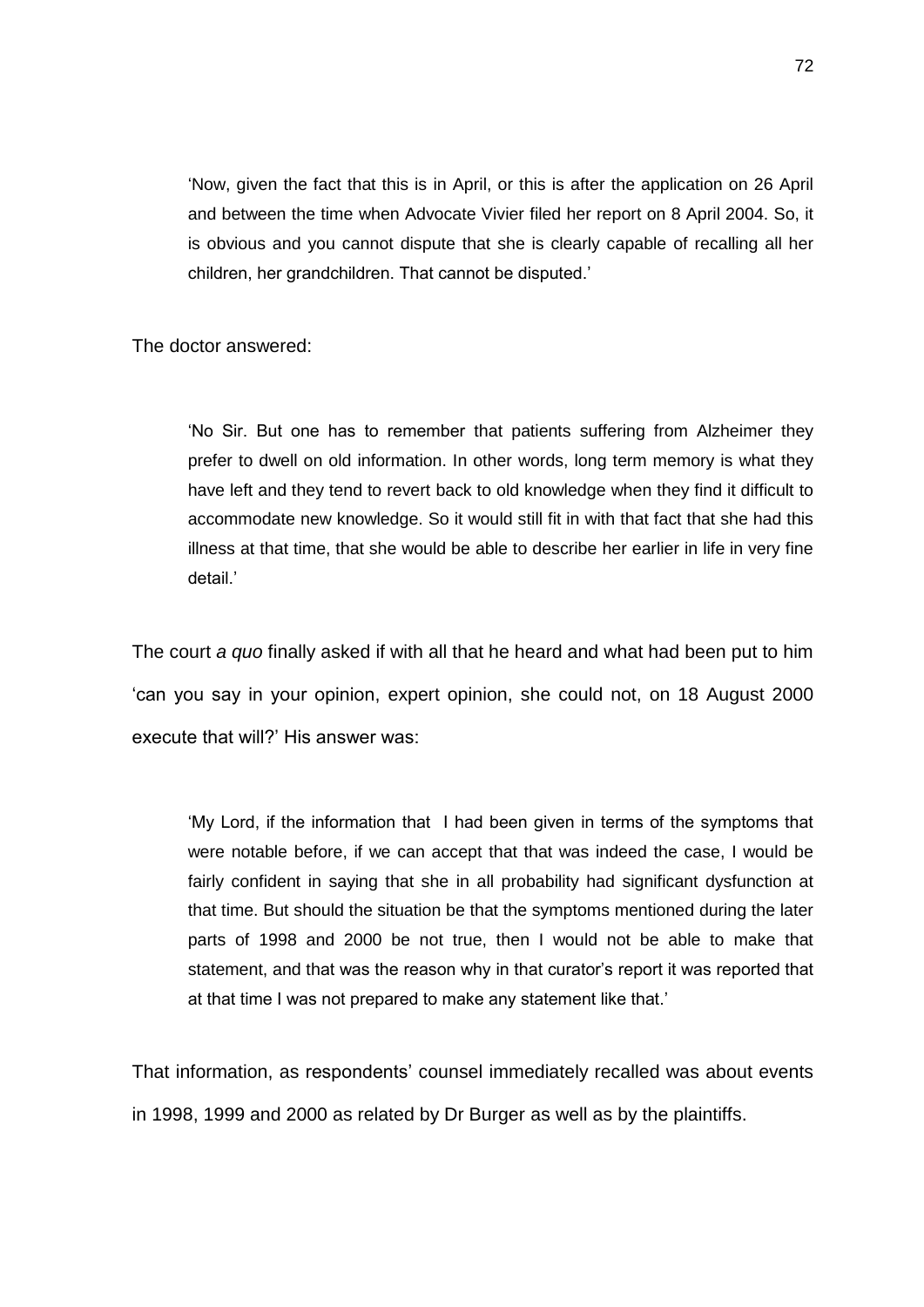[90] Dr Sieberhagen was refreshingly honest in his opinions. He gave his evidence completely honestly in my opinion, and made concessions, in particular when he was not in a position to give a definite answer or opinion. In the light of this assessment I feel quite confident to accept his opinions; he clearly explained the bases thereof. Later in this judgment this court will have to determine the main and only issue on probabilities and in my opinion, Dr Sieberhagen's evidence and opinions will be of great assistance in that regard. For example, the missing facts he alluded to vis-à-vis the transaction between De Koning and the deceased would, in my view include the omission by the deceased to specify which grandson she had in mind when she executed the disputed will seeing that she had three grandsons with the same name, and the complete disinheritance and no mention of her only daughter and eldest child, Engela, in that will, whom she had generously provided for in the 1994 will and what Mr de Koning mentioned under cross-examination. Dr Burger was equally an honest witness who was not shaken in cross-examination.

Retrospective diagnosis necessarily involved an examination of action by the testator in immediate periods post facto, i.e. actions showing changes in testator's behaviour that confirm that the testator's testamentary capacity had gone. The evidence shows that Dr Sieberhagen conducted such an exercise. In this regard see the English case *In the Estate of George Douglas Key* [2010] EWHC 408 (Ch) at paras 84 – 92.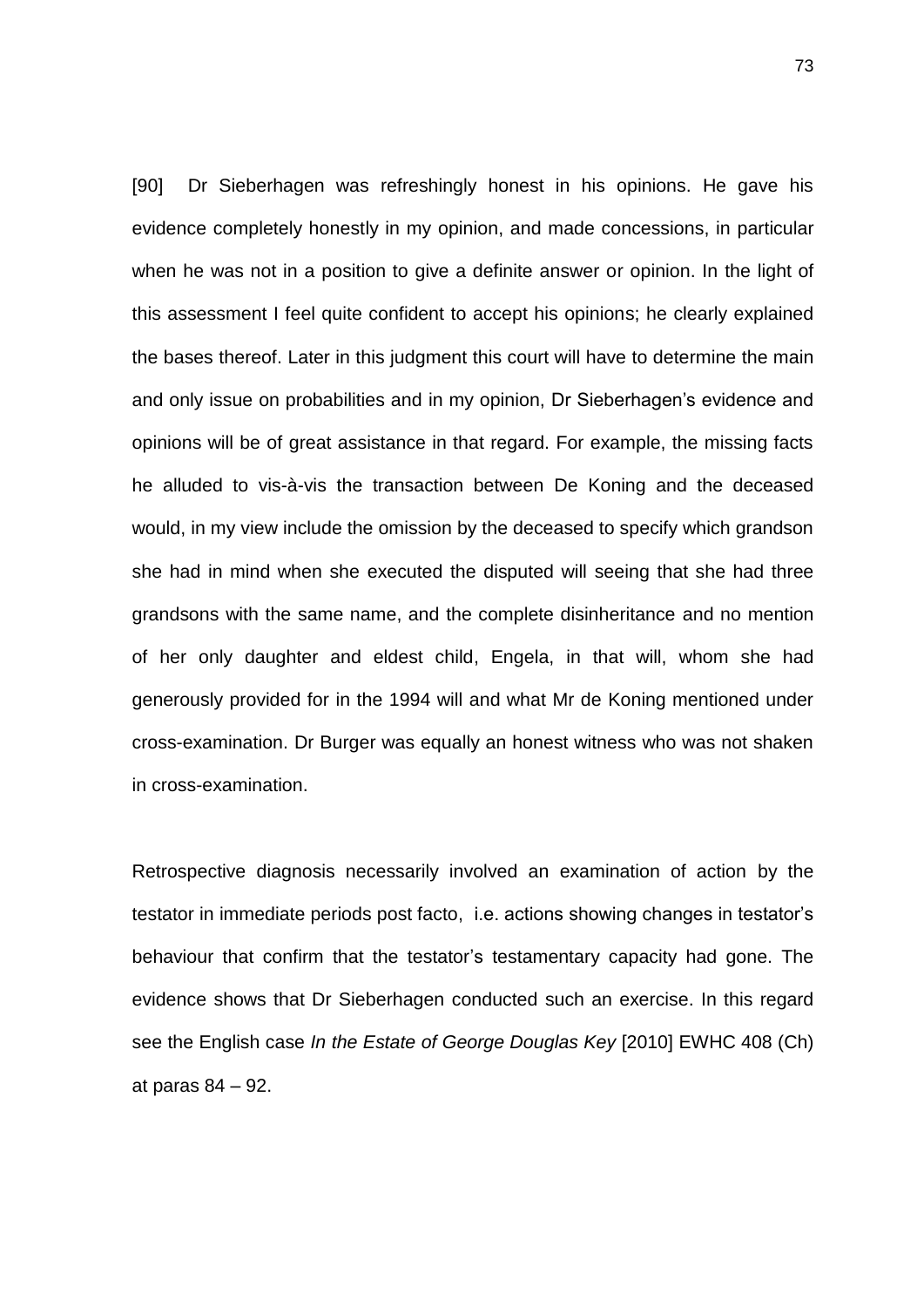## The evidence on behalf of respondents

# *The evidence of Kornelius Johannes de Koning*

[91] He was the first witness called to testify on behalf of the respondents. He testified that his client was Gawie; the deceased was a client of the late Mr Dawids who, at the time of the drafting of the 18 August will, was practising in partnership with him and was mainly in charge of the firm's office at Outjo where he worked on Wednesdays and Fridays; he was also in the Otjiwarongo office for three days a week. He did not know the deceased on a personal level, but through Gawie who probably visited his firm (at Otjiwarongo) once or twice a year. At the time of the drafting of the 18 August 2000 will, Mr Dawids was still part of the practice. He drafted deceased's will the same day she came to see him. He continued:

'She and Mr Vermeulen, Mr Gabriel Vermeulen, the first defendant, we took the instructions and I drafted and completed the will and had it signed on the same date. Just in illustration, the client drove from the farm so obviously to save her the bother of driving back we tried to accommodate the client by finishing the will on the date.'

He said that Gawie was present during the consultation. The deceased gave the instructions. Asked what happened then, he said:

'Basically what we did is I took the instructions from her, then I told the client that we will draft the will. I took the notes that I made during the consultation, I took it next door to my deeds, my typist. We basically sat down, I quickly dictated the will to her. When the will was finished, I returned and had the will explained to her and she then signed the will'. (My underlining.)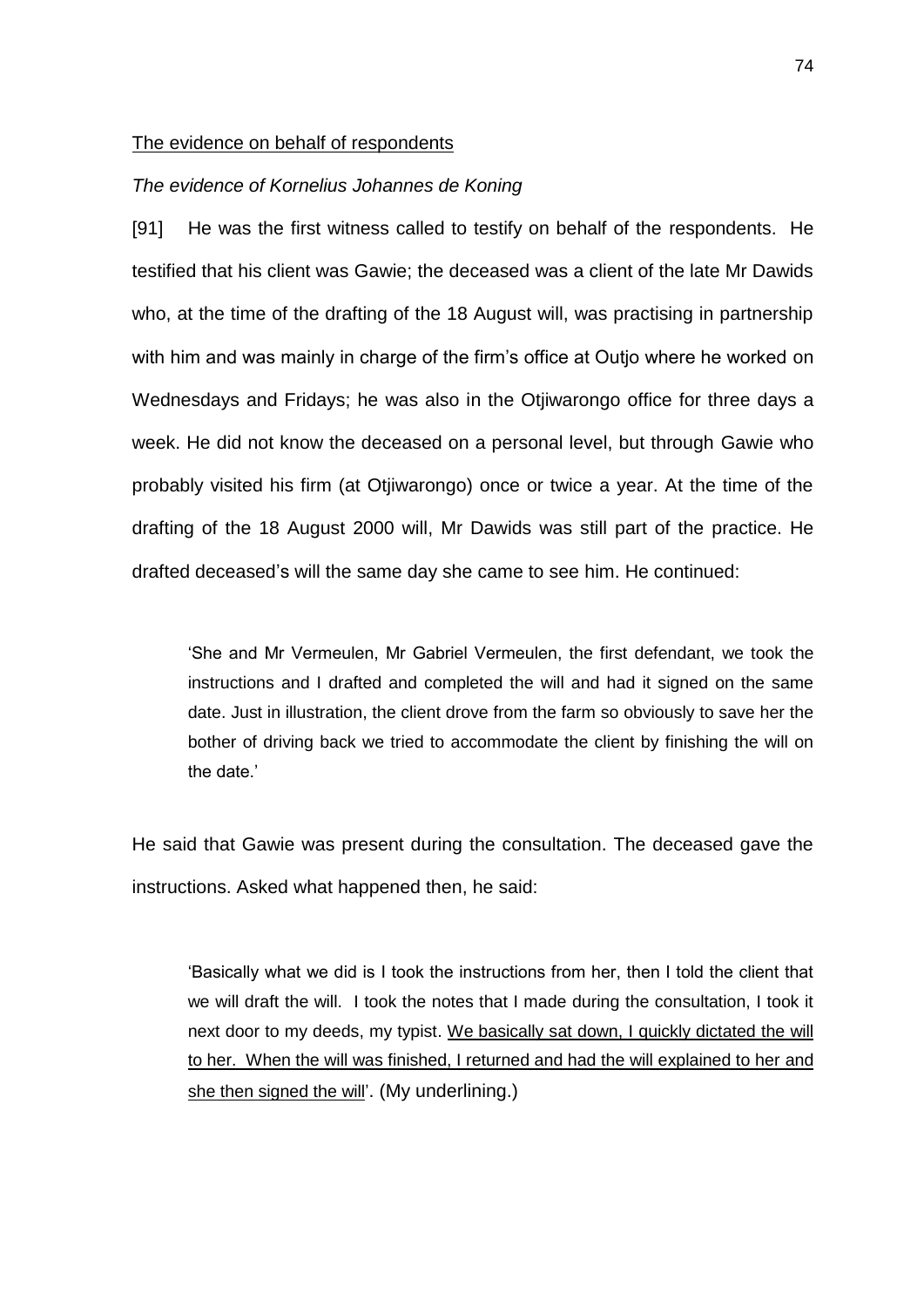He was asked if deceased waited for the will after he had taken instructions and he answered:

'I am not quite sure. I believe it, I believe that they may have come back at a later stage, because we had, we needed time to complete the will, or the two documents but I cannot recall'.

Asked 'if we accept she later came back . . . what happened?'. He answered:

'What I did was basically, I went through each and every clause of the will with her, I explained the clauses, she was happy with the will and she then indicated that she wanted to sign the will.'

[92] I note the uncertainty of his answers. First he gives the impression that preparing the will was a simple matter and the deceased waited in his office while he went next door and dictated the will to his typist. Then he doubts whether or not deceased waited or came back to sign the will later. Next he talks of 'the two documents', yet we know he had to prepare three. He came to mention the agreement of sale that he also drafted that day much later when appellants' allegation was put to him – that on 18 August 2000 deceased was suffering from Alzheimer's or dementia to the extent that she was unable to understand the consequences of her action in executing the will. He indeed, under crossexamination, stated that 'the will was fairly simple . . . it is a short will with not a lot of bequests and as far as I am concerned a fairly simple will'.

The uncertainty in his evidence also cropped up in regard to when he came to know the deceased whom he initially said was unknown to him on a personal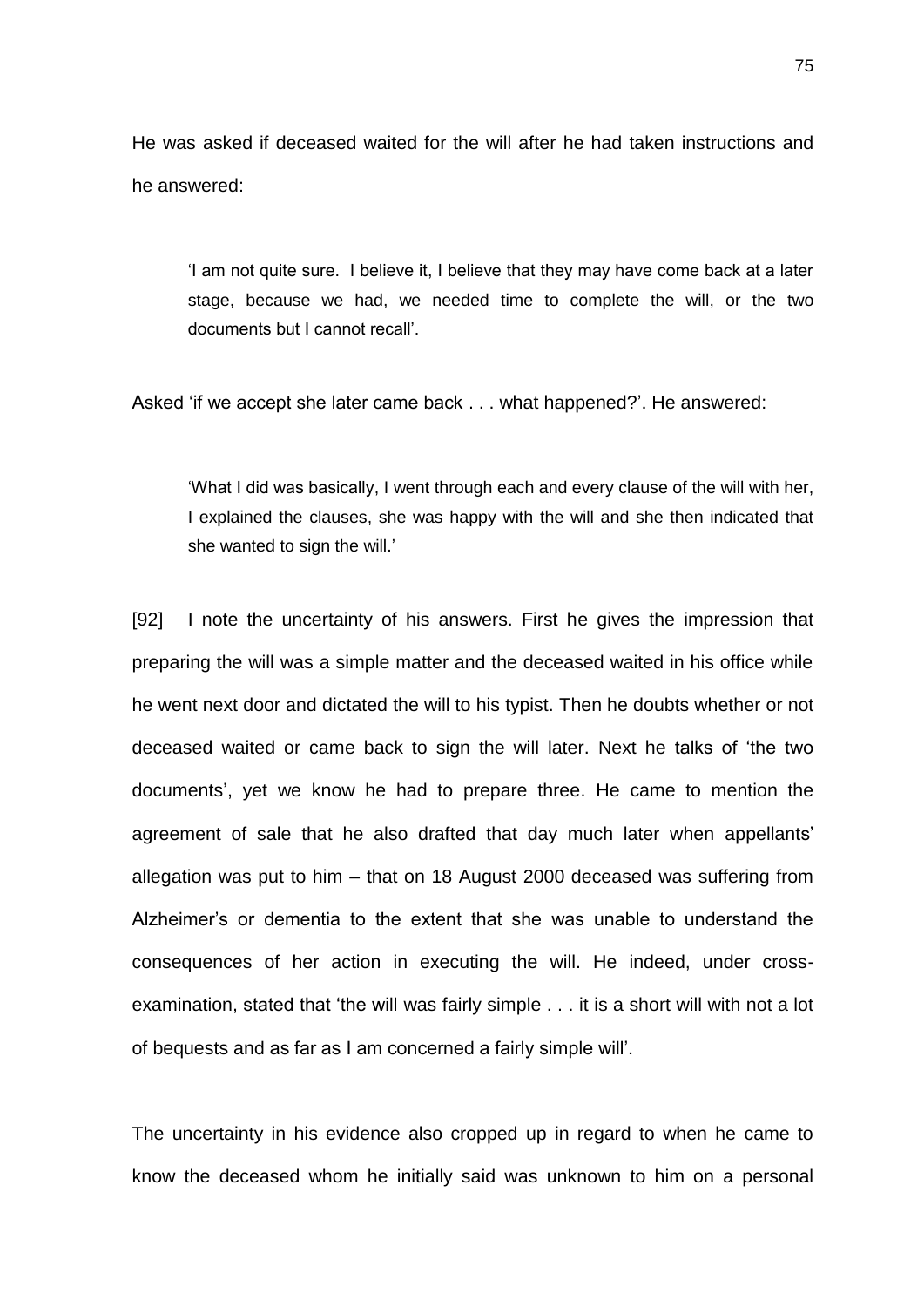level. He described the deceased in the familiar terms that the children described her – as neat and well groomed. He testified that the deceased was lucid when he took instructions from her and that she was specific as to what she wanted in the will, she understood the will and he could not see any of the signs of dementia or any other disease, conceding of course that he was not an expert on medical matters. He stated that both the deceased and Gawie were present when they gave instructions about their respective wills. He, however, could not give definite answers on why deceased came to him at Otjiwarongo whereas she and her husband had been Mr Dawid's clients for a very long time. He could only speculate which instructions were given first, i.e. whether for the deceased's will or for Gawie's will or for the agreement of sale of Chaudamus by the deceased to Gawie.

[93] In cross-examination Mr de Koning was asked if the deceased had given any other explanation regarding this will, her property and why she was leaving it in this manner? He answered:

'During the course of the consultation it appeared, and I cannot say who stated this or if it was Ms Vermeulen who stated it or Mr Vermeulen who stated it, it appeared or I understood that Mr Frederik Antonie Vermeulen had apparently either loaned an amount from her or received an amount from her and he had not kept to a payment arrangement or whatever the case may be and as a result thereof she had decided to complete the will in this fashion, but I cannot recall who made the statement, but that was the gist of the matter. And that was the reason why she had drafted the will as such nominating Mr Gabriel Jacobus Vermeulen Senior as the heir of the estate. I might just add to this whenever I saw her Mr Vermeulen, Mr Gabriel Vermeulen was always with her. So he was always present with her. As far as I am concerned they had a very good relationship. I never saw Ms, well I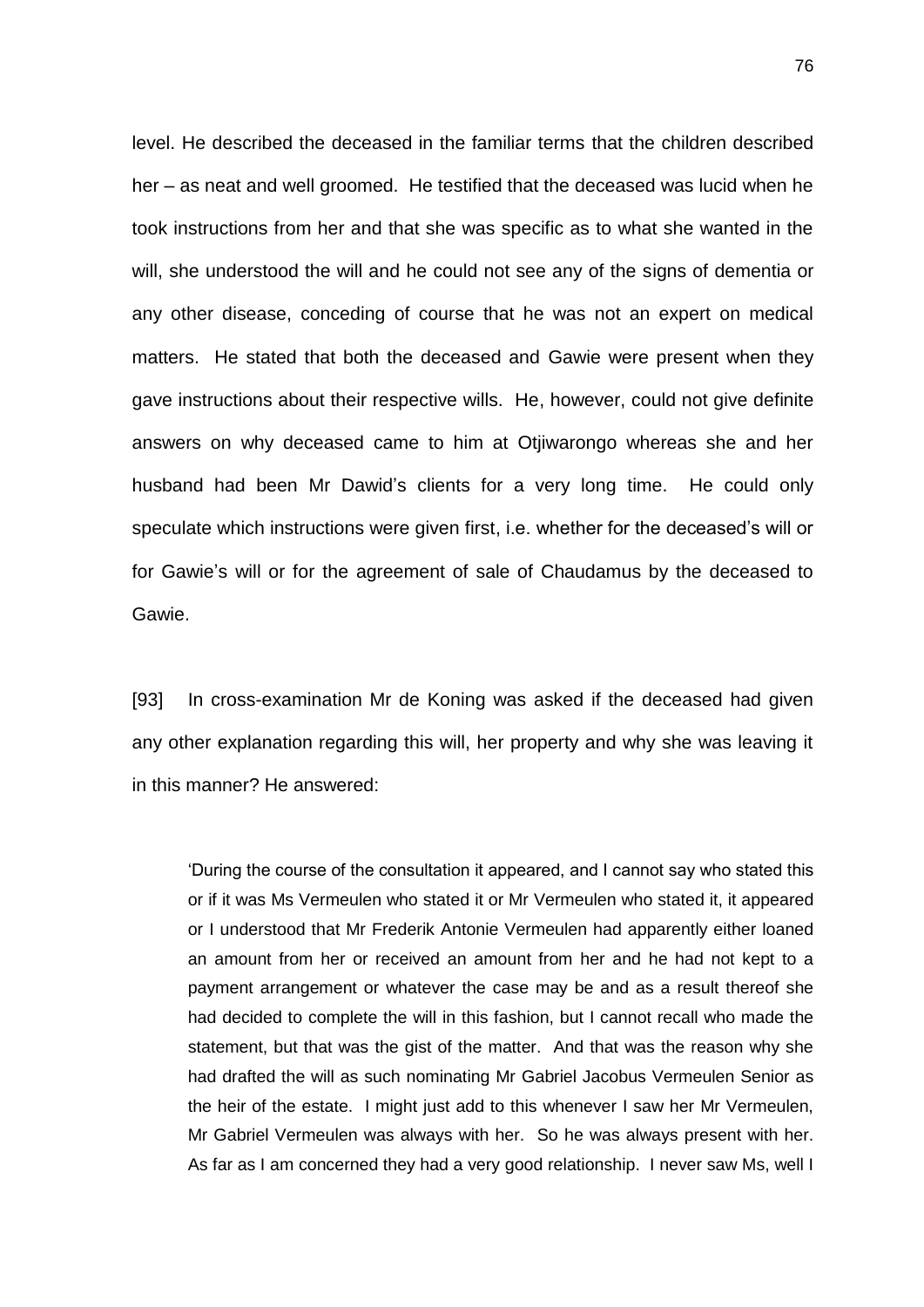cannot say that I ever saw Mr Vermeulen alone, I think she always accompanied him and he was always present with her.' (sic)

The question and answers continued as follows:

| 'Mr Dicks:    | Yes and he was also present this day when this will was     |
|---------------|-------------------------------------------------------------|
|               | consulted on.                                               |
| Mr de Koning: | Yes                                                         |
| Mr Dicks:     | And you cannot remember whether it was him or her that      |
|               | said it. It could also have been Mr Gawie Vermeulen?        |
| Mr de Koning: | It is possible                                              |
| Mr Dicks:     | Yes                                                         |
| Mr de Koning: | I cannot say                                                |
| Mr Dicks:     | But about the statement that you just told us Mr De Koning, |
|               | you have no file notes.                                     |
| Mr de Koning: | None whatsoever. This is a recollection from memory.'       |

[94] In the course of further cross-examination, Mr de Koning made the following startling statements about the deceased and Gawie:

'She was very specific that the other son, Mr Frikkie Vermeulen, should not inherit in terms of the will. So as far as that is concerned she was very specific. If I can explain that a little further the reason for the deed of sale was also they wanted to make sure that if the deed of sale was completed that Frikkie would not inherit the property and that was the reason why the deed of sale was drawn up'. (My emphasis.)

And, later, in answering a question about the deed of sale and the 2000 will, he insisted that the deceased had a right to bequeath her assets in terms of the will and stated further: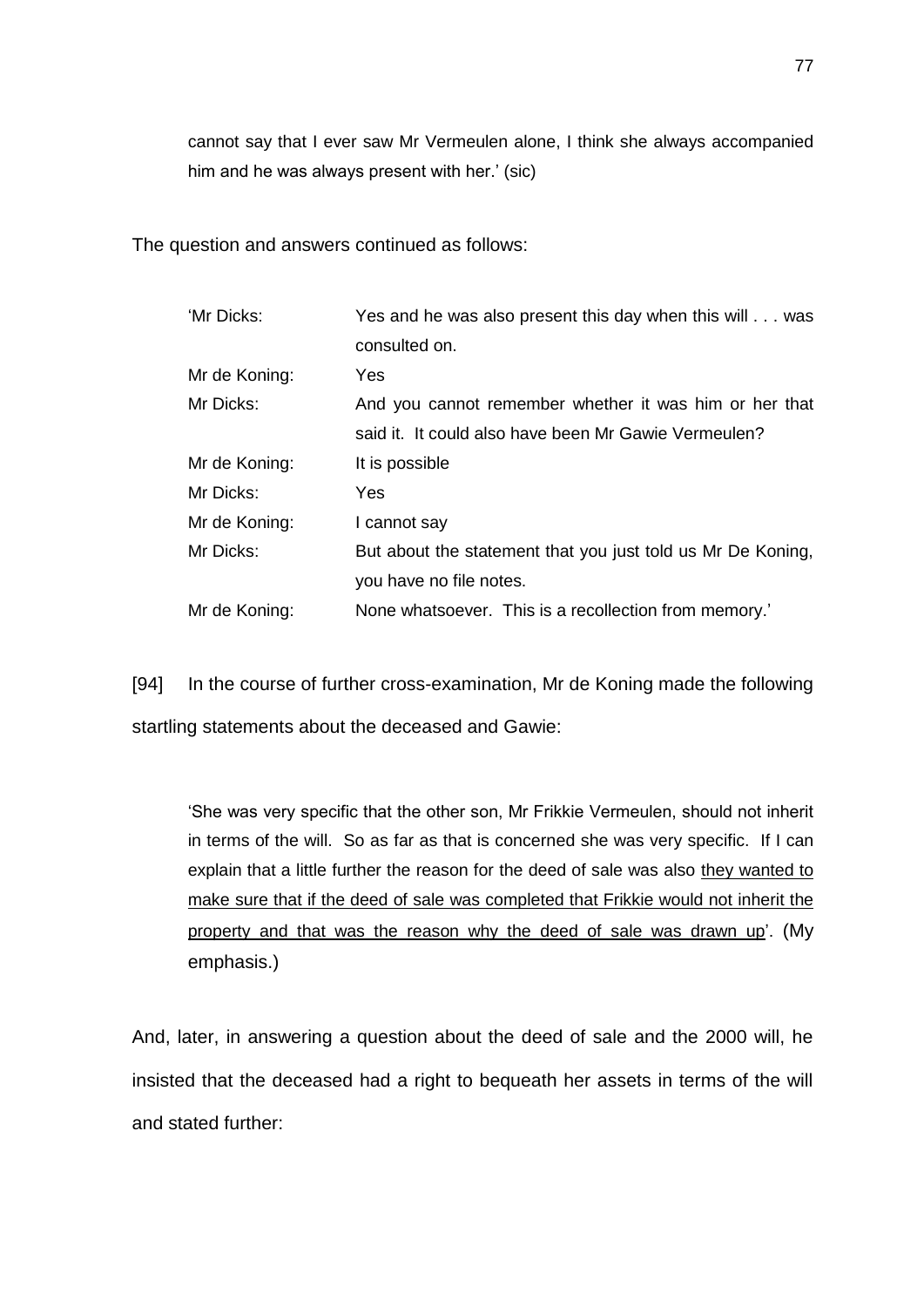'. . . at the stage when this was executed I believe that she might have had financial difficulty. I recall that at some stage a client had handed over an account to our office and a payment was made in respect thereof. So I assumed when this agreement was made that the reason why the agreement was made was to either to refinance the farm or to obtain funds in a different matter, in a different manner. That is the assumption that I made in respect thereof. The other thing which I clearly recall is that Mr Gawie Vermeulen asked me when I executed this deed of sale, he questioned me, he asked whether I was certain that Frikkie would not get the farm in respect of the will and the deed of sale and I advised him that in terms of the will the farm is left to Mr Gawie Vermeulen and the deed of sale obviously also gives him certain rights as purchaser in respect of the farm.' (Emphasis is mine.)

He thereafter could not confirm or deny that the 'sole purpose of the visit' to his office on 18 August 2000 was to ensure that Frikkie does not inherit the farm firstly and secondly that Gawie inherits and obtains the farm. Further questions were put to Mr de Koning on this issue by Mr Dicks, seeking concessions from him about the motive of the visit on 18 August 2000. These questions, amounted, in my opinion, to flogging a dead horse. The passages which I have just quoted above clearly show -

- (a) That the consultations between Mr de Koning and the deceased, and Gawie were more detailed (in the sense that apparently more was discussed) than Mr de Koning was prepared to say; they were definitely not a matter of taking simple instructions about a simple will as Mr de Koning wanted the Court to believe.
- (b) That Gawie played such a role during the giving of the instructions for deceased's will as might have amounted to dictating what the will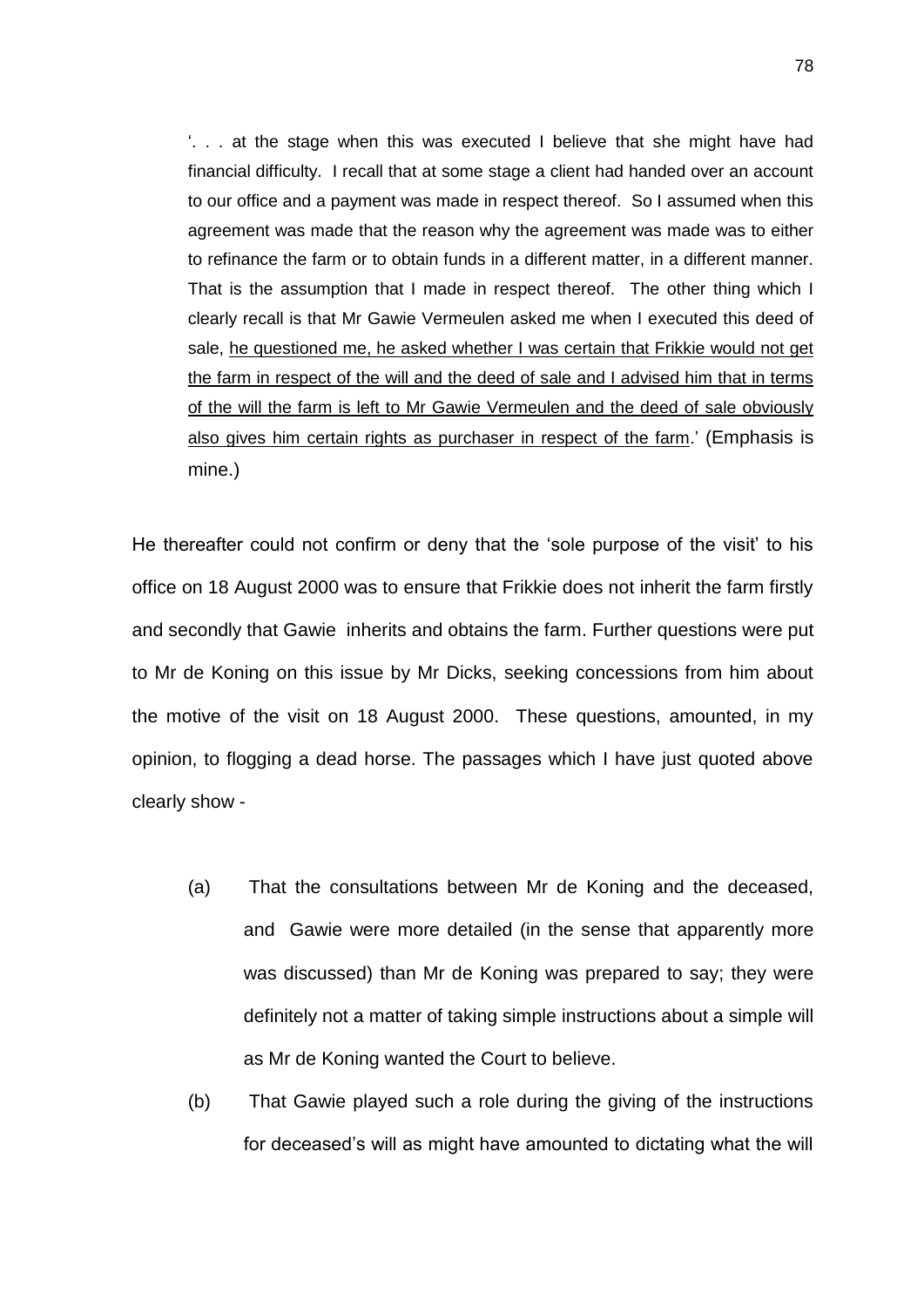should look like, otherwise why would he ask for assurances from Mr de Koning that Frikkie was disinherited. As is shown by his inability to say the order (sequence) in which the instructions for the three documents he drafted that day were given. Mr de Koning was not prepared to reveal more of what transpired during those consultations.

His efforts to explain the rationale of the will is full of assumptions and mere guessing.

[95] Earlier in the cross-examination Mr de Koning had in fact conceded that Gawie might have commented when the deceased gave her instructions. This was in answer to the question whether Gawie gave instructions in regard to the deceased's will? In light of De Koning's answers that I have quoted above this answer was obviously an understatement, apparently designed to hide the full details of what transpired during the relevant consultations. When the disputed will was compared with the 1994 will and he was asked which grandson of the deceased was meant and why Engela for instance was disinherited in the disputed will, Mr de Koning had to admit that he had not been given information about the three grandsons with the same names, nor any information about the existence of Engela. He purported to explain, for instance, that he had been given instructions that the grandson meant was Gawie's son. This is not reflected in the will.

[96] I, therefore come to the conclusion that Mr de Koning's evidence that the deceased was lucid and specific about her instructions cannot be accepted on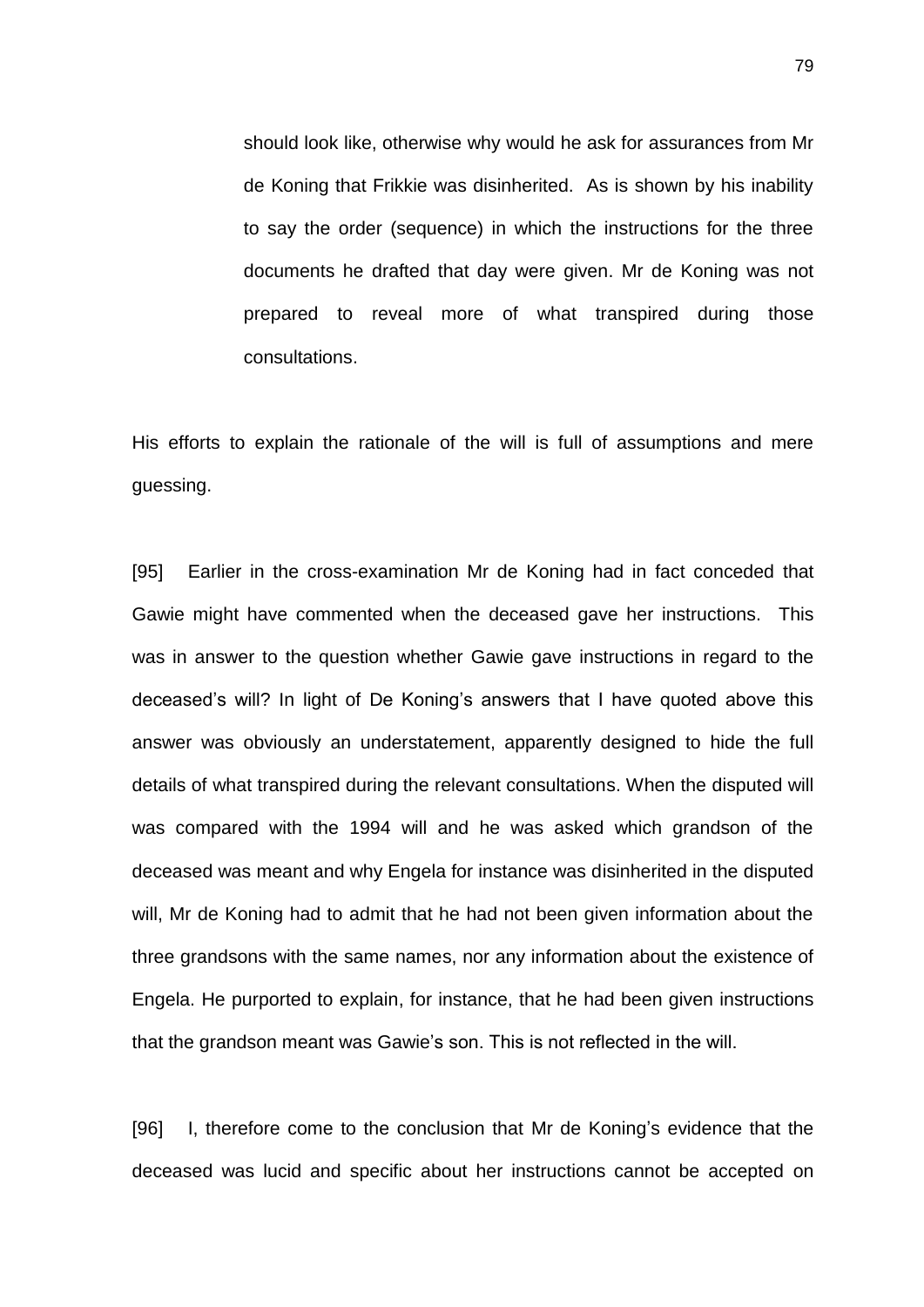face value. It raises a lot of doubt about its veracity, I say so for the following reasons -

- (a) he confessed that he was not given instructions as to which of the three grandsons of the deceased referred to in the disputed will; both he and Gawie could only at best speculate that Gawie's son was what she meant. The will does not say so;
- (b) his evidence as to who gave the instructions regarding deceased's will can be interpreted at best to mean both deceased and Gawie gave such instructions, that is, it appears more likely, if Gawie did not play a dominant role in that regard;
- (c) he did not remember who made the important statement about the financial problems deceased had and the solutions thereof by the agreement of sale;
- d) of the curious questions he says Gawie addressed to him on that occasion; and
- e) his inability to say in what order the instructions to draw up the three documents were given.

The mention of Frikkie during the instruction of the deceased's will, and Gawie's insistence that Frikkie should not inherit Chaudamas should have alerted Mr de Koning to make some enquiring regarding the deceased's family. If he had done so, obviously he would have been told of the deceased's other children. As a lawyer Mr de Koning knew the requirement that a testator had to consider the equitable claim of those other family members, as the authorities say.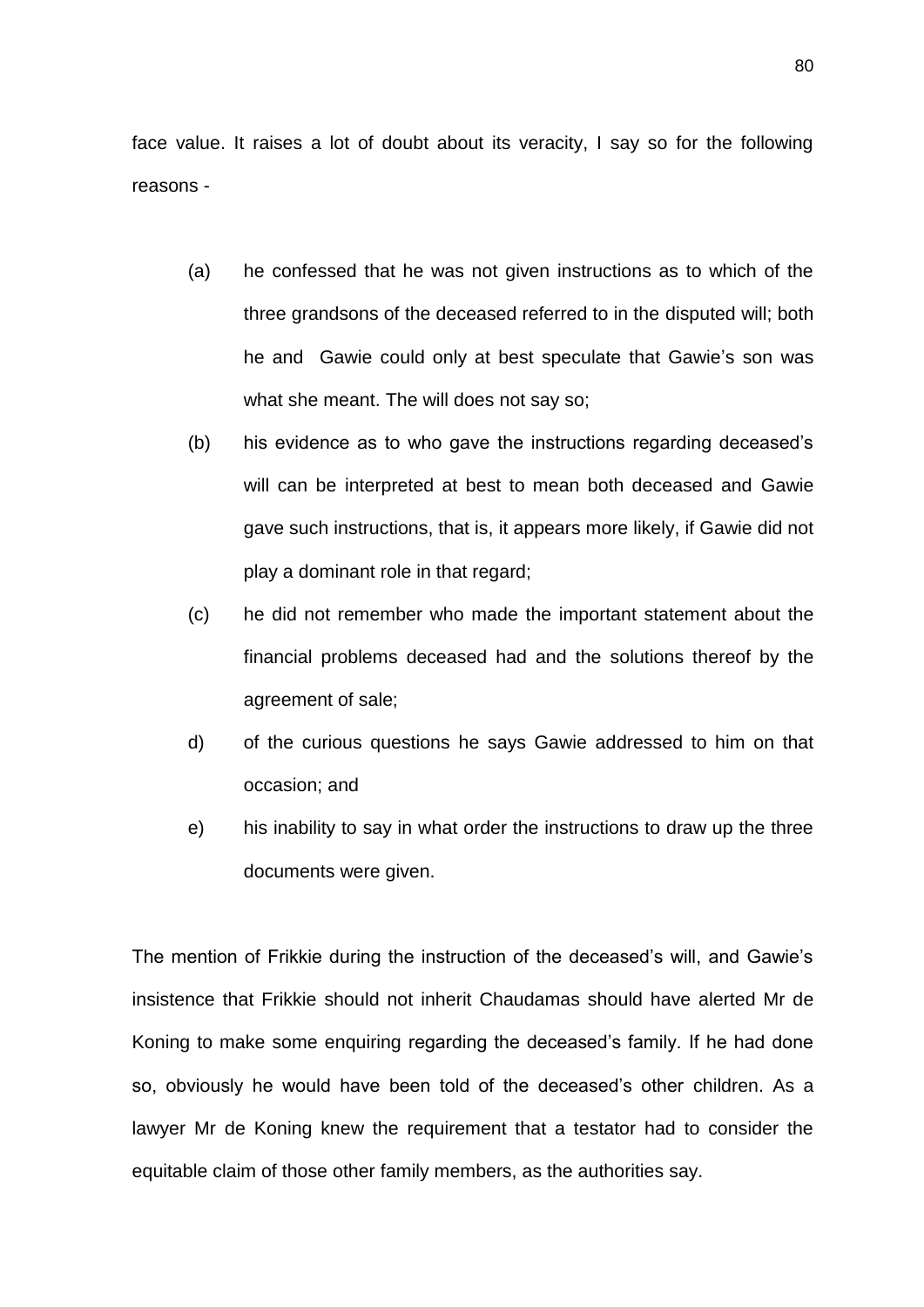# *The second respondent, Wollie's evidence*

[97] Wollie testified that deceased's 1994 will was drafted in accordance with deceased's late husbands will. He accompanied the deceased to the bank where the will was drafted and there deceased who said she trusted him and that he was honest asked him to inform the bank manager 'how the will should be drafted as your late father explained to you how the will should look like'. The deceased had then said 'you are at least honest' and that she trusted him. He was taken through that will clause by clause to confirm the bequests made therein. He said after his father's death the livestock he left was sold.

[98] Wollie was next asked to comment on the evidence given by Dr Burger, Dr Sieberhagen, and by Frikkie and Engela. On Dr Burger's testimony that he had noted in his clinical notes in 1993 that deceased had severe anxiety with loss of concentration, he said 'she concentrated good enough on anything' and later said 'it could have been that she had severe stress, because of financial difficulties'. On Dr Burger's evidence that in 1994 he noted that the anxiety had started to affect deceased's general appearance; that she had started to neglect her usual spotless make up; that her clothes were neglected, he said 'that does not exist'. He went on to say he recalled that deceased had started neglecting her clothes 'when she lived with my brother Gawie' not before that (Gawie started living with deceased in 1994). He added 'she was not herself'. Then there were some questions about Dr Burger's evidence that he knew deceased and her late husband, he had visited them in 1995, that they had been very good to their cattle, but deceased 'had sold the stud'. Wollie agreed that they had sold some cattle in 1995. Asked why they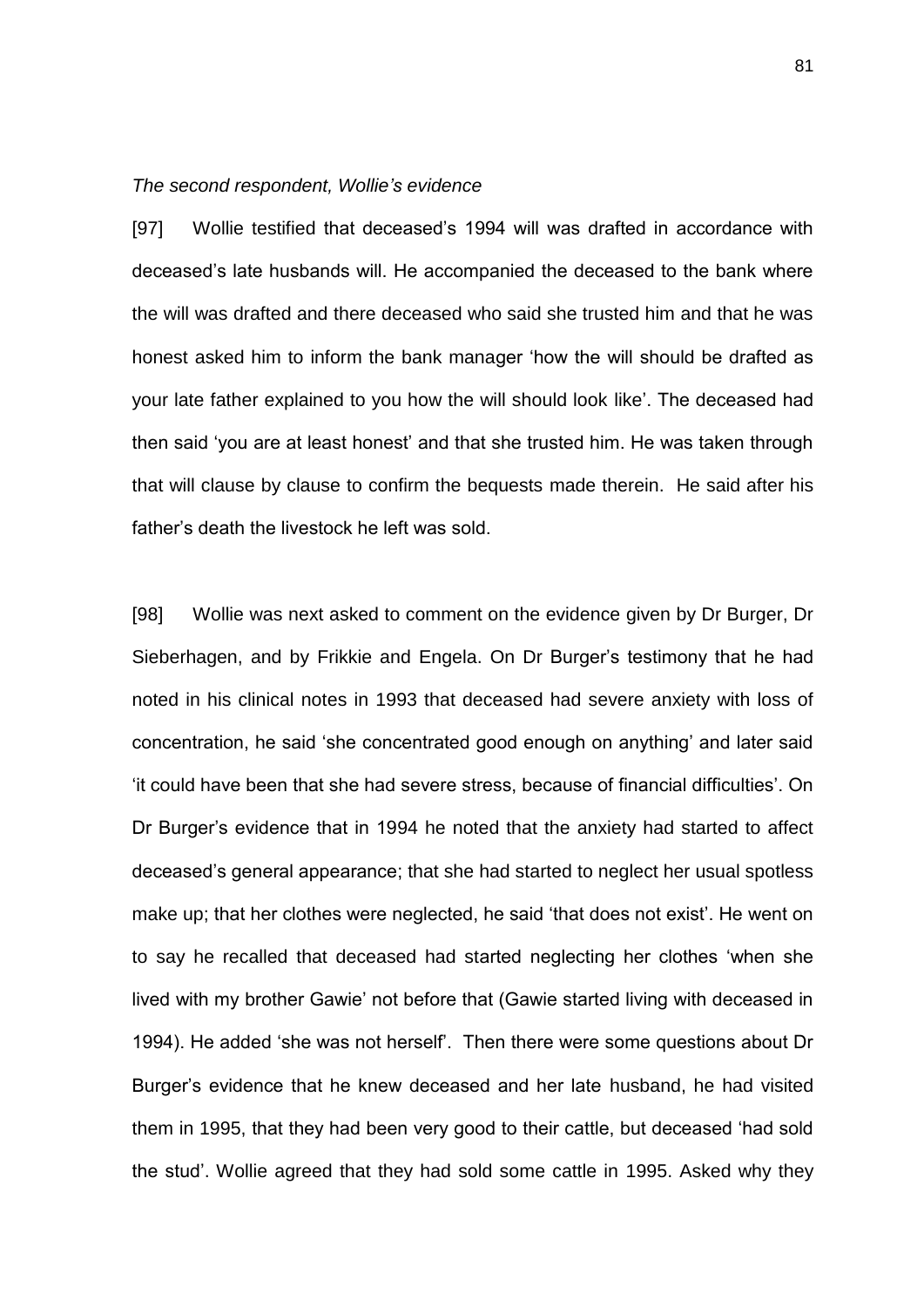had sold the cattle, he answered: 'in all probability because of the drought' and also recalled the accident on 26 February 2001 that led to her being treated by Dr Burger for a rib injury and bruising on the right side of her face. He confirmed the further evidence by Dr Burger regarding the consultation with deceased on 7 October 2003 when the doctor made a preliminary diagnosis and referred deceased to Dr Sieberhagen, and said that the consultation was initiated because the children whom deceased used to take to school had informed him that the deceased did not drive properly anymore. He mentioned a quarrel he and the deceased had at that stage when deceased had falsely claimed that she had won a good price for sheep but later said that she made a mistake: He said:

'It was at that stage we decided that there is a big problem and we need to make a decision.'

Prior to that he had not observed 'anything that was out of character' for his late mother, up to November 2003 there was nothing that stood out in his observation of the deceased. He said they could argue about anything, 'but there was definitely something wrong with her driving'. She had good communication with people. As to the lack of inhibition noted by Dr Sieberhagen his comment was:

'It is very possible – because she was a very outgoing person – an extrovert'.

[99] In cross-examination second respondent reaffirmed his evidence in chief and confirmed what appellants said more or less. In brief he described his parents as law abiding, fair, straight forward and God fearing people. He described the deceased as a person who spoke her mind and a person who would never lie, that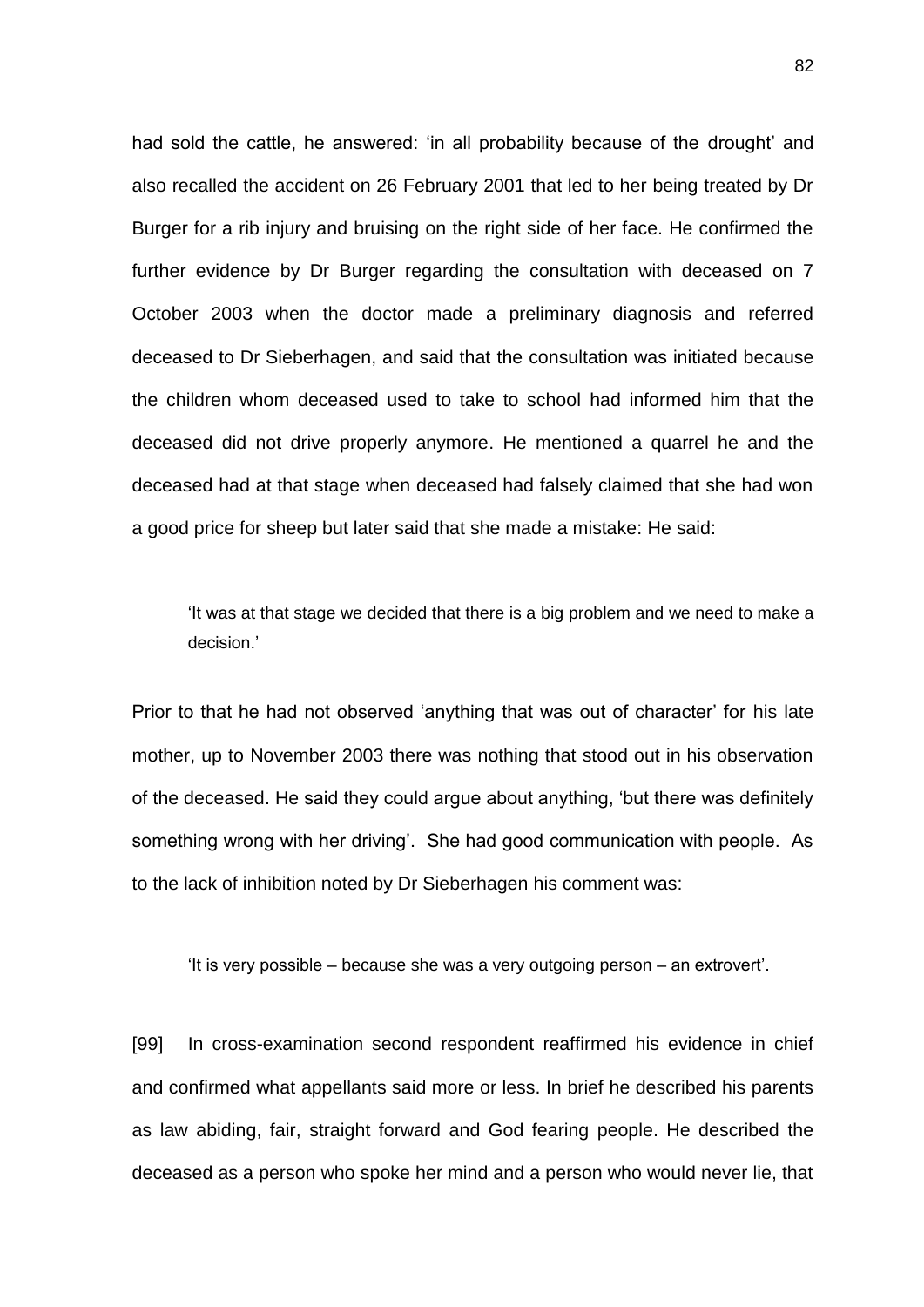she was a good farmer in her own right and his late father's right hand helper on the farm. In short he repeated all her qualities and capabilities much in the same way all the other children related ungrudgingly except for Gawie. He testified to the fairness of the parents in respect of assisting each of their children to acquire farms and said Frikkie was the only child who had not been assisted in that regard, it being the father's wish and the understanding of the whole family including the deceased that Frikkie would inherit Chaudamas. Indeed this wish and understanding was subsequently fulfilled in deceased's 1994 will as well as in the joint will of the deceased and her husband.

[100] Wollie admitted that deceased and Engela 'were always extremely close'. He admitted that deceased had inherited 'close to six hundred head of cattle and two hundred and seventy small stock' and had continued farming after the father's death in 1992. He also admitted that by the year 2000 she had virtually nothing left, and said Gawie had moved on to the farm Chaudamas in September 1994 (together with his 4 children) and did not have a job where he earned a salary. He did not admit, however, that deceased's financial position had deteriorated because of Gawie's presence, nor did he admit that Gawie's presence had caused him unhappiness, until the stage when he wanted Engela and Frikkie to buy the farm.

[101] Wollie agreed that Frikkie had made the following suggestions to the deceased:

(a) that he and Engela could pay off her debt;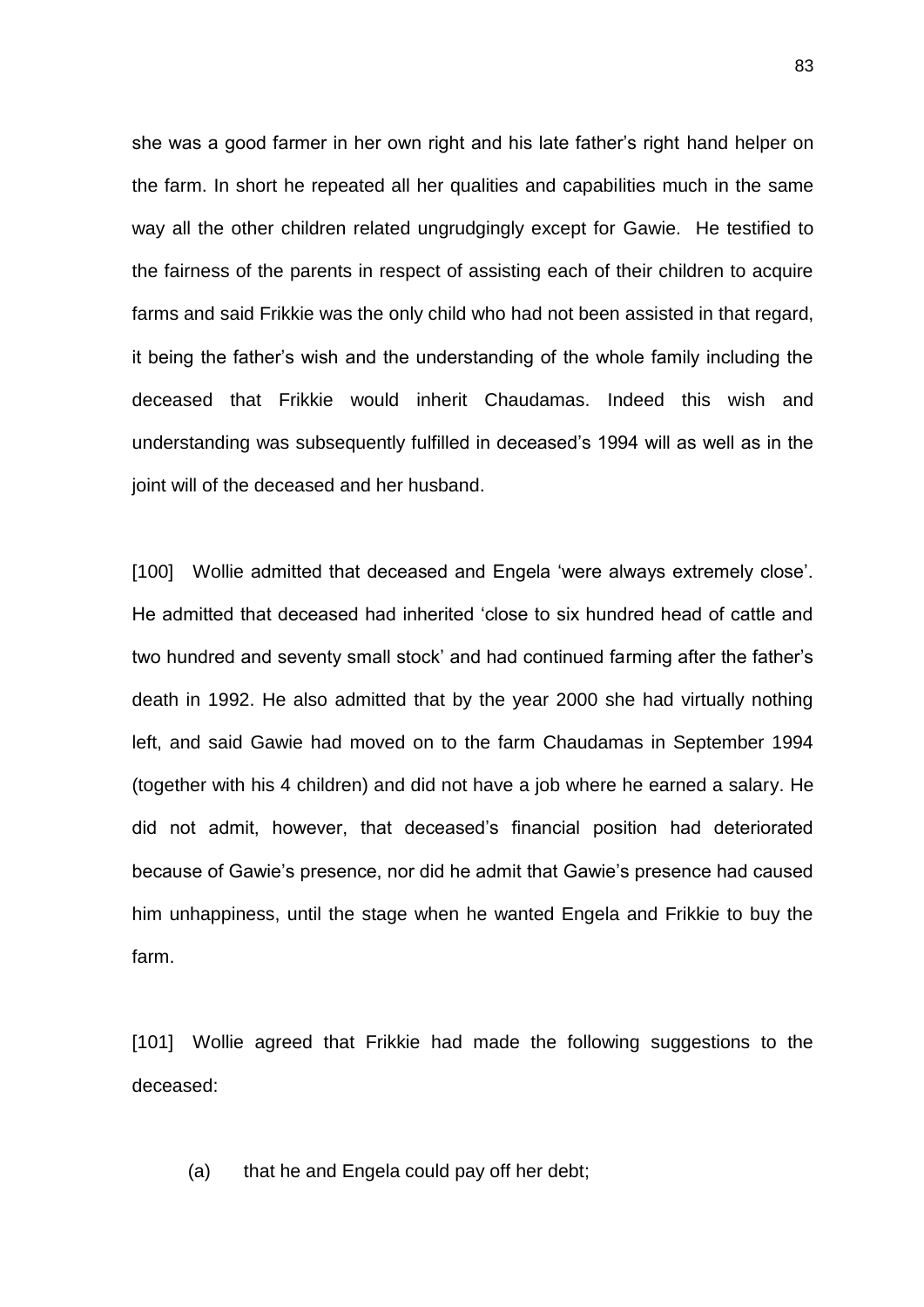- (b) that her account must be closed because Gawie must not have signing powers on it ;
- (c) that they (Frikkie and Engela) must take all responsibilities of her over on them;
- (d) that the farm stays in her name;
- (e) that she stays on the farm; and
- (f) that Gawie must go and find himself a job for a change.

He said deceased became very angry over the proposals. Explaining why deceased would be angry with Frikkie, he said Frikkie had called Gawie a crook and said he did not want him on the farm. Later he said he himself was still satisfied that Gawie lived on the farm 'because he hunted day and night to pay all the debts and they went through hell . . . he and my mother together sold the cattle.' It was possible that 'most of that money went into his account', 'because they worked together and there was at some stage Gawie's son's sheep was sold and they paid the money into my mother's account to cover her debts'. He said at the time Gawie had the business at Khorixas. He confirmed that the 2000 will was executed a month or so after the meeting on the farm where the deceased got angry.

[102] Wollie gave some speculative explanation why deceased would prefer her grandchild in the disputed will to her own children and agreed that the will basically disinherits the other four children of the deceased and that it was strange that Engela 'is not even mentioned', that the disputed will was a radical departure from what he understood his parent's wishes were.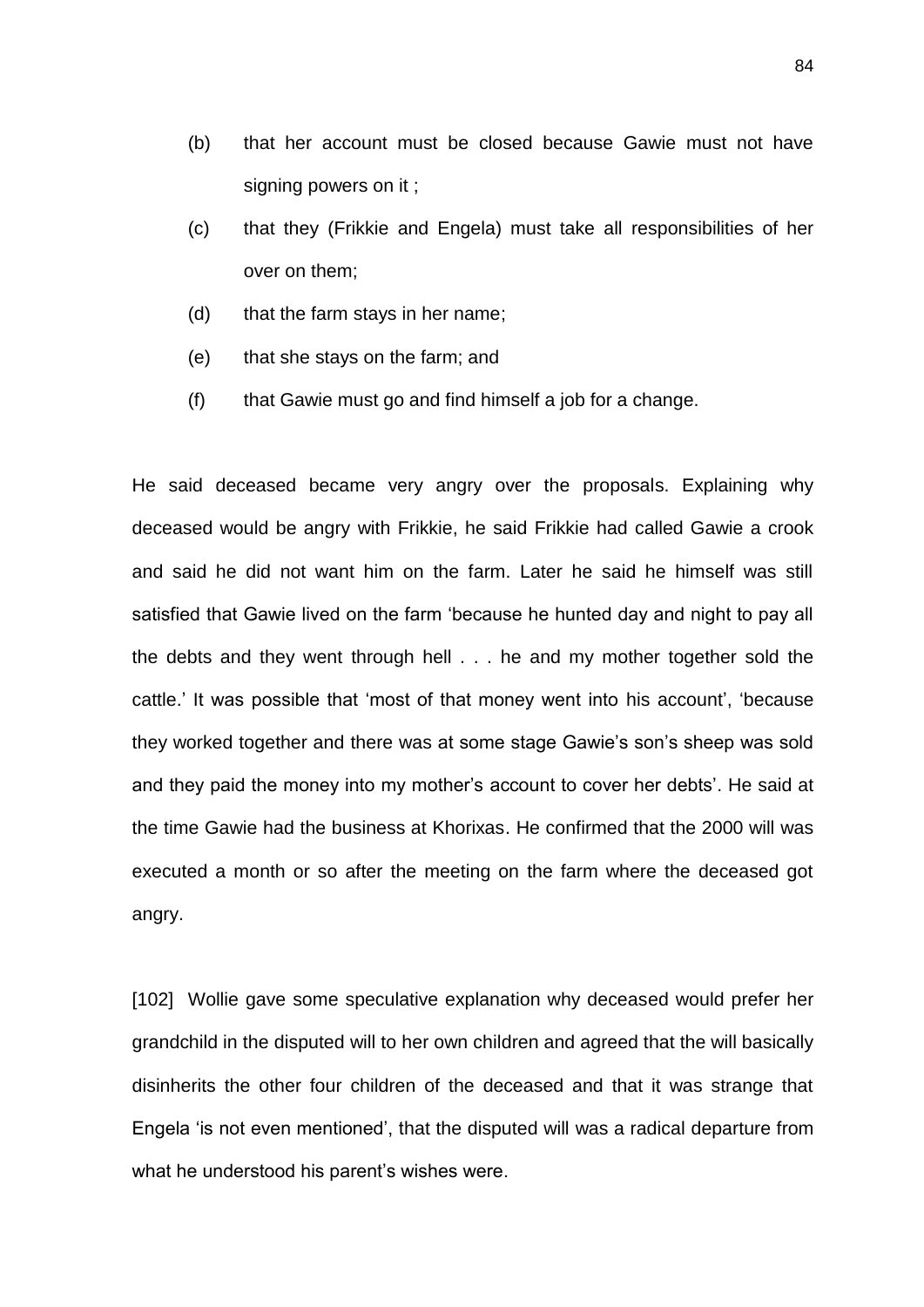[103] He confessed his inability to remember dates. In this regard I find that where he purports to dispute dates of events related by Engela for instance, Engela's evidence is more reliable than his. This finding is fortified by the ability of Engela to link the events she related to specific events like her wedding anniversary or the millennium. I make the same finding with regard to events related by Dr Burger, such as when he noted that deceased had started to neglect grooming herself as previously. This finding is important because in my assessment of the credibility of the witnesses for the respondents, Wollie gives the impression of being the most credible of all of them. But the problem with his evidence is that he tended to tell long stories 'which have nothing to do with what the question was', as the learned judge *a quo* pointed out at a certain stage in the cross-examination of him by Mr Dicks. He was also somewhat evasive and defensive in his answers when counsel questioned him about deceased's deteriorating driving ability, about accidents deceased started having in 2000 whereas before she was an excellent driver, whom he himself described as 'better than a man'.

# *The evidence of Louisa Jacoba Vermeulen*

[104] Respondents' witness Louisa Jacoba Vermeulen as mentioned already is the ex-wife of Wollie. On 26 September 2003 she accompanied deceased to the consultation with Dr Burger. Her description of what kind of person deceased was before her illness is almost in every respect similar to that of all of the deceased's children, in particular, to that given by Engela. I therefore need not repeat it here.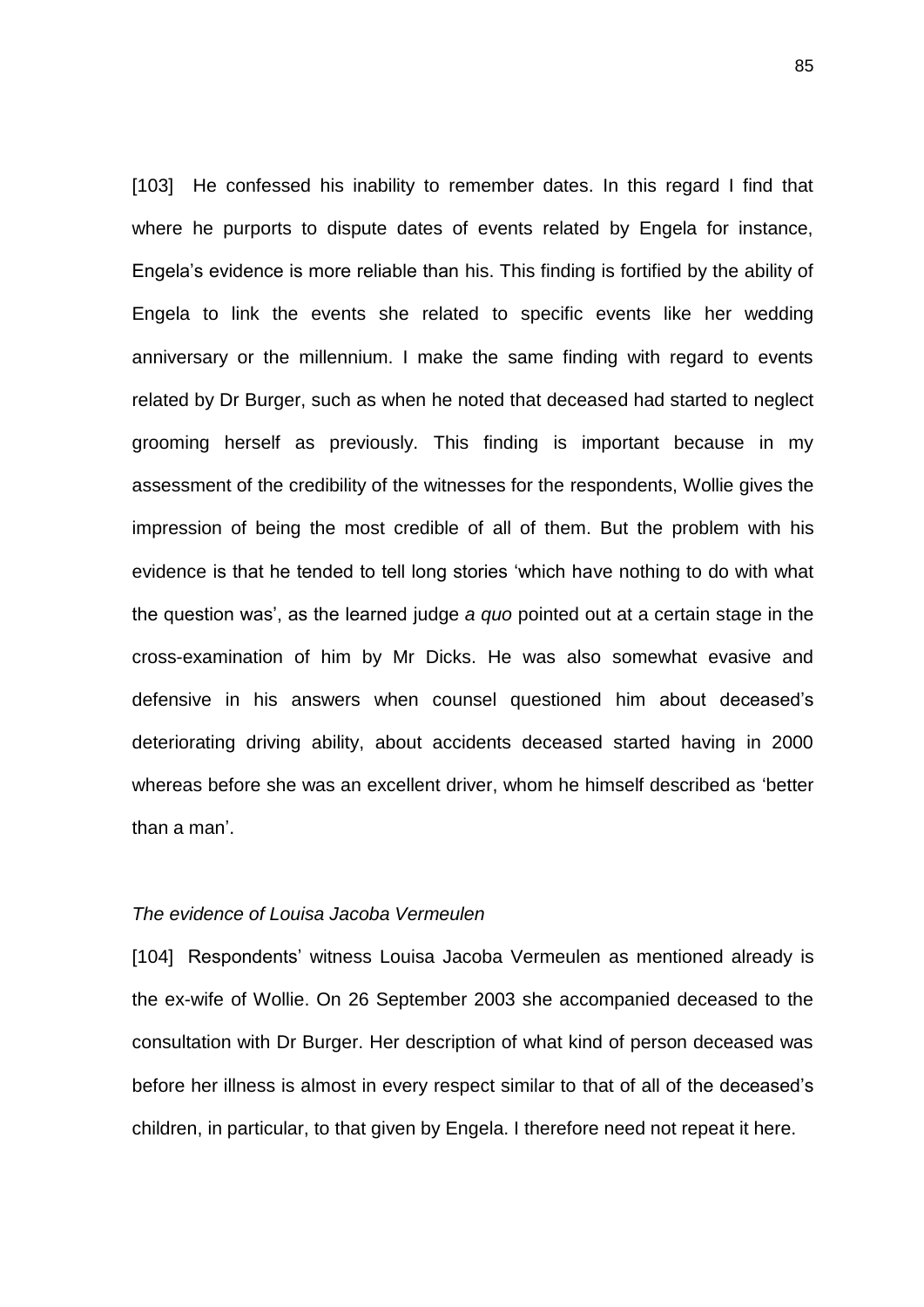[105] Louisa testified that she used to see deceased on Mondays and Fridays 'and in the week between'. When she attended deceased's consultations with the doctor the deceased had intestine infection. She asked the doctor to investigate deceased 'because she is not normal, there are things that she is not doing in a normal way or she is not herself'. In July that year the children had told her that deceased was not driving well, something was not correct with her personality or her character. She had told the doctor then and he asked her to bring the deceased. It was then that the doctor noticed that deceased wore four panties. She was asked about a visit by deceased to Engela in November 1999, when according to Engela, her suitcase was chaotic, and she said she would not know, she was not present. She said deceased's eating habits changed in July/August 2003. 'That', she said, 'was one of the reasons why I told Burger that something is not okay with her, because she started moving from one place to the other from point A to point B without knowing she was doing that'. (My underlining.)

It was in late 2003, 'starting from 2004' that she experienced that deceased 'started to present problems communicating with people'. In January 2000 deceased's garden was still in good condition. It was also at the end of 2003 that one could observe that deceased was not herself, she was not as neat as she was before. They observed that deceased's garden was neglected in 2002; during that time the deceased and Gawie had financial and other constraints. (Underlining for emphasis.)

[106] Louisa said with hindsight the first time, deceased showed signs of Alzheimer was in 2002 when she got lost while she and her were visiting Engela,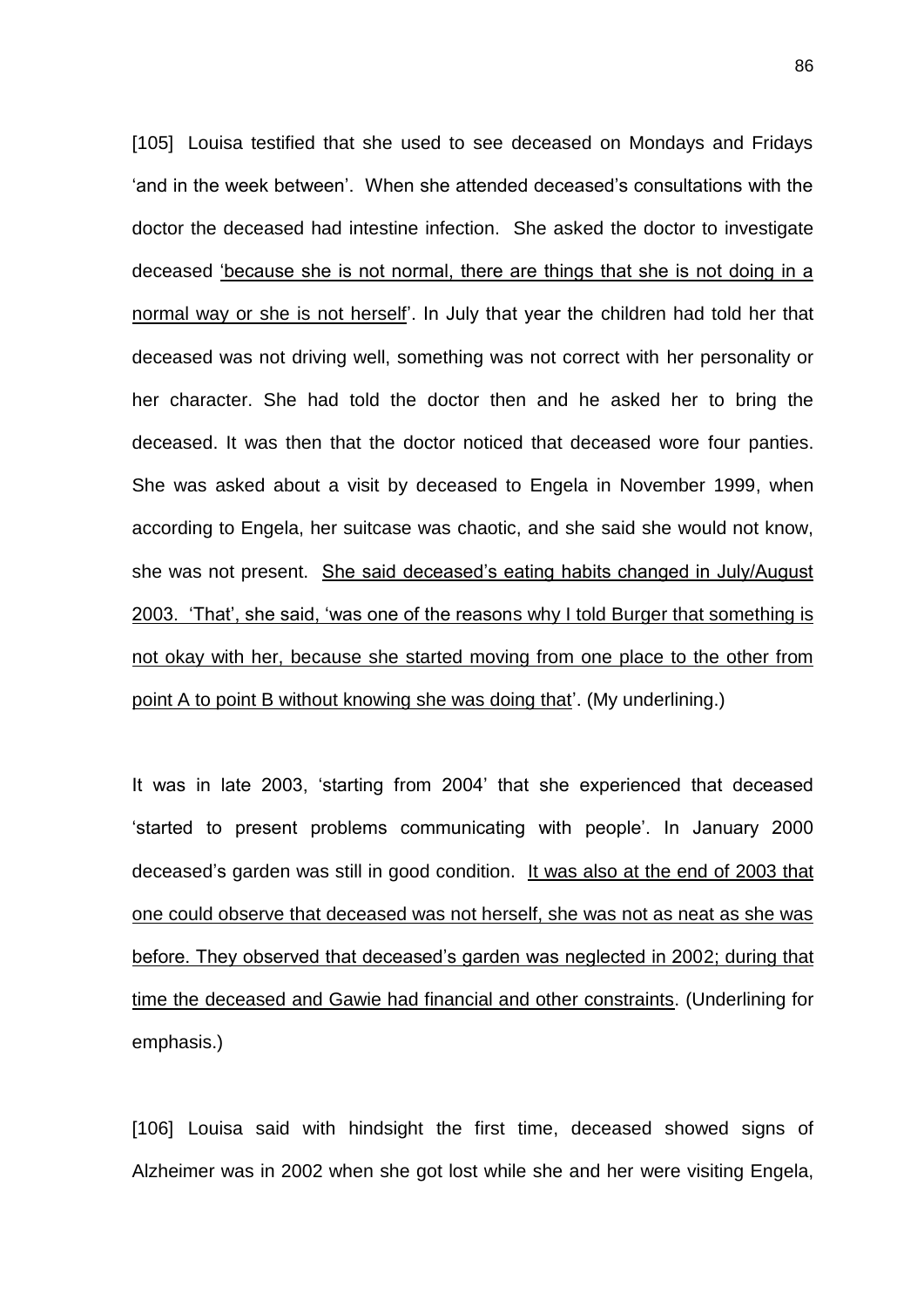and Engela had to send people to look for her. She confirmed that deceased's financial position was a struggle in January 2000. In brief counsel put to her all that Engela said. While she in respect of these events gave different dates or said she was not there, she, by and large, seemed to say the problems with deceased started in 2003. I think if one had to accept the dates she mentioned one has to do so bearing in mind Dr Sieberhagen's description of the stages of Alzheimer's disease and its effects at the various stages, and also his comment about why people in close contact with the patient only realise late when they then refer patients for further medical enquiry. Her comment on Engela's evidence that in 2001 deceased could not look after herself is quite interesting and somewhat evasive. Asked if she agreed with that evidence she said:

'No, that was, it was not like that. I know, I know that when she went to visit Engela, Engela took good care of her, she Engela took good care of her mother, she could provide her food and shoe(s), clothes and shoes. Ja and she also used to bath with Engela with a very nice warm water and she washed her back and her feet as well. That was to show her love to her mum.'

Asked when was the first time that deceased required assistance in bathing, she answered:

'During late 2003 that was the last time that she was with her sister Engela Maritz, she stayed for a week with her sister so she could help her with her income tax returns and auntie Engela observed it and she realized that and she discussed it with me.'

She was not with deceased in October 1998 when Dr Burger observed that deceased wore four panties.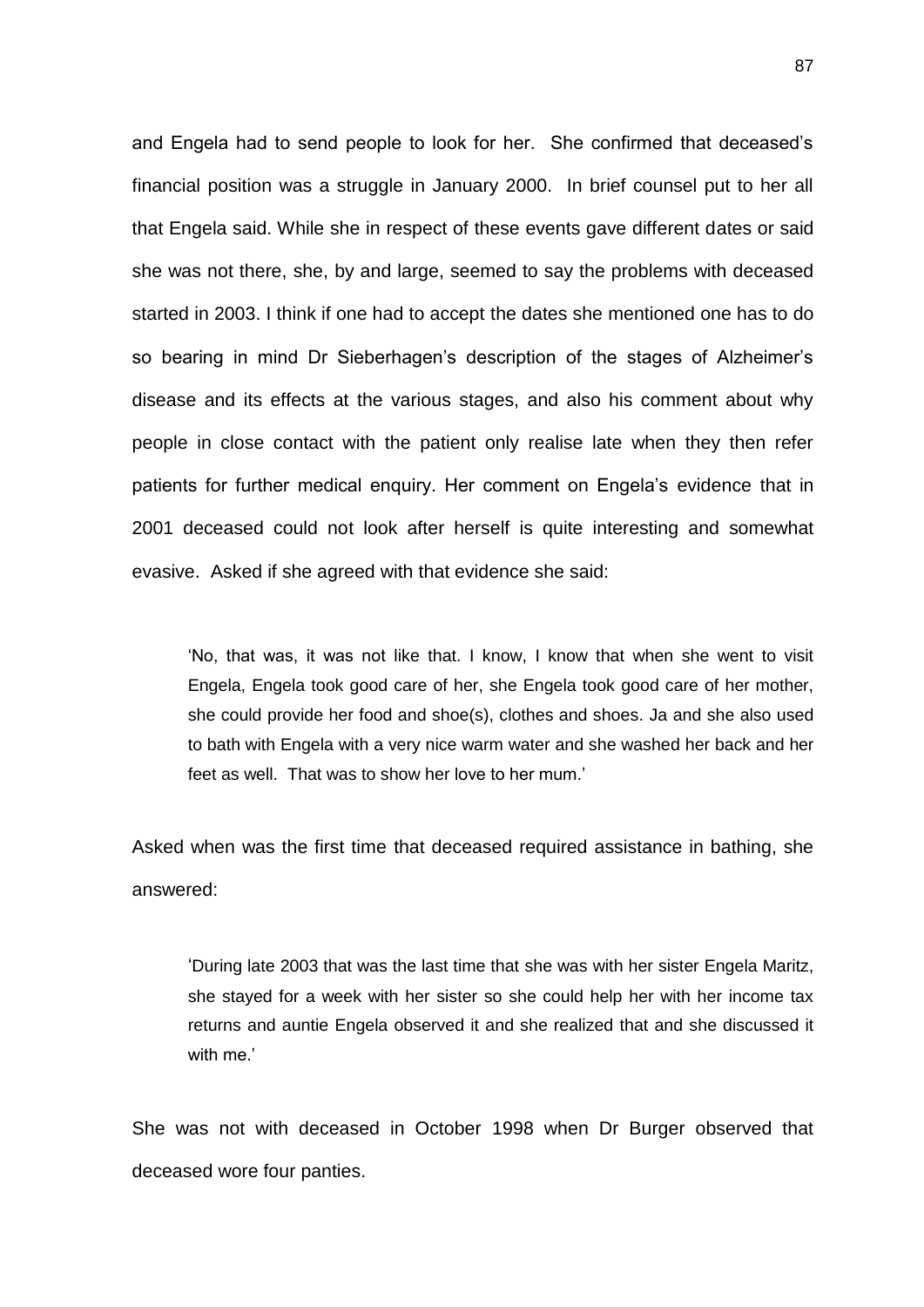[107] Under cross-examination Louisa agreed that the fact that they only noticed symptoms in 2002 and 2003 did not mean that is when deceased fell ill. She admitted she could not deny that in 1998 deceased wore four panties when she was examined by Dr Burger since she was not there, although she said she did not believe it. She also admitted that 'that would be totally out of character for her'. The time they went to Dr Sieberhagen what bothered her (a) was the children complaining about deceased's driving; (b) the fact that deceased regularly forgot that she had eaten and asking for food again; and (c) the fact that she did not do her tax returns anymore, 'small things like that,' she said. She admitted that she was not there in July 2000 when Engela found jam and condensed milk in deceased's cupboard and that she too in 2003/2004 experienced that deceased was hiding food. She knew about the accident in November 2000 when deceased did not stop and said it was 'not at all' like her. I underlined (a) to (c) to emphasise the several causes of the concern expressed and the near similarity of this evidence to that of Engela.

## *Juanita Amanda Vermeulen's evidence*

[108] Respondents' witness Juanita Amanda Vermeulen is Gawie's daughter. She denied that on a visit to Dr Burger on 15 October 1998 deceased wore four panties. She also denied that in January 2001 deceased's garden was very neglected and told a long story about hiking a lift with some tourists that day who stopped to admire the garden and were seen taking photographs of it.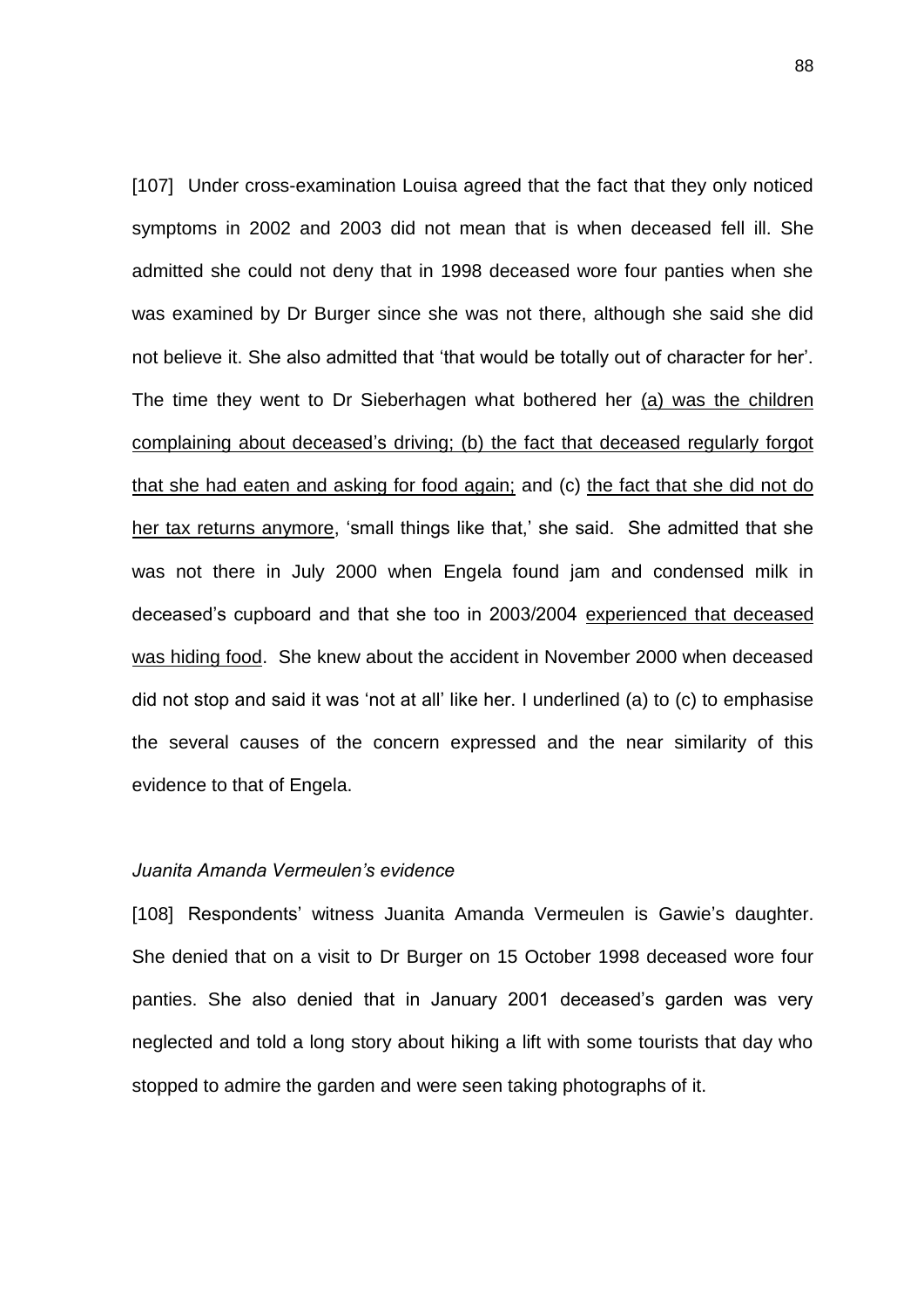In cross-examination she said in 1998 she was eleven years old and in 2001 fourteen years. Initially she said she could not recall the number of times she had been to Dr Burger. Asked what happened on the visit to Dr Burger in 1995, at first she said:

'. . . I feel that that is personal and I wish not to relate that'.

Later she said:

'I was there. Perhaps I was ill'.

Later still she gave a reason why she was at Dr Burger, she also said:

'. . . but the reason why I can recall the date when my grandmother was examined is because my grandmother was a pretty shy person and I was not comfortable to witness my grandmother as a shy person being examined.'

[109] To be brief this witness was asked several questions to test her veracity, and I would say her answers were not convincing. She could not remember when it was that she visited Dr Burger again after the 15 October 1998 visit. She said that she was with the doctor again on 22 December 1999 'according to his patient's sheets', and what she was treated for then.

She, however, purported to remember how the deceased was dressed on that occasion in 1998 when she was only seven years old and also how the doctor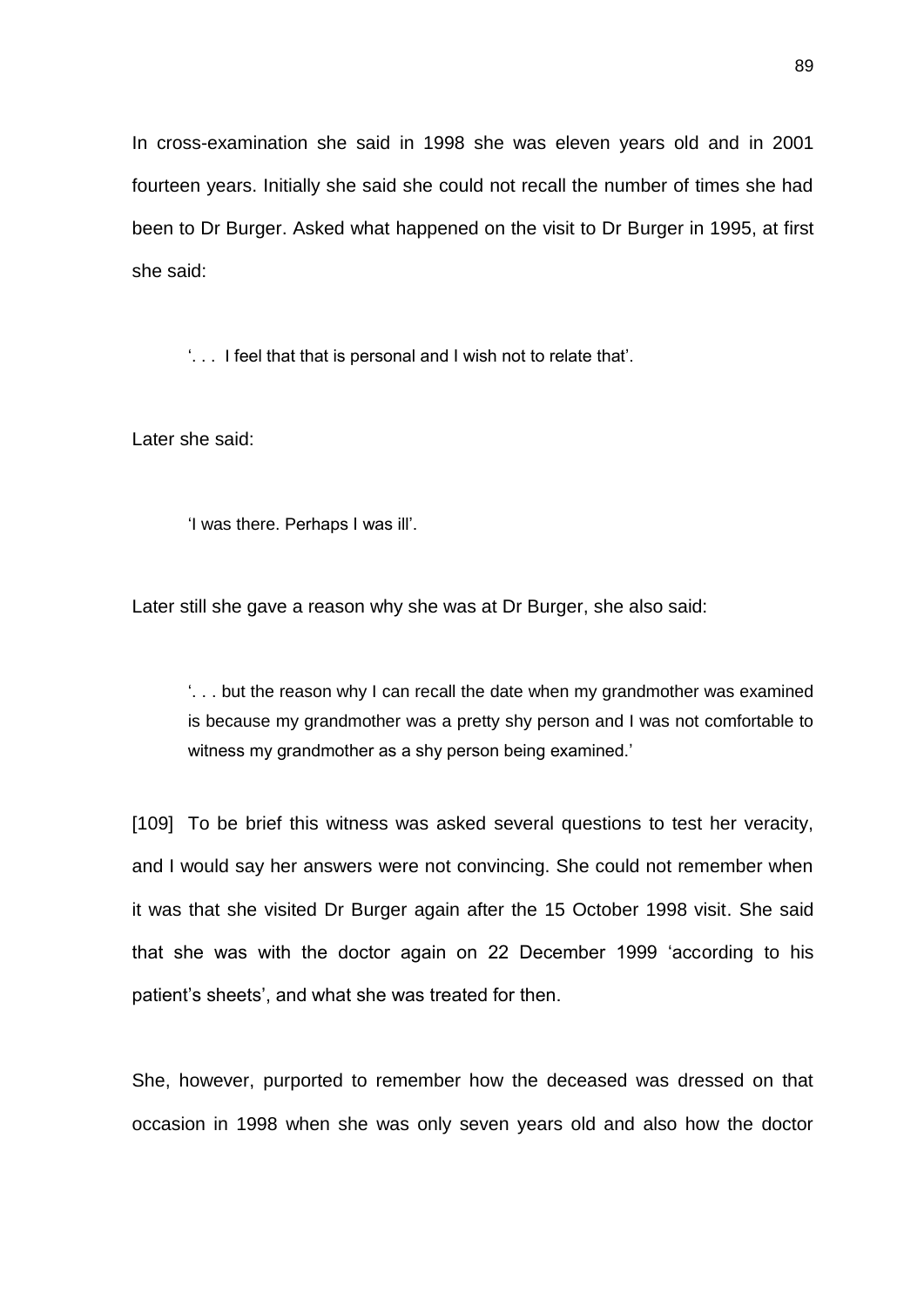proceeded with the examination including the setting in the examination room. Yet in her evidence in answer to a question as to what happened that day she said:

'If I cannot recall precisely what happened that day how can I remember how the consulting rooms looked (like) at that stage.'

I accept Dr Burger's evidence in preference to hers.

## *Gabriel Jacobus Vermeulen's evidence (6th respondent)*

[110] Gabriel Jacobus Vermeulen was in 1999 fifteen years old. He is the son of Gawie. In a long-winded fashion he stated that the deceased taught him many things and did many things for him. The deceased carried on with ironing clothes for him and other children up to the end of 2003. He recalled the accident with Mr Garoeb on 6 November 2000. His description how the accident happened was unnecessarily long. In brief he claimed to have been with the deceased up to Frikkie's house where Garoeb caught up with them and when Frikkie came to the house. He said when Frikkie came he told him what happened. That he was at Frikkie's house is denied by Frikkie, Garoeb and Louisa. As to the day the deceased was found on the road by Mr Prinsloo he claims to have been with the deceased at a garage in Otjiwarongo where petrol was put in the diesel tank, but did not know the name of the garage although he said it was near the school he used to attend. Gabriel Jacobus Vermeulen commented on Engela's evidence about the deceased being restless but mentioned dates completely different. Like the other respondents' witnesses his evidence was that the problems of deceased's changed behaviour were first observed in 2003.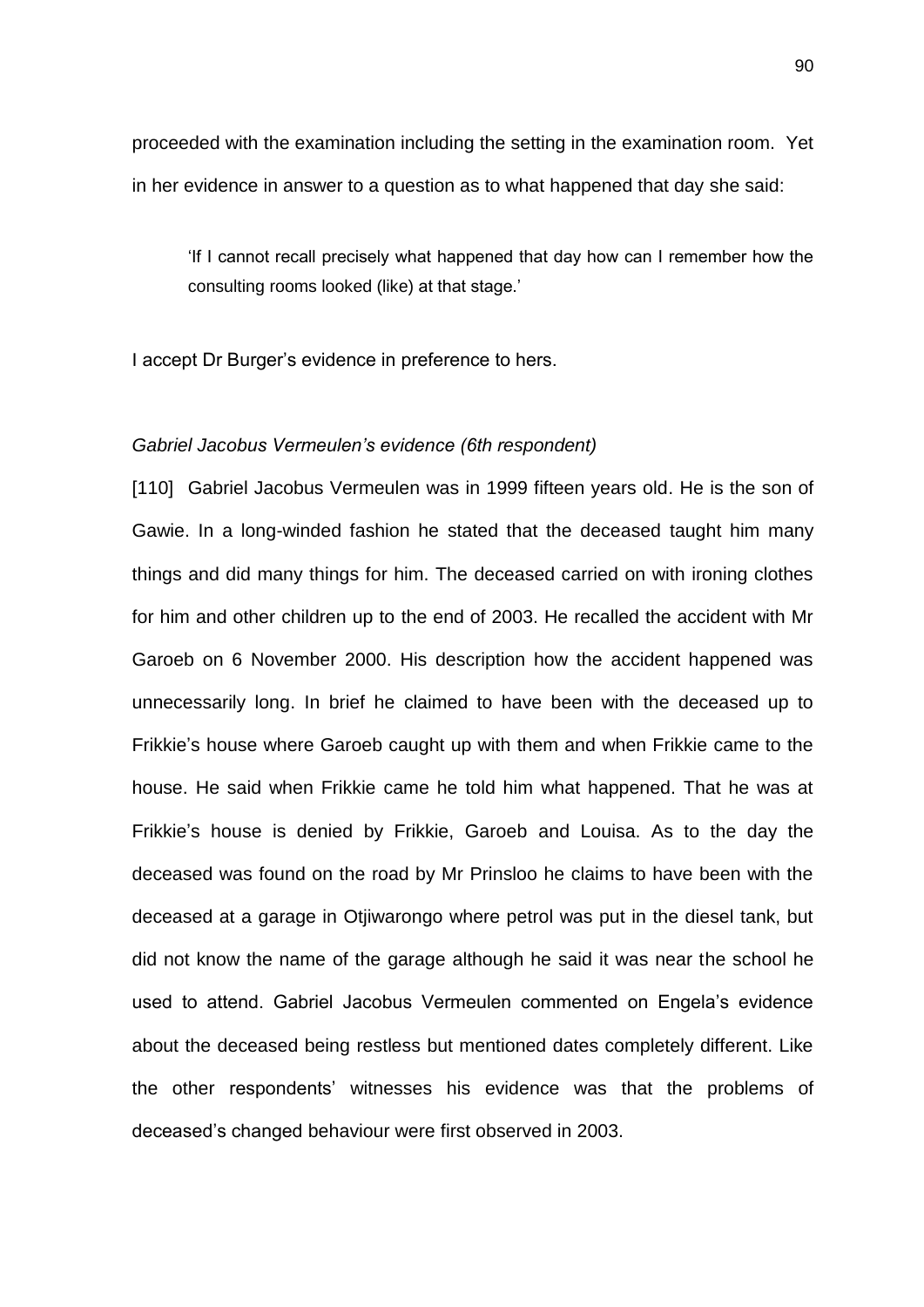[111] In cross-examination he said he could not agree that by the middle of 2003 deceased's illness had already advanced. He admitted he was not at Engela's house in 2001, 2000 or in 1999, i.e. he was not in a position to deny the incidents mentioned by her. He showed himself at his worst as a witness, prevaricating about the petrol into the diesel tank incident and about the incident when deceased hit a donkey. As to the incident where deceased hit into the back of Garoeb's car he contradicted what was put to appellants' witnesses. He said the witnesses Garoeb, Frikkie and Vera Vermeulen (Frikkie's former wife) were all lying when they testified that he was not present at Frikkie's house where Garoeb followed the deceased after the accident on 6 November 2000. The credibility of this witness is seriously dented first by his long winded and sometimes irrelevant answers to questions, secondly by being contradicted on some crucial points by other witnesses including Wollie and his ex-wife and thirdly by his prevarications on a number of points.

#### *Gabriel Jacobus Vermeulen's (Jnr) evidence*

[112] Gabriel Jacobus Vermeulen, the seventh respondent was 13 years in November 2000. He testified about the incident when deceased hit a donkey. He also said the first time he realized that something was wrong with deceased was in 2003, when deceased would be driving slower than usual when she took them to school. He is Wollie's son.

#### *The first respondent's (Gawie's) evidence*

[113] He testified that before he moved to the farm Chaudamas he lived at Onduri Farm. He related how he got Onduri from his brother-in-law, Jan Oelofse, Engela's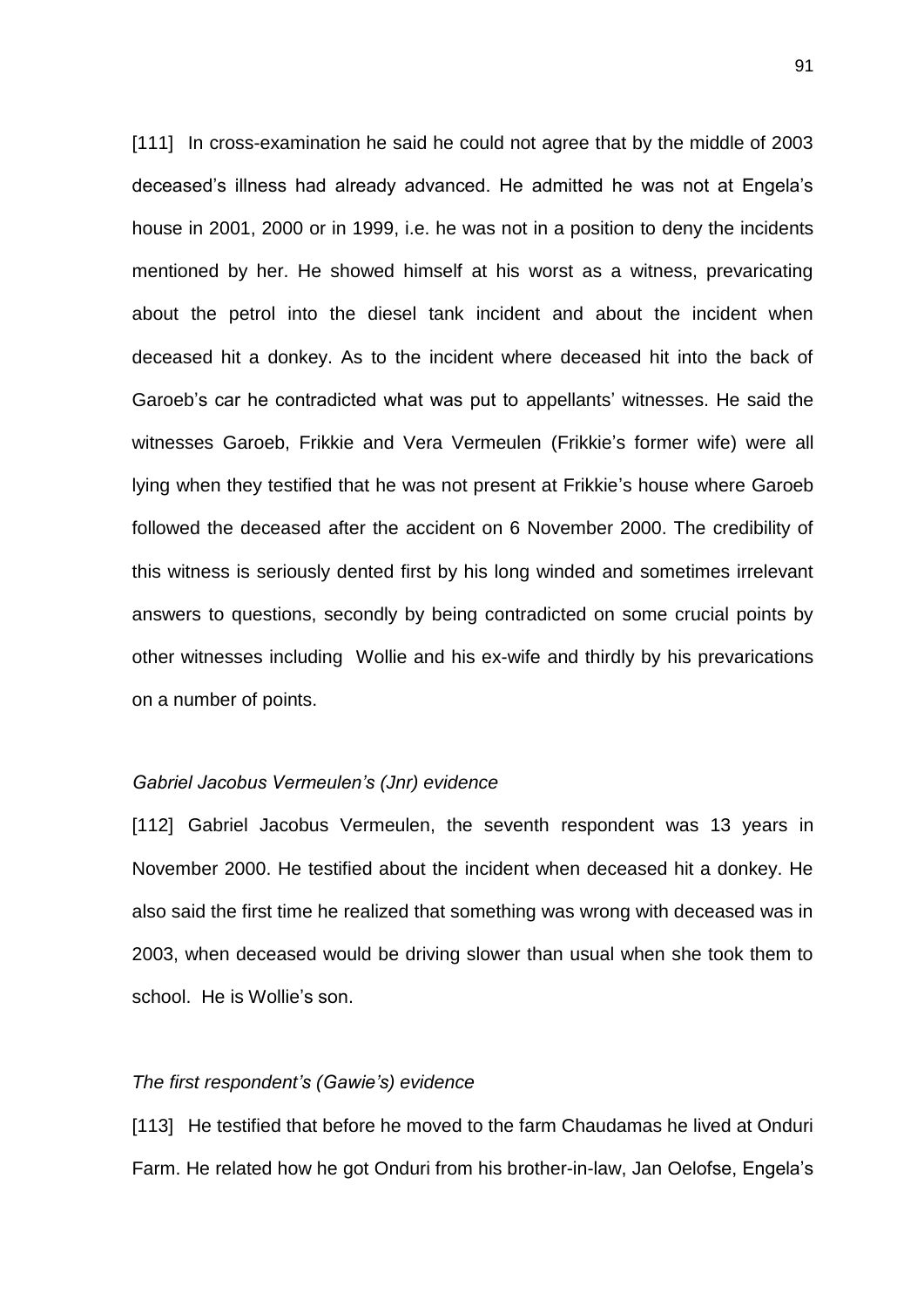first husband. He was referred to deceased's 1994 will and said in terms of clause 1(a) thereof Frikkie would have inherited the farm Chaudamas. He also stated what Engela would have inherited in terms of that will and who would have inherited the rest of deceased's property. He described the position in terms of possessions of all his siblings and how he fell into a financial crisis after he sold his cattle apparently to help Frikkie in the trucking business that they jointly ran in Johannesburg before the death of their father in 1992. He sold Onduri and moved to Chaudamas farm in 1994. At Chaudamas he did various things in connection with the running and maintaining of the farm including hunting for the deceased to get some income. He lived in the old house at Chaudamas together with his four children for whom deceased did everything including cooking, attending to their clothing and taking them to and from school till late 2003.

[114] Gawie talked about the deceased's upkeep etc. and said it was in 2004 when she returned from Engela that deceased's 'dressing and things were not proper anymore'. As to Engela's evidence that in 1999 deceased got into a bath and got out without bathing herself, he commented:

' . . . that is the biggest nonsense'.

He said he realised for the first time in the middle of 2003 that something was wrong with the deceased, 'when she had forgotten to pour water into the batteries' and the children complained about her driving. In 2004 he noticed that there was 'a slight descent in her communication'. In 2001 deceased's garden was still beautiful and deceased 'did not have a problem at that time'. Asked about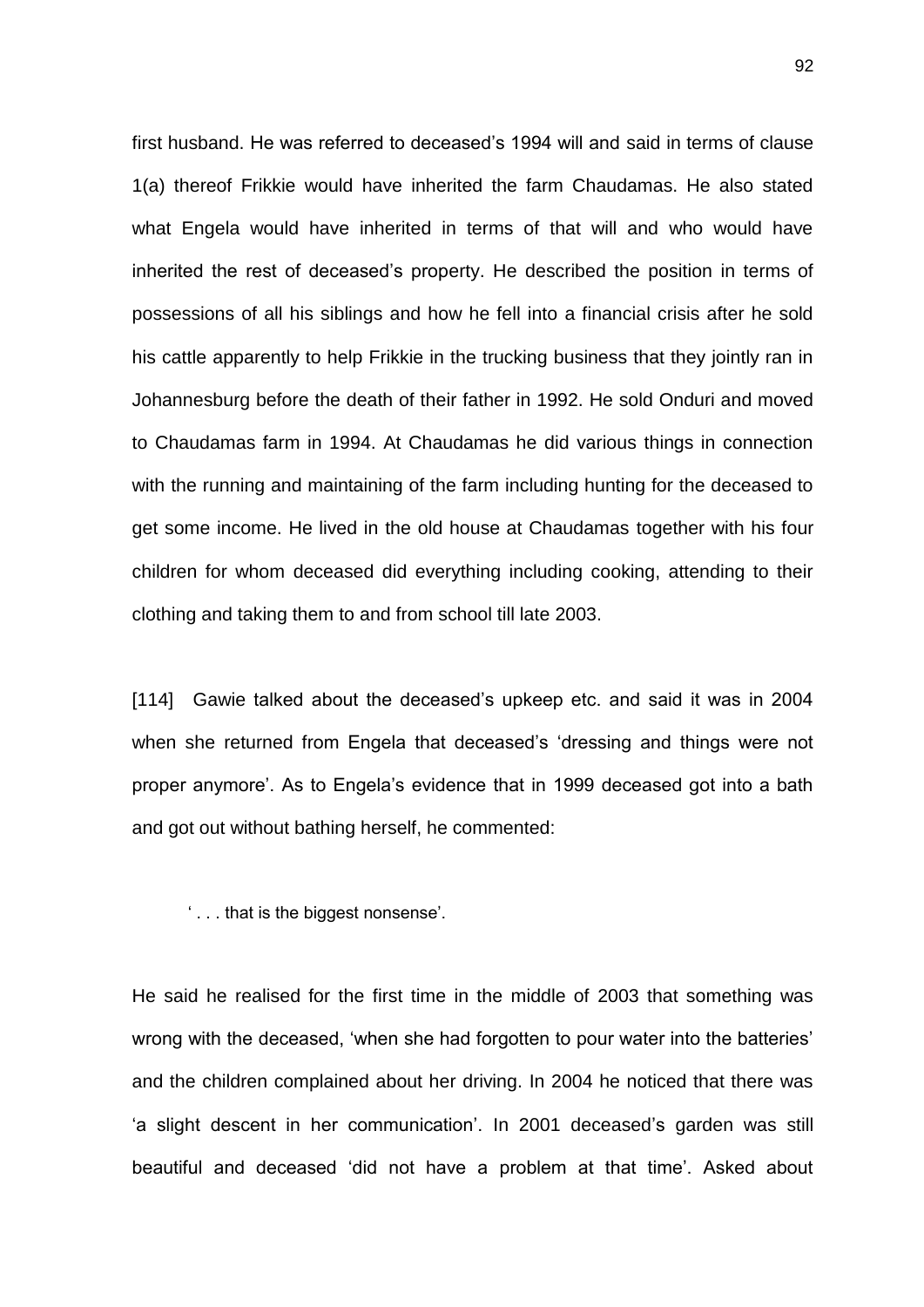Engela's evidence about deceased's dirty chamber pot under the bed, he answered:

'That is the biggest lie'.

Asked why he said so he went on:

'That incident occurred in 2003 December. That was after I telephoned Engela and informed her that she may come and fetch my late mother to go and live with her while she was still okay.'

Asked if it was after Dr Sieberhagen's diagnosis of deceased he replied:

'That was after the diagnosis, and when Engela came to fetch her I was together to assist packing her things. And then we then saw that the maid had not taken out or removed the pot in the morning.'

This evidence was never put to Engela to comment on when she was crossexamined by counsel for the respondents who was at every turn very astute to indicate what respondents' witnesses would say against what appellants' witnesses said they had observed about deceased's changed or changing behaviour.

He was asked what happened in July 2000, he answered:

'In July 2000 a purchase cheque of my mother bounced, and then next I heard Frikkie and Engela will then buy the farm and that they would take over the debt, however the land would still be in my mother's name'.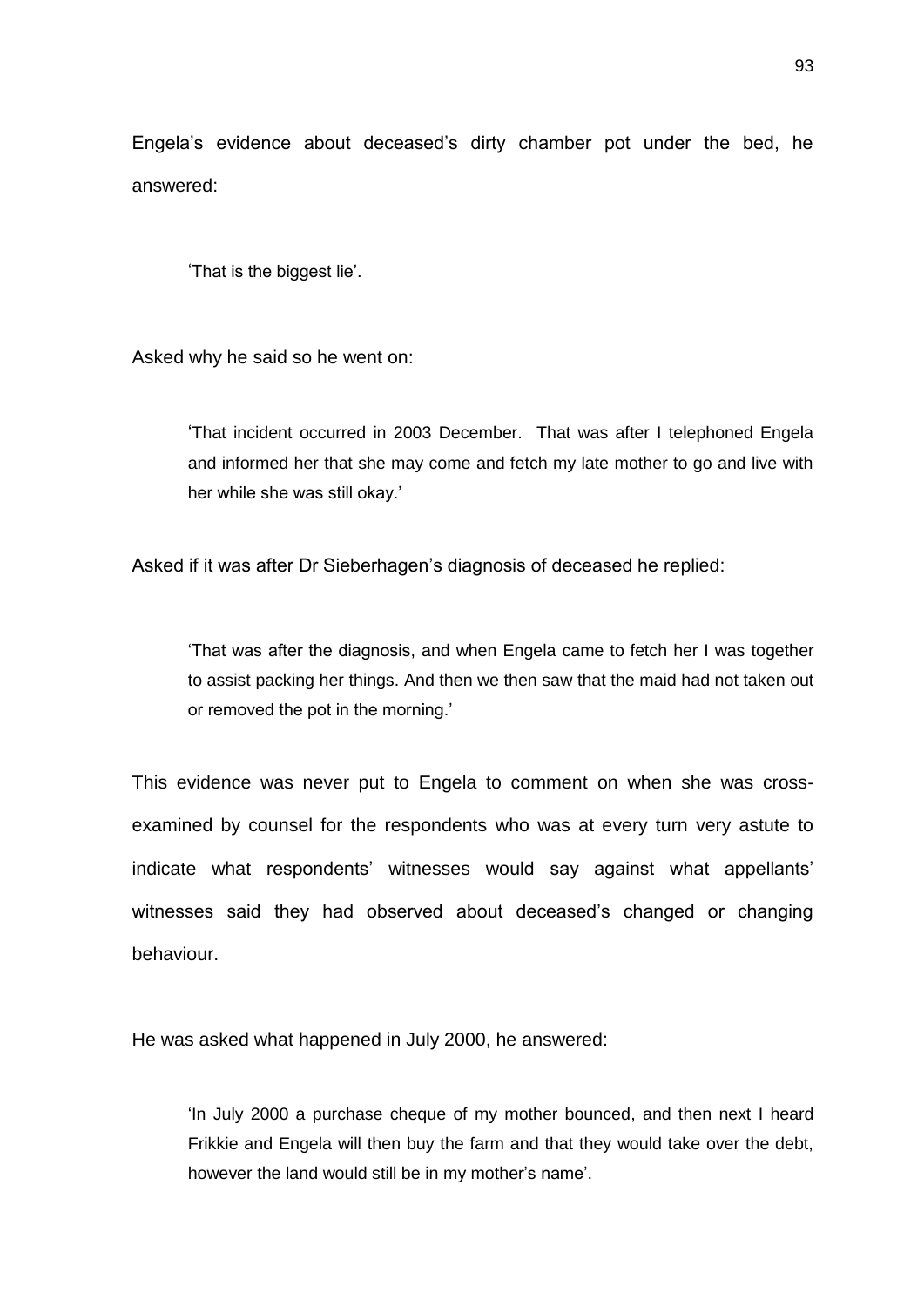[115] Gawie confirmed the arrangements regarding his siblings and him taking out insurance policies on deceased's life and said the purpose was to enable them to 'buy cattle and animals'. He said 'I took my share and offered, I gave it up as security to the bank. Engela and Frikkie then stopped paying. They stopped paying in 2001'. In July 2001 the financial position of deceased was 'in detriment,' he said, 'her cheques bounced'.

[116] Gawie gave a completely different version of events preceding the stage where deceased got angry and chased Frikkie and Wollie out of her house. His version was that after the meeting between the deceased and his two brothers he went to the deceased who was then very upset:

'And I did not want further problems between herself and Engela. And I suggested to Engela that she can buy a piece of land. She did not have cash to pay the entire camp and so she asked my mother whether she could pay it off and they agreed that the amount she can then pay off would be three thousand five hundred (N\$3500) per month.'

No further questions were put to him to clarify, for example when or where Engela and deceased agreed the price to be paid or what problems existed between Engela and the deceased.

[117] Gawie was asked 'how it came about that your late mother at the time executed this last will and testament.' He answered: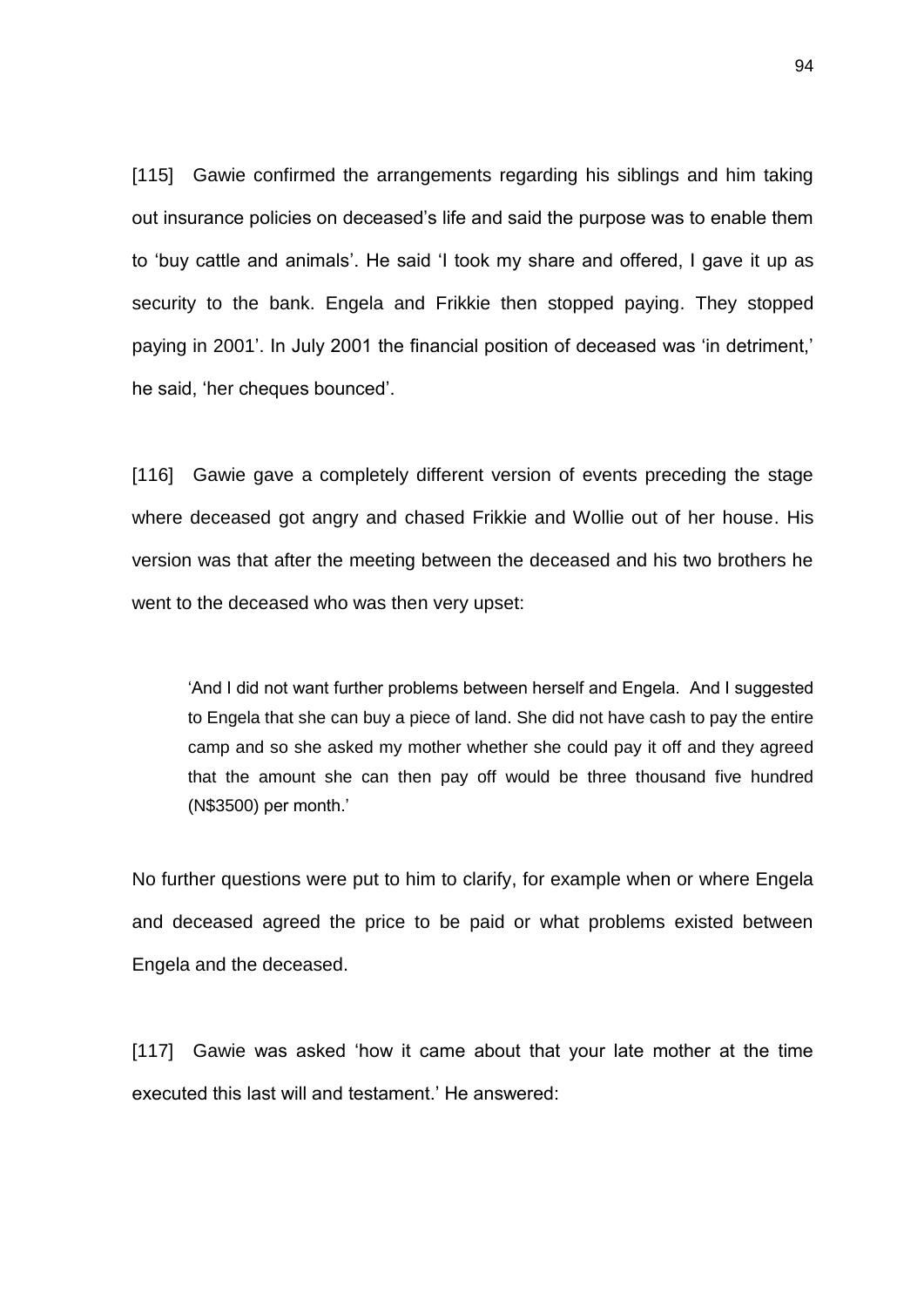'She and Frikkie experienced problems. She also had financial problems. She informed me that she must go and have a testament drawn and also advised me to have one drawn for myself, because at that stage mine was still on my ex-wife.'

He said he was present at the consultations when deceased gave her instructions and he also gave instructions for his own will. After the draft they were asked to come back in the afternoon to sign the wills. He was asked which Gabriel Jacobus Vermeulen was to inherit the 30.06 rifle and he said 'my son Gawie Vermeulen' and that the deceased had said 'Klein Gawie' and that the other grandsons are called Gabes and Abri. He went on to say that deceased 'was as always neat and tidy, full of jokes and in full consciousness . . . full state of mind and very specific'. He said that when he and the deceased returned to sign the will, Mr de Koning:

'. . . browsed the documents and read it and asked whether we are all satisfied with it, both hers and mine'.

Gawie was asked if he had had a discussion with Frikkie about the meeting whereafter deceased 'had chased Frikkie and Wollie out of the house', he answered:

'Frikkie came to the old house and he said to me, you must just make your calculations, because you must sell the farm. Just count on your calculator. That is what he said to me.'

[118] He was referred to the agreement of sale drawn on 8 August 2000 and asked who had given the instructions for it to be drafted. He said deceased had given the instructions and that he also had 'an input in it'. Still with reference to the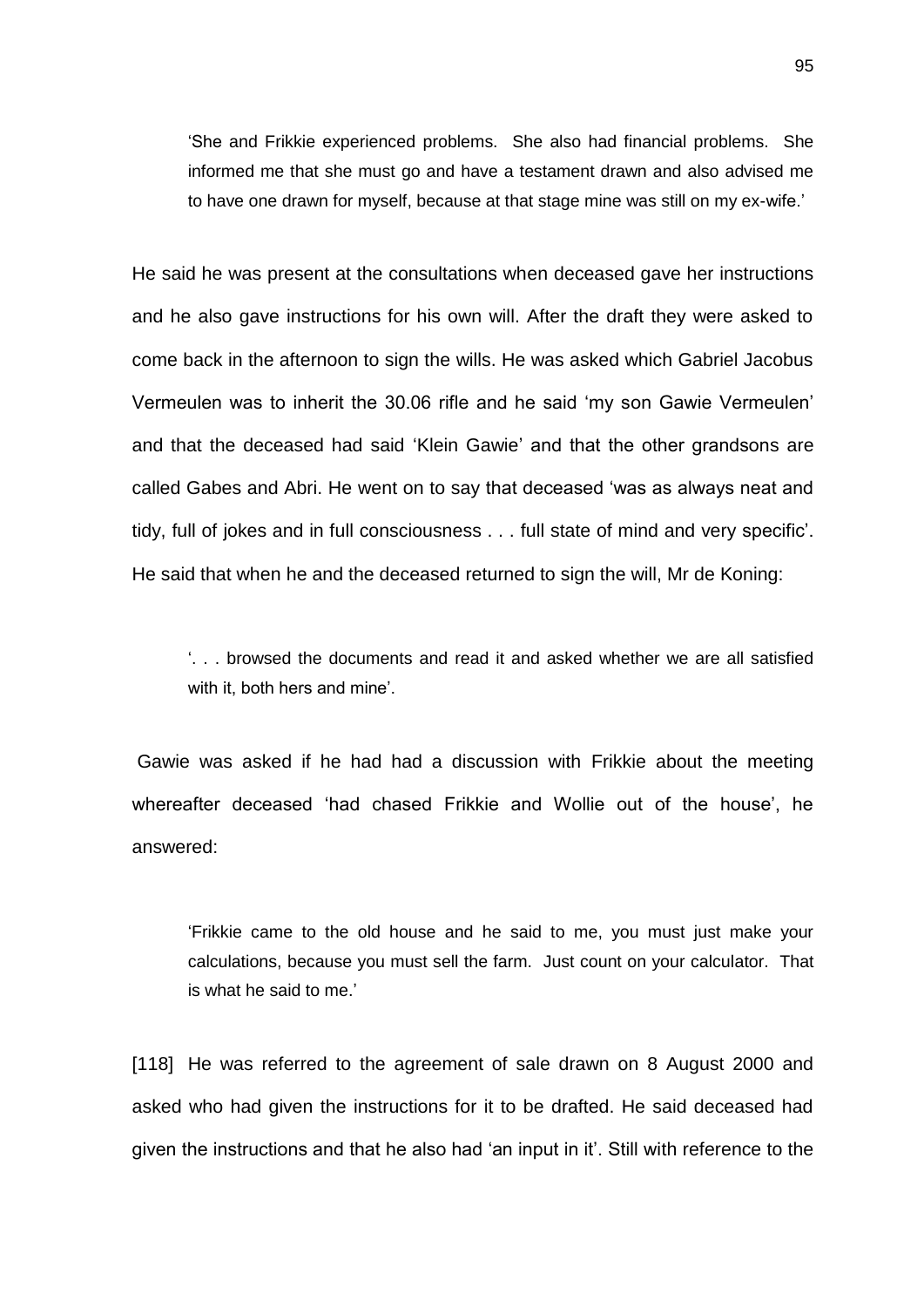agreement (clause 1.1) he said the purchase price of N\$380 000 'is the debt of Agribank' and that where the agreement says 'payable by purchaser to the seller by taking over the existing liabilities on the property at Agribank and First National Bank', what was meant was that he could only take possession of the farm once the debt was paid off. He amplified:

'It remains my mother's possession up until I have then paid the debt, she will remain the owner of everything.'

In answer to a question by counsel he said if deceased had passed away before he paid, 'I would have taken over ownership of the farm', i.e. inherited the farm. I pause to highlight some factors that should be noted at this stage:

- (a) It is common cause that deceased was in financial difficulties in 2000, even earlier; the evidence on this by both parties is very clear (see also De Koning's evidence);
- (b) Gawie claimed, according to his own evidence, that he was trying to help deceased out of this chaotic financial situation;
- (c) Both Engela and Frikkie as well as Wollie were trying to extricate deceased from this situation;
- (d) To the extent that one might say deceased was really involved in the agreement of sale, the whole arrangement smacks of a conspiracy between her and Gawie to disinherit Frikkie who, by all accounts, was to inherit the farm;
- (e) Deceased also inherited the farm from her husband whose wishes were well known to her that Frikkie should inherit the farm;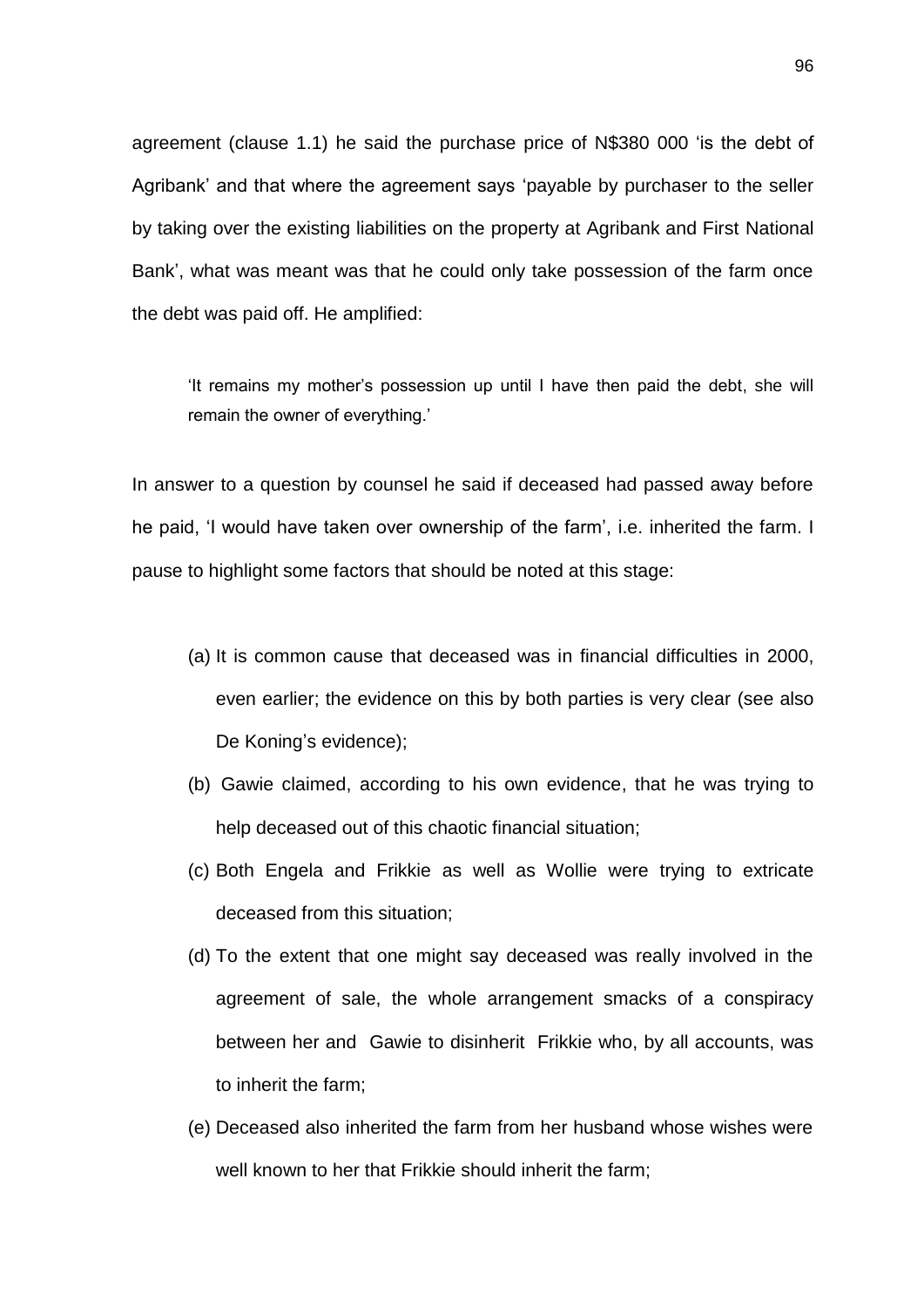- (f) The deceased in acting the way she did was either being dishonest or had lost her memory;
- (g) She completely forgets her only daughter and eldest child, Engela, whose only blame was to want to help her out of her chaotic financial situation; what deceased did was contrary to her reputation as a straight forward and God fearing person; and
- (h) She angrily rejected the proposal by Wollie that would have solved her financial problems, and instead tried to solve those problems by selling the farm to Gawie, knowing very well, or completely unaware, that Gawie was not in a position to perform the agreement of sale of the farm. Yet at the stage he was consulted by the curator *ad litem* he claimed that deceased no longer owned the farm.

All these factors speak of deceased not acting according to character or as she had acted in 1994. In acting the way deceased did, as outlined above, to repeat, she was either dishonest or it was because she had lost her memory or cognitive function. The fact that she denied the rumours that she had made a new will makes her loss of memory or cognitive function the more plausible inference.

[119] Gawie was referred to amounts paid by Engela, which Engela had testified were meant to help the deceased and which she said she stopped paying when they discovered what Gawie had done. His explanation of those payments was that they were 'for the farm that she purchased'. There is no evidence that Engela purchased the farm either as proposed by Wollie or as claimed by Gawie. He did not pay the purchase price in terms of the sale agreement. Gawie was also taken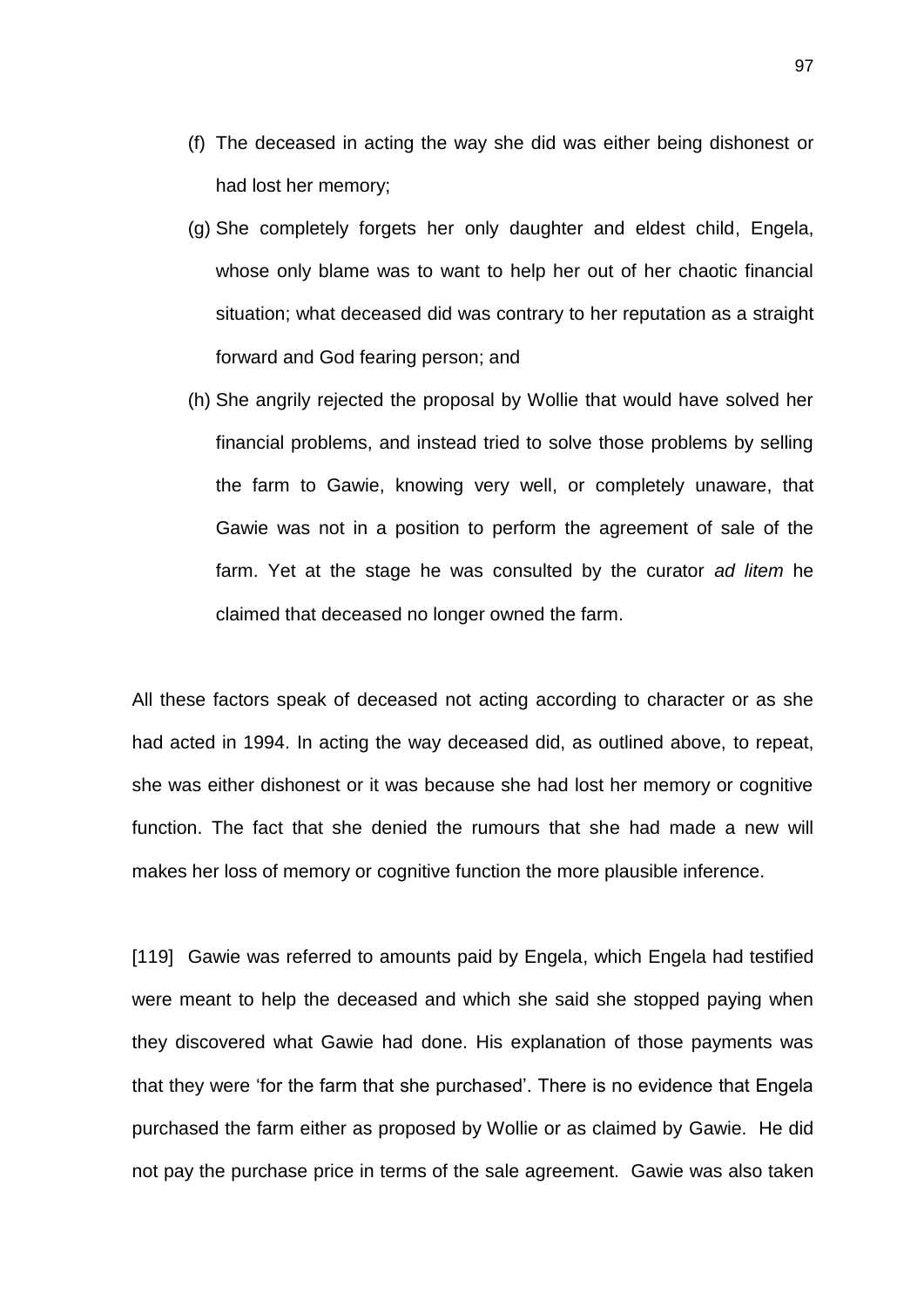through documents including cheques signed by deceased from 1996 or so, to refute the import of Engela's evidence that deceased made spelling mistakes and also to refute Engela's evidence that deceased was unable at some relevant stage to do her own tax returns and that this was done by deceased's sister, Engela Maritz. In answer to the last mentioned, Gawie denied that evidence and said:

'However once she (deceased) has completed it then Engela would then you know transfer that onto her computer, I do not know whether it is for security reasons to be kept saved or whatever.'

He was asked about the agreement signed on 9 December 2000 between deceased and Mr Kornelius Van Wyk, how it came about deceased entered into that agreement, and he said:

'The financial difficulties were tremendous at that stage; she had no other option but to sell.'

[120] Some further cheques were presented to refute the appellants' evidence that at some stage deceased could not do anything for herself. The cheques were dated 7 May 2001, 17 May 2003 etc. He said deceased wrote the cheques. The questions on these were more correctly to refute what was stated by the appellants in the affidavit in support of the application for the appointment of the curator *ad litem*. He was finally taken through appellants' evidence and his stock response was either 'highly improbable', 'it is impossible', 'it is all nonsense', or 'that is non-existent', 'a bundle of nonsense', and on evidence of self-neglect by the deceased he insisted that deceased was very neat at the relevant stages.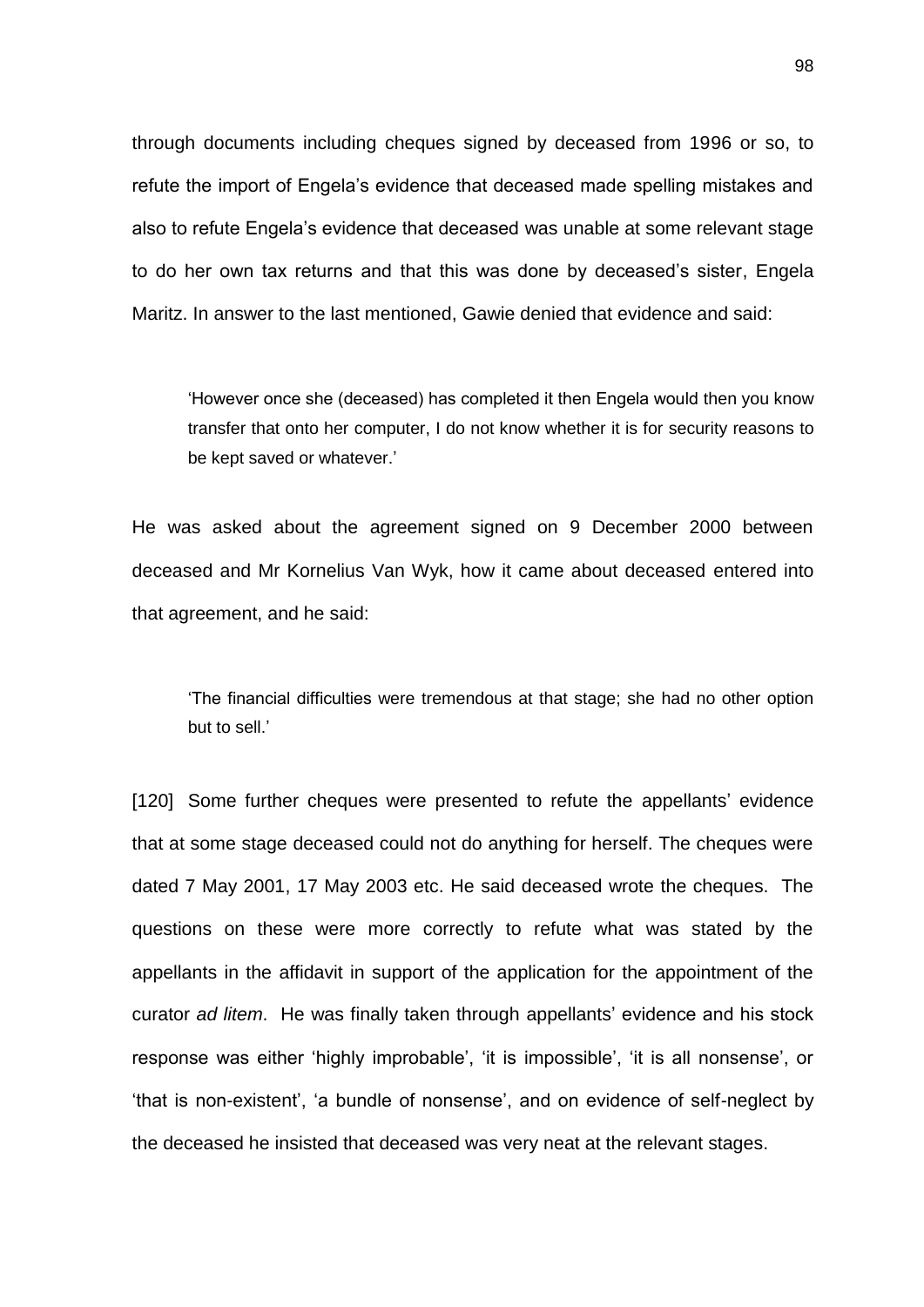[121] Gawie was the only family witness who would not admit that deceased and her husband were fair to all their children. Even on the issue whether the parents were consistently fair as far as giving their children animals; he said 'I cannot remember'. His admission in this regard was to the statement that deceased was referred to as the Iron Lady of Outjo. According to him she 'was a straight forward strong woman'. He, however, admitted to the statement in the joint will of deceased and her husband which in clause 3 provides that in the event that the parents should die simultaneously 'all the children would inherit equally'. His admission as to the fairness of his parents wherever made was grudgingly made even in regard to his, being assisted by his father to buy Onduri farm 'in the mid 80's or 1986'. But he admitted that it was his father's wishes 'that Frikkie should one day inherit Chaudamas after he, Wollie and Engela had been assisted. He also admitted that clause 1(a) of deceased's 1994 will (whereby Frikkie was to inherit Chaudamas), was according to his father's wishes.

[122] Significantly Gawie admitted that by the time the 1994 will was drafted he 'had already sold Onduri,' he 'had already moved back to Chaudamas and the trucking business in which he and Frikkie were involved had already been disposed of'. Onduri was sold in August 1994. He admitted he sold Onduri because he was 'in financial dire straits'. He said when he settled at Chaudamas he had livestock at the farm. He was also grudging about the deceased being an experienced farmer, his father's right hand, referring to her ungratefully as follows:

'. . . there is a difference between farming yourself and being there and watching how others farm. One can compare it to a truck driver, the one seated next to him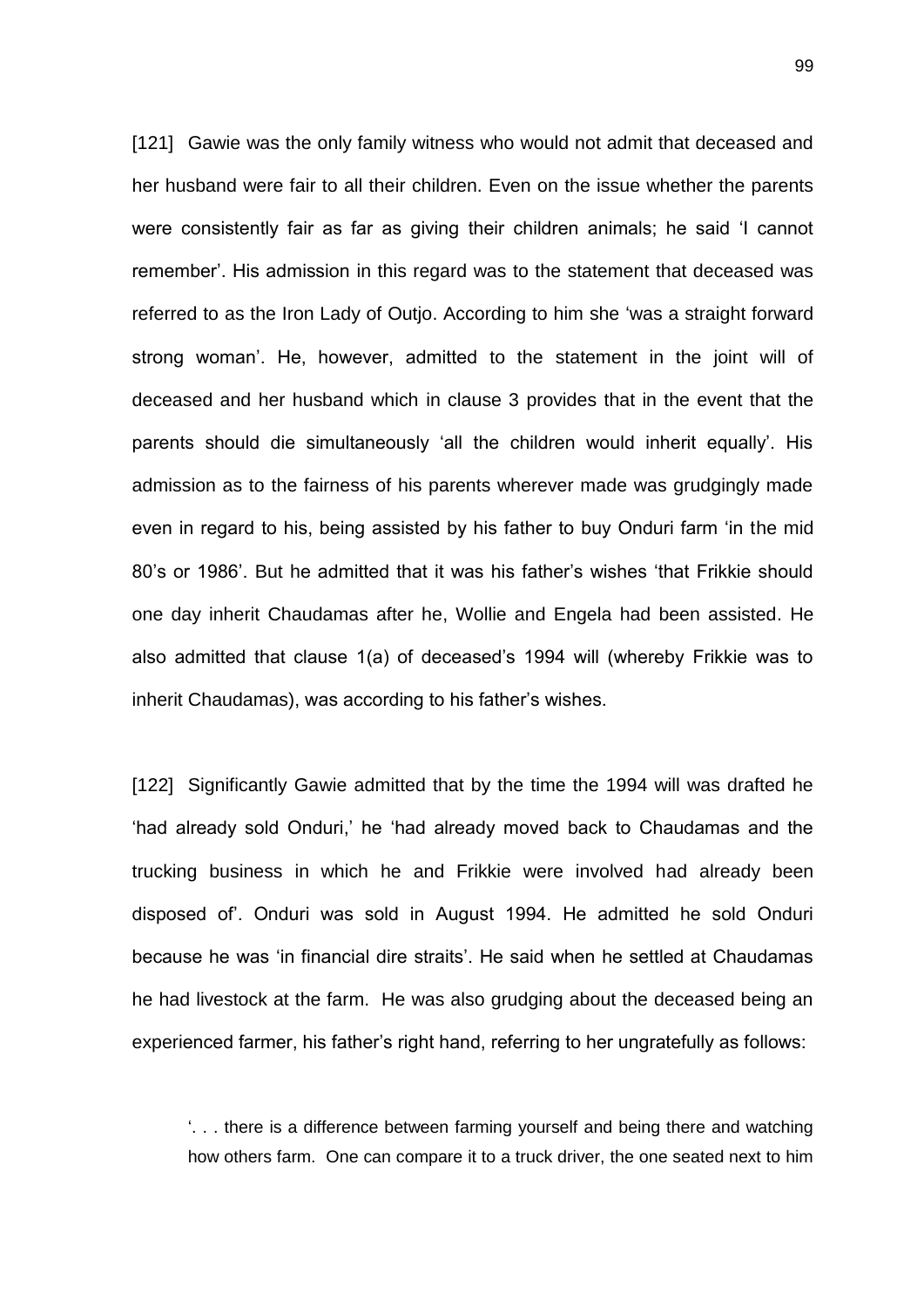only goes along with the driver, however he is acquainted with changing of flat tyres.'

When reminded of all his siblings' views about the deceased, he insisted he knew better. He said deceased's financial position went downhill long before he moved on to the farm Chaudamas. His disparaging remarks about deceased continued when he related how she supported him and his children:

'Yes my Lord, yes, we both supported each other. I worked for my mother and she, loved her grandchildren a lot. She took care of them, paid their school fees, took care of the meals and all of that, and she took very good care of them. She loved her grandchildren. And so I hunted for her and I made income for her through that. With the farming and the cattle, my mother was allergic to the sun and she could not stand in the sun for long or in the kraals.'

Later he claimed:

'I brought more in for her than what she gave out to me'.

All these claims despite admitting that after he had been at Chaudamas for six years deceased had no livestock left, whereas when her husband's estate had been finalised in 1993 the deceased 'started with five hundred and ninety two (592) cattle and two hundred and seventy (270) small stock' and also despite admitting, grudgingly, that deceased had paid his 'part of this policy that we have been hearing about in this matter.' He said he was aware that on a number of occasions Wollie asked Frikkie and Engela whether they would not buy Chaudamas as he was afraid deceased 'would lose the farm'. He deviously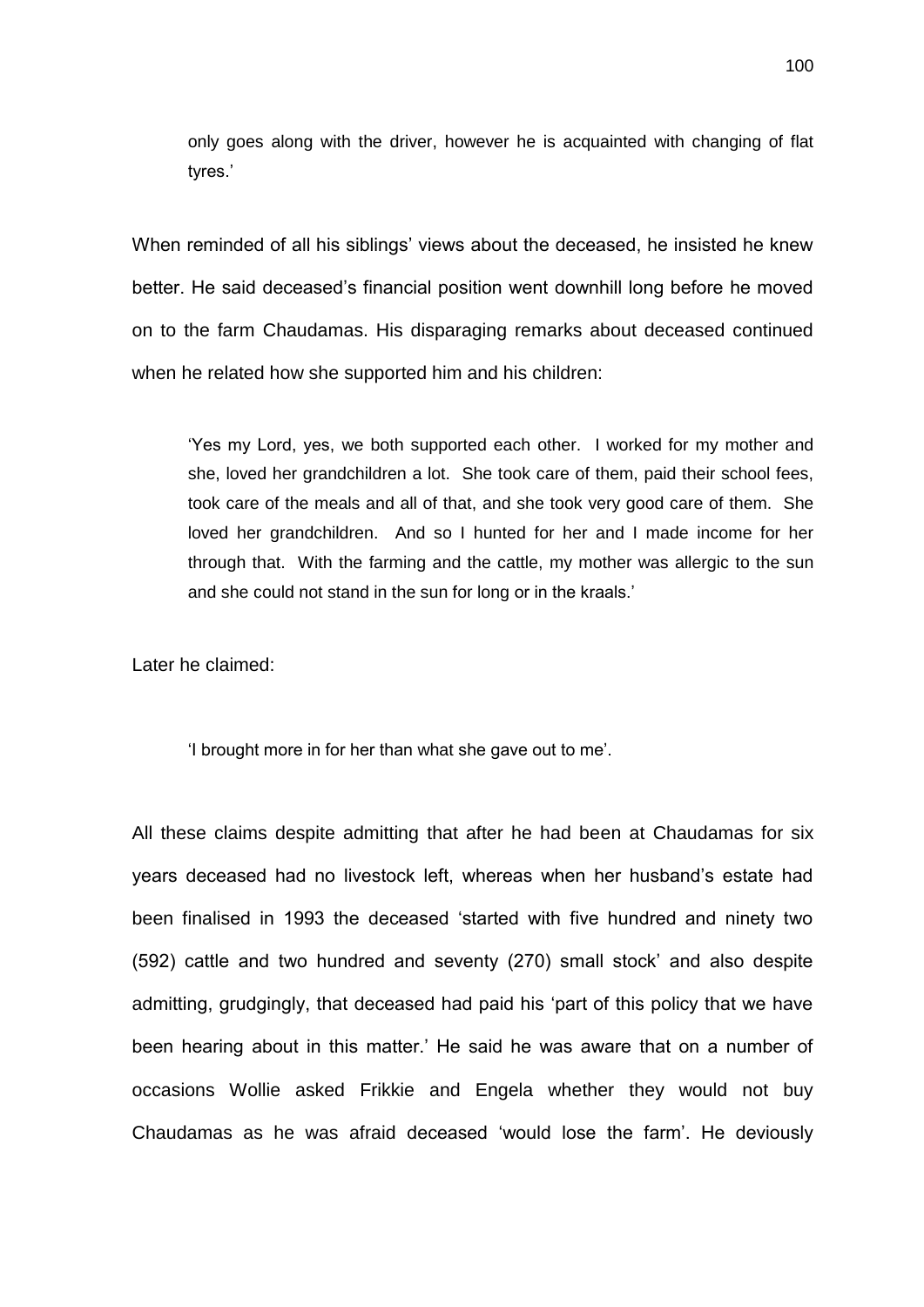admitted that he was not asked to buy the farm because he was not in the financial position to do so. He said:

'Wollie did not approach me first my Lord that is correct'.

He admitted he was not at the meeting with the deceased nor was Engela present in June/July 2000. What he said in his evidence-in-chief was not put to Frikkie to deny, namely that Frikkie had come to his house after that meeting and told him to make his calculations. He said:

'They were there with Wollie or his car, I cannot remember whose vehicle; but they passed by my house and as they drove by he said that, he yelled that out from the car's window'.

Asked if he was saying Wollie was there too, and he would have heard that, he answered, contradicting what he had just said:

'I cannot remember if Wollie was there also'.

The questions and answers continued as follows:

| 'Mr Dicks:        | Because Wollie did not mention anything about this either.        |
|-------------------|-------------------------------------------------------------------|
|                   | Can you explain that? $- -$                                       |
| First respondent: | I do not know whether he was asked, whether it was put to<br>him. |
| Mr Dicks:         | It was not, because we heard about it for the first time when     |

you testified. You see Mr Vermeulen there was no reason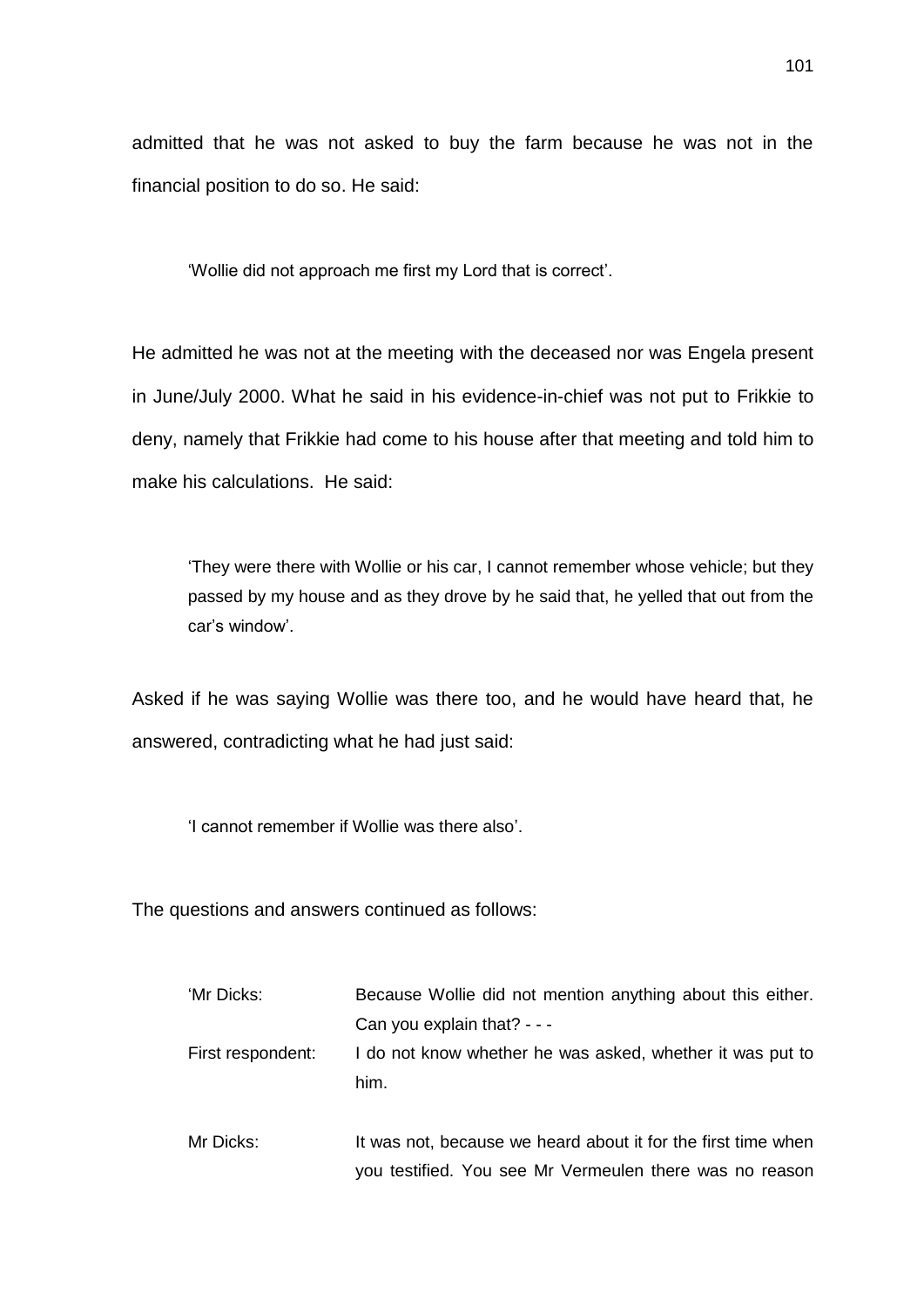|                | for your mother to be angry with Frikkie and I will put it to |
|----------------|---------------------------------------------------------------|
|                | you why $\frac{1}{2}$ say so. - - -                           |
| all a sent and | المتحدث والمستحل والمستحدث والمستحدث                          |

First respondent: I am listening.

Mr Dicks: He did not suggest that your mother sells her farm. That was Wollie's suggestion.

First respondent: But he wanted to buy the farm.

Mr Dicks: Those were not my instructions. My instructions are that he and Engela offered to settle your mother's debt with the banks but that the farm will stay on her name.

First respondent: My Lord before Frikkie went to my mother he came to me at the old house by the scrap yard, and he took from the scrap there and loaded that. . . . Then he said to me that if he obtains a market for meat then he would also hunt. And he said to me that the trucks and the implements he would then sell so that he could then pay the debt. I asked him whether mother knows about it. He said there is no choice. He wanted to buy the farm and he said to me all that they have is a piece of paper. The land or the farm will still be in my mother's name.'

Mr Dicks: Did you tell this to your legal representatives during consultation? First respondent: I cannot remember my Lord.'

[123] As Mr Dicks rightly pointed out, it was not put to Frikkie that Gawie met him before and after the meeting with the deceased. It will serve no purpose to go on exposing more contradictions in Gawie's evidence. Suffice it to say if you compare his evidence-in-chief to his evidence under cross-examination (with the additions thereto) you can easily see that he was lying. Even his evidence under crossexamination is full of contradictions that show that he was lying. I have earlier in this judgment referred to what I called stock answers given by Gawie when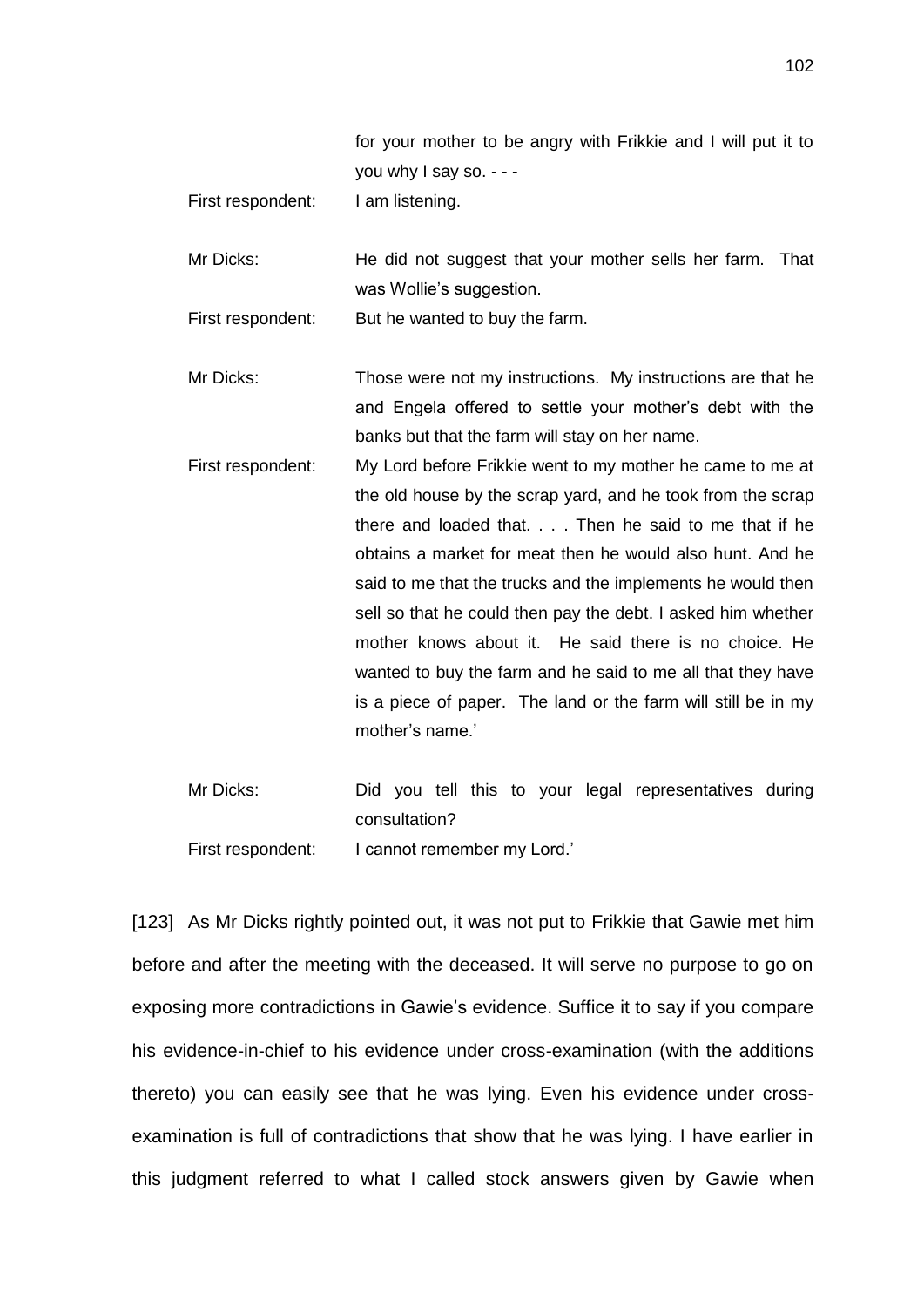incidents related by appellants' witnesses regarding change in the behaviour of the deceased were put to him for comment, such as for instance 'improbable', 'nonsense'. These answers were given without further comment. Apart from all this, Gawie resorted to giving new evidence when cornered, evidence which was never indicated he would give when those witnesses were cross-examined. Also in many instances he gave vague answers, clearly suggesting he was evading questions. For instance, he was asked if he had signing powers on deceased's account as alleged by appellants and his answer was:

'I am not sure. At that stage I do not think I had' or 'I can go back and check whether I had signing powers then but I do not think that I had.''

The allegation that he had signing powers on deceased's account was first made in the affidavit supporting the application for the appointment of the curator *ad litem* which application he was aware of and, according to him, about which he tried to do something.

[124] Although Gawie's evidence was that deceased gave her own instructions for the disputed will, he purported to give explanations for the provisions in the will–

- (a) Why Frikkie and Wollie were bequeathed the mouser rifle and the .22 rifle respectively;
- (b) Why Engela was not even mentioned and did not get anything;
- (c) Why Frikkie was no longer getting the farm Chaudamas; and
- (d) Why Wollie was no longer getting the farm implements.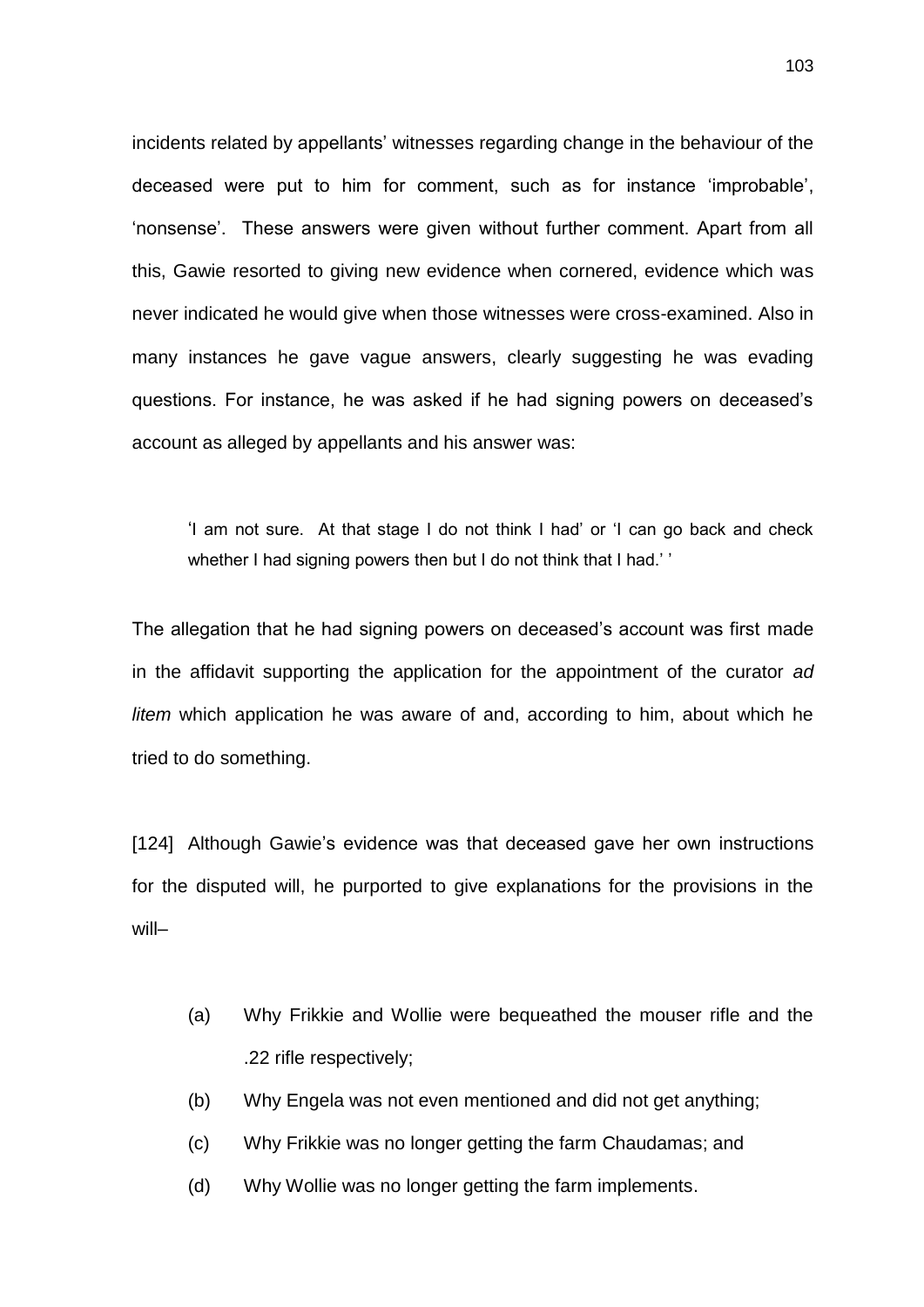This implies that the deceased discussed these provisions with him beforehand although when and where such discussion took place was not canvassed. He said that he was aware of the existence of the 1994 will but had not seen its contents before. He agreed though that the disputed will was a radical departure from the 1994 will. The disputed will did not specify which of the three grandchildren called Gabriel Jacobus Vermeulen was referred to in clause 3.5 thereof and Gawie's evidence that it was his son is based on deductions. It appears that De Koning was not made aware that there were three such grandsons either. Gawie said that he was not concentrating when deceased gave her instructions on this aspect of her will. This is surprising and appears as an effort to evade the questions. He denied what De Koning said namely that when he was giving instructions for the sale agreement he wanted an assurance that 'Frikkie would definitely then no longer inherit Chaudamas'. Of the two witnesses I prefer De Koning's evidence to that of his on that score.

[125] It was Gawie's evidence that Louisa Vermeulen took deceased to Dr Sieberhagen because he had noticed that she forgot to fill her batteries and, because of the report by the children that deceased was driving poorly in 2003. He did not notice the many changes Louisa Vermeulen related to the doctor though he said he saw deceased 'everyday basically'. He ended up admitting that he was not present when in July 2000 Engela found a dirty chamber pot under deceased's bed or when Engela found tins of condensed milk in deceased cupboards in June 2000. He gave the following nonsensical answer in this regard: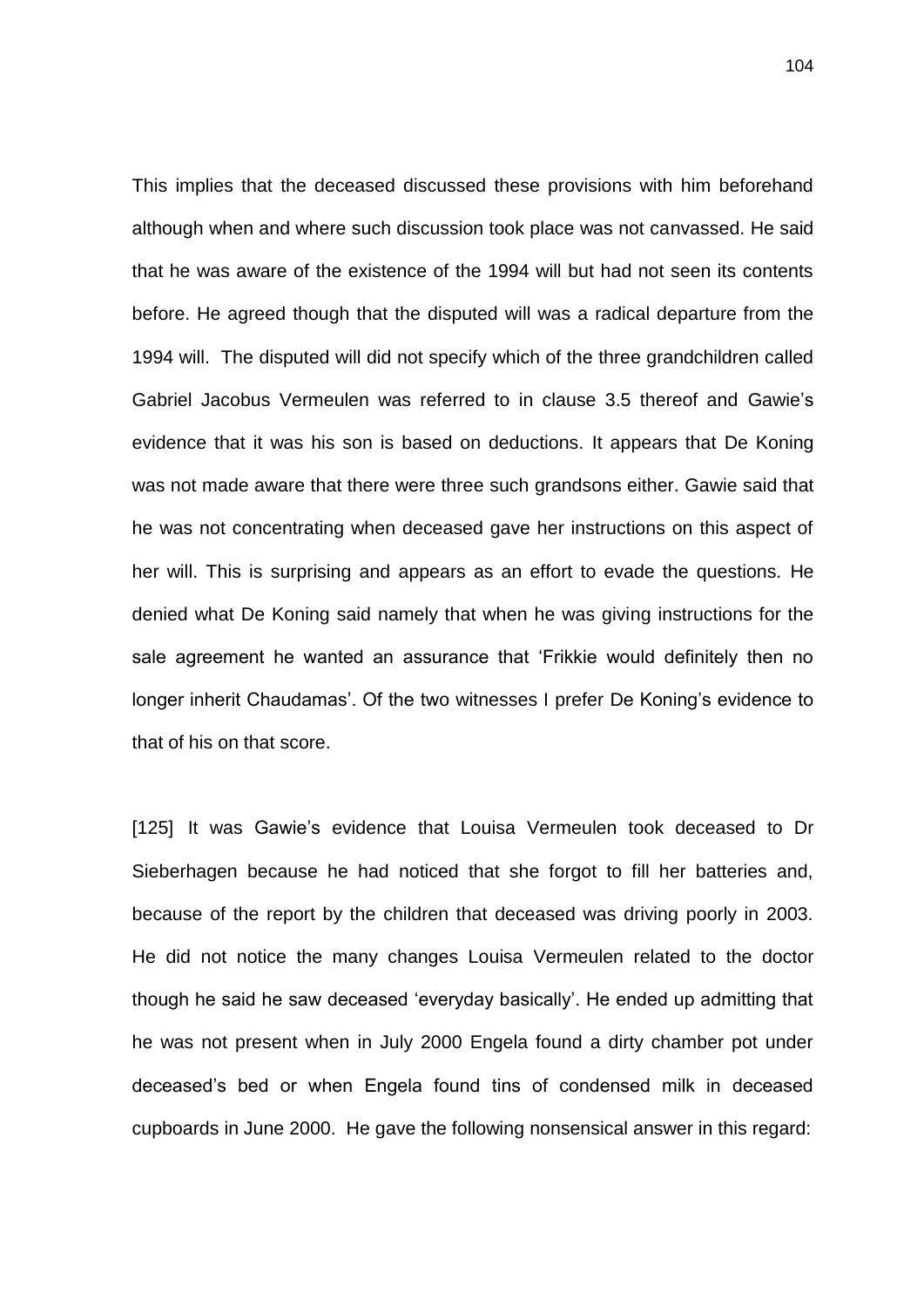'I was not present, because there was no such incident'.

He admitted that he did not witness the deceased getting into the bath tub and out without bathing herself as testified to by Engela. His explanation why Engela did not buy a camp as he suggested was also quite illogical. In connection with the dirty chamber pot incident, the following was specifically put to Engela in crossexamination:

'My instructions are that somebody was in fact present during that particular incident and that particular person who was present during that incident was the first defendant.'

The questioning about the chamber pot incident was repeated several times. At last it was said Gawie was present and;

'. . . will testify that this particular incident happened in December 2003 after your late mother was diagnosed with Alzheimer's and you came to fetch her.'

Engela clearly denied that and repeated that the incident was in July 2000. When Gawie came to testify, he was asked why he was saying the incident occurred in December 2003. As previously mentioned, he answered that he had telephoned Engela to come and fetch the deceased after the diagnosis by Dr Sieberhagen. He went on:

'When Engela came to fetch her I was together to assist her, packing her things, and then she saw that the maid had not taken out or removed the pot in the morning.'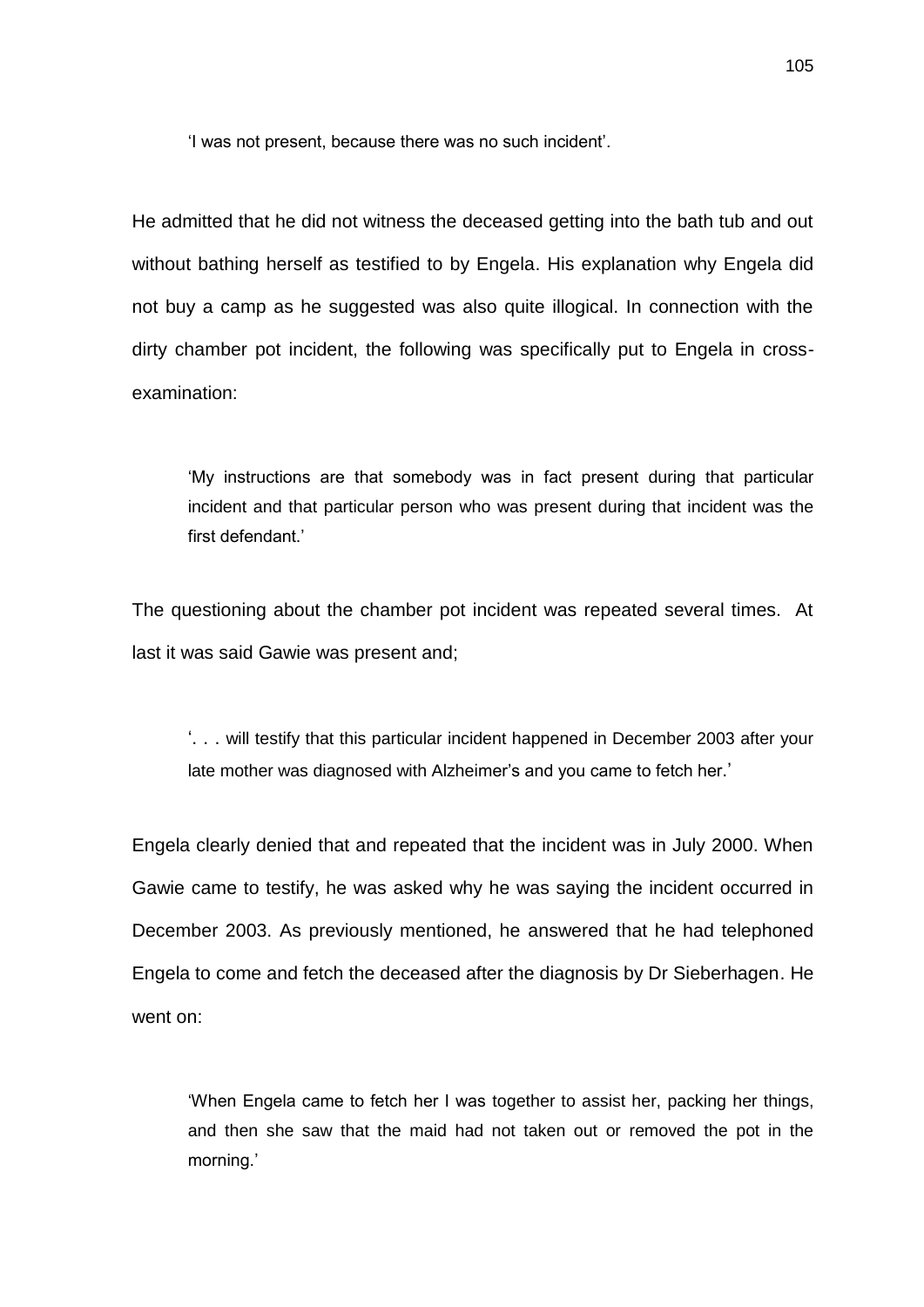This last statement was not put to Engela to admit or deny when she was crossexamined.

[126] It should be noted that although Louisa Vermeulen gave no dates of the observations she told Dr Sieberhagen she made about deceased's changed behaviour, the majority of her observations correspond or are similar to what Engela said she observed at various stages of deceased's life. I have already listed the observations Louisa Vermeulen relayed to Dr Sieberhagen in para [69] above.

[127] My consideration of the evidence as a whole convinces me on a balance of probabilities that Gawie's heavy financial dependence on the deceased was a cause of great concern on the part of the other children, including Wollie. The other children tried to do something to alleviate deceased's debt-ridden situation, of which, for whatever reason, Gawie was part of the cause. In para 58 of his judgment the learned trial judge said that deceased's reaction to the proposals of Frikkie and Wollie to lessen the deceased's dire financial situation had nothing to do with her testamentary capacity. I disagree. My disagreement is fortified by how Roper J treated a similar situation in *Lewin v Lewin, supra*. In that case the learned Judge first analysed the evidence regarding the testator's grievances against his wife, whom the testator had disinherited, and came to the conclusion

'. . . that the motives which led the deceased to disinherit the plaintiff were such as would probably not have had that result had it not been for the mental impairment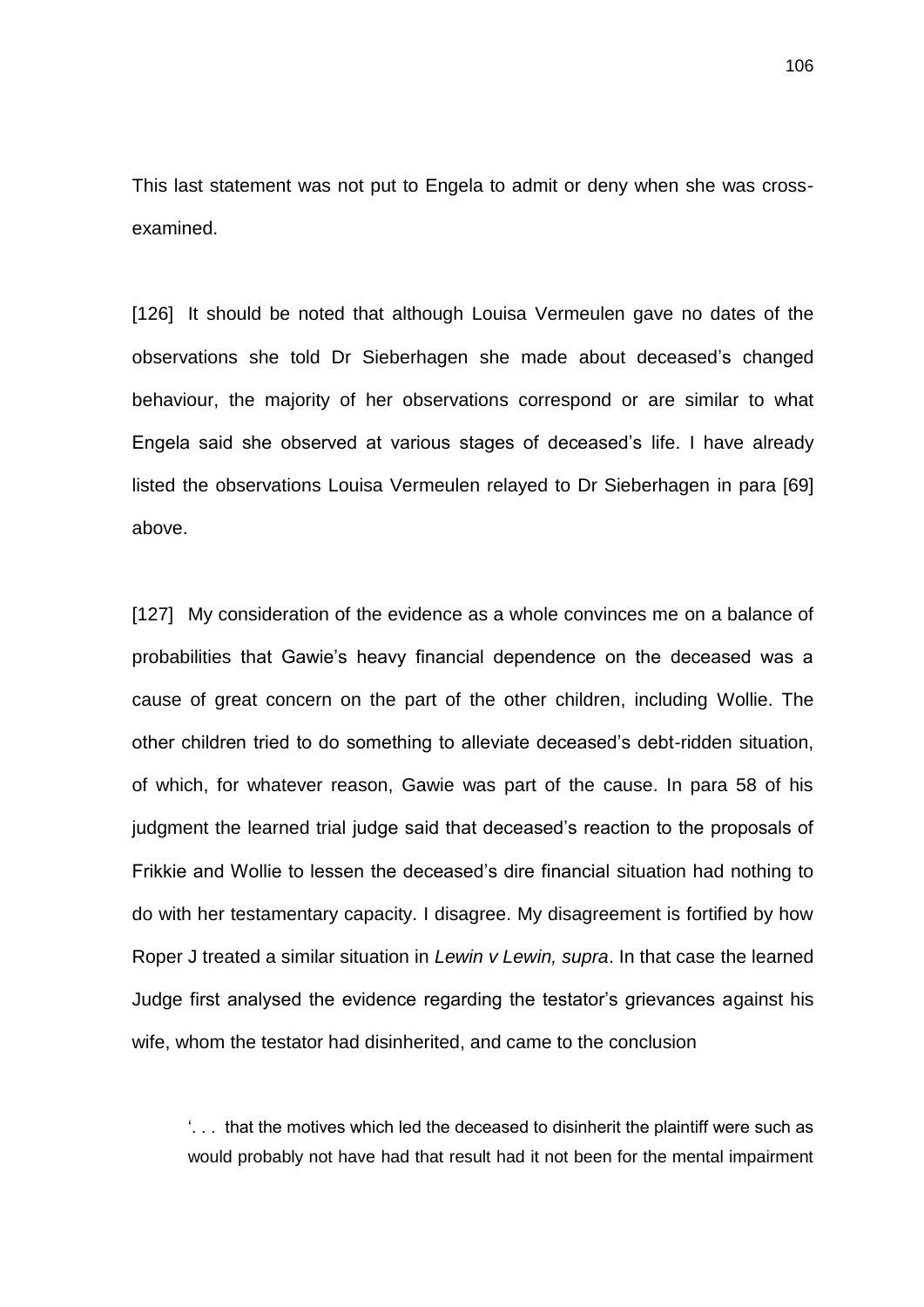and emotional disturbance associated with the aphasia which followed upon his stroke.'

Evidence had been given by a doctor (expert) in that case that 'the action of an aphasic to a grievance might be more extreme, and that it might result in an unreasonable reaction'. In the present matter the so-called motive for the deceased to change her mind and disinherit Engela, in particular, can only be described as extreme and unreasonable and would not have produced that result if one considers further that the deceased was diagnosed to be suffering from stage 2 of Alzheimer's disease already in 2003.

[128] In the *Lewin v Lewin* matter, the passage, I have already quoted therefrom in full context states at 253:

'According to the experts the degree of impairment of the intellect can only be determined in any individual case by an exhaustive and lengthy neurological examination, such as was never carried out in the case of the deceased. It was accordingly contended on behalf of the defendant that the plaintiff had not discharged the *onus* of proving that the deceased had no testamentary capacity when the disputed will was made. The Courts are, however, almost daily called upon to decide disputed issues of fact without the aid of scientific proof. When that is the case they must take such evidence as is put before them and decide the issue upon the probabilities.'

### The Law on testamentary capacity

[129] Section 4 of the Wills Act 7 of 1953 (the Act) provides:

'**4. Competency to make a will**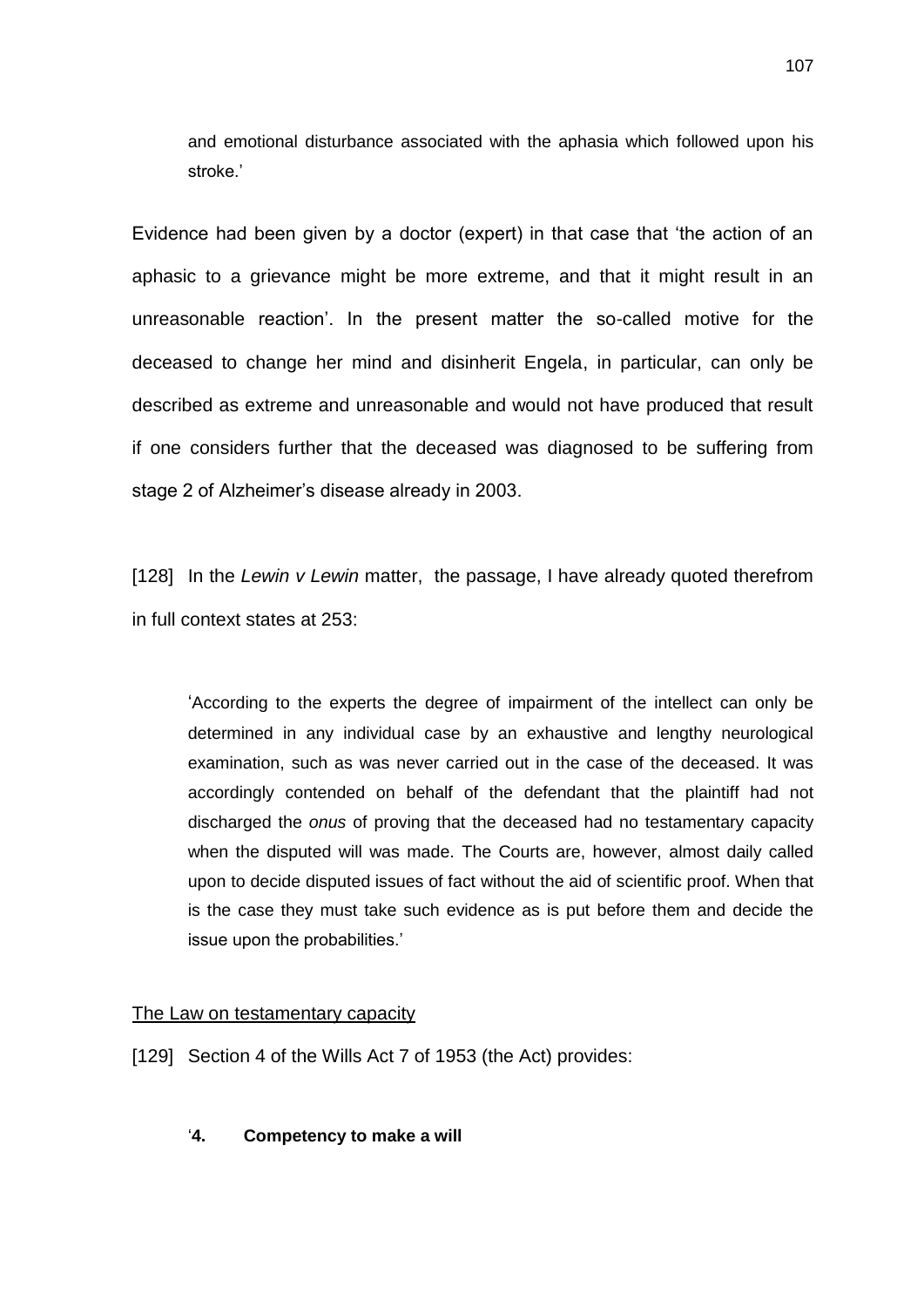Every person of the age of sixteen years or more may make a will unless at the time of making the will he is mentally incapable of appreciating the nature and effect of his act and the burden of proof that he was mentally incapable at that time shall rest on the person alleging the same.'

[130] Over the years a number of tests for testamentary capacity has been formulated. It is apparent that all these tests are an elaboration of the principles spelt out in s 4 of the Act. Because the parties in this matter accept these tests it may not be necessary to refer to all of them. It is the application of these tests to the facts of this matter as revealed by the evidence that is of cardinal importance. A classic statement of testamentary capacity was provided by Cockburn CJ in the English case of *Banks v Goodfellow* [1987] LR 5 QB 549 at 564. His Lordship explained the law as follows:

'[A] testator shall understand the nature of the act and its effect; shall understand the extent of the property of which he is disposing; shall be able to comprehend and appreciate the claims to which he ought to give effect; and, with a view to the latter object, that no disorder to the mind shall poison his affections, pervert his sense of right, or prevent the exercise of his natural faculties – that no insane delusion shall influence his will in disposing of his property and bring about a disposal of it which if the mind had been sound, would not have been made.'

[131] A further account of the concept was provided by Dixon J in *Timbury v Coffee* [1941] HCA 22 [1941] LR 66 277 where his Lordship said at 283:

'Before a will can be upheld it must be shown that at the time of making it the testator had sufficient mental capacity to comprehend the nature of what he was doing, and its effects, that he was able to realize the extent and character of the property he was dealing with, and to weigh the claims which naturally ought to press upon him. In order that a man should rightly understand these various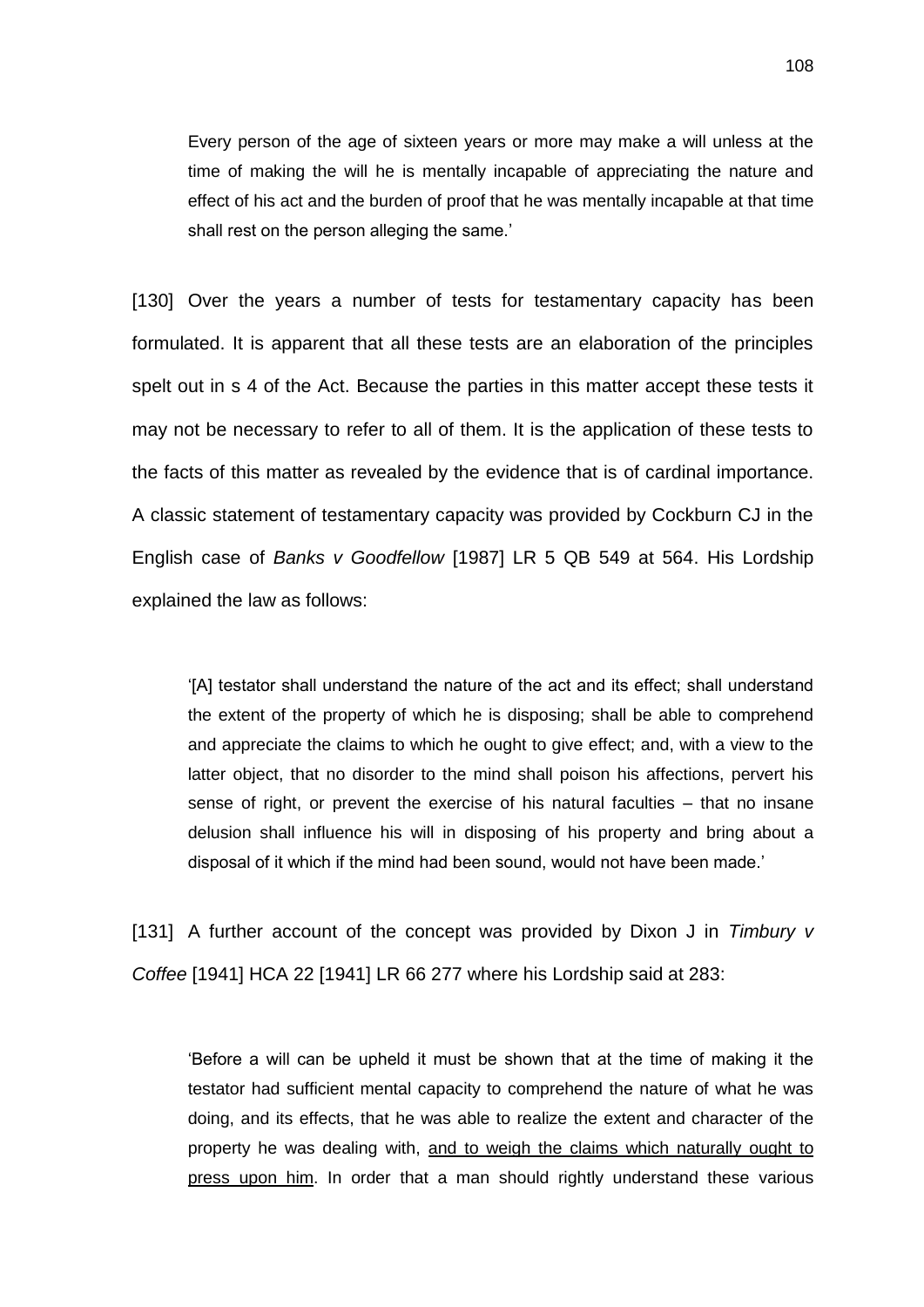matters it is essential that his mind should be free to act in a natural, regular and ordinary manner . . . "If a will rational on the face of it is shown to have been executed and attested in the matter prescribed by law, it is presumed, in the absence of any evidence to the contrary, that it was made by a person of competent understanding. But if there are circumstances in evidence which counterbalance that presumption, the decree of the court must be against its validity, unless the evidence on the whole is sufficient to establish affirmatively that the testator was of sound mind when he executed it."  $\ldots$  In the end the tribunal – the court or jury – must be able, affirmatively, on a review of the whole evidence, to declare itself satisfied of the testator's competence at the time of the execution of the will . . .'

[132] In the present matter the onus of proving that the testator was not capable of making a will remains on the appellants despite the court's order that deceased was incapable of managing her own affairs. See *Smith and Others v Strydom and Others* 1953 (2) SA 799 (T).

[133] I, with respect, accept, as the court *a quo* did, that the test for testamentary capacity is as stated in the South African Appeal Court case of *Tregea and Another v Godart and Another 1939* AD 16 at 49. There Tindall JA said:

'. . . in cases of impaired intelligence caused by physical infirmity, though the mental power may be reduced below the ordinary standard, yet if there be sufficient intelligence to understand and appreciate the testamentary act in its different bearings, the power to make a will remains. Voet (28.1.36) states that not only the healthy but also those situated in the struggle of death, uttering their wish with a half-dead and stammering tongue, can rightly make a will provided they are still sound in mind.'

[134] The judge *a quo* in this matter quoted the passage in *Bank v Goodfellow* where Cockburn CJ also stated the following at 568: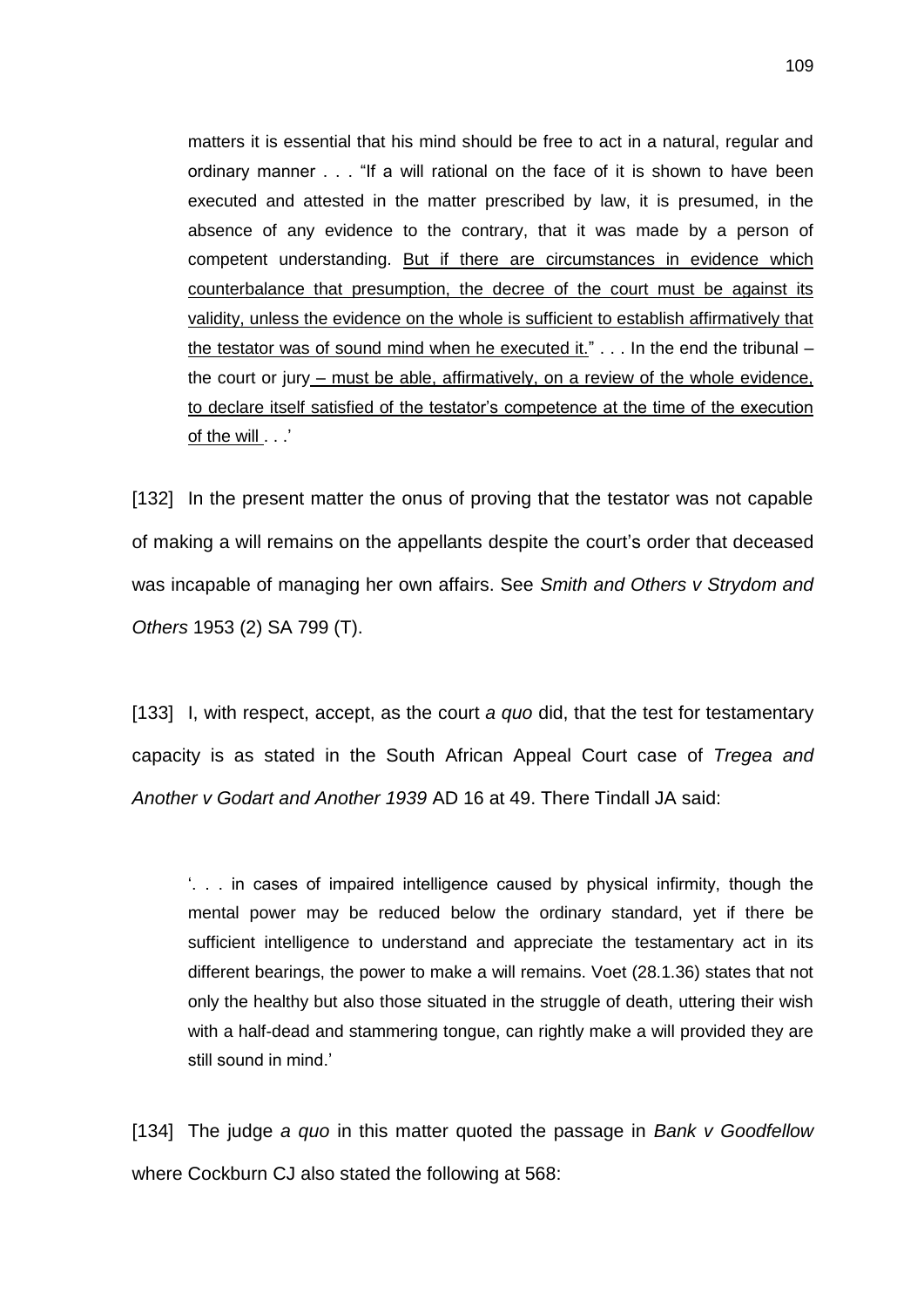'The testator must, in the language of the law, be possessed of sound and disposing mind and memory. He must have memory; a man in whom the faculty is totally extinguished cannot be said to possess understanding to any degree whatever, or for any purpose. But his memory may be very imperfect; it may be greatly impaired by age or disease; he may not be able at all times to recollect the names, the persons, or the families of those with whom he had been intimately acquainted; may at times ask idle questions, and repeat those which had before been asked and answered, and yet his understanding may be sufficiently sound for many of the ordinary transactions of life. He may not have insufficient strength of memory and vigour of intellect to make and to digest all the parts of a contract, and yet be competent to direct the distribution of his property by will. This is a subject which he may possibly have often thought of, and there is probably no person who has not arranged such a disposition in his mind before he committed it to writing. The question is not so much what was the degree of memory possessed by the testator as this: Had he a disposing memory? Was he capable of recollecting the property he was about to bequeath; the manner of distributing it; and the objects of his bounty?'

[135] The passage as quoted, with approval, by Tindall JA in *Tregea and Another v Godart and Another* at 49 ends up with the following sentence:

'To sum up the whole in the most simple and intelligible form, were his mind and memory sufficiently sound to enable him to know and to understand the business in which he was engaged at the time he executed his will?'

[136] In *Kirsten and Another v Bailey and Others* 1976 (4) SA 108 (CPD) at 110 Vivier AJ, referred to two cases i.e. *Harwood v Baker*, 3 Moo. P.C. 282 and *Battan Singh and Others v Amirchand and Others*, 1948 A.C. 161. In *Harwood v Baker* the testator made a will in favour of his wife to the exclusion of other members of his family, while suffering from a disease which affected his brain and impaired his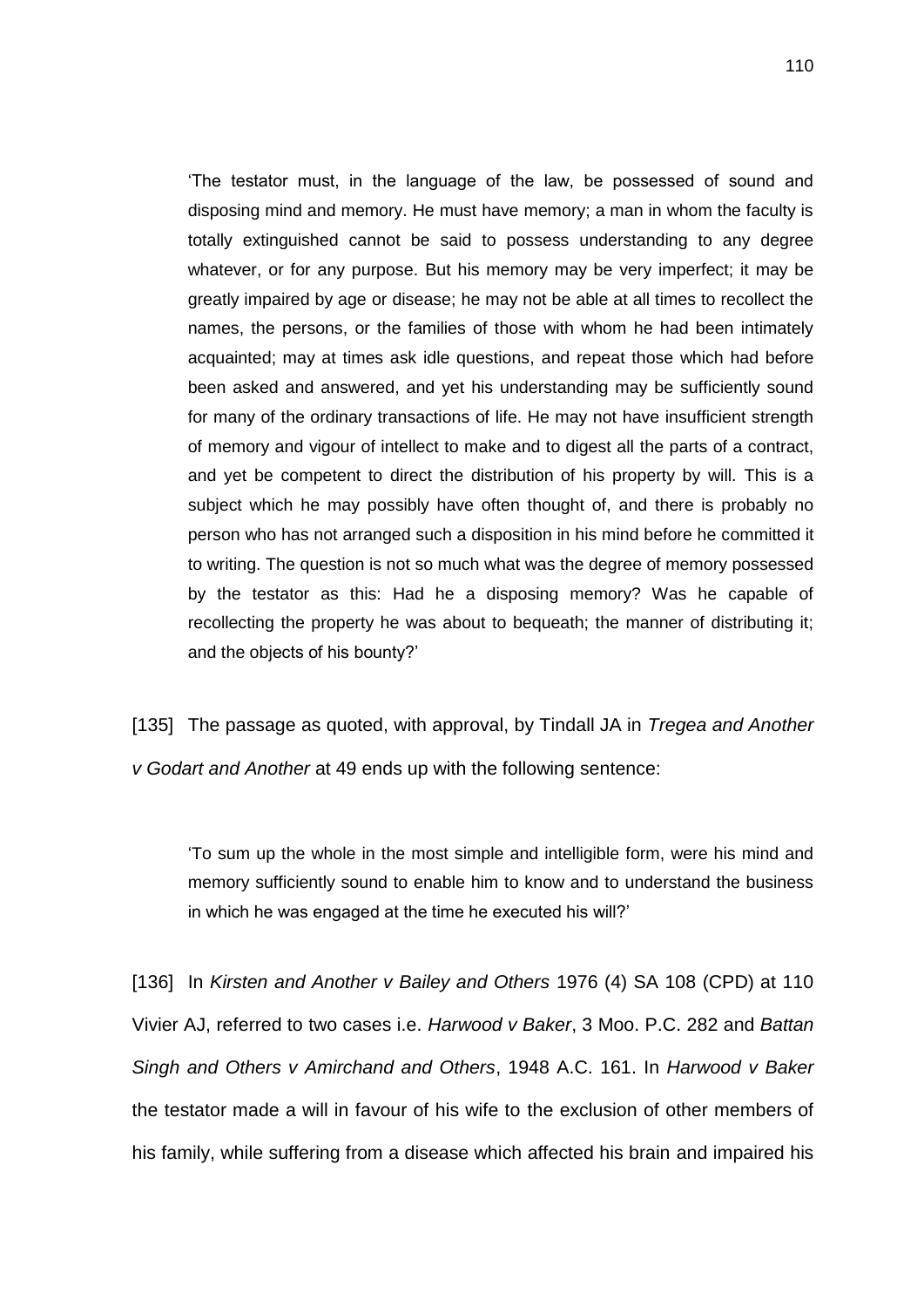mental ability, the learned judge quoted what Erskine J said at 290 of the report, namely:

'But their Lordships are of opinion that, in order to constitute a sound disposing mind, a testator must not only be able to understand that he is by his will giving the whole of his property to one object of his regard; but that he must also have capacity to comprehend the extent of his property, and the nature of the claims of others, whom, by his will, he is excluding from all participation in that property; and that the protection of the law is in no cases more needed than it is in those where the mind has been too much enfeebled to comprehend more objects than one, and most especially when that one object may be so forced upon the attention of the invalid as to shut out all others that might require consideration; and, therefore, the question which their Lordships propose to decide in this case is not whether Mr. Baker knew when he was giving all his property to his wife, and excluding all his other relations from any share in it, but whether he was at that time capable of recollecting who those relations were, of understanding their respective claims upon his regard and bounty, and of deliberately forming an intelligent purpose of excluding them from any share of his property.' (Emphasis added.)

In *Battan Singh and Others v Amirchand and Others* the testator, whose mental state was weakened through illness, left all his property to the respondents to the exclusion of his four nephews. At 170 of the report Lord Norman said:

'A testator may have a clear apprehension of the meaning of a draft will submitted to him and may approve of it, and yet if he was at the time through infirmity or disease so deficient in memory that he was oblivious of the claims of his relations, and if that forgetfulness was an inducing cause of his choosing strangers to be his legatees, the will is invalid.' (Emphasis added.)

[137] Vivier AJ also drew attention to *Lewin v Lewin* 1949 (4) SA 241 (T) where at 280 Roper J said: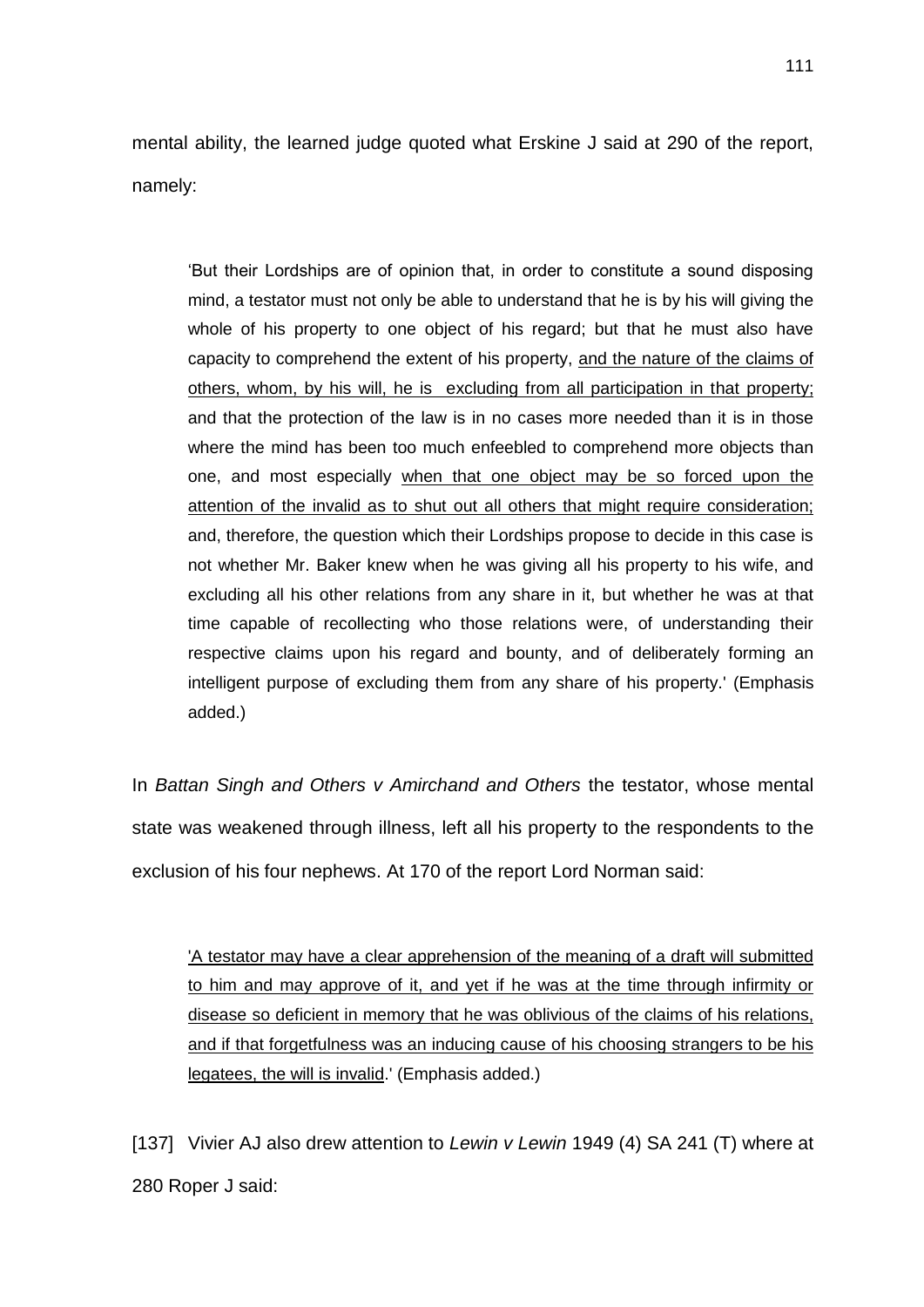$\therefore$  . It is abundantly clear from the authorities that it is not sufficient that the testator understood and intended the dispositions which he was making in his will (see on this point in our own Courts *Estate Rehne and Others v Rehne* (1930 OPD 80 at p. 91*); Lange v Lange* (1945 AD 332, at p. 342)); it is necessary further that he shall have been able to comprehend and appreciate the claims of his various relations upon his bounty, without any poisoning of his affections, or perversion of his sense of right, due to mental disorder; and generally, to use the language of the American case referred to by COCKBURN, C.J., that he shall have had the ability

"clearly to discern and discreetly to judge of all these things, and all those circumstances, which enter into the nature of a rational, fair and just testament".' (My emphasis.)

[138] It is also quite clear that *Banks v Goodfellow* and all the other cases referred to above propound several tests of capacity, each of which, separately, has to be satisfied for a will to be regarded as valid. In the present case sight must not be lost of the fact that the disputed will in many respects presents a remarkable departure from deceased's earlier will, the 1994 will. Nor must the diagnosis of Dr Sieberhagen be forgotten, that in 2003 the deceased was already suffering from Phase II of Alzheimer's disease, or his description of the various stages of the disease or his evidence that the capacity of a testator suffering from Alzheimer's disease is affected in Phase I. The doctor's diagnosis was not challenged.

[139] Lastly, in *Lerf v Nieft NO and Others* 2004 NR 184 (HC) at 190J van Niekerk J referred to a dictum in *Harlow v Becker NO and Others* 1998 (4) SA 639 (D) at 644A-B where it was stated as follows: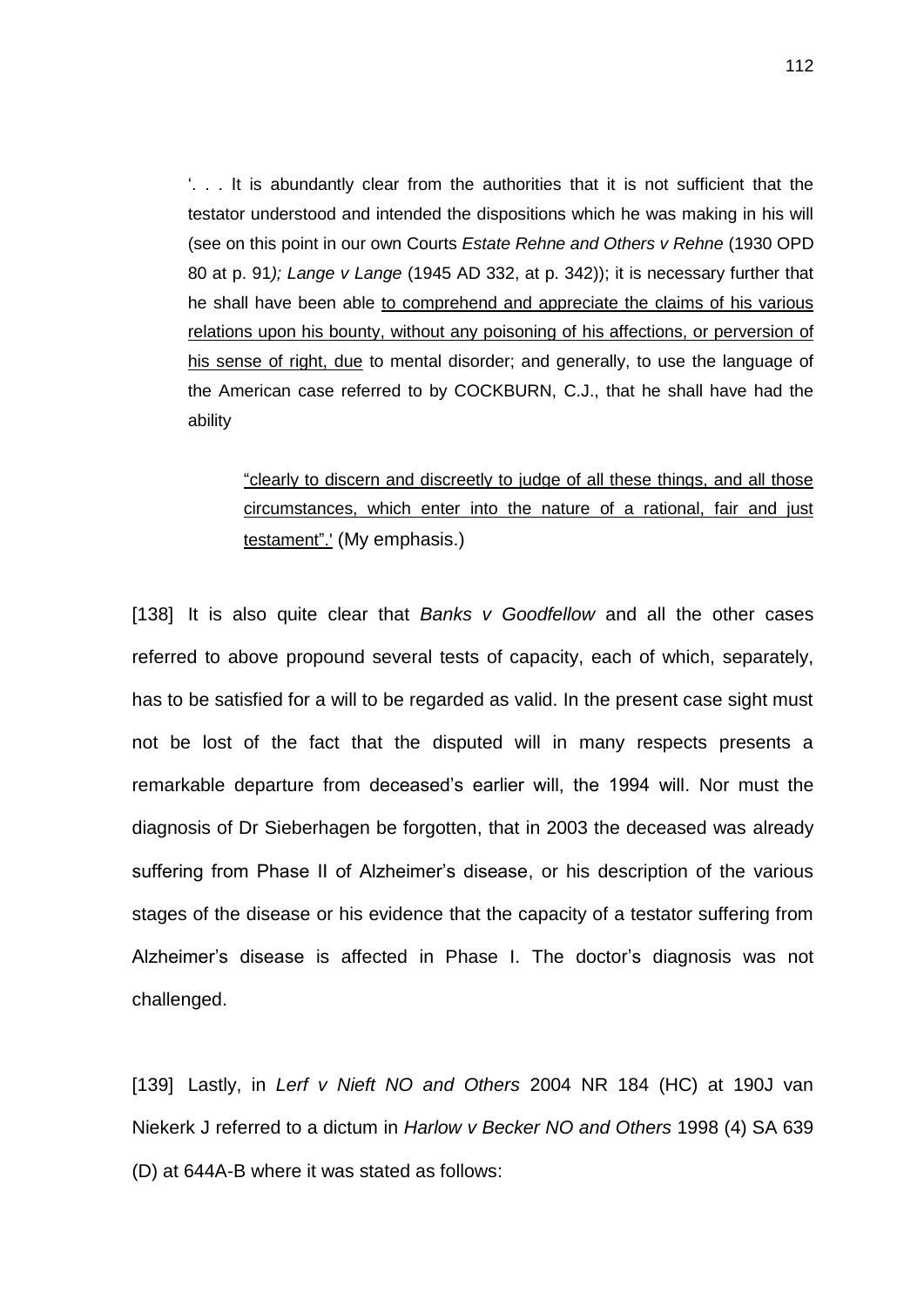'Obviously, it is a prerequisite to the execution of a valid will that the person who executes the will has to intend it to be his will. But the mental capacity or competency to execute a valid will embraces more than a mere intention on the part of the testator that the draft will to which he puts his signature should be his will. He may appreciate the meaning of the document and approve of its contents and yet may lack the understanding or mental capability necessary for the execution of a valid will.' (Emphasis added.)

After an examination of the case law on the point Van Niekerk J then proceeded to express the Court's view on the matter as follows at 191B-C of her judgment:

'In order to show that the deceased in this matter did not have the necessary mental capacity it must be shown that he failed to appreciate the nature and effect generally of the testamentary act; or that he was at the time unaware of the nature and extent of his possessions; or that he did not appreciate and discriminate between the persons, whom he wished to benefit and those whom he wished to exclude from his bounty; or that his will was inofficious in the sense that it benefited persons to the exclusion of others having higher equitable claims to the estate. (See *Cloete v Marais* 1934 EDL 239 at 250.)'

## The court *a quo'*s judgment

[140] Considering the evidence which I have analysed above, it is surprising that in para 46 of his judgment the learned judge *a quo* came to the conclusion that 'the evidence of the defendants and witnesses named who corroborated each other in most instances are on a balance of probabilities more acceptable than that of the plaintiffs in regard to the changes and incidents', whatever that means. If that is meant to give a blanket cover of credibility to the evidence of the witnesses called on behalf of the respondents, I beg to differ. To begin with the evidence analysed above in this judgment shows that the only area where respondents'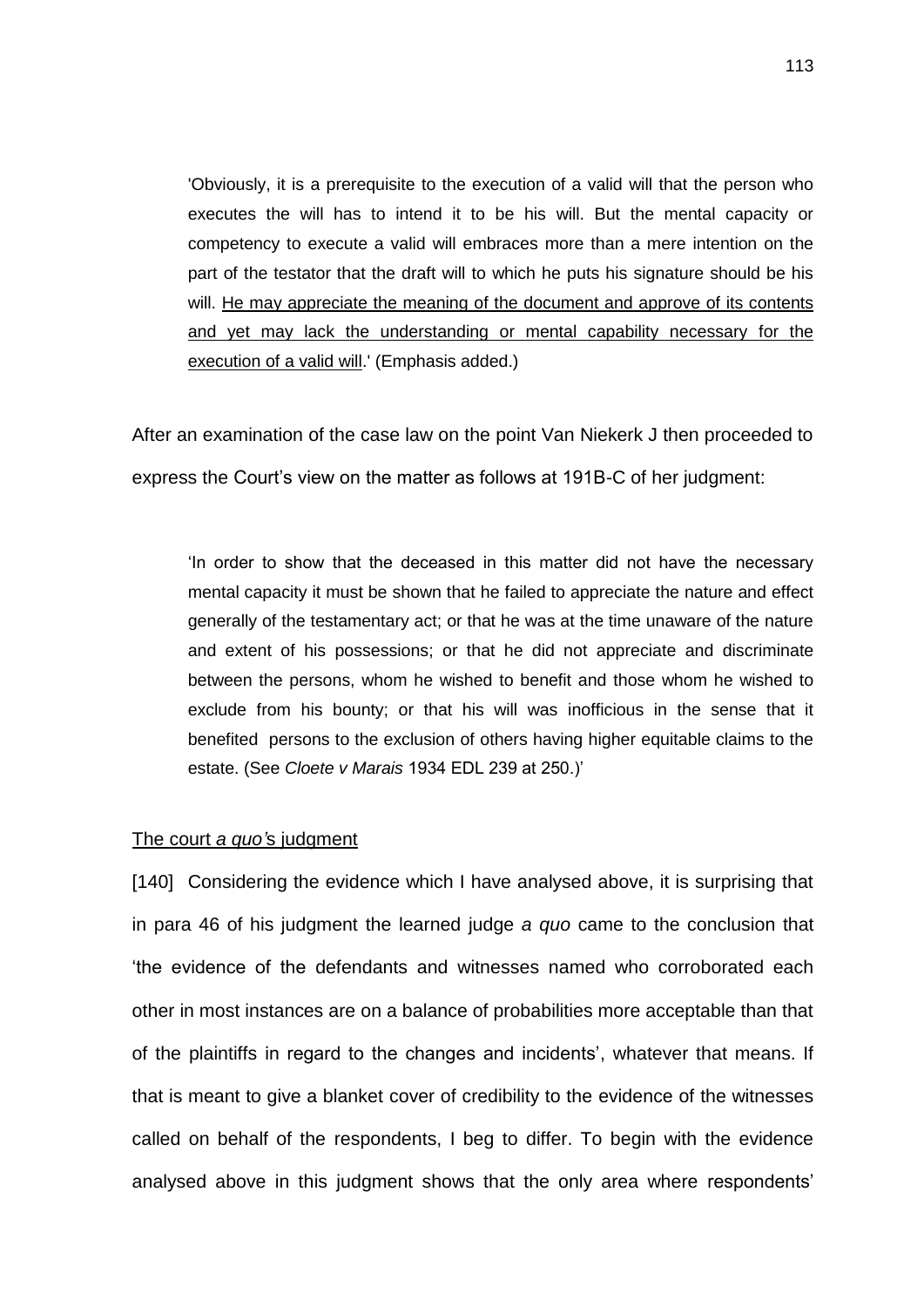witnesses seem to corroborate one another is the claim that deceased's problems (the changes in her conduct etc.) only started in 2003 or after Dr Sieberhagen's diagnosis of deceased as in Phase II of Alzheimer's disease. With respect, I find the conclusion that respondents' witnesses corroborated each other in this respect is not supported by the evidence at all. The evidence shows that respondents' witnesses either admitted that the incidents related by appellants in regard to deceased's changed or changing behaviour occurred, but, unconvincingly, sought to explain away such changes, or allege that the incidents happened on different dates or in some unspecified manner, or deny that the incidents happened at all; respondents' witnesses do not corroborate each other in such explanations. Secondly, with respect, I find the points mentioned by the judge *a quo* as support for his conclusion to be mere makeweights. I comment on them seriatim -

(a) 'The plaintiffs allege that they (in particular the second plaintiff) notices a deterioration in the behaviour of the deceased, the upkeep of her garden and house, her personal hygiene and grooming since 1993 and more pronounced since 1998 and during 2000, yet they did nothing in that regard.'

The affidavit was sworn to on 21 January 2001. In para 6 thereof, to repeat, first appellant stated:

'With the benefit of hindsight I now realise that soon after the death of my father my mother's mental well-being began to deteriorate. I do not think any of us children observed the aforegoing, probably due to our inexperience in this regard. It has only been over the past three years that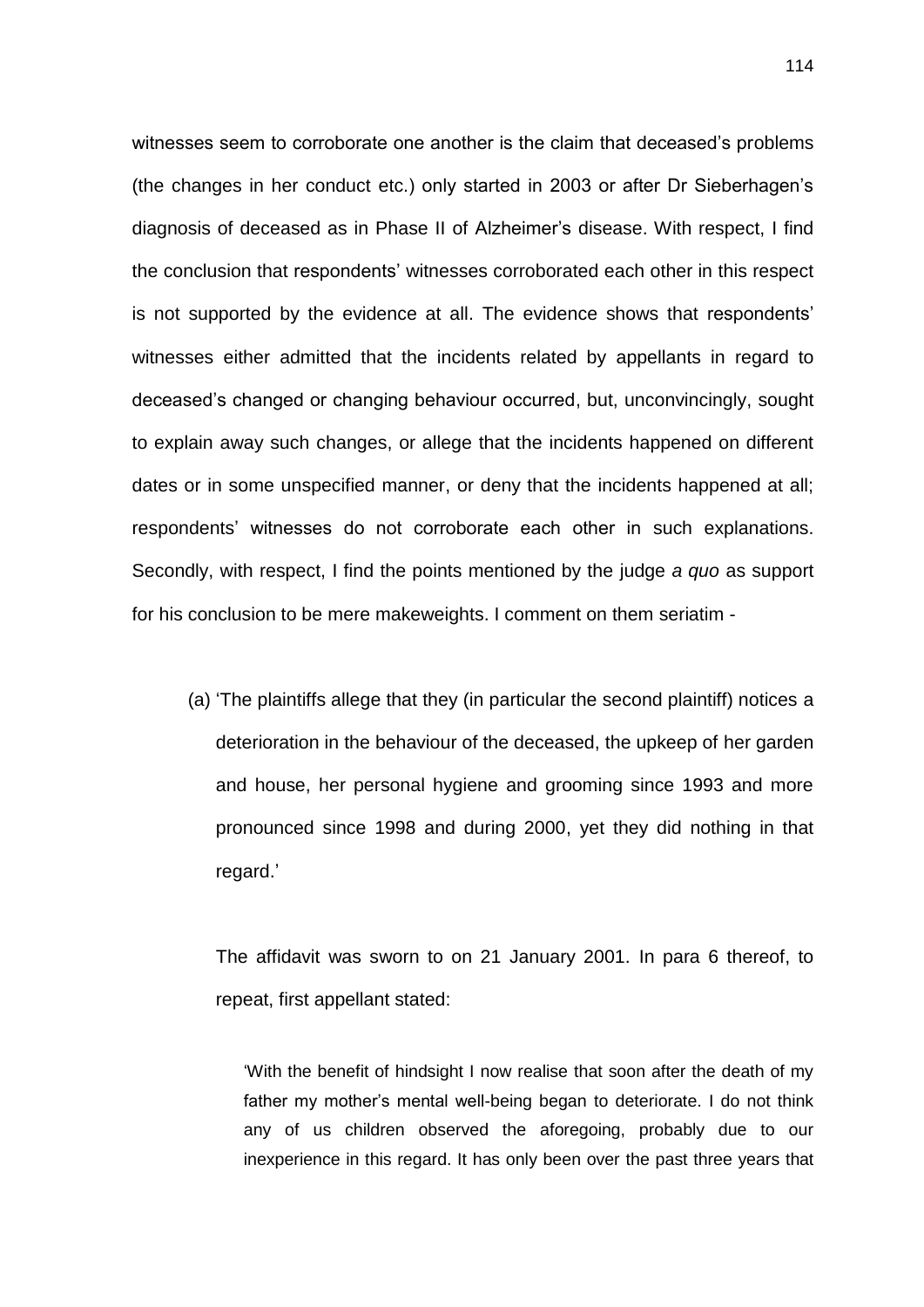particularly my sister, Engela, has noticed a marked deterioration in the patient's mental capability and capability of managing her own affairs.'

That was after Dr Sieberhagen's diagnosis of the deceased on 23 November 2003. What first appellant said is in line with Dr Sieberhagen opinion, *inter alia*, that '. . . the diagnosis of Alzheimer's disease is dependent upon the behaviour of the patient, which is often only detected when the illness has already progressed to the point where treatment would have very little effect'. In the light of all this with respect, the remark by the judge *a quo* that appellants did nothing is simply gratuitous.

(b) 'The first plaintiff (supported by the second plaintiff) unequivocally states in his founding affidavit to the application to appoint a *curator ad litem* that for the past 3 years these changes in the behaviour and person of the deceased had been observed.'

The evidence shows that this was also the case with other members of the deceased's family. Obviously the words stressed by the court *a quo* are quoted wrongly and out of context. In any case how this supports the court's decision is beyond my comprehension. Dr Sieberhagen's unchallenged opinion on how lay persons close to an Alzheimer's patient come to realise what is happening is apposite in this regard.

(c) 'The application for the appointment of a curator *ad litem* was based on the fact that the deceased did not have the ability to manage her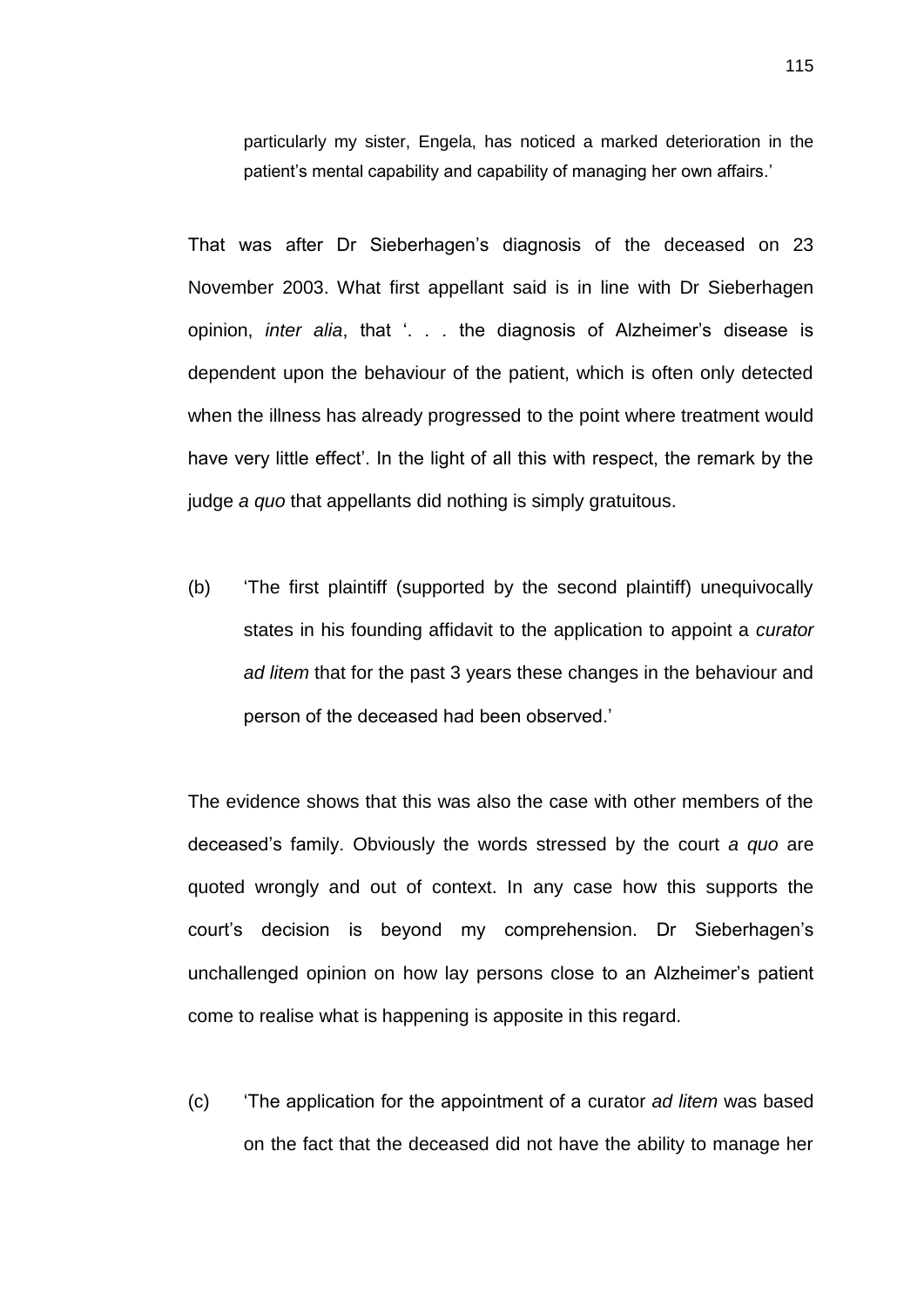own affairs and not that she was of unsound mind. The court only declared her to be unable to manage her own affairs.'

That application is neither here nor there. What appellants were required to prove is what they allege in the particulars of claim in this matter.

(d) 'Ms Louisa Vermeulen took the deceased to Dr Burger and when he referred her to Dr Sieberhagen, she accompanied her to Dr Sieberhagen.'

I fail to see how the fact that Louisa Vermeulen took the deceased to Dr Burger or accompanied her to Dr Sieberhagen supports the blanket conclusion reached by the court *a quo* on the credibility of respondents' witnesses.

(e) 'The undisputed evidence of the seventh defendant is that the deceased drove them (grandchildren) regularly to school on Monday and fetched them on Fridays and the first indication of any deterioration in her mental condition was when they became concerned of her driving skills during 2003.'

That may be so, but Dr Sieberhagen was specifically asked a question in connection with that, namely: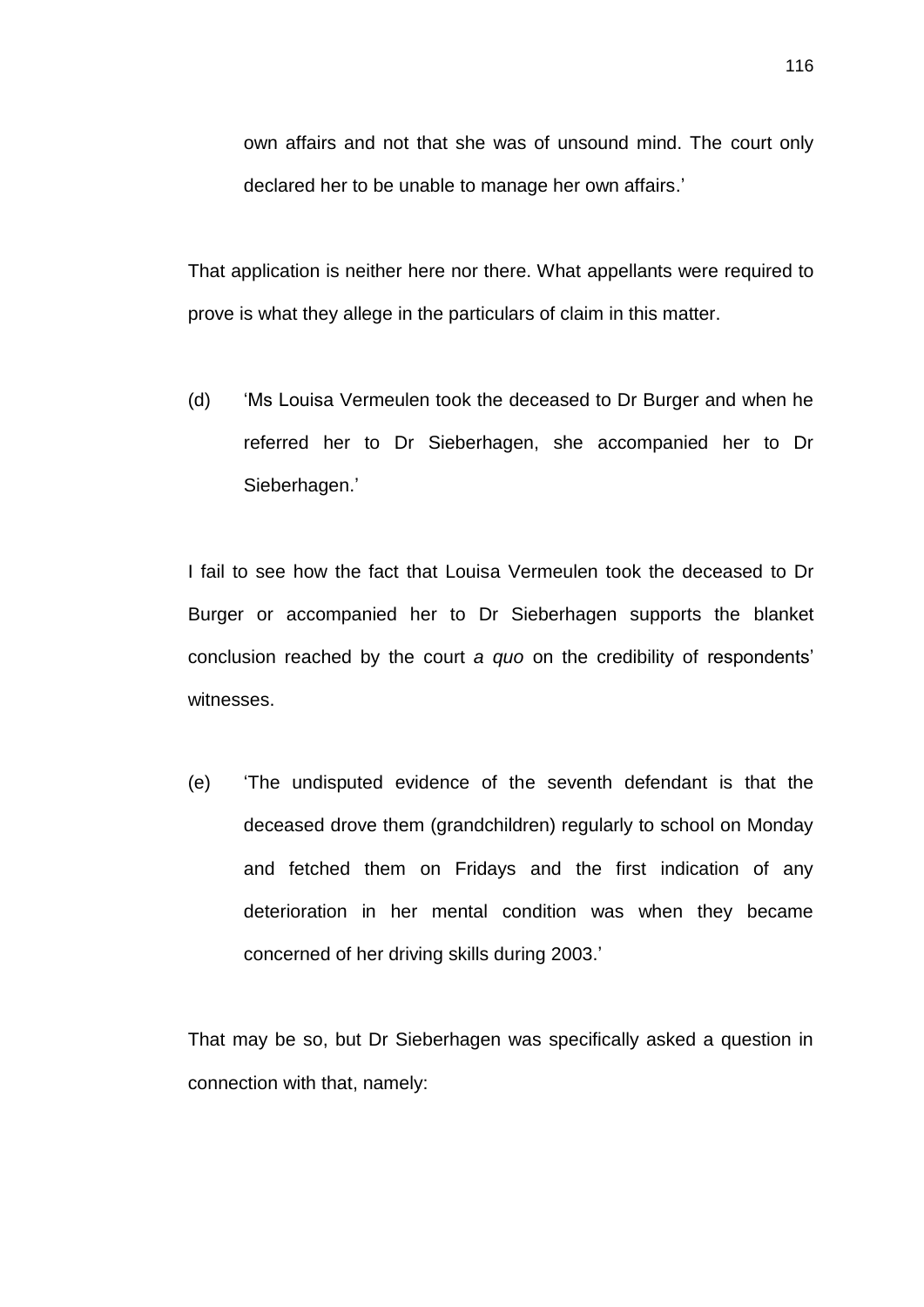'. . . the evidence will be that in 2003, that she still drove a motor vehicle. . . Would that be an indication that (she) does not have Alzheimer's disease? Can you comment on that?'

He replied as already noted and I repeat: 'My comment will be that the US had a President who had Alzheimer's and he could govern the country. Alzheimer's disease does not disable one to the extent that you cannot drive a motorcar because it is a routine action that this person has done for many, many years. So, she does not need much of an IQ to do that'.

So that evidence albeit undisputed does not prove that the deceased did not have Alzheimer's disease before 2003 or that the disease did not affect her mental capacity before 2003.

(e) 'Only after the deceased's death in 2007, more than 6½ years after the disputed will was executed and when the appellants discovered that there was such a will, did they commence legal proceedings in 2008 on the basis that the deceased was not mentally capable to execute the 2000 will.'

How this supports the court *a quo'*s finding, to say the least, also passes my understanding.

With respect, I conclude that the criticism of the appellants by the learned trial judge, bolstered by the points  $(a) - (f)$  above, was based on specious reasoning.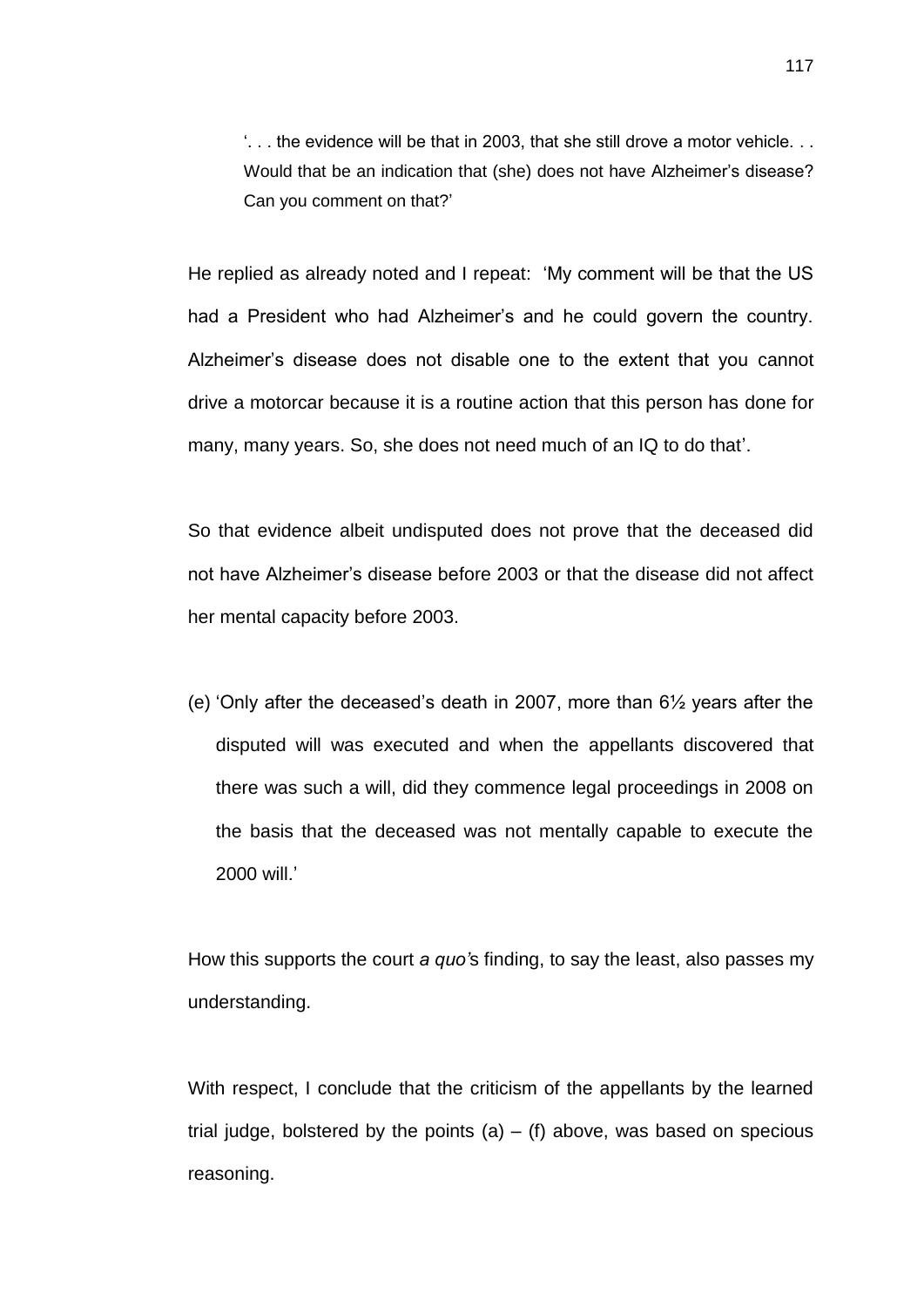[141] The learned judge *a quo*, with respect, did not analyse the evidence of all the witnesses in detail or individually or as I have done in this judgment. He merely summarised the evidence, including that of Dr Sieberhagen. I find this approach fraught with danger in that thereby one may put oneself in a situation where one is unable to focus on particular aspects of the evidence that may have a very significant bearing on the issues; I think this happened in this case. This is particularly so in a case like the present where one, in the absence of direct medical proof, has to rely on probabilities. The judgment *a quo* reflects this lack of focus in a number of respects. For instance –

(a) In para 41 (i) the court *a quo* states:

'Despite the evidence of the first and, in particular, the second defendant to the effect that the deceased's behaviour revealed strong indications that she was not *compos mentis* before August 2000, neither of them discussed it with other family members, or the family doctor, Dr Burger, or did anything about it in terms of having the deceased medically examined.'

Apart from incorrectly referring to second respondent, the time when the appellants should have had the deceased medically examined is not indicated. According to Louisa Vermeulen none of the family members (including the respondents, it would seem) were able to do anything of that nature until only in 2003.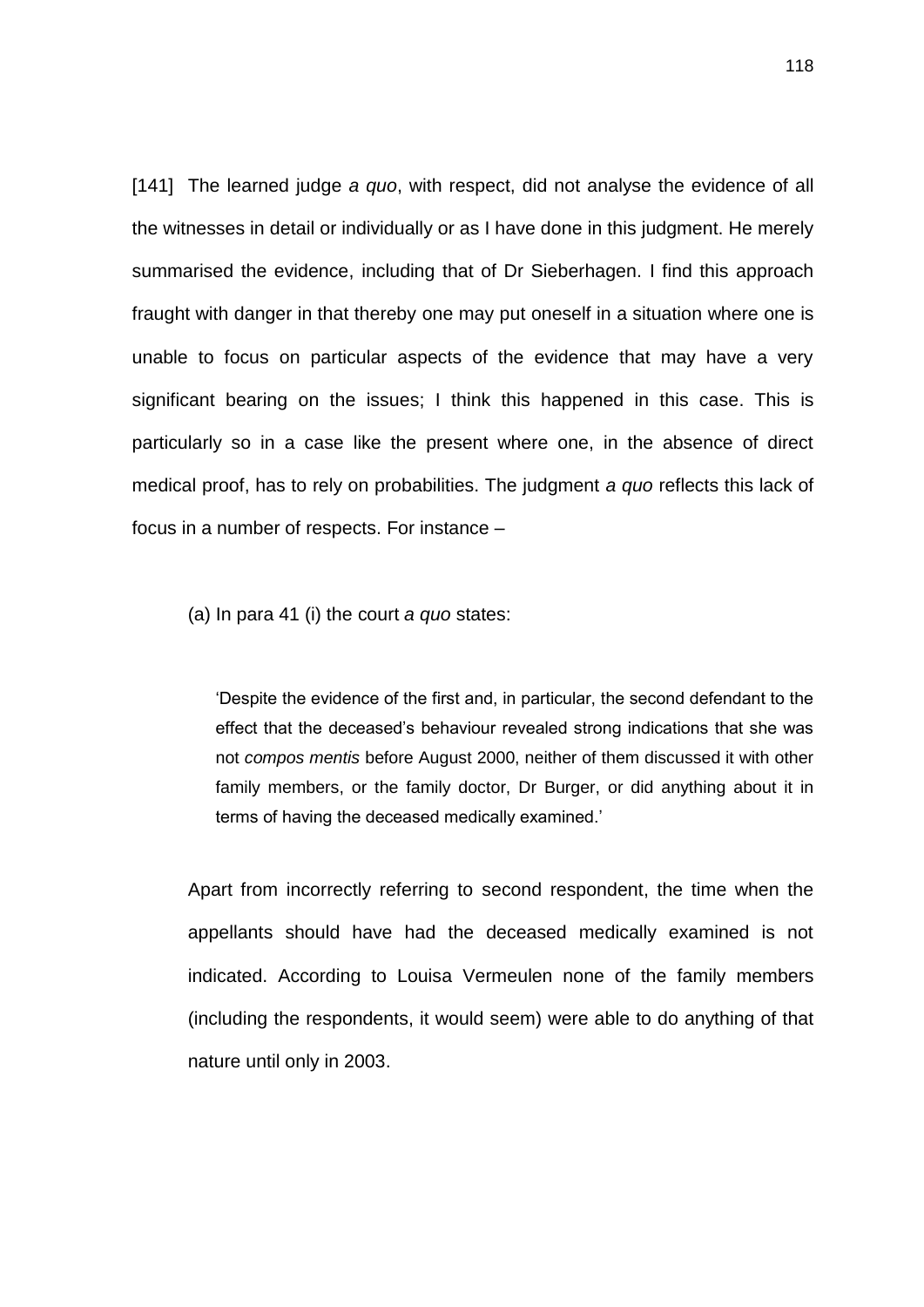- (b) There is no mention or consideration of the two important statements by Mr de Koning (quoted above) under cross-examination, which statements cry out for interpretation as to what deceased and Gawie were up to when giving their instructions to him or why the deceased would have her will drafted in that manner, and why the first respondent took the deceased to Otjiwarongo, to his own lawyer, instead of to Outjo to Mr Dawids, the lawyer who had dealt with her and her husband before.
- (c) Then there is the misdirection on facts regarding the meeting in June or July 2000 between Frikkie and Gawie and the deceased which in para 58 of the judgment *a quo* the court relied on to explain the deceased's radical change of intentions. The radical departure of the disputed will from the deceased's 1994 will also cry out for interpretation. (See *Nicholson's* case, at 51.)

[142] The court *a quo,* as already mentioned, also merely summarised the evidence of Dr Sieberhagen. While I have no problem with the summary per se, the difficulty is that the summary does not mention important statements of opinion by Dr Sieberhagen as to the testamentary capacity of the deceased. These opinions are quoted above in this judgment. The one quotation of what Dr Sieberhagen said that the court *a quo* refers to appears in para 39 of the judgment *a quo* referring to para 13.9 of Ms Vivier's report.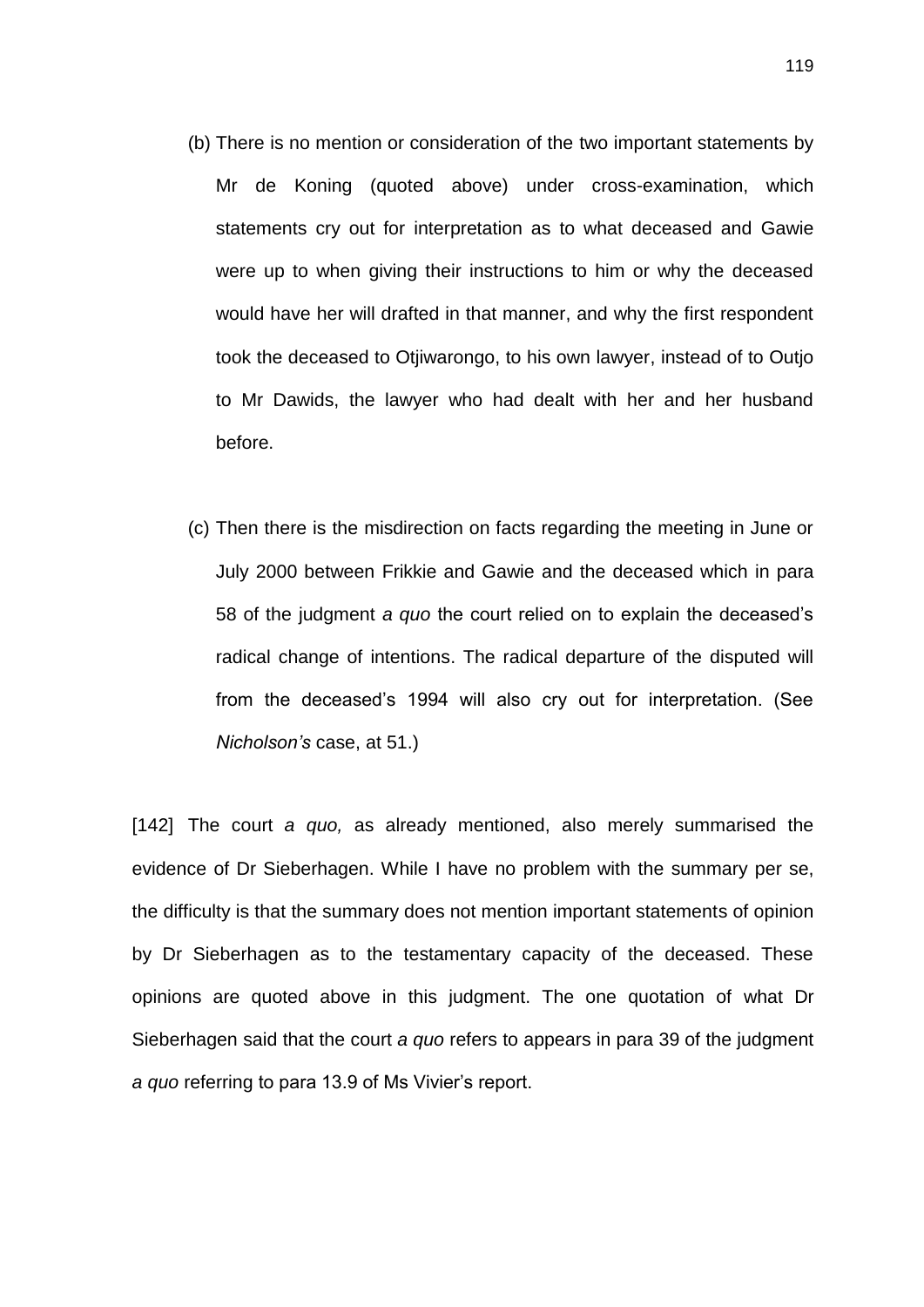[143] In para 41 the trial judge summarised observations in respect of the expert medical evidence after which he stated in para 42:

'These observations confirm my decision that, although I accept Dr Sieberhagen's evidence in respect of Alzheimer's disease in general and his diagnosis based on the factors that I have set out above, the expert evidence given by him and Dr Burger do not assist me to determine whether the deceased had the testamentary ability to execute a will on 18 August 2000. For such a determination I am reliant on the acceptable evidence of the witnesses who testified what the deceased's mental condition was at the time.' (My own emphasis.)

Almost the whole of that para 41 of the judgment is devoted to observations by Dr Sieberhagen, yet the learned trial judge concluded as quoted above, without distinguishing what Dr Sieberhagen said from what Dr Burger testified about. In my opinion, the summary of the evidence that followed the above statement did not do justice to the evidence as analysed the way I have done in this judgment. It looks at pieces of the appellants' evidence in isolation instead of looking at the evidence as a whole, including that given by the respondents. It ignores the evidence of Dr Burger who, by the way, was not a family member of the deceased. It says absolutely nothing about the probabilities. It ignores or pays lip service to what was stated in para 28 of the respondents' heads of argument viz:

'It is submitted the Court a quo realised that the opinion of Dr Sieberhagen was dependent on certain facts and failing such facts or based on the acceptance of contrary facts, a different opinion would have followed. It was thus important to establish the true facts in an attempt to establish if Alzheimer's affected the testatrix at all or to such an extent that she lacked testamentary capacity in August 2000 when she executed the contested will.' (My emphasis.)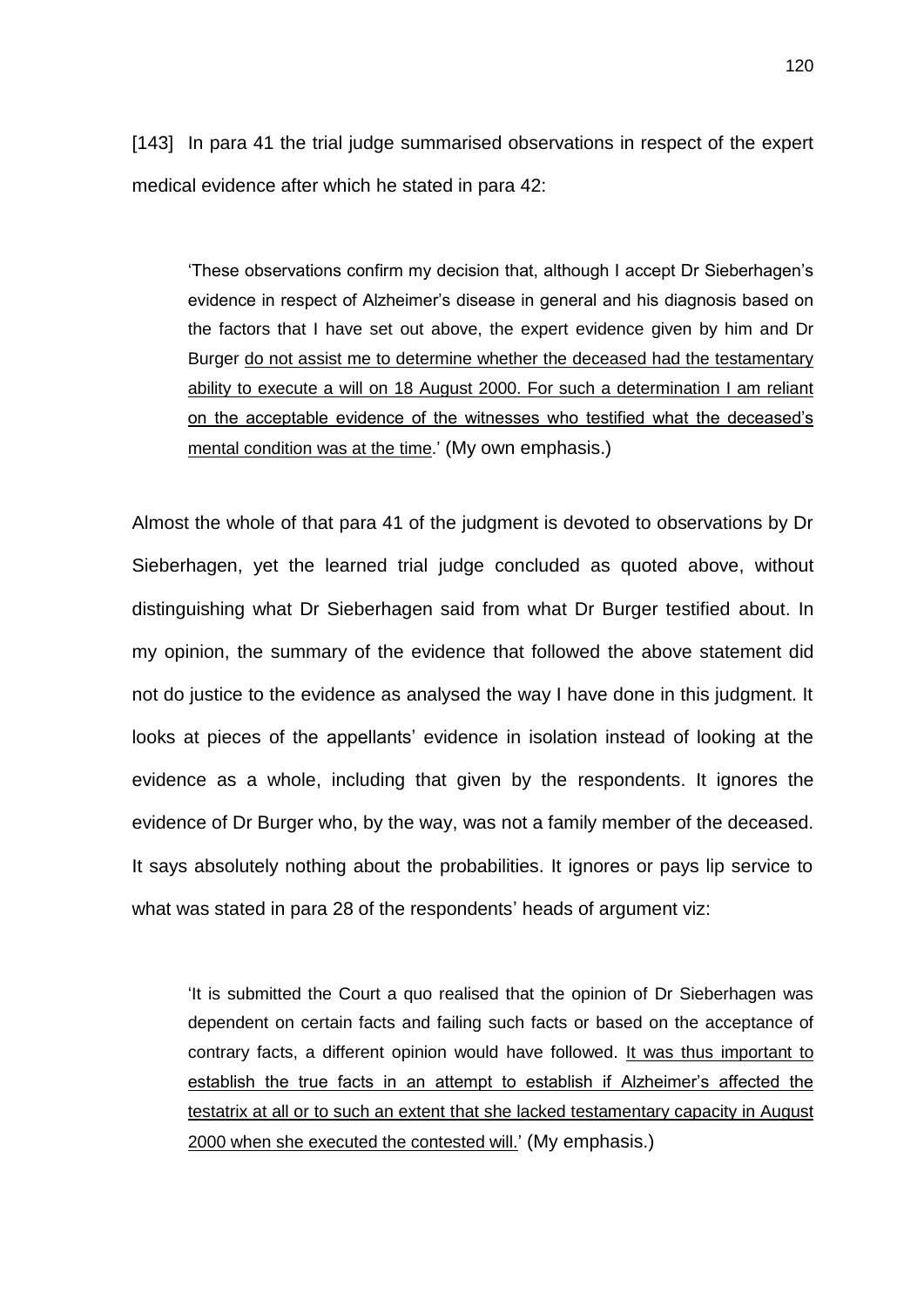[144] If one accepts, as the court *a quo* did, the correctness of Dr Sieberhagen's diagnosis that confirmed that in 2003 the deceased was suffering from Phase II of Alzheimer's illness, his evidence that each phase of the illness can last many years and that a patient's capacity or ability to make a will will be affected in Phase I, it seems completely illogical to determine whether the deceased had the testamentary capacity to execute a will on 18 August 2000 solely on the evidence of respondents' witnesses (such as it was) without looking at the probabilities. In regard to the testimony and opinion of Dr Sieberhagen, for instance, in reexamination, when he was specifically asked as already noted:

'Now, with all that you have heard or that you have testified, all that has been put to you, can you say that in your opinion, expert opinion she could not, on 18 August 2000 execute that will?

and he answered:

'My Lord, if the information that I had been given in terms of the symptoms that were notable before, if we can accept that that was indeed the case, I would be fairly confident in saying that she in all probability had significant dysfunction in saying that time. But should the situation be that the symptoms mentioned during the later parts of 1998 and 2000 be not true, then I would not be able to make that statement, and that was the reason why in that curator's report it was reported that at that time I was not prepared to make any statement like that.' (My underlining.)

That answer necessarily required the court *a quo* to ask itself the question, what was the truth? The answer would, in my opinion, require an assessment of the evidence by Dr Burger and the evidence by the appellants particularly that of Engela. The incidents mentioned by Engela as I have shown above, were either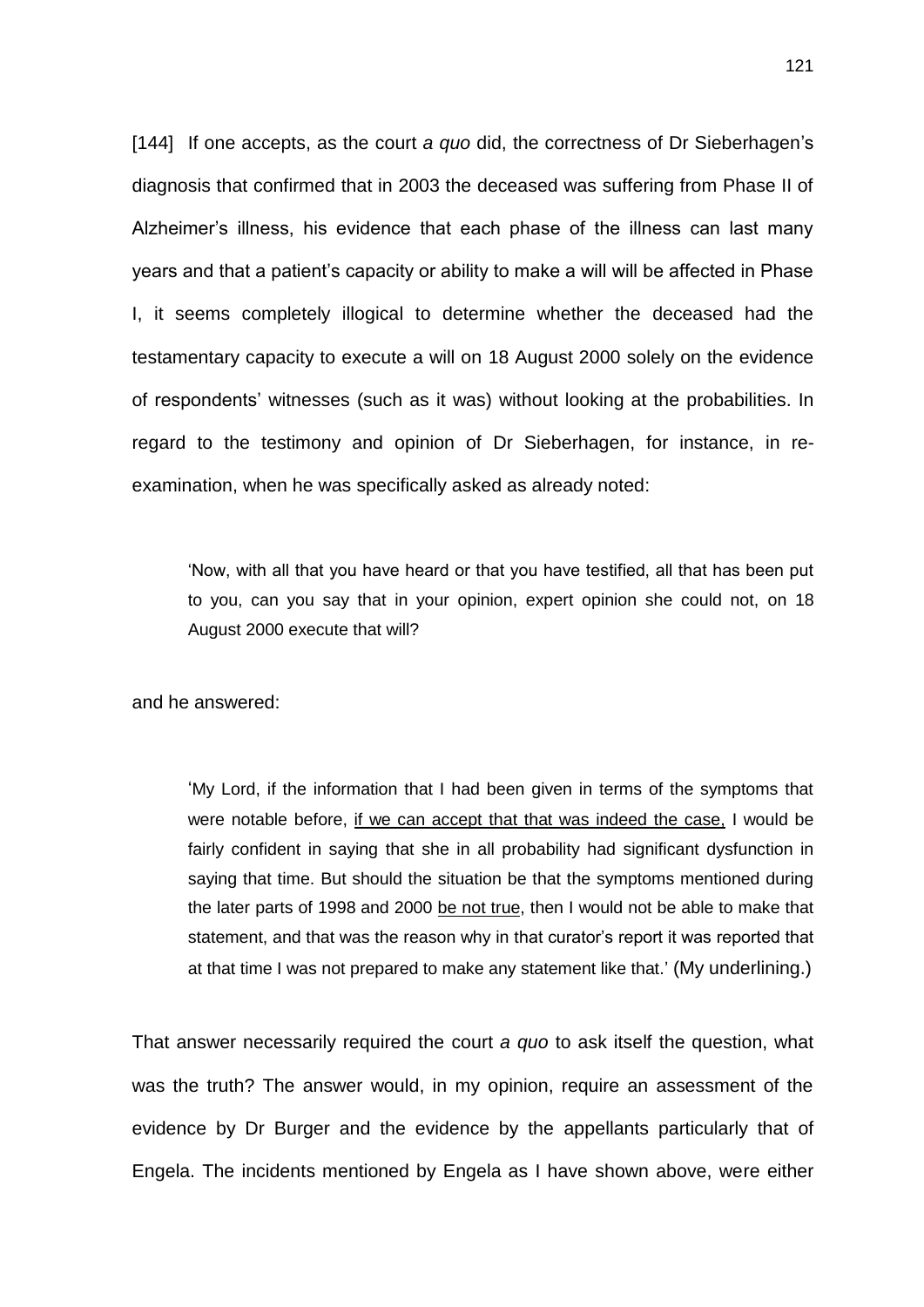not directly denied, by the respondents, and the cross-examination by counsel thereon merely sought to explain the incidents or to allege different dates as to their occurrence; the four panties and the dirty chamber pot incidents, for instance.

[145] A proper assessment of the evidence would require that sight is not lost of the fact that in making his diagnosis that in 2003 the deceased was already in Phase II of Alzheimer's disease, Dr Sieberhagen relied also on his own observation of the deceased's actions and the result of the MRI scan of the deceased's brain. In other words, all factors must be put in the scale before deciding as to the balance of probabilities. These factors would include para 12 of the curator *ad litem's* report, what Louisa Vermeulen told Dr Sieberhagen on 20 November 2003 (listed above and in the judgment *a quo* at para 27) which observations, albeit no dates were mentioned, it would be ridiculous to claim were all made in one day, one week or one month period. Also sight should not be lost of the seeming emphasis by witnesses for the respondents that deceased's mental problems only started at the end of 2003. The evidence of Mr de Koning under cross-examination (quoted above) should also be taken into consideration. Lastly, Dr Sieberhagen's remarks on probabilities should also be kept in mind in this regard, viz:

'At the time I had the consultation with the curator, the information that was available to me was only that I had after having diagnosed her. And I did not have any information concerning the development of her symptoms previously. And that put me in a position where it would have been not possible to make any retrospective statement in terms of the patient's ability on a specific date and also with regard to a specific transaction. I would like to emphasize that the best that I can do today is again to say that in probability this patient has been ill since I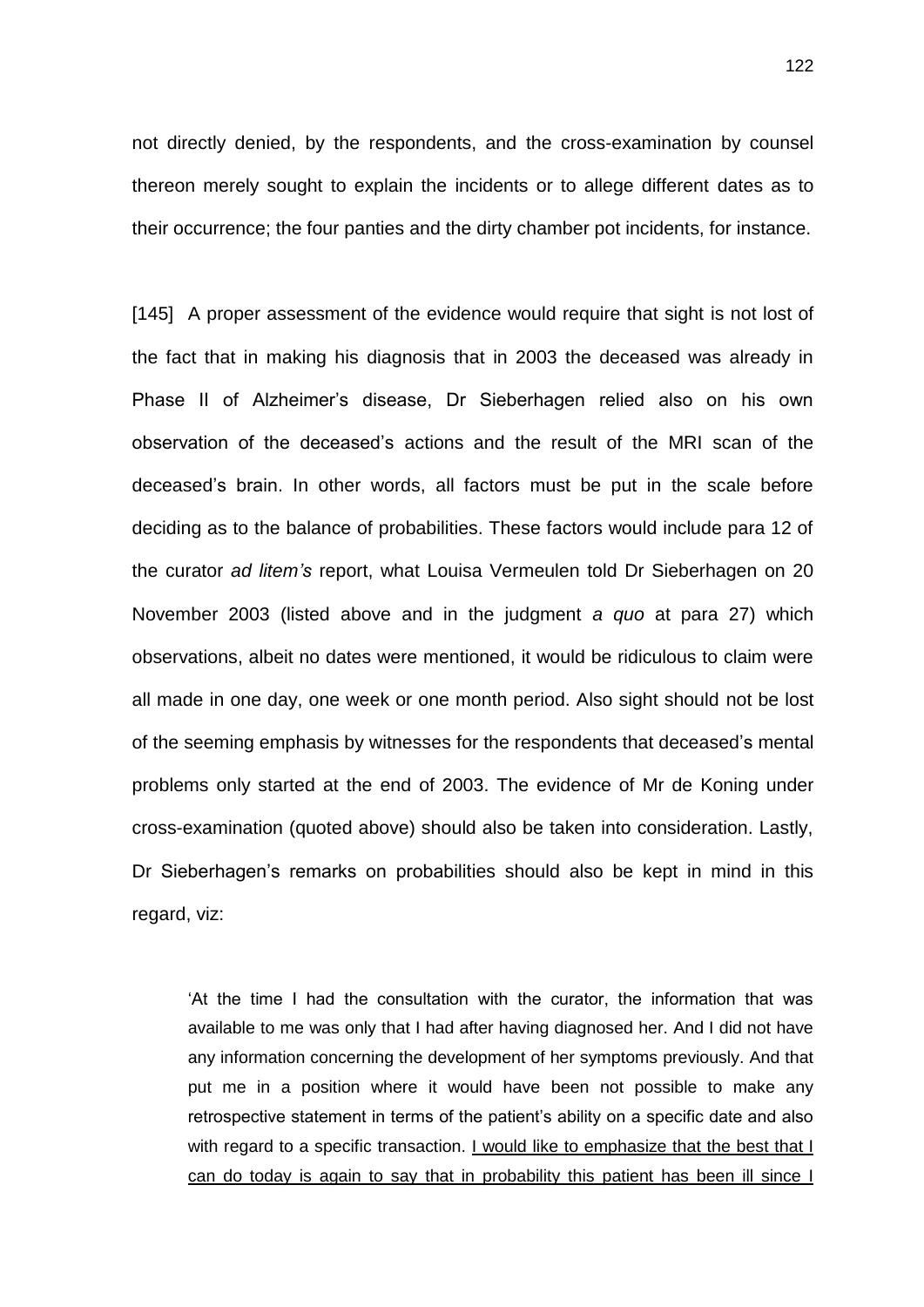guess early 90's or the mid 90's. And that from that time until her death there should have been a time when she became unable to conduct business, where her testamentary capability disappeared. My guess is that it was end of 1999 or during 2000. But I do not think that I will be able to get any closer than that.' (My emphasis.)

[146] It is trite that the court is not bound by the opinion of medical experts but itself not being an expert in the psychiatric field, it will not lightly reject the opinions of expert witnesses. See *S v McBride* 1979 (4) SA 313 (W) where at 317H it was stated:

'. . . On the other hand the Court, which is not an expert in the psychiatric field, will not lightly reject the opinions of the specialist witnesses. It will do so only if in its view the specialists based their opinion upon an inadequate knowledge of the relevant facts or ignored such facts. (See *S v Kavin* 1978 (2) SA 731 (W) at 736F-737A.)'

In my view the rejection of Dr Sieberhagen and Dr Burger's opinions (and evidence) in this matter was completely unwarranted.

[147] The standard of proof in civil cases was succinctly spelt out by Lord Denning in *Miller v Minister of Pension* [1947] 2 ALL ER 372 at 373:

'If the evidence is such that the tribunal can say that it is more probable than not the burden is discharged.'

In *Govan v Skidmore* 1952 (1) SA 732 (N), Selke J said p 734C: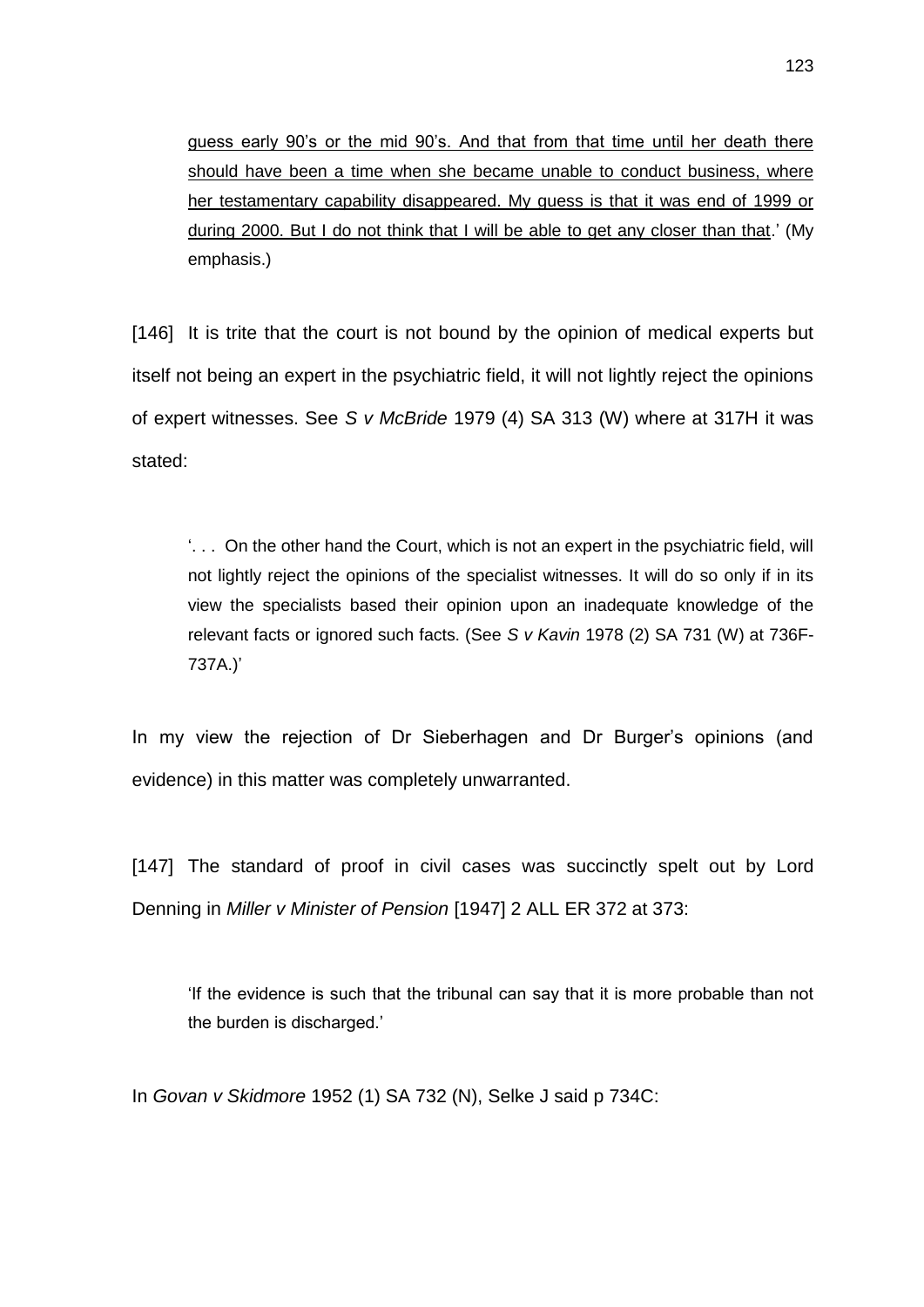'. . . for, in finding facts or making inferences in a civil case, it seems to me that one may, as Wigmore conveys in his work on Evidence  $(3<sup>rd</sup>$  ed, para 32), by balancing probabilities select a conclusion which seems to be the more natural, or plausible, conclusion from amongst several conceivable ones, even though that conclusion be not the only reasonable one.'

[148] On the evidence in this matter, I am satisfied that the probabilities are overwhelming in favour of a finding that on 18 August 2000 the deceased was suffering from Alzheimer's illness to the extent that she lacked testamentary capacity. The deceased, in all seriousness did not pass the test spelt out in the various cases I have quoted above. To repeat, I find the judge a *quo's* remark in para 58 of his judgment that the incident which occurred approximately July 2000 had nothing to do with the deceased's testamentary ability, untenable when one properly has regard to how the disputed will came to be made, particularly when one accepts Mr de Koning's revelations in his evidence under cross-examination. Therefore, the appeal must succeed.

## **Costs**

[149] The court *a quo* dismissed the appellants' claim with costs which costs were to include the costs of one instructing and one instructed counsel. On appeal the appellants asked for costs against the first, second, seventh and eighth respondents; they asked in the alternative that costs be paid out of the estate. I do not think that the estate be mulcted in costs in the circumstances of this case. The only asset of note in the estate is the farm. Moreover, other than giving evidence on behalf of the respondents, the executor (Mr de Koning) did not take an active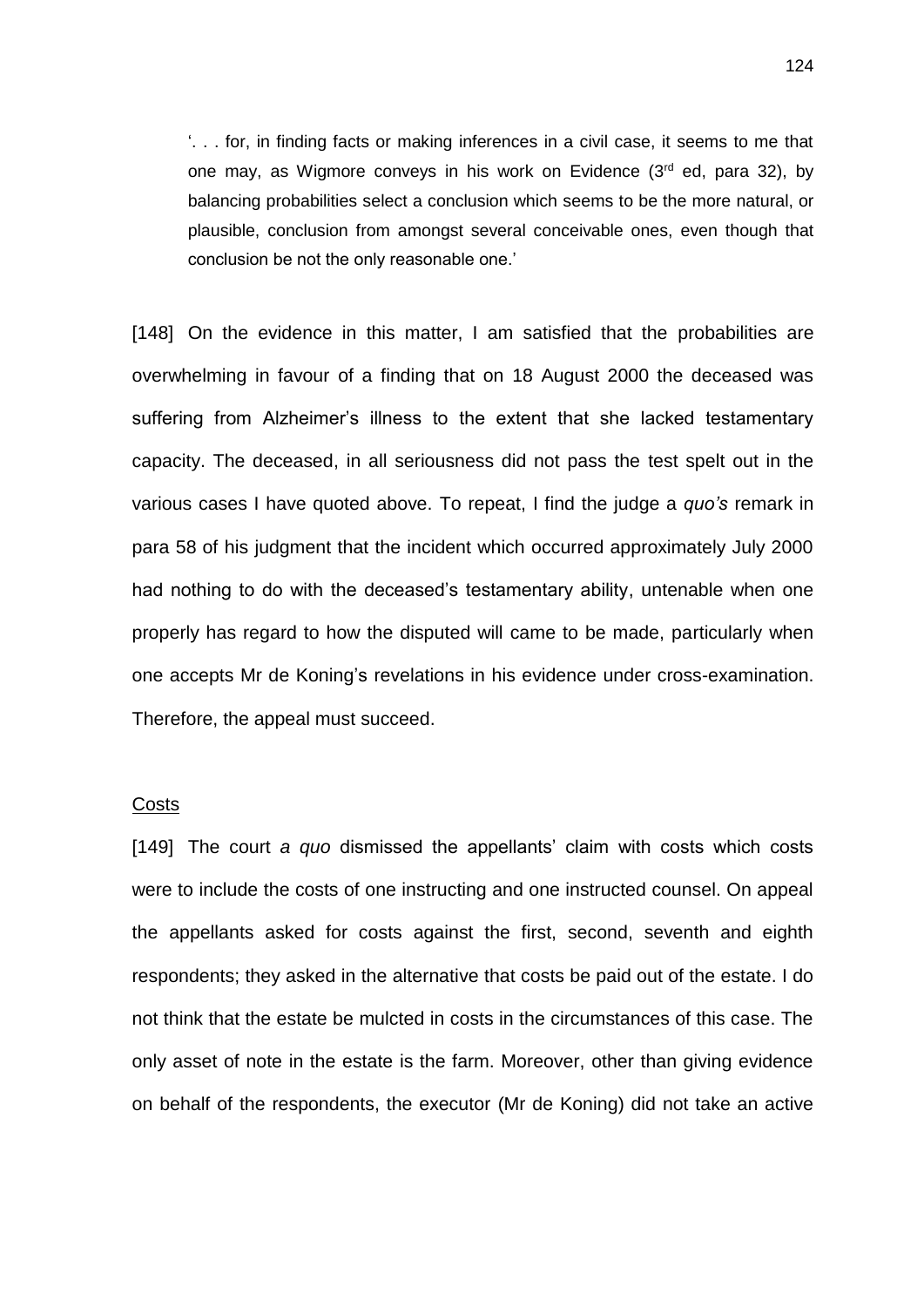part in the proceedings. I think, therefore, that the respondents concerned should bear the costs of the appeal as well as the costs of the action in the High Court.

[150] In the result I make the following order:

- 1. The appeal succeeds.
- 2. The order of the High Court in Case No [P] I 3284/2007 dismissing the appellants' claim is set aside and is substituted for the following order:
	- '(a) The will of Fransina Katharina Elizabeth Vermeulen dated 18 August 2000 is hereby declared *null* and *void*.
	- (b) The will of Fransina Katharina Elizabeth Vermeulen (the testatrix) dated 1 October 1994 is declared the valid will of the testatrix.
	- (c) The first, second, seventh and eighth respondents are ordered to pay the costs of the action, such costs to include the costs of one instructing and one instructed counsel.'
- 3. The first, second, seventh and eighth respondents are ordered to pay the costs of the appeal jointly and severally, the one paying the other to be absolved. Such costs are to include the costs of one instructing and two instructed counsel.

## **MTAMBANENGWE AJA**

\_\_\_\_\_\_\_\_\_\_\_\_\_\_\_\_\_\_\_\_\_\_\_\_\_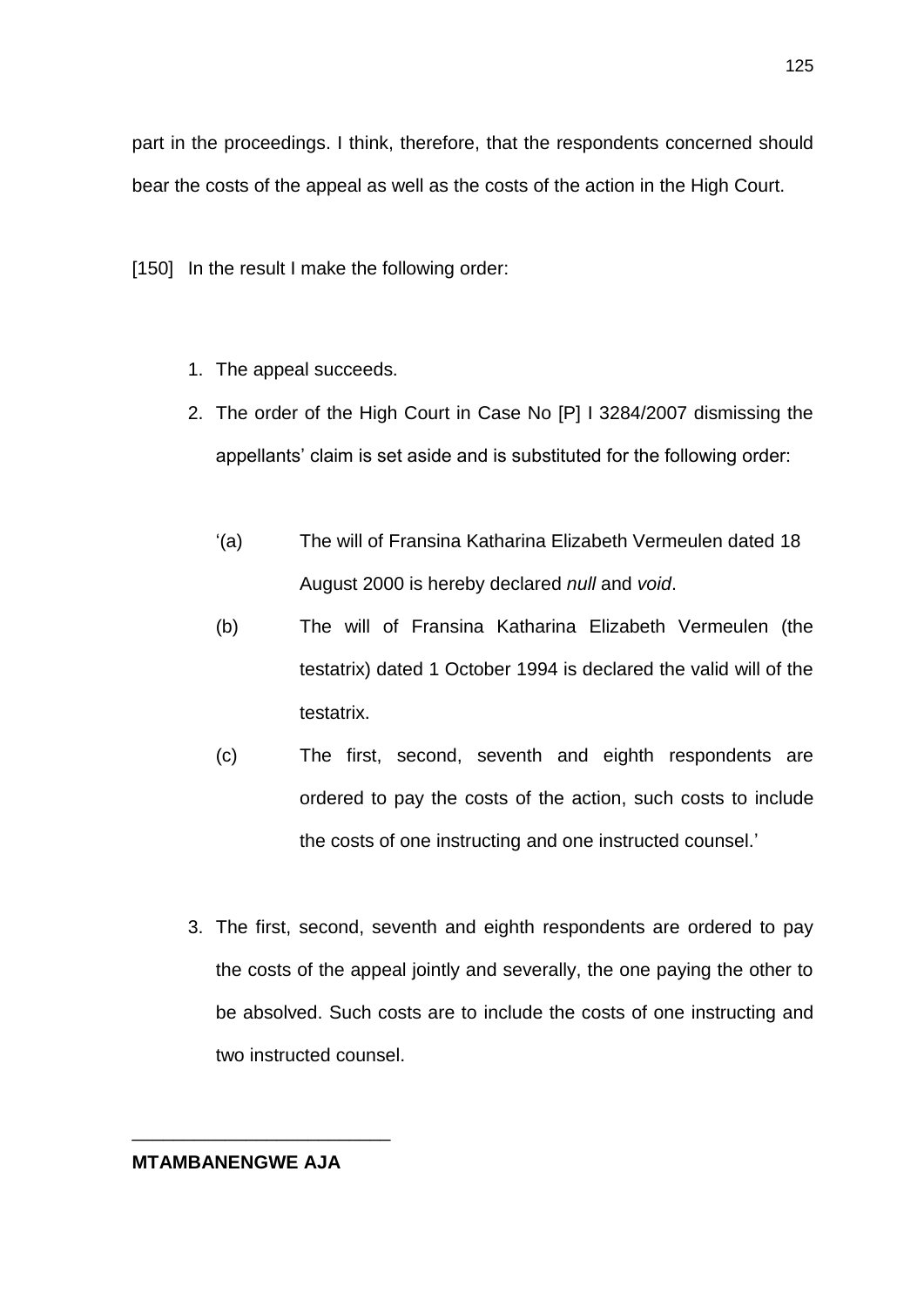**SHIVUTE CJ** 

**MAINGA JA**